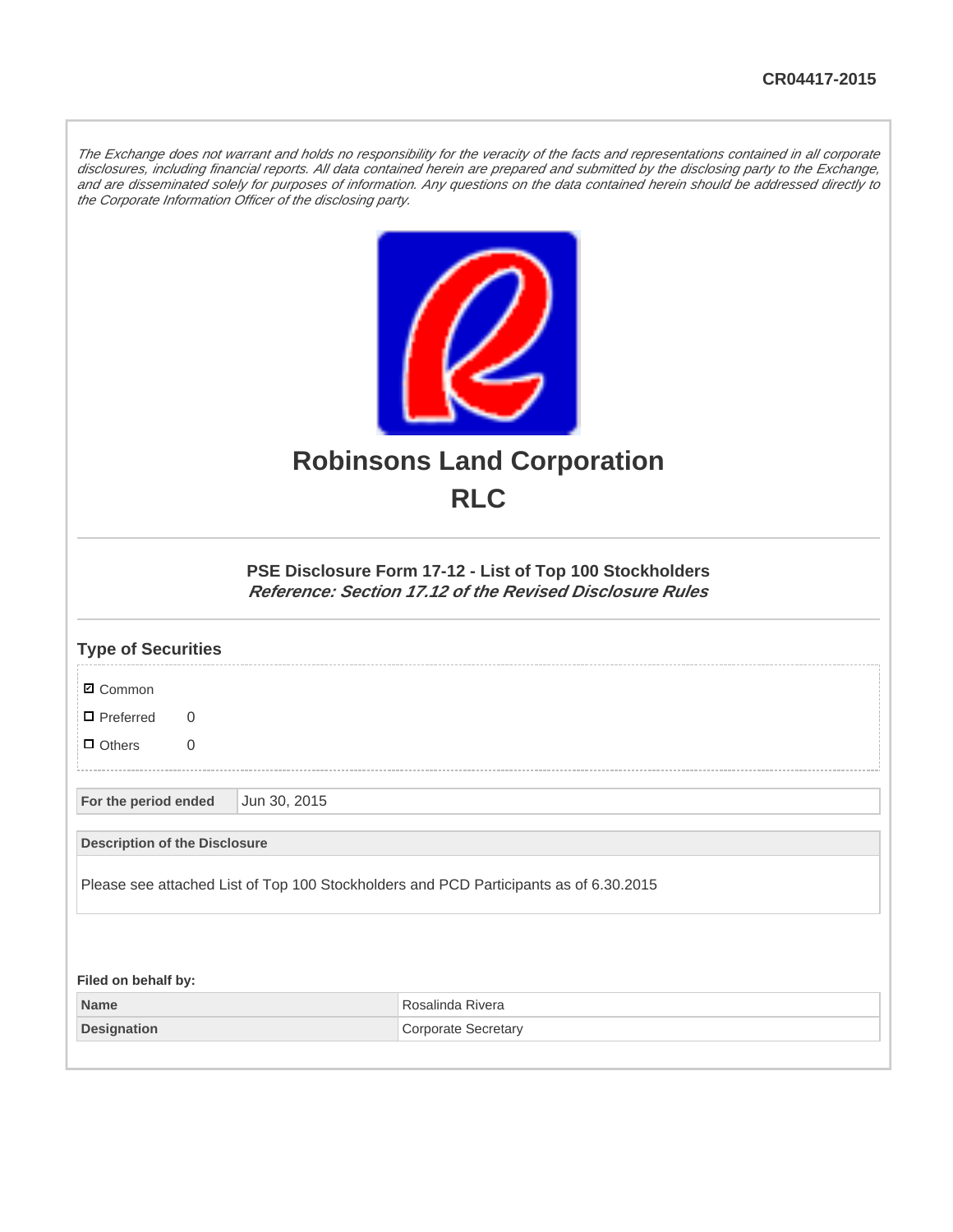| issuer report  |  |                      |           | cutoffdate stockholder no nationality stockholder name | shares        |
|----------------|--|----------------------|-----------|--------------------------------------------------------|---------------|
| <b>RLC</b> 100 |  | 06/30/20110000231259 | PH        | J. G. SUMMIT HOLDINGS, INC.                            | 2,496,114,787 |
| <b>RLC</b> 100 |  | 06/30/20110000231628 | <b>OA</b> | PCD NOMINEE CORPORATION (NON-FILIPINO)                 | 1,098,740,501 |
| <b>RLC</b> 100 |  | 06/30/20110000231627 | PH        | PCD NOMINEE CORPORATION (FILIPINO)                     | 464,732,805   |
| <b>RLC</b> 100 |  | 06/30/20110000231065 | PH        | <b>ELIZABETH YU</b>                                    | 8,737,200     |
| <b>RLC</b> 100 |  | 06/30/20110000231296 | PH        | JOHN GOKONGWEI JR.                                     | 8,124,721     |
| <b>RLC</b> 100 |  | 06/30/20110000230936 | PH        | <b>CEBU LIBERTY LUMBER</b>                             | 2,203,200     |
| <b>RLC</b> 100 |  | 06/30/20110000231271 | PH        | JAMES L. GO                                            | 1,685,994     |
| <b>RLC</b> 100 |  | 06/30/20110000231070 | PH        | ELIZABETH Y. GOKONGWEI AND/OR JOHN GOKONGWEI           | 988,000       |
| <b>RLC</b> 100 |  | 06/30/20110000231660 | PH        | <b>OUALITY INVESTMENTS &amp; SEC. CORP.</b>            | 904,200       |
| <b>RLC</b> 100 |  | 06/30/20110000230787 | PH        | ALBERTO MENDOZA AND/OR JEANIE MENDOZA                  | 532,800       |
| <b>RLC</b> 100 |  | 06/30/20110000231179 | PH        | <b>FREDERICK DY GO</b>                                 | 500,001       |
| <b>RLC</b> 100 |  | 06/30/20110000231071 | PH        | ELIZABETH YU GOKONGWEI                                 | 499,500       |
| <b>RLC</b> 100 |  | 06/30/20110000231725 | PH        | ROBINA YU GOKONGWEI                                    | 360,000       |
| <b>RLC</b> 100 |  | 06/30/20110000231761 | PH        | SAMUEL C. UY                                           | 324,000       |
| <b>RLC</b> 100 |  | 06/30/20110000231298 | <b>PH</b> | JOHN L. GOKONGWEI JR.                                  | 300,000       |
| <b>RLC</b> 100 |  | 06/30/20110000231601 | PH        | <b>ONG TIONG</b>                                       | 204,996       |
| <b>RLC</b> 100 |  | 06/30/20110000231400 | PH        | LISA YU GOKONGWEI                                      | 180,000       |
| <b>RLC</b> 100 |  | 06/30/20110000231131 | PH        | FEBTC #103-00507                                       | 156,240       |
| <b>RLC</b> 100 |  | 06/30/20110000231168 | PH        | FRANCISCO L. BENEDICTO                                 | 150,000       |
| <b>RLC</b> 100 |  | 06/30/20110000230958 | PH        | CHING TIONG KENG AND/OR CYNTHIA D. CHING               | 150,000       |
| <b>RLC</b> 100 |  | 06/30/20110000230865 | PH        | ARTHUR C. UY                                           | 144,000       |
| <b>RLC</b> 100 |  | 06/30/20110000230932 | PH        | CATALINO MACARAIG JR. AND/OR ARACELI MACARAI           | 140,000       |
| <b>RLC</b> 100 |  | 06/30/20110000231303 | PH        | <b>JOLLY TING</b>                                      | 136,800       |
| <b>RLC</b> 100 |  | 06/30/20110000230957 | PH        | <b>CHING TIONG KENG</b>                                | 133,200       |
| <b>RLC</b> 100 |  | 06/30/20110000230849 | PH        | ANTONIO S. TANJANGCO                                   | 126,599       |
| <b>RLC</b> 100 |  | 06/30/20110000231180 | PH        | G & L SECURITIES CO. INC.                              | 121,400       |
| $RLC$   100    |  | 06/30/20110000231142 | PH        | FERDINAND CO AND/OR CHRISTOPHER CO                     | 120,000       |
| <b>RLC</b> 100 |  | 06/30/20110000231051 | PH        | EDWIN B. LIM                                           | 120,000       |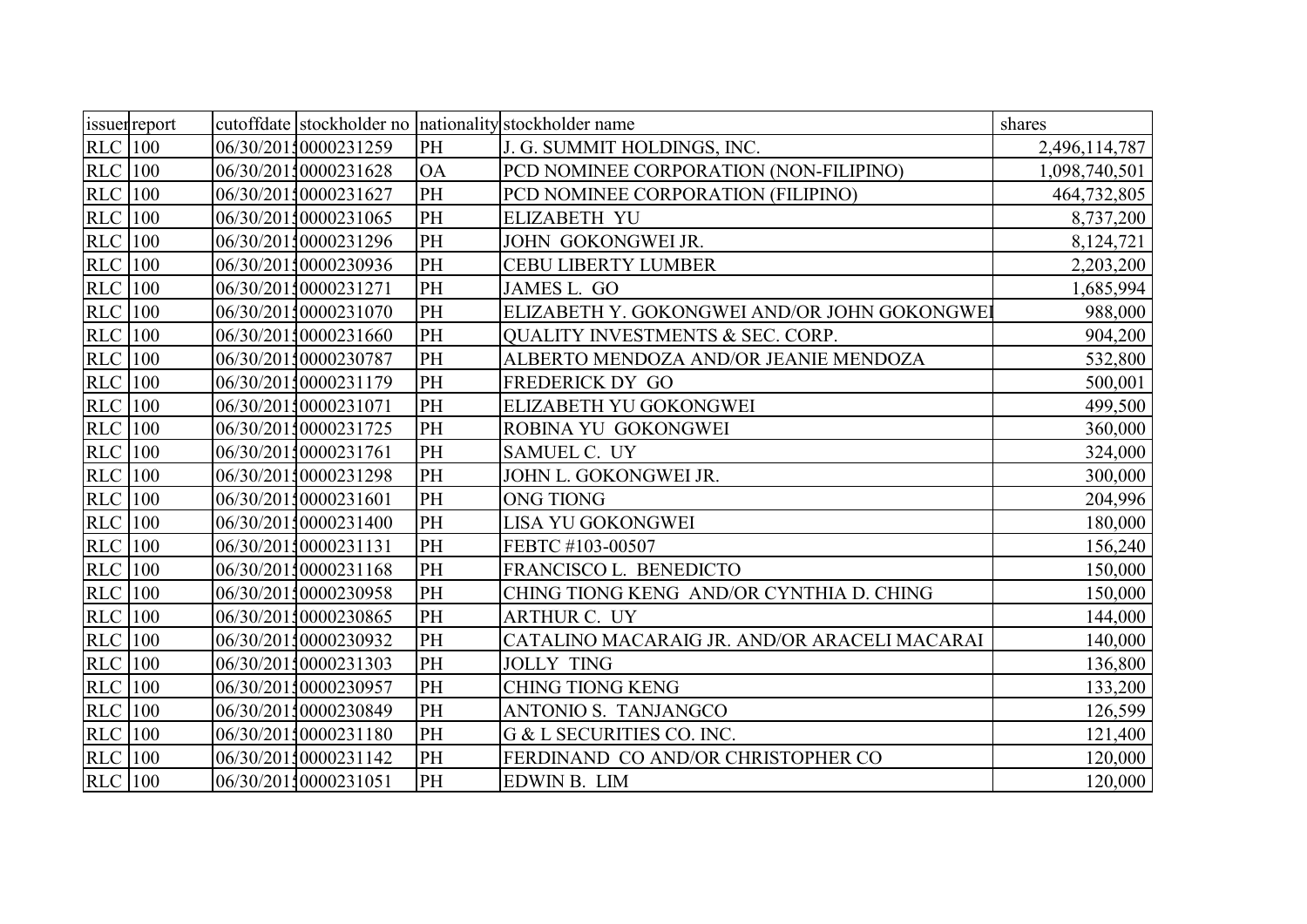| <b>RLC</b> 100 | 06/30/20110000231837 | PH        | VICKY L. CHAN                         | 106,600 |
|----------------|----------------------|-----------|---------------------------------------|---------|
| <b>RLC</b> 100 | 06/30/20110000231165 | PH        | FRANCISCO ASALDO UY                   | 100,000 |
| <b>RLC</b> 100 | 06/30/20110000231270 | PH        | <b>JAMES L. CHIONGBIAN</b>            | 100,000 |
| <b>RLC</b> 100 | 06/30/20110000231280 | PH        | JENNIFER C. LIM AND/OR JEFFREY C. LIM | 100,000 |
| <b>RLC</b> 100 | 06/30/20110000230987 | PH        | CRISTINO L. PANLILIO                  | 96,000  |
| <b>RLC</b> 100 | 06/30/20110000231680 | PH        | RAMON L. CHIU                         | 90,285  |
| $RLC$ 100      | 06/30/20110000231662 | PH        | R. COYIUTO SECURITIES, INC.           | 82,000  |
| <b>RLC</b> 100 | 06/30/20110000231811 | PH        | TERESITA T. QUAZON                    | 78,000  |
| <b>RLC</b> 100 | 06/30/20110000231370 | PH        | <b>KHOON POI</b>                      | 73,200  |
| <b>RLC</b> 100 | 06/30/20110000230815 | PH        | ANANDRAM DARGANI                      | 72,228  |
| <b>RLC</b> 100 | 06/30/20110000231392 | PH        | LILY ANN LIM TAN                      | 72,000  |
| <b>RLC</b> 100 | 06/30/20110000231067 | <b>US</b> | <b>ELIZABETH LIM TAN</b>              | 72,000  |
| <b>RLC</b> 100 | 06/30/20110000231004 | PH        | DAPHNE AILEEN TAN CHUA                | 72,000  |
| <b>RLC</b> 100 | 06/30/20110000231794 | PH        | <b>SUSANA TAN LEE</b>                 | 72,000  |
| <b>RLC</b> 100 | 06/30/20110000231184 | PH        | <b>GENEVIEVE LIM TAN</b>              | 72,000  |
| <b>RLC</b> 100 | 06/30/20110000231354 | PH        | <b>JUANITO CUASON</b>                 | 68,617  |
| <b>RLC</b> 100 | 06/30/20110000231539 | PH        | MICHAEL CHAN                          | 65,000  |
| <b>RLC</b> 100 | 06/30/20110000231214 | JP        | HAMAHATA TAKERO                       | 60,000  |
| <b>RLC</b> 100 | 06/30/20110000230799 | PH        | ALFREDO Y. NGOCHUA                    | 54,000  |
| $RLC$ 100      | 06/30/20110000231838 | PH        | VICTOR GAN SY                         | 50,000  |
| $RLC$ 100      | 06/30/20110000231364 | PH        | <b>KAREN CHOA</b>                     | 50,000  |
| $RLC$ 100      | 06/30/20110000231012 | PH        | DEE KWAN YAN AND/OR CHRISTINA DEE     | 50,000  |
| <b>RLC</b> 100 | 06/30/20110000231759 | PH        | <b>SABAS SUAREZ</b>                   | 49,200  |
| <b>RLC</b> 100 | 06/30/20110000231397 | PH        | LINDA ROSE NG KAWSEK                  | 48,600  |
| <b>RLC</b> 100 | 06/30/20110000230794 | PH        | ALEXANDER C. UY                       | 48,000  |
| <b>RLC</b> 100 | 06/30/20110000231273 | PH        | <b>JANET CO LEY</b>                   | 48,000  |
| $RLC$ 100      | 06/30/20110000231791 | PH        | <b>SUSAN YAO</b>                      | 48,000  |
| $RLC$   100    | 06/30/20110000231372 | PH        | L. M. GARCIA & ASSOCIATES INC.        | 48,000  |
| <b>RLC</b> 100 | 06/30/20110000231107 | PH        | ESTRELLA GO CO AND/OR FERDINAND CO    | 48,000  |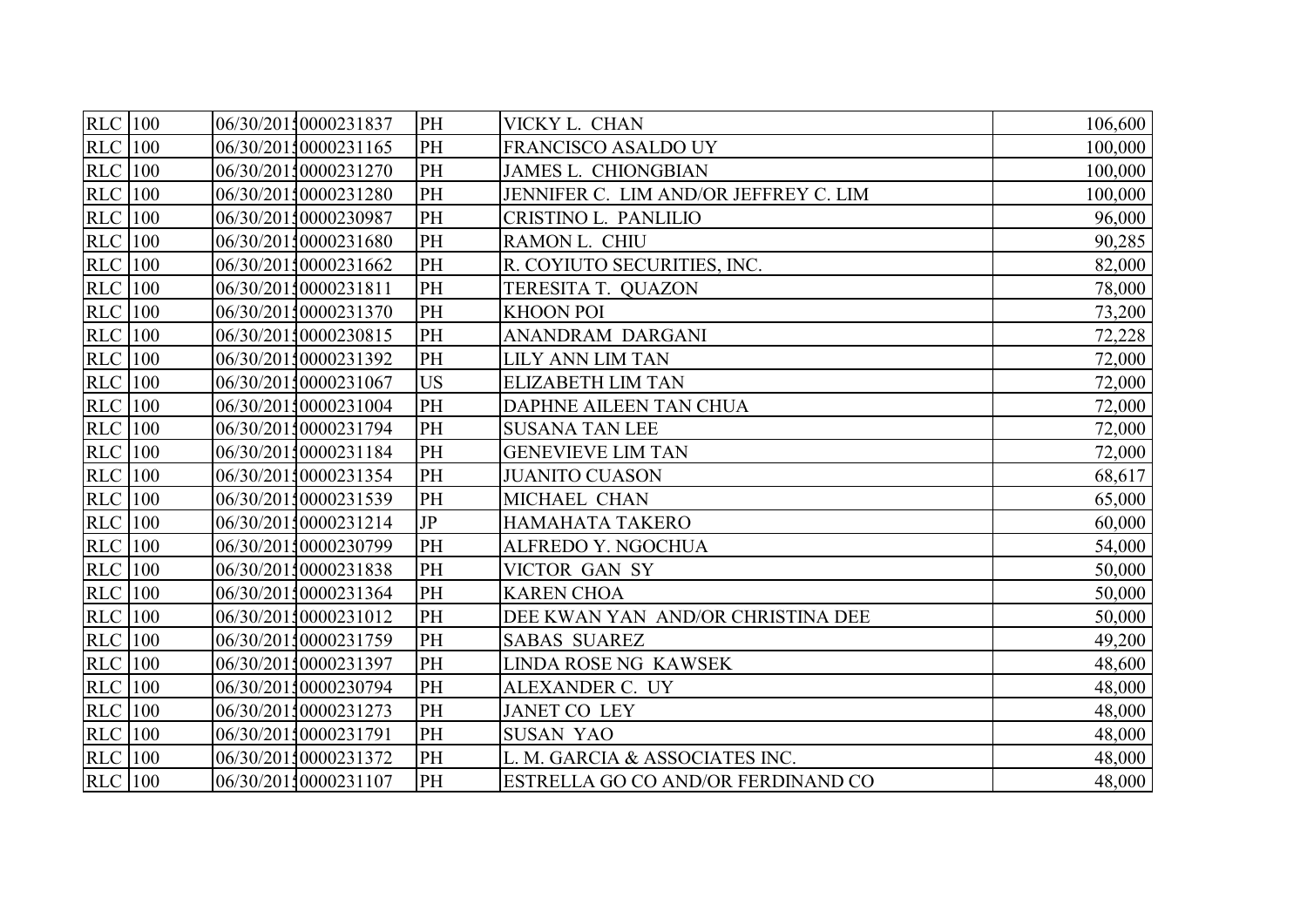| <b>RLC</b> 100 |  | 06/30/20110000231728 | PH        | RODERICK M. GRACIA                      | 48,000 |
|----------------|--|----------------------|-----------|-----------------------------------------|--------|
| <b>RLC</b> 100 |  | 06/30/20110000231621 | PH        | PATRICK NGOCHUA                         | 48,000 |
| <b>RLC</b> 100 |  | 06/30/20110000231466 | PH        | MANUEL B. ZAMORA JR.                    | 47,400 |
| <b>RLC</b> 100 |  | 06/30/20110000230885 | PH        | <b>BEBE YU GO</b>                       | 46,400 |
| <b>RLC</b> 100 |  | 06/30/20110000231058 | PH        | <b>ELBERT ZOSA</b>                      | 45,000 |
| $RLC$ 100      |  | 06/30/20110000231011 | PH        | DEBBIE C. GOH                           | 42,000 |
| <b>RLC</b> 100 |  | 06/30/20110000231069 | PH        | ELIZABETH M. ZARATE                     | 42,000 |
| <b>RLC</b> 100 |  | 06/30/20110000231890 | PH        | REGINA CAPITAL DEV. CORP. 011875        | 41,400 |
| <b>RLC</b> 100 |  | 06/30/20110000231808 | PH        | TERESITA C. DELGADO-VILLONCO            | 40,500 |
| <b>RLC</b> 100 |  | 06/30/20110000231798 | <b>UK</b> | SYLVESTER S.K. HUNG                     | 40,000 |
| <b>RLC</b> 100 |  | 06/30/20110000231615 | PH        | PAN-ASIA SECURITIES CORP.               | 40,000 |
| <b>RLC</b> 100 |  | 06/30/20110000231064 | PH        | ELIZABETH GOKONGWEI                     | 40,000 |
| $RLC$ 100      |  | 06/30/20110000230768 | PH        | A. ANGEL S. TANJANGCO                   | 38,500 |
| <b>RLC</b> 100 |  | 06/30/20110000231057 | PH        | ELBERT M. ZOSA                          | 37,500 |
| <b>RLC</b> 100 |  | 06/30/20110000231396 | PH        | LIN LIN G. CHUNG                        | 36,000 |
| <b>RLC</b> 100 |  | 06/30/20110000231800 | PH        | TAKASAGO TRADING CORP. INC.             | 36,000 |
| <b>RLC</b> 100 |  | 06/30/20110000231702 | PH        | <b>RENEE D. RUBIO</b>                   | 36,000 |
| <b>RLC</b> 100 |  | 06/30/20110000231097 | PH        | ERNESTO CAYETANO                        | 36,000 |
| <b>RLC</b> 100 |  | 06/30/20110000230844 | PH        | <b>ANTONIO COJUANGCO</b>                | 36,000 |
| <b>RLC</b> 100 |  | 06/30/20110000231673 | PH        | R.J. DEL PAN AND COMPANY                | 36,000 |
| <b>RLC</b> 100 |  | 06/30/20110000231418 | PH        | LUCIO YAN                               | 36,000 |
| <b>RLC</b> 100 |  | 06/30/20110000231545 | PH        | MIGUEL O. COJUANGCO                     | 35,000 |
| <b>RLC</b> 100 |  | 06/30/20110000231043 | PH        | <b>EDMUNDO MADRAZO</b>                  | 32,500 |
| <b>RLC</b> 100 |  | 06/30/20110000231703 | PH        | RENEE D. RUBIO AND/OR CESAR A. RUBIO    | 32,400 |
| <b>RLC</b> 100 |  | 06/30/20110000231430 | PH        | M.E. HOLDING CORPORATION                | 31,500 |
| <b>RLC</b> 100 |  | 06/30/20110000231535 | PH        | MERCURY GROUP OF COMP. INC.             | 31,500 |
| $RLC$   100    |  | 06/30/20110000231828 | PH        | URBANCORP INVESTMENTS INC.              | 31,500 |
| <b>RLC</b> 100 |  | 06/30/20110000231237 | PH        | HYDEE MANAGEMENT & RESOURCE CORPORATION | 31,200 |
| <b>RLC</b> 100 |  | 06/30/20110000231611 | PH        | PACIFICO B. TACUB                       | 30,669 |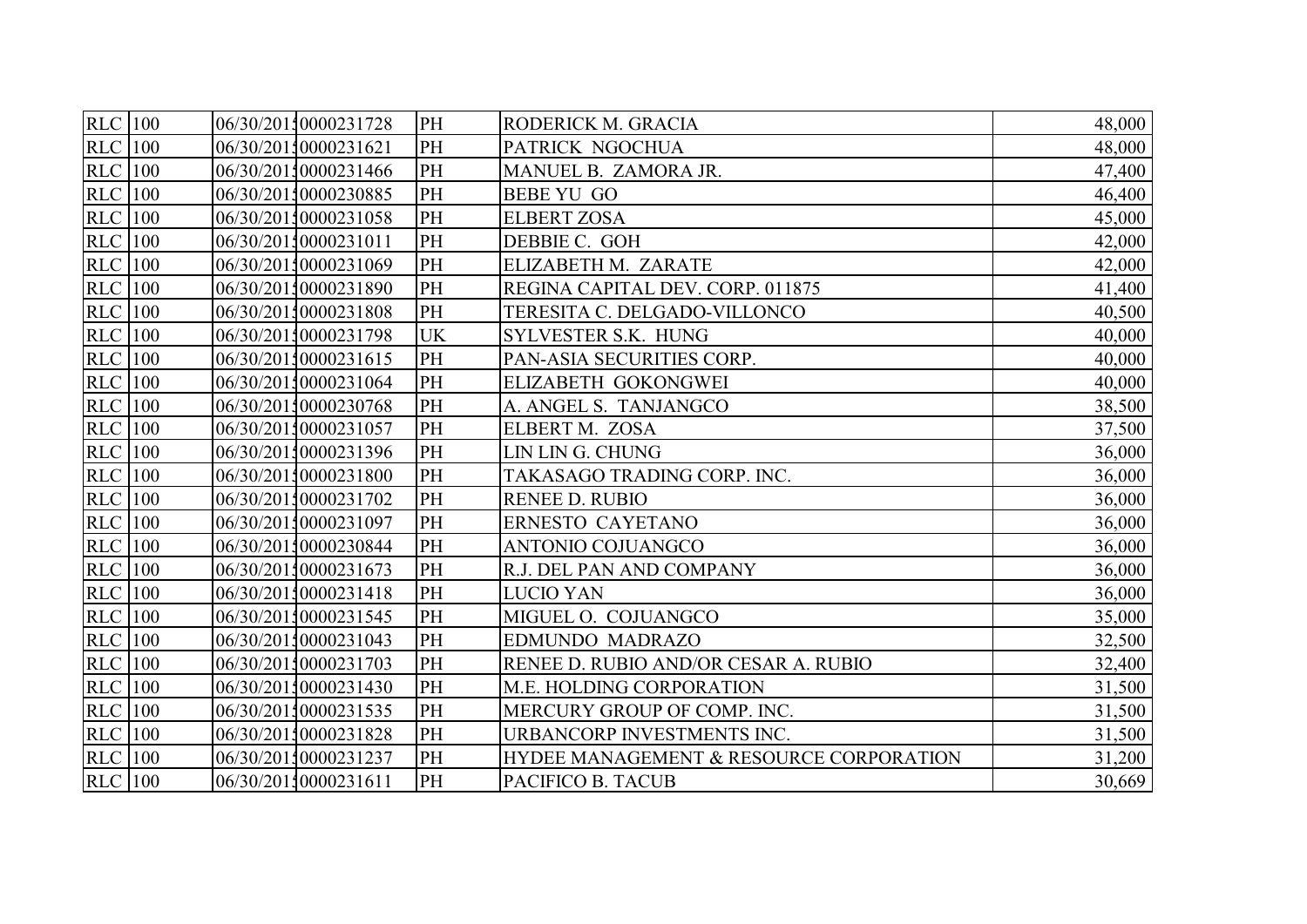| $RLC$ 100      |  | 06/30/20110000231094 | PH        | ERIC VILLAFRANCA AND/OR CECILIA CRUCENA      | 30,000 |
|----------------|--|----------------------|-----------|----------------------------------------------|--------|
| <b>RLC</b> 100 |  | 06/30/20110000231600 | PH        | <b>ONG KONG PO</b>                           | 30,000 |
| <b>RLC</b> 100 |  | 06/30/20110000230887 | PH        | <b>BELSON SECURITIES, INC.</b>               | 30,000 |
| <b>RLC</b> 100 |  | 06/30/20110000231216 | PH        | <b>HAO WEE</b>                               | 30,000 |
| <b>RLC</b> 100 |  | 06/30/20110000231570 | PH        | <b>NELSON LIM</b>                            | 28,800 |
| $RLC$   100    |  | 06/30/20110000230948 | PH        | <b>CESAR A. RUBIO AND/OR FELICIDAD RUBIO</b> | 28,800 |
| <b>RLC</b> 100 |  | 06/30/20110000231892 | PH        | YOUNG, ELVIS YOUNG OR ELEANOR                | 28,800 |
| <b>RLC</b> 100 |  | 06/30/20110000231825 | PH        | UBP TA#210-50078-8                           | 28,000 |
| <b>RLC</b> 100 |  | 06/30/20110000231285 | PH        | <b>JESUS F. ZARANDIN</b>                     | 26,400 |
| <b>RLC</b> 100 |  | 06/30/20110000231243 | <b>UK</b> | <b>INDOSUEZ MLA A/C 10849</b>                | 26,000 |
| <b>RLC</b> 100 |  | 06/30/20110000231169 | PH        | FRANCISCO ORTIGAS SEC., INC. A/C NO. 3633    | 26,000 |
| <b>RLC</b> 100 |  | 06/30/20110000231860 | PH        | WARD MANAGEMENT CORPORATION                  | 25,000 |
| <b>RLC</b> 100 |  | 06/30/20110000231247 | PH        | <b>INTRA-INVEST SECURITIES INC.</b>          | 25,000 |
| <b>RLC</b> 100 |  | 06/30/20110000231603 | PH        | <b>ORIENTRADE SECURITIES INC.</b>            | 25,000 |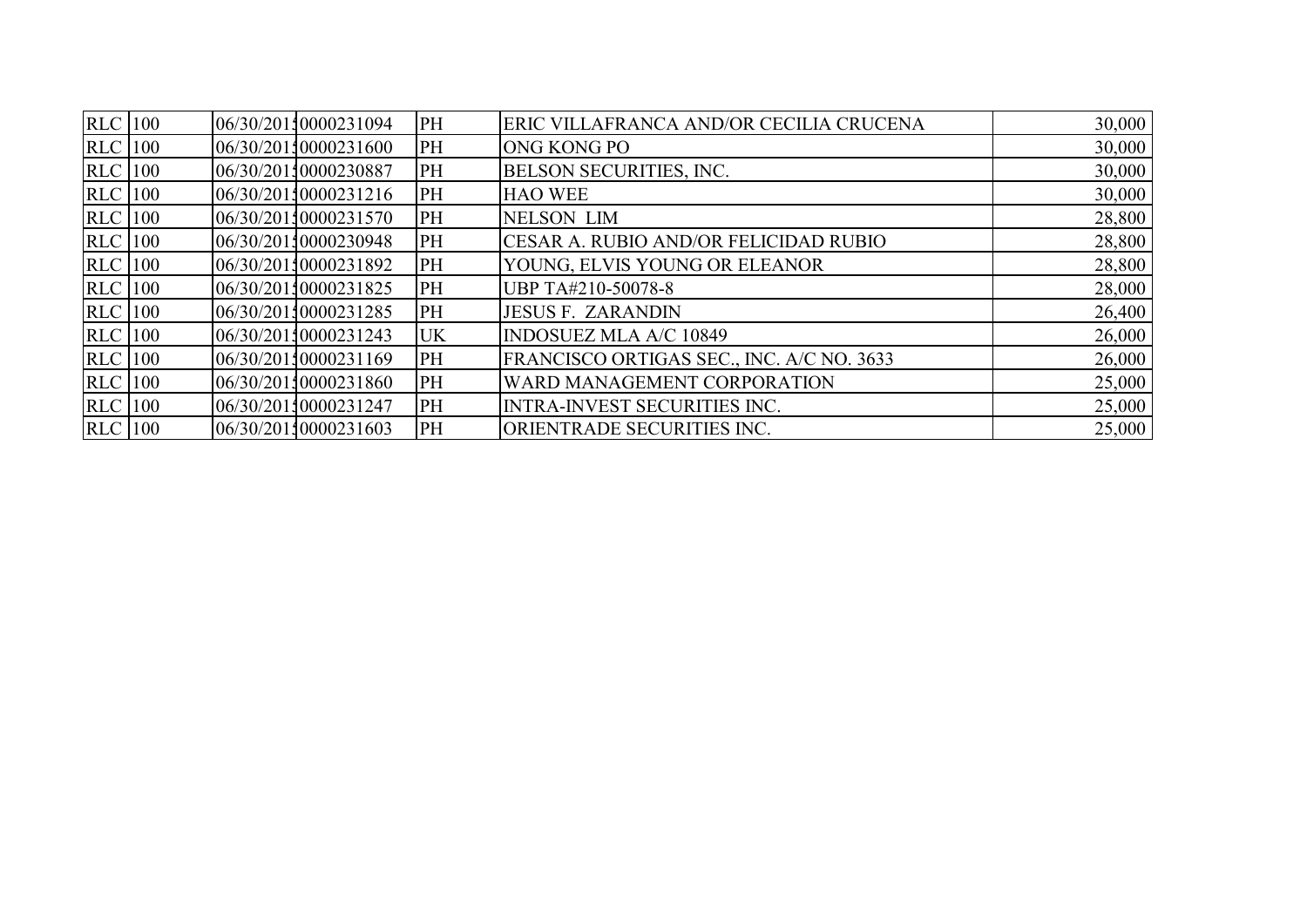**RBKPS006** 

## Philippine Depository & Trust Corp.

**PCDUSER1** 

**E** PDTC Philippine Depository & Trust Corp.

## **OUTSTANDING BALANCES FOR A SPECIFIC COMPANY**

Company Code - RLC000000000 & Company Name - ROBINSON LAND

**Business Date**  $06/30/2015$ 

| <b>BPID</b><br><b>ACCOUNT NO. ADDRESS</b> | <b>BP NAME</b>                                                                                                                                         | <b>ACCOUNT TYPE</b><br><b>TELEPHONE NUMBER</b>  | <b>ID TYPE</b><br><b>ID NUMBER</b>              | <b>INVESTOR TYPE</b><br><b>COUNTRY</b> | <b>HOLDINGS</b><br><b>TAXCODE</b> |
|-------------------------------------------|--------------------------------------------------------------------------------------------------------------------------------------------------------|-------------------------------------------------|-------------------------------------------------|----------------------------------------|-----------------------------------|
| 10000000000<br>5                          | UPCC SECURITIES CORP.<br>UNIT 1202 TOWER ONE AND EXCHANGE PLAZ 8921174<br>AYALA AVENUE, MAKATI CITY<br>Metropolitan Manila<br>$\theta$                 | <b>Omnibus Without Client</b>                   | <b>Tax Identification Number</b>                | Domestic<br><b>PHILIPPINES</b>         | 3,000.00<br><b>PH10</b>           |
| 10100000000<br>5                          | A & A SECURITIES, INC.<br>Rm. 1906 Ayala Ave. Condominium 6776 Ayala Ave. 810-54-01<br>Makati City<br>Metropolitan Manila<br>1200                      | <b>Omnibus Without Client</b>                   | <b>Tax Identification Number</b><br>2           | Domestic<br><b>PHILIPPINES</b>         | 759,850.00<br><b>PH10</b>         |
| 10200000000<br>5                          | ABACUS SECURITIES CORPORATION<br>Unit 2904-A East Tower, PSE Centre Exchange Road 634-2105<br>Ortigas Center Pasig City<br>Metropolitan Manila<br>1600 | <b>Omnibus Without Client</b>                   | Tax Identification Number<br>001-006-900        | Domestic<br><b>PHILIPPINES</b>         | 891,977.00<br><b>PH10</b>         |
| 10200000000                               | ABACUS SECURITIES CORPORATION<br>Unit 2904-A East Tower, PSE Centre Exchange Road 634-2105<br>Ortigas Center Pasig City<br>Metropolitan Manila<br>1600 | Own                                             | <b>Tax Identification Number</b><br>001-006-900 | Domestic<br><b>PHILIPPINES</b>         | 7,446.00<br><b>NWT</b>            |
| 10300000000                               | ACCORD CAPITAL EQUITIES CORPORATION<br>Unit 1101 Orient Square Building Emerald Avenue<br>Ortigas Center, Pasig City<br>Metropolitan Manila<br>1600    | <b>Omnibus Without Client</b><br>687-5071 to 74 | Tax Identification Number<br>213-831-103        | Foreign<br><b>PHILIPPINES</b>          | 6,729.00<br>FMX1                  |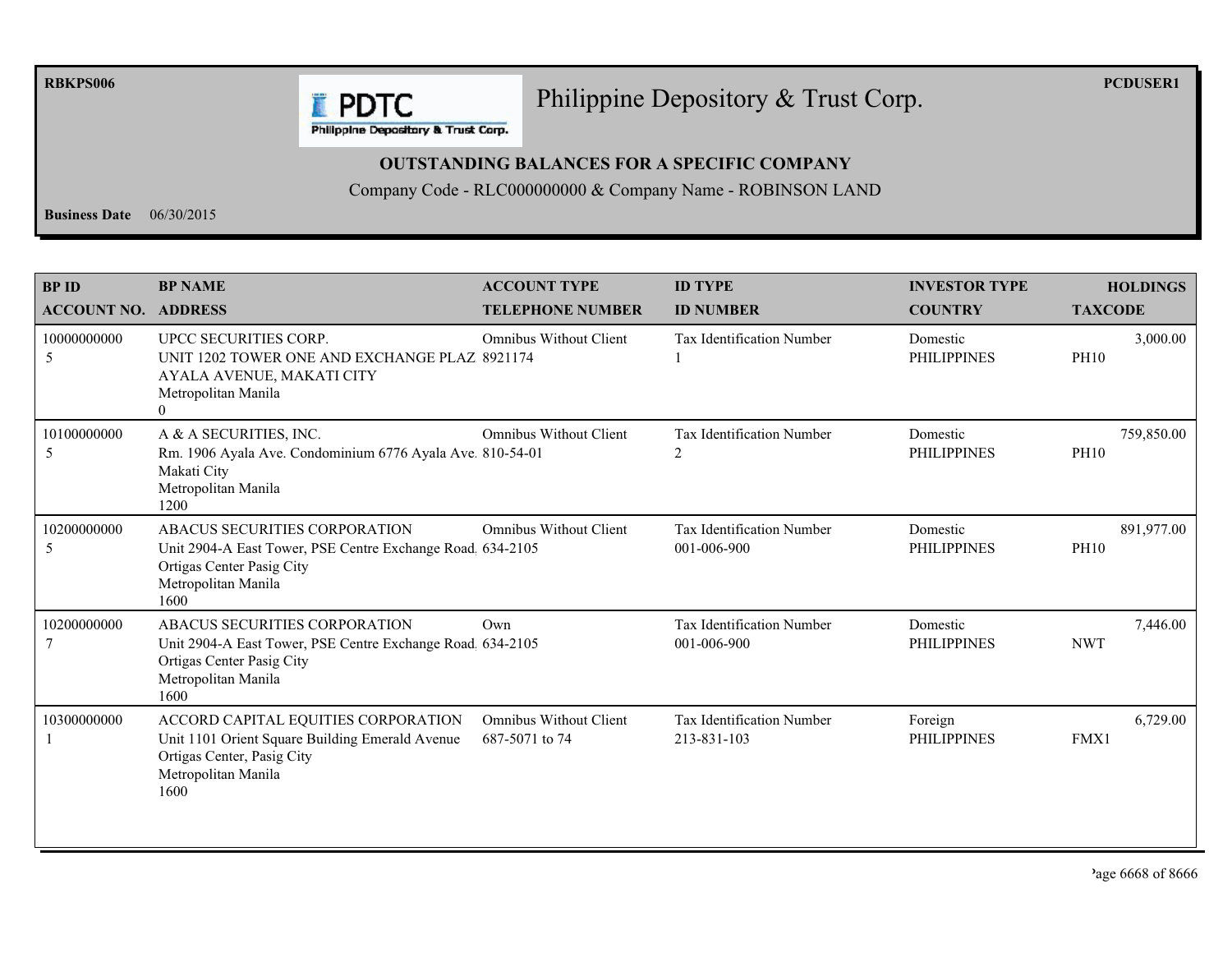| <b>BPID</b>                | <b>BP NAME</b>                                                                                                                                                                      | <b>ACCOUNT TYPE</b>                      | <b>ID TYPE</b>                                      | <b>INVESTOR TYPE</b>           | <b>HOLDINGS</b>           |
|----------------------------|-------------------------------------------------------------------------------------------------------------------------------------------------------------------------------------|------------------------------------------|-----------------------------------------------------|--------------------------------|---------------------------|
| <b>ACCOUNT NO. ADDRESS</b> |                                                                                                                                                                                     | <b>TELEPHONE NUMBER</b>                  | <b>ID NUMBER</b>                                    | <b>COUNTRY</b>                 | <b>TAXCODE</b>            |
| 10300000000<br>5           | ACCORD CAPITAL EQUITIES CORPORATION<br>Unit 1101 Orient Square Building Emerald Avenue<br>Ortigas Center, Pasig City<br>Metropolitan Manila<br>1600                                 | Omnibus Without Client<br>687-5071 to 74 | <b>Tax Identification Number</b><br>213-831-103     | Domestic<br><b>PHILIPPINES</b> | 456,548.00<br><b>PH10</b> |
| 10300000000<br>6           | ACCORD CAPITAL EQUITIES CORPORATION<br>Unit 1101 Orient Square Building Emerald Avenue<br>Ortigas Center, Pasig City<br>Metropolitan Manila<br>1600                                 | Settlement<br>687-5071 to 74             | Tax Identification Number<br>213-831-103            | Domestic<br><b>PHILIPPINES</b> | 17,101.00<br><b>NWT</b>   |
| 10400000000<br>5           | A. T. DE CASTRO SECURITIES CORP.<br>Suite 701, 7/F Ayala Tower I, Exchange Plaza, Ayala 848-7160 to 65<br>Triangle, Ayala Ave., Makati City<br>Metropolitan Manila<br>1226          | Omnibus Without Client                   | <b>Tax Identification Number</b><br>000-151-360-000 | Domestic<br><b>PHILIPPINES</b> | 43,560.00<br><b>PH10</b>  |
| 10600000000<br>5           | ALPHA SECURITIES CORP.<br>UNIT 3003, ONE CORPORATE CENTRE, 30TH<br>FLOOR, JULIA VARGAS STREET, COR MERALC<br>AVENUE STREET, ORTIGAS CENTER, PASIG CI<br>Metropolitan Manila<br>1200 | Omnibus Without Client<br>6546806        | Tax Identification Number<br>000-155-035-000        | Domestic<br><b>PHILIPPINES</b> | 21,500.00<br><b>PH10</b>  |
| 10600000000<br>20          | ALPHA SECURITIES CORP.<br>UNIT 3003, ONE CORPORATE CENTRE, 30TH<br>FLOOR, JULIA VARGAS STREET, COR MERALC<br>AVENUE STREET, ORTIGAS CENTER, PASIG CI<br>Metropolitan Manila<br>1200 | Settlement<br>6546806                    | Tax Identification Number<br>000-155-035-000        | Foreign<br><b>PHILIPPINES</b>  | 90,000.00<br><b>SZ07</b>  |
| 10900000000<br>5           | BA SECURITIES, INC.<br>Rm 401-403 CLMC Bldg, 256-259 EDSA Greenhills 727-5374<br>Mandaluyong City<br>Metropolitan Manila<br>1550                                                    | Omnibus Without Client                   | Tax Identification Number<br>10                     | Domestic<br><b>PHILIPPINES</b> | 3,008.00<br><b>PH10</b>   |
| 10900000000<br>6           | <b>BA SECURITIES, INC.</b><br>Rm 401-403 CLMC Bldg, 256-259 EDSA Greenhills 727-5374<br>Mandaluyong City<br>Metropolitan Manila<br>1550                                             | Settlement                               | Tax Identification Number<br>10                     | Domestic<br><b>PHILIPPINES</b> | 20,250.00<br><b>NWT</b>   |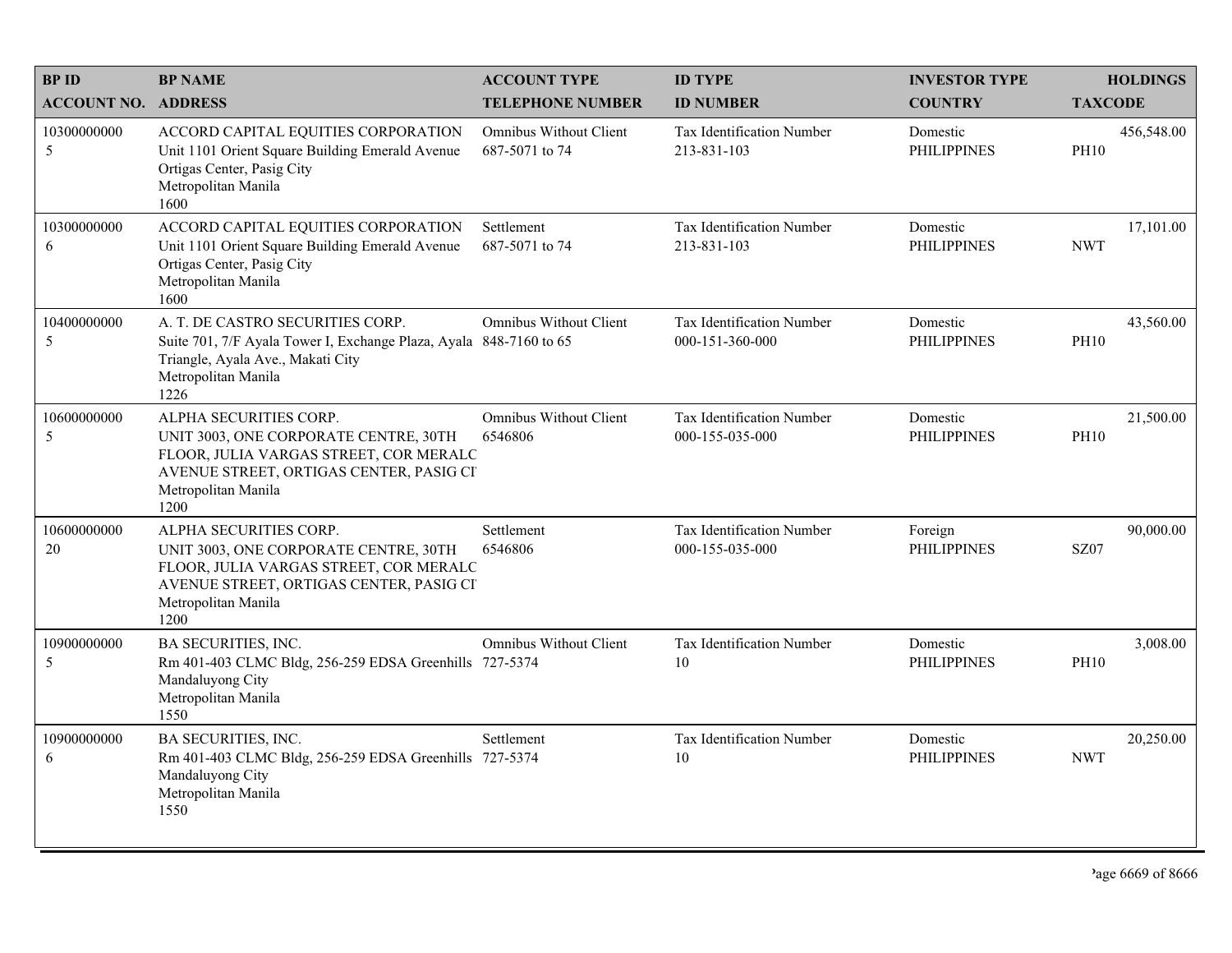| <b>BPID</b>                | <b>BP NAME</b>                                                                                                                                      | <b>ACCOUNT TYPE</b>                       | <b>ID TYPE</b>                               | <b>INVESTOR TYPE</b>           | <b>HOLDINGS</b>             |
|----------------------------|-----------------------------------------------------------------------------------------------------------------------------------------------------|-------------------------------------------|----------------------------------------------|--------------------------------|-----------------------------|
| <b>ACCOUNT NO. ADDRESS</b> |                                                                                                                                                     | <b>TELEPHONE NUMBER</b>                   | <b>ID NUMBER</b>                             | <b>COUNTRY</b>                 | <b>TAXCODE</b>              |
| 10900000000<br>14          | <b>BA SECURITIES, INC.</b><br>Rm 401-403 CLMC Bldg, 256-259 EDSA Greenhills 727-5374<br>Mandaluyong City<br>Metropolitan Manila<br>1550             | Settlement                                | Tax Identification Number<br>10              | Domestic<br><b>PHILIPPINES</b> | 69,692.00<br><b>PH10</b>    |
| 10900000000<br>19          | <b>BA SECURITIES, INC.</b><br>Rm 401-403 CLMC Bldg, 256-259 EDSA Greenhills 727-5374<br>Mandaluyong City<br>Metropolitan Manila<br>1550             | Settlement                                | Tax Identification Number<br>10              | Foreign<br><b>PHILIPPINES</b>  | 22,500.00<br><b>RA25</b>    |
| 11000000000<br>5           | ANGPING & ASSOCIATES SECURITIES, INC.<br>Suites 2002/2004, The Peak, 107 Alfaro St., Salcedo<br>Village, Makati City<br>Metropolitan Manila<br>1227 | <b>Omnibus Without Client</b><br>8482915  | Tax Identification Number<br>005-037-731-000 | Domestic<br><b>PHILIPPINES</b> | 401,658.00<br><b>PH10</b>   |
| 11100000000<br>5           | ANSALDO, GODINEZ & CO., INC.<br>340 Nueva St., Binondo Manila<br>Metropolitan Manila<br>1006                                                        | <b>Omnibus Without Client</b><br>242-5127 | Tax Identification Number<br>007-571-837-000 | Domestic<br><b>PHILIPPINES</b> | 394,725.00<br><b>PH10</b>   |
| 11200000000<br>6           | AB CAPITAL SECURITIES, INC.<br>8/F Phinma Plaza 39 Plaza Drive, Rockwell Center<br>Makati City<br>Metropolitan Manila<br>1200                       | Settlement<br>814-5601                    | Tax Identification Number<br>13              | Domestic<br><b>PHILIPPINES</b> | 29,600.00<br><b>NWT</b>     |
| 11200000000<br>14          | AB CAPITAL SECURITIES, INC.<br>8/F Phinma Plaza 39 Plaza Drive, Rockwell Center<br>Makati City<br>Metropolitan Manila<br>1200                       | Settlement<br>814-5601                    | Tax Identification Number<br>13              | Domestic<br><b>PHILIPPINES</b> | 208,089.00<br><b>PH10</b>   |
| 1120000FTXN<br>-1          | AB CAPITAL SECURITIES, INC.<br>8/F Phinma Plaza 39 Plaza Drive, Rockwell Center<br>Makati City<br>Metropolitan Manila                               | Client<br>898-7555                        | Certificate Of Incorporation<br>13 x         | Foreign<br><b>PHILIPPINES</b>  | 2,000.00<br><b>FTXN</b>     |
| 11500000000<br>5           | SB EQUITIES, INC.<br>18/F, Security Bank Centre 6776 Ayala Avenue,<br>Makati City<br>Metropolitan Manila<br>1226                                    | <b>Omnibus Without Client</b><br>8911037  | Tax Identification Number<br>000-152-830-000 | Domestic<br><b>PHILIPPINES</b> | 1,546,945.00<br><b>PH10</b> |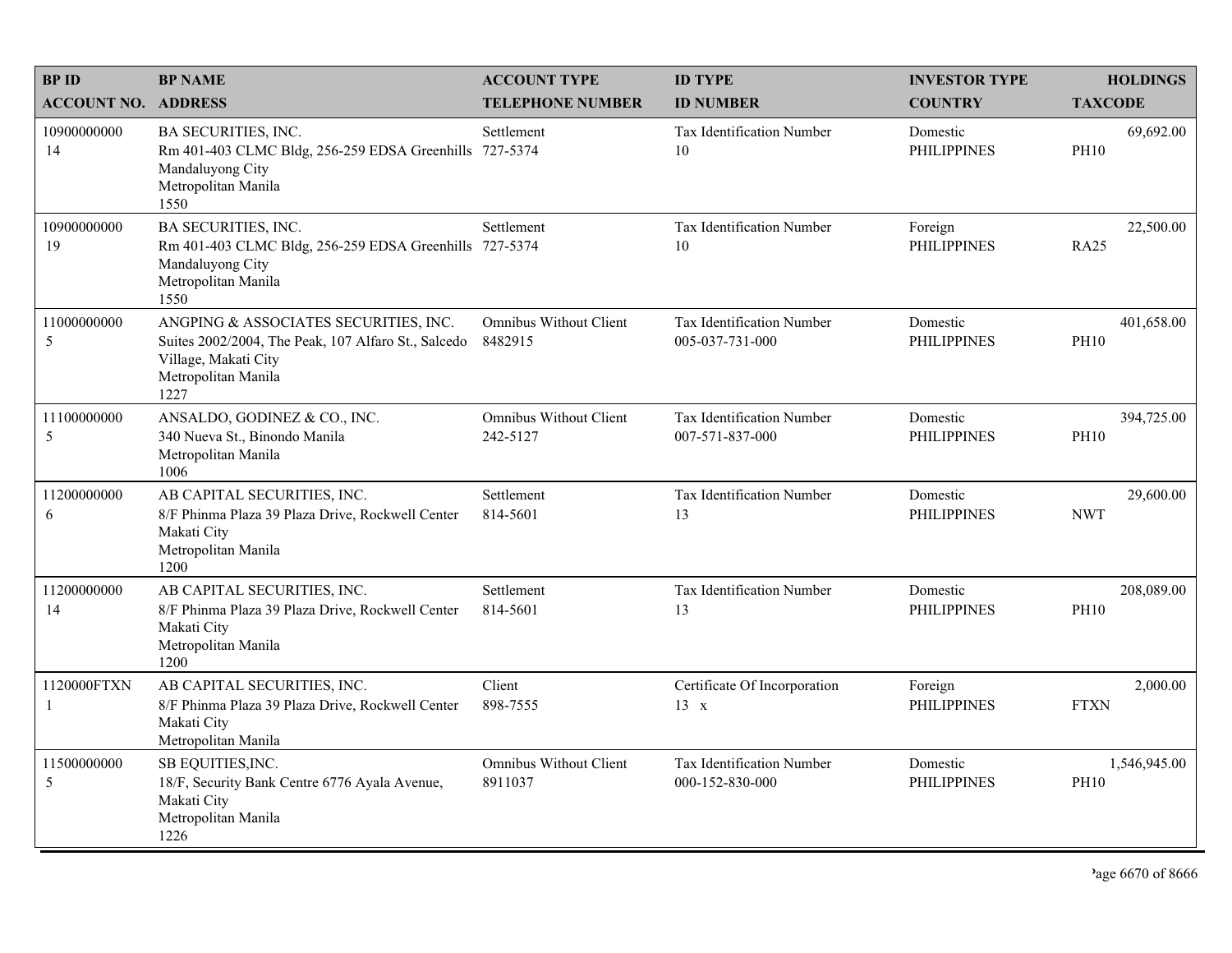| <b>BPID</b>                    | <b>BP NAME</b>                                                                                                                                     | <b>ACCOUNT TYPE</b>                          | <b>ID TYPE</b>                               | <b>INVESTOR TYPE</b>           | <b>HOLDINGS</b>          |
|--------------------------------|----------------------------------------------------------------------------------------------------------------------------------------------------|----------------------------------------------|----------------------------------------------|--------------------------------|--------------------------|
| <b>ACCOUNT NO. ADDRESS</b>     |                                                                                                                                                    | <b>TELEPHONE NUMBER</b>                      | <b>ID NUMBER</b>                             | <b>COUNTRY</b>                 | <b>TAXCODE</b>           |
| 11500000000<br>6               | SB EQUITIES, INC.<br>18/F, Security Bank Centre 6776 Ayala Avenue,<br>Makati City<br>Metropolitan Manila<br>1226                                   | Settlement<br>8911037                        | Tax Identification Number<br>000-152-830-000 | Domestic<br><b>PHILIPPINES</b> | 145,055.00<br><b>NWT</b> |
| 11500000000<br>$7\phantom{.0}$ | SB EQUITIES, INC.<br>18/F, Security Bank Centre 6776 Ayala Avenue,<br>Makati City<br>Metropolitan Manila<br>1226                                   | Own<br>8911037                               | Tax Identification Number<br>000-152-830-000 | Domestic<br><b>PHILIPPINES</b> | 43.00<br><b>NWT</b>      |
| 11600000000                    | ASIA PACIFIC CAPITAL EQUITIES & SECURITII Omnibus Without Client<br>CORP.                                                                          |                                              | Tax Identification Number                    | Domestic                       | 570.00                   |
| 5                              | 24/F Galleria Corporate Center EDSA corner Ortigas 6345621 to 26<br>Avenue, Pasig City<br>Metropolitan Manila<br>1605                              |                                              | 002-011-914-000                              | <b>PHILIPPINES</b>             | <b>PH10</b>              |
| 11800000000<br>5               | ASIASEC EQUITIES, INC.<br>8/F Chatham House<br>116 Valero cor. V.A. Rufino Sts<br>Salcedo Village, Makati City 1227<br>Metropolitan Manila<br>1227 | <b>Omnibus Without Client</b><br>8937981     | Tax Identification Number<br>000-154-961-000 | Domestic<br><b>PHILIPPINES</b> | 51,300.00<br><b>PH10</b> |
| 11900000000<br>5               | ASTRA SECURITIES CORPORATION<br>Units 1204-1205 Ayala Tower One Ayala Ave. cor.<br>Paseo de Roxas Makati City<br>Metropolitan Manila<br>1200       | <b>Omnibus Without Client</b><br>848-6421/27 | Tax Identification Number<br>000-107-717-000 | Domestic<br><b>PHILIPPINES</b> | 49,500.00<br><b>PH10</b> |
| 12000000000<br>5               | ATC SECURITIES, INC.<br>Unit 6f, 6th Floor 8101 Pearl Plaza, Pearl Drive Ortiga 687-1768<br>Center, Pasig City<br>Metropolitan Manila<br>12        | <b>Omnibus Without Client</b>                | Tax Identification Number<br>000-333-279-000 | Domestic<br><b>PHILIPPINES</b> | 900.00<br><b>PH10</b>    |
| 12100000004                    | MACQUARIE CAPITAL SECURITIES (PHILIPPIN Client<br>INC.                                                                                             |                                              | Tax Identification Number                    | Foreign                        | 1,000.00                 |
| $\mathbf{1}$                   | 22F 6750 AYALA AVENUE BUILDING AYALA 857-0838<br><b>AVENUE MAKATI CITY</b><br>Metropolitan Manila<br>1226                                          |                                              | 516                                          | <b>PHILIPPINES</b>             | FMX1                     |

'age  $6671$  of  $8666$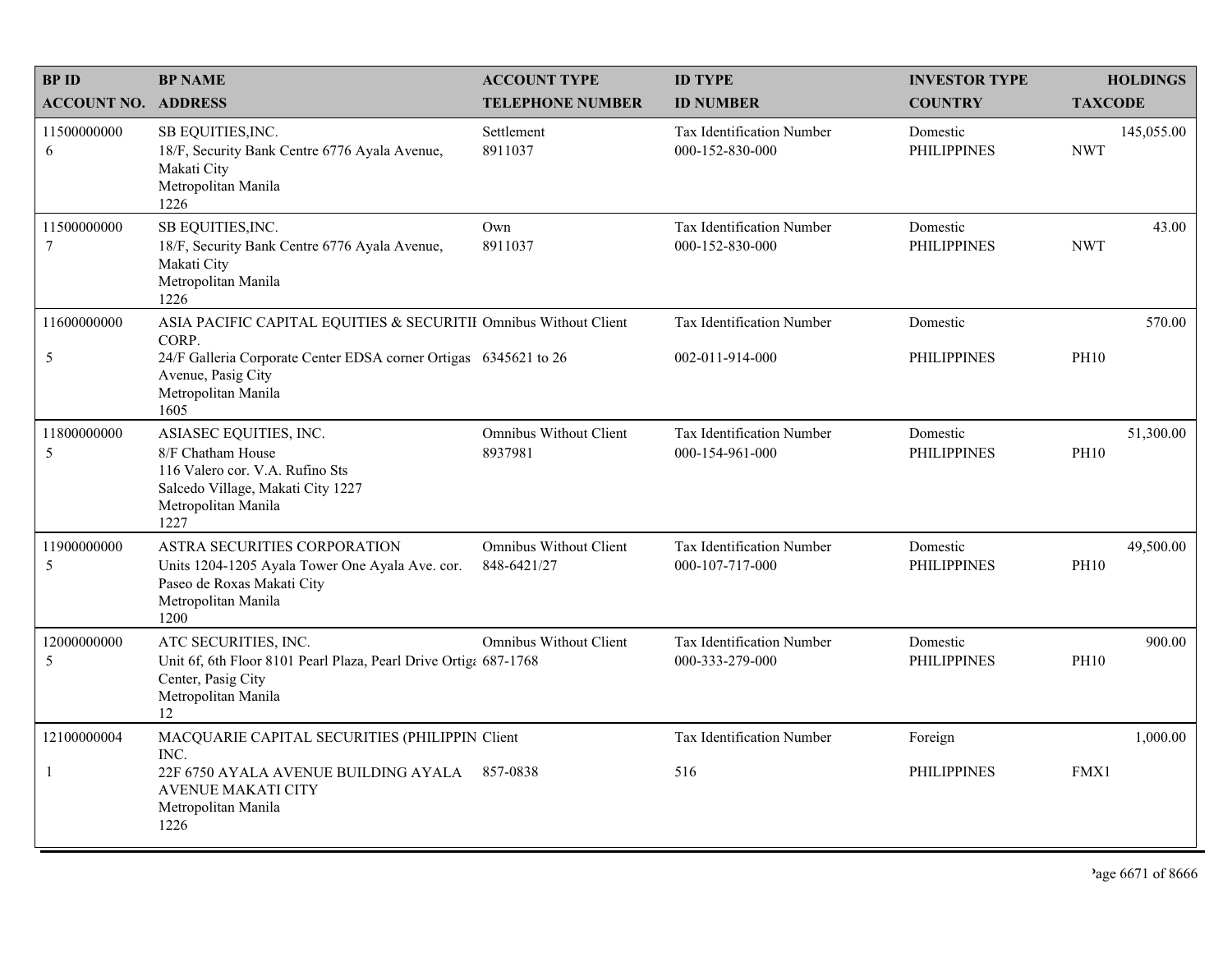| <b>BPID</b>                | <b>BP NAME</b>                                                                                                                                             | <b>ACCOUNT TYPE</b>                      | <b>ID TYPE</b>                                      | <b>INVESTOR TYPE</b>           | <b>HOLDINGS</b>              |
|----------------------------|------------------------------------------------------------------------------------------------------------------------------------------------------------|------------------------------------------|-----------------------------------------------------|--------------------------------|------------------------------|
| <b>ACCOUNT NO. ADDRESS</b> |                                                                                                                                                            | <b>TELEPHONE NUMBER</b>                  | <b>ID NUMBER</b>                                    | <b>COUNTRY</b>                 | <b>TAXCODE</b>               |
| 12200000000<br>5           | BELSON SECURITIES, INC.<br>4th Floor Belson House 271 Edsa, Mandaluyong City 724-7586loc21<br>Metropolitan Manila<br>1554                                  | <b>Omnibus Without Client</b>            | Tax Identification Number<br>000-154-219-000        | Domestic<br><b>PHILIPPINES</b> | 192,750.00<br><b>PH10</b>    |
| 12300000000<br>5           | BENJAMIN CO CA & CO., INC.<br>Rm. 301 Downtown Ctr Bldg., 516 Quintin Paredes St 6345186<br>Binondo, Manila<br>Metropolitan Manila<br>1006                 | <b>Omnibus Without Client</b>            | Tax Identification Number<br>000-330-322-000        | Domestic<br><b>PHILIPPINES</b> | 21,600.00<br><b>PH10</b>     |
| 12400000000<br>5           | B. H. CHUA SECURITIES CORPORATION<br>872 G. Araneta Avenue, Quezon City<br>Metropolitan Manila<br>1135                                                     | Omnibus Without Client<br>412-3444       | Tax Identification Number<br>000-401-773            | Domestic<br><b>PHILIPPINES</b> | 65,406.00<br><b>PH10</b>     |
| 12600000000<br>-1          | BPI SECURITIES CORPORATION<br>8/F BPI Head Office Bldg., Ayala Ave., cor. Paseo de<br>Roxas Makati City<br>Metropolitan Manila<br>1226                     | <b>Omnibus Without Client</b><br>8196535 | Tax Identification Number<br>000-109-309-000        | Foreign<br><b>PHILIPPINES</b>  | 57,450.00<br>FMX1            |
| 12600000000<br>5           | BPI SECURITIES CORPORATION<br>8/F BPI Head Office Bldg., Ayala Ave., cor. Paseo de 8196535<br>Roxas Makati City<br>Metropolitan Manila<br>1226             | <b>Omnibus Without Client</b>            | Tax Identification Number<br>000-109-309-000        | Domestic<br><b>PHILIPPINES</b> | 36,806,408.00<br><b>PH10</b> |
| 12600000000<br>$\tau$      | BPI SECURITIES CORPORATION<br>8/F BPI Head Office Bldg., Ayala Ave., cor. Paseo de<br>Roxas Makati City<br>Metropolitan Manila<br>1226                     | Own<br>8196535                           | Tax Identification Number<br>000-109-309-000        | Domestic<br><b>PHILIPPINES</b> | 67.00<br><b>NWT</b>          |
| 12800000000<br>5           | CAMPOS, LANUZA & COMPANY, INC.<br>Unit 2003B East Tower, PSE Center Exchange Road, 634-6881/87<br>Ortigas Center Pasig City<br>Metropolitan Manila<br>1605 | <b>Omnibus Without Client</b>            | <b>Tax Identification Number</b><br>000-155-524-000 | Domestic<br><b>PHILIPPINES</b> | 1,809,940.00<br><b>PH10</b>  |
| 12800000000<br>6           | CAMPOS, LANUZA & COMPANY, INC.<br>Unit 2003B East Tower, PSE Center Exchange Road, 634-6881/87<br>Ortigas Center Pasig City<br>Metropolitan Manila<br>1605 | Settlement                               | Tax Identification Number<br>000-155-524-000        | Domestic<br><b>PHILIPPINES</b> | 6,600.00<br><b>NWT</b>       |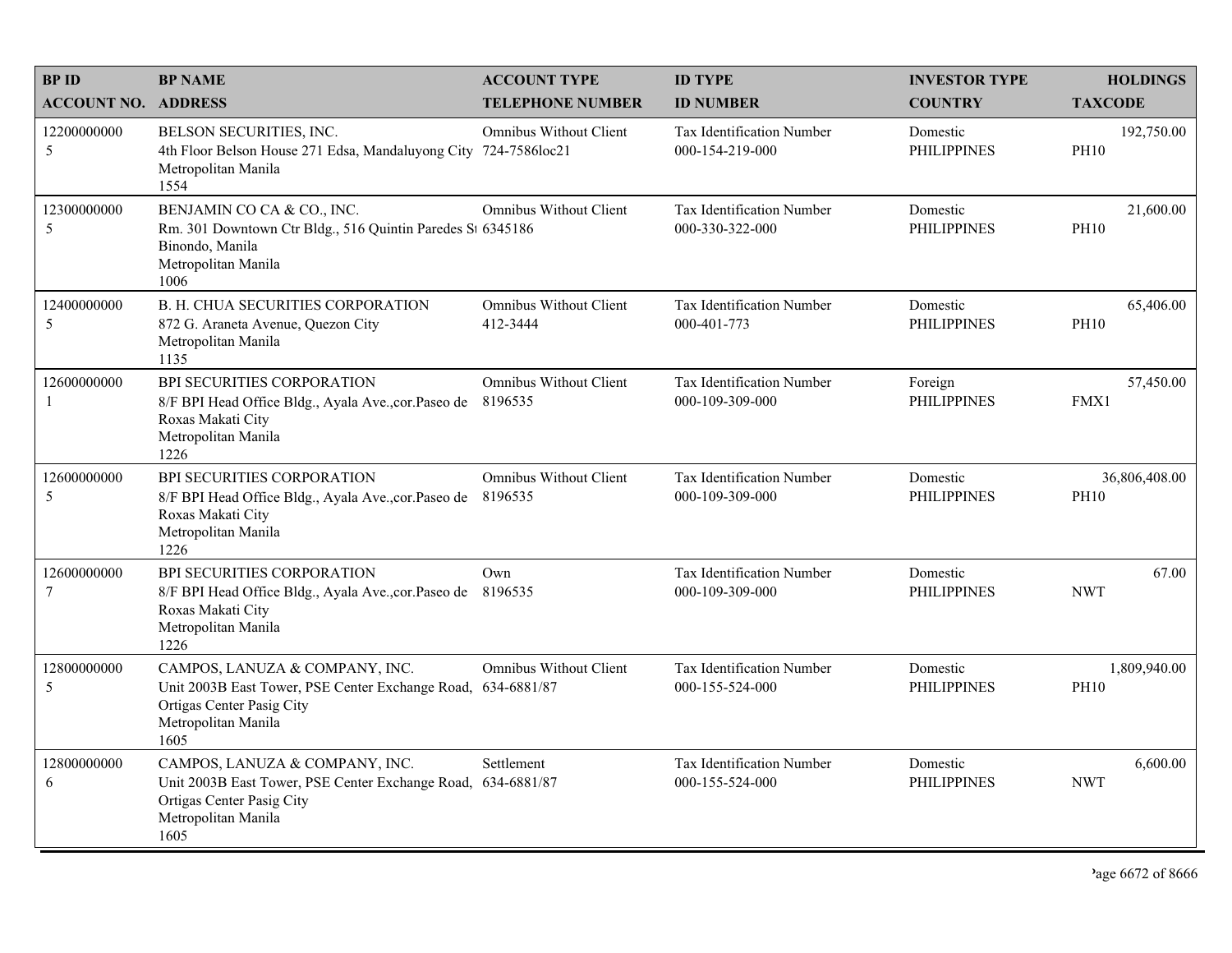| <b>BPID</b>                   | <b>BP NAME</b>                                                                                                                                         | <b>ACCOUNT TYPE</b>                       | <b>ID TYPE</b>                                      | <b>INVESTOR TYPE</b>           | <b>HOLDINGS</b>             |
|-------------------------------|--------------------------------------------------------------------------------------------------------------------------------------------------------|-------------------------------------------|-----------------------------------------------------|--------------------------------|-----------------------------|
| <b>ACCOUNT NO. ADDRESS</b>    |                                                                                                                                                        | <b>TELEPHONE NUMBER</b>                   | <b>ID NUMBER</b>                                    | <b>COUNTRY</b>                 | <b>TAXCODE</b>              |
| 12900000000<br>5              | SINCERE SECURITIES CORPORATION<br>1203-A East Tower, PSE Centre, Exchange Road,<br>Ortigas Center, Pasig City<br>Metropolitan Manila<br>$\overline{0}$ | <b>Omnibus Without Client</b><br>638-3549 | <b>Tax Identification Number</b><br>000-338-426-000 | Domestic<br><b>PHILIPPINES</b> | 4,400.00<br><b>PH10</b>     |
| 13000000000<br>5              | CENTURY SECURITIES CORPORATION<br>1105 Galleria Corporate Center Ortigas Ave., Quezon 633-7044/47<br>City<br>Metropolitan Manila<br>1600               | <b>Omnibus Without Client</b>             | Tax Identification Number<br>29                     | Domestic<br><b>PHILIPPINES</b> | 1,861,800.00<br><b>PH10</b> |
| 13100000000<br>5              | PCIB SECURITIES, INC.<br>8/F PCIB Tower 2, Dela Costa St., Makati City<br>Metropolitan Manila<br>1002                                                  | <b>Omnibus Without Client</b><br>8912028  | Tax Identification Number<br>30                     | Domestic<br><b>PHILIPPINES</b> | 443,500.00<br><b>PH10</b>   |
| 13100000000<br>6              | PCIB SECURITIES, INC.<br>8/F PCIB Tower 2, Dela Costa St., Makati City<br>Metropolitan Manila<br>1002                                                  | Settlement<br>8912028                     | Tax Identification Number<br>30                     | Domestic<br><b>PHILIPPINES</b> | 313,000.00<br><b>NWT</b>    |
| 13300000000<br>5              | CITISECURITIES, INC.<br>Rm. 2701-B Tektite Tower Center Exchange Rd, Pasi; 635-5735<br>City<br>Metropolitan Manila<br>1600                             | <b>Omnibus Without Client</b>             | Tax Identification Number<br>000-322-268-000        | Domestic<br><b>PHILIPPINES</b> | 130,800.00<br><b>PH10</b>   |
| 13300000000<br>$\overline{7}$ | CITISECURITIES, INC.<br>Rm. 2701-B Tektite Tower Center Exchange Rd, Pasi; 635-5735<br>City<br>Metropolitan Manila<br>1600                             | Own                                       | Tax Identification Number<br>000-322-268-000        | Domestic<br><b>PHILIPPINES</b> | 11,850.00<br><b>NWT</b>     |
| 13600000000<br>5              | TRITON SECURITIES CORP.<br>26/F LKG Tower, 6801 Ayala Avenue Makati City<br>Metropolitan Manila<br>$\theta$                                            | <b>Omnibus Without Client</b><br>5238311  | Tax Identification Number<br>003-741-374-000        | Domestic<br><b>PHILIPPINES</b> | 47,550.00<br><b>PH10</b>    |
| 14000000000<br>5              | <b>IGC SECURITIES INC.</b><br>Suite 1006, Tower I & Exchange Plaza Ayala Triangle 816-39-86<br>Ayala Avenue Makati City<br>Metropolitan Manila<br>1200 | <b>Omnibus Without Client</b>             | Tax Identification Number<br>38                     | Domestic<br><b>PHILIPPINES</b> | 796,800.00<br><b>PH10</b>   |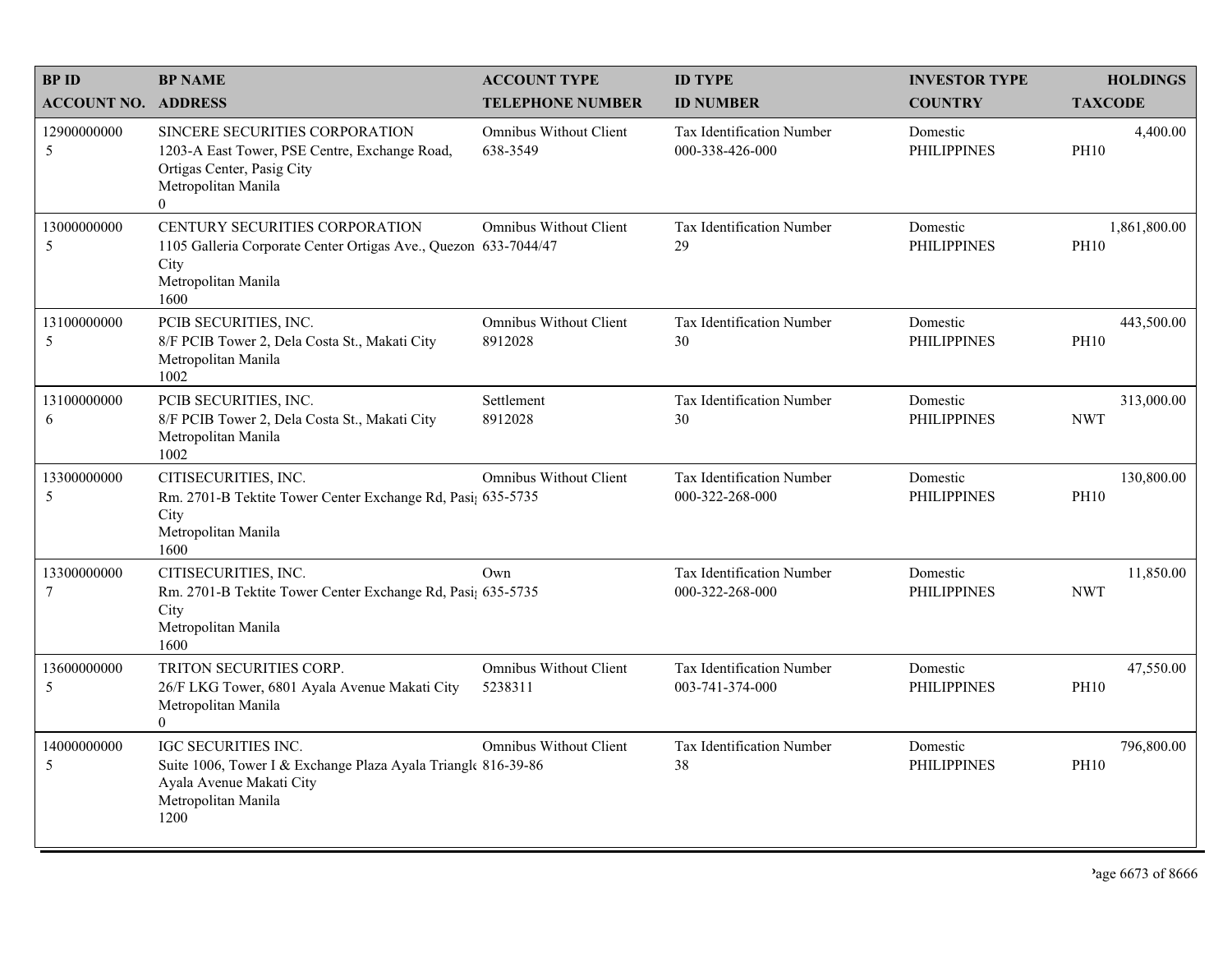| <b>BPID</b>                   | <b>BP NAME</b>                                                                                                                                                             | <b>ACCOUNT TYPE</b>                          | <b>ID TYPE</b>                               | <b>INVESTOR TYPE</b>           | <b>HOLDINGS</b>           |
|-------------------------------|----------------------------------------------------------------------------------------------------------------------------------------------------------------------------|----------------------------------------------|----------------------------------------------|--------------------------------|---------------------------|
| <b>ACCOUNT NO. ADDRESS</b>    |                                                                                                                                                                            | <b>TELEPHONE NUMBER</b>                      | <b>ID NUMBER</b>                             | <b>COUNTRY</b>                 | <b>TAXCODE</b>            |
| 14000000000<br>$\tau$         | <b>IGC SECURITIES INC.</b><br>Suite 1006, Tower I & Exchange Plaza Ayala Triangle 816-39-86<br>Ayala Avenue Makati City<br>Metropolitan Manila<br>1200                     | Own                                          | Tax Identification Number<br>38              | Domestic<br><b>PHILIPPINES</b> | 22,650.00<br><b>NWT</b>   |
| 14100000000<br>5              | <b>CUALOPING SECURITIES CORPORATION</b><br>Suite 1801 Tytana Centre Condominium Plaza Lorenz 241-0262<br>Ruiz, Binondo, Manila<br>Metropolitan Manila<br>1006              | <b>Omnibus Without Client</b>                | Tax Identification Number<br>000-333-333-000 | Domestic<br><b>PHILIPPINES</b> | 4,000.00<br><b>PH10</b>   |
| 14300000000<br>5              | DAVID GO SECURITIES CORP.<br>UNIT 2702D EAST TOWER, PHILIPPINE STOCK 650-6588<br>EXCHANGE CENTRE, EXCHANGE ROAD, ORTI<br>CENTER, PASIG CITY<br>Metropolitan Manila<br>1006 | <b>Omnibus Without Client</b>                | Tax Identification Number<br>000-320-855-000 | Domestic<br><b>PHILIPPINES</b> | 234,117.00<br><b>PH10</b> |
| 14300000000<br>$\overline{7}$ | DAVID GO SECURITIES CORP.<br>UNIT 2702D EAST TOWER, PHILIPPINE STOCK 650-6588<br>EXCHANGE CENTRE, EXCHANGE ROAD, ORTI<br>CENTER, PASIG CITY<br>Metropolitan Manila<br>1006 | Own                                          | Tax Identification Number<br>000-320-855-000 | Domestic<br><b>PHILIPPINES</b> | 30,000.00<br><b>NWT</b>   |
| 14500000000<br>5              | DIVERSIFIED SECURITIES, INC.<br>5/F PDCP Bank Centre, Herrera cor. Alfaro Sts.,<br>Salcedo Village, Makati City<br>Metropolitan Manila<br>1600                             | <b>Omnibus Without Client</b><br>634-6630/31 | Tax Identification Number<br>43              | Domestic<br><b>PHILIPPINES</b> | 10,850.00<br><b>PH10</b>  |
| 14700000000<br>5              | E. CHUA CHIACO SECURITIES, INC.<br>113 Renta St., Binondo, Manila<br>Metropolitan Manila<br>1006                                                                           | <b>Omnibus Without Client</b><br>242-5145    | Tax Identification Number<br>000-335-991-000 | Domestic<br><b>PHILIPPINES</b> | 306,756.00<br><b>PH10</b> |
| 14700000000<br>$\tau$         | E. CHUA CHIACO SECURITIES, INC.<br>113 Renta St., Binondo, Manila<br>Metropolitan Manila<br>1006                                                                           | Own<br>242-5145                              | Tax Identification Number<br>000-335-991-000 | Domestic<br><b>PHILIPPINES</b> | 2,571.00<br><b>NWT</b>    |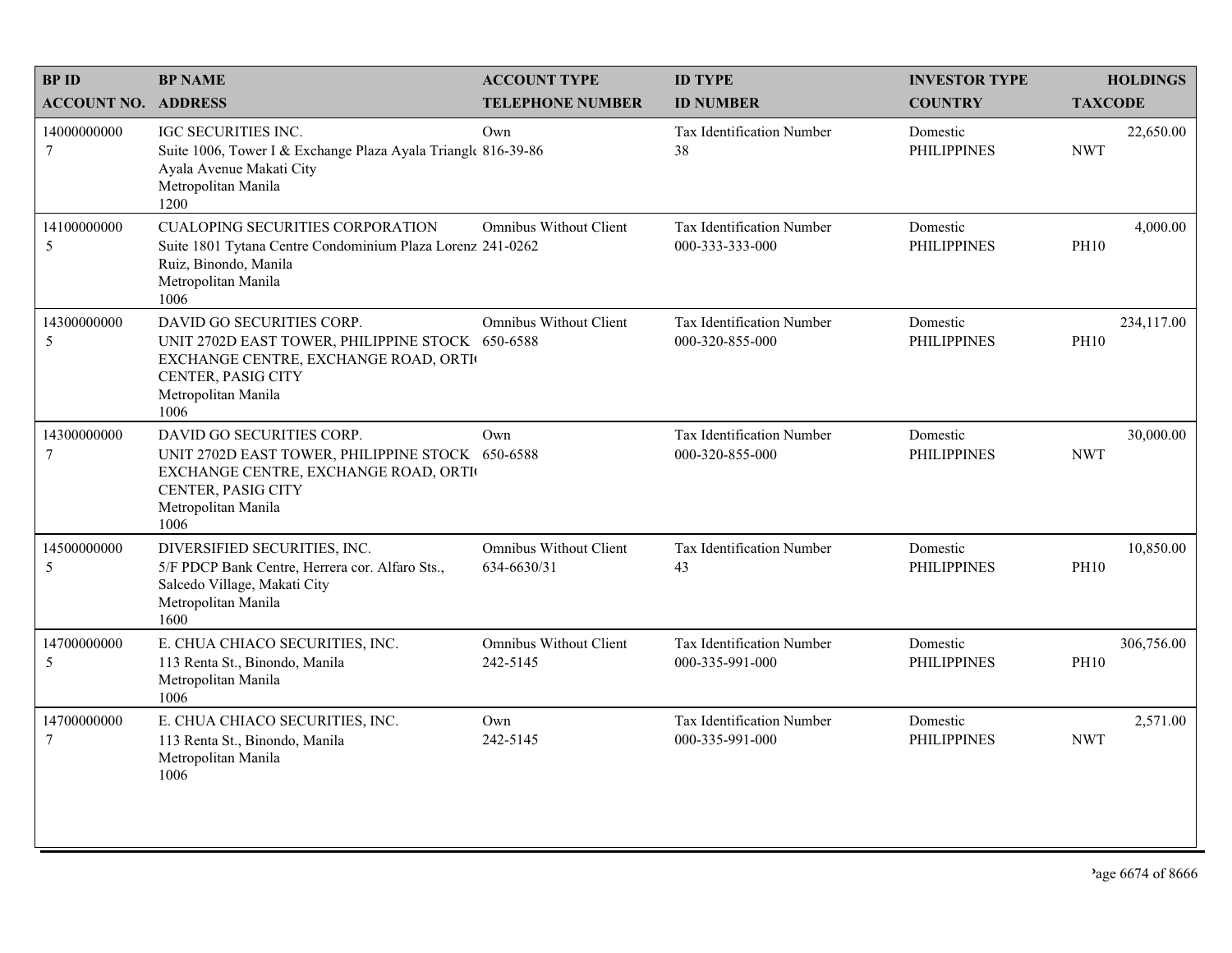| <b>BPID</b>                | <b>BP NAME</b>                                                                                                                                                                                                 | <b>ACCOUNT TYPE</b>                          | <b>ID TYPE</b>                               | <b>INVESTOR TYPE</b>           | <b>HOLDINGS</b>           |
|----------------------------|----------------------------------------------------------------------------------------------------------------------------------------------------------------------------------------------------------------|----------------------------------------------|----------------------------------------------|--------------------------------|---------------------------|
| <b>ACCOUNT NO. ADDRESS</b> |                                                                                                                                                                                                                | <b>TELEPHONE NUMBER</b>                      | <b>ID NUMBER</b>                             | <b>COUNTRY</b>                 | <b>TAXCODE</b>            |
| 14800000000<br>5           | EQUITABLE SECURIITES (PHILS.) INC.<br>3/F Cacho-Gonzalez Bldg, Aguirre cor. Trasierra St,<br>Legaspi Village Makati City<br>Metropolitan Manila<br>1229                                                        | <b>Omnibus Without Client</b><br>810-4801/04 | <b>Tax Identification Number</b><br>46       | Domestic<br><b>PHILIPPINES</b> | 830.00<br><b>PH10</b>     |
| 14900000000<br>5           | EAST WEST CAPITAL CORPORATION<br>2/F U-Bix Building 1331 Angono St., Makati City<br>Metropolitan Manila<br>1208                                                                                                | Omnibus Without Client<br>891-98901          | Tax Identification Number<br>000-158-383-000 | Domestic<br><b>PHILIPPINES</b> | 42,400.00<br><b>PH10</b>  |
| 14900000000<br>6           | EAST WEST CAPITAL CORPORATION<br>2/F U-Bix Building 1331 Angono St., Makati City<br>Metropolitan Manila<br>1208                                                                                                | Settlement<br>891-98901                      | Tax Identification Number<br>000-158-383-000 | Domestic<br><b>PHILIPPINES</b> | 800.00<br><b>NWT</b>      |
| 15000000000                | EASTERN SECURITIES DEVELOPMENT<br><b>CORPORATION</b>                                                                                                                                                           | <b>Omnibus Without Client</b>                | Tax Identification Number                    | Domestic                       | 344,295.00                |
| 5                          | 1701 Tytana Ctr. Bldg, Binondo, Manila<br>Metropolitan Manila<br>1006                                                                                                                                          | 242-4006/11                                  | 000-329-281-000                              | <b>PHILIPPINES</b>             | <b>PH10</b>               |
| 15300000000<br>5           | EQUITIWORLD SECURITIES, INC.<br>807-809 Philippine Stock Exchange Ayala Tower 1,<br>Ayala Avenue Makati City<br>Metropolitan Manila<br>1226                                                                    | <b>Omnibus Without Client</b><br>848-5401/09 | Tax Identification Number<br>51              | Domestic<br><b>PHILIPPINES</b> | 43,180.00<br><b>PH10</b>  |
| 15400000000<br>5           | EVERGREEN STOCK BROKERAGE & SEC., INC. Omnibus Without Client<br>Suite 606 - 607, 6th Floor, Tower One Phil. Stock<br>Exchange Plaza, Ayala Triangle, Ayala Ave. Makati<br>City<br>Metropolitan Manila<br>1200 | 891-9451                                     | Tax Identification Number<br>001-483-985     | Domestic<br><b>PHILIPPINES</b> | 106,300.00<br><b>PH10</b> |
| 15400000000<br>20          | EVERGREEN STOCK BROKERAGE & SEC., INC. Settlement<br>Suite 606 - 607, 6th Floor, Tower One Phil. Stock<br>Exchange Plaza, Ayala Triangle, Ayala Ave. Makati<br>City<br>Metropolitan Manila<br>1200             | 891-9451                                     | Tax Identification Number<br>001-483-985     | Domestic<br><b>PHILIPPINES</b> | 1,800.00<br>PH25          |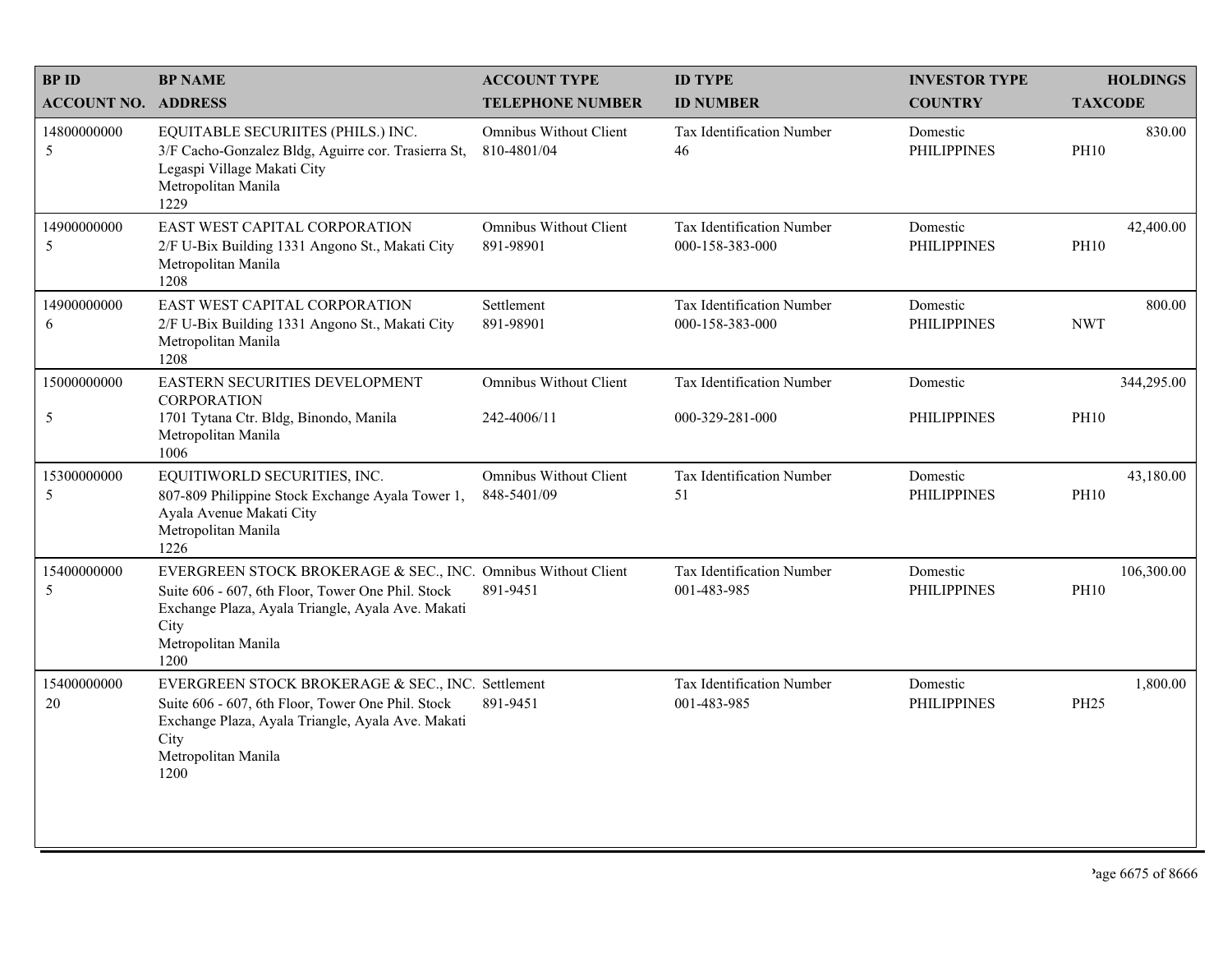| <b>BPID</b>                | <b>BP NAME</b>                                                                                                                                                                             | <b>ACCOUNT TYPE</b>                       | <b>ID TYPE</b>                               | <b>INVESTOR TYPE</b>           | <b>HOLDINGS</b>          |
|----------------------------|--------------------------------------------------------------------------------------------------------------------------------------------------------------------------------------------|-------------------------------------------|----------------------------------------------|--------------------------------|--------------------------|
| <b>ACCOUNT NO. ADDRESS</b> |                                                                                                                                                                                            | <b>TELEPHONE NUMBER</b>                   | <b>ID NUMBER</b>                             | <b>COUNTRY</b>                 | <b>TAXCODE</b>           |
| 15900000000<br>5           | FIRST INTEGRATED CAPITAL SECURITIES, INC Omnibus Without Client<br>Units 1211-1212 Tower I & Exchange Plaza, Ayala<br>Ave. Cor. Paseo de Roxas, Makati City<br>Metropolitan Manila<br>1200 | 759-4320 to 23                            | Tax Identification Number<br>57              | Domestic<br><b>PHILIPPINES</b> | 50,000.00<br><b>PH10</b> |
| 16200000000                | F. YAP SECURITIES, INC.<br>Unit 2301 PSE Center (East Tower) Exchange Rd.,<br>Ortigas Center Pasig City<br>Metropolitan Manila<br>1603                                                     | Omnibus Without Client<br>635-4126        | Tax Identification Number<br>000-333-165-000 | Foreign<br><b>PHILIPPINES</b>  | 1,000.00<br>FMX1         |
| 16200000000<br>5           | F. YAP SECURITIES, INC.<br>Unit 2301 PSE Center (East Tower) Exchange Rd.,<br>Ortigas Center Pasig City<br>Metropolitan Manila<br>1603                                                     | <b>Omnibus Without Client</b><br>635-4126 | Tax Identification Number<br>000-333-165-000 | Domestic<br><b>PHILIPPINES</b> | 16,500.00<br><b>PH10</b> |
| 16700000000<br>5           | AURORA SECURITIES, INC.<br>UNIT 2405A WEST TOWER PHILIPPINE STOCK 633-5892<br>EXCHANGE CENTRE ORTIGAS, PASIG CITY<br>Metropolitan Manila<br>1605                                           | <b>Omnibus Without Client</b>             | Tax Identification Number<br>002-832-240     | Domestic<br><b>PHILIPPINES</b> | 25,500.00<br><b>PH10</b> |
| 16800000000<br>5           | GLOBALINKS SECURITIES & STOCKS, INC.<br>#706 Ayala Tower One Ayala Avenue Cor. Paseo de 759-4136<br>Roxas St. Makati City<br>Metropolitan Manila<br>1226                                   | <b>Omnibus Without Client</b>             | Tax Identification Number<br>65              | Domestic<br><b>PHILIPPINES</b> | 99,733.00<br><b>PH10</b> |
| 16800000000<br>6           | GLOBALINKS SECURITIES & STOCKS, INC.<br>#706 Ayala Tower One Ayala Avenue Cor. Paseo de 759-4136<br>Roxas St. Makati City<br>Metropolitan Manila<br>1226                                   | Settlement                                | Tax Identification Number<br>65              | Domestic<br><b>PHILIPPINES</b> | 145,279.00<br><b>NWT</b> |
| 16800000000<br>$\tau$      | GLOBALINKS SECURITIES & STOCKS, INC.<br>#706 Ayala Tower One Ayala Avenue Cor. Paseo de 759-4136<br>Roxas St. Makati City<br>Metropolitan Manila<br>1226                                   | Own                                       | Tax Identification Number<br>65              | Domestic<br><b>PHILIPPINES</b> | 40.00<br><b>NWT</b>      |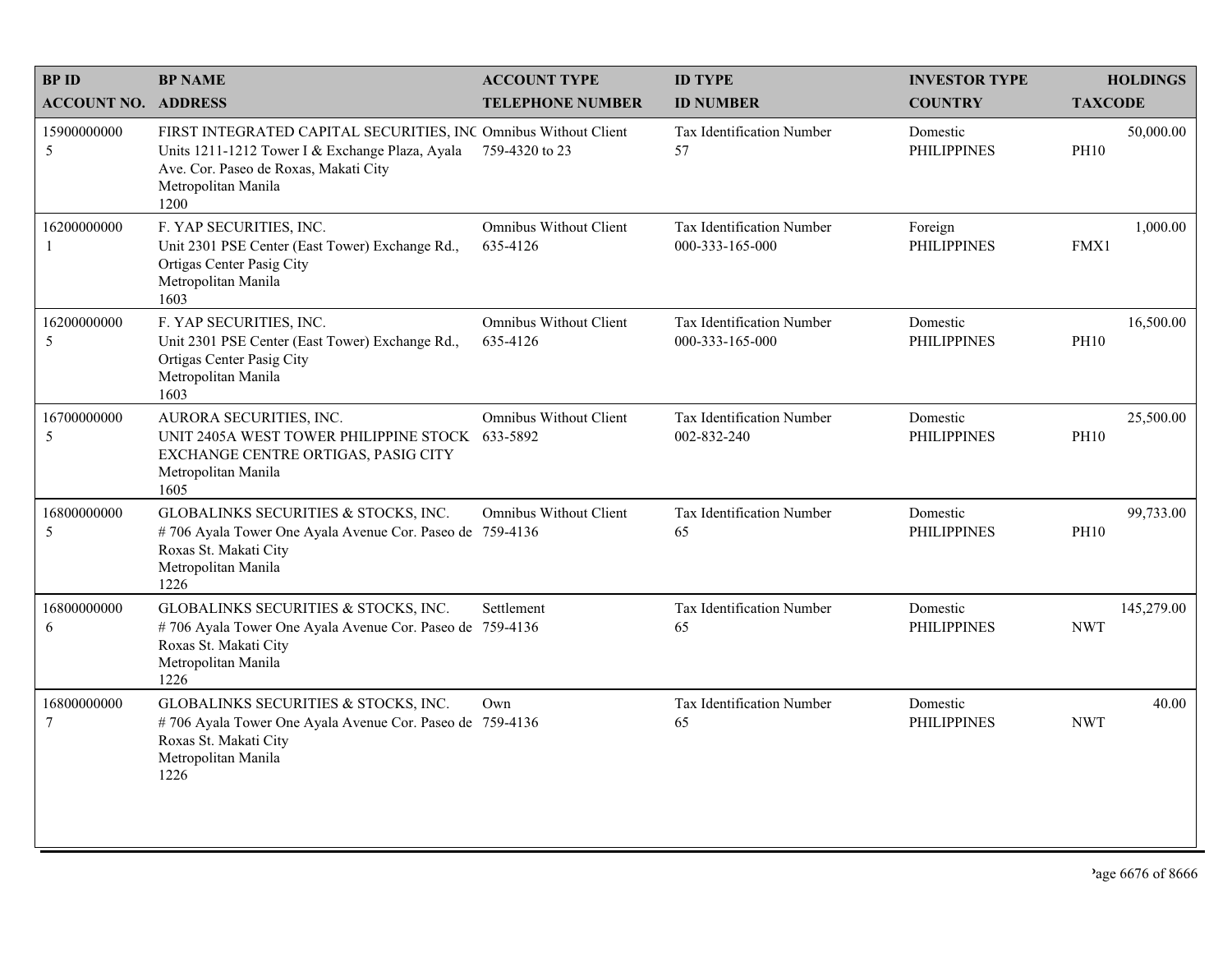| <b>BPID</b>                | <b>BP NAME</b>                                                                                                                                            | <b>ACCOUNT TYPE</b>                       | <b>ID TYPE</b>                                      | <b>INVESTOR TYPE</b>           | <b>HOLDINGS</b>          |
|----------------------------|-----------------------------------------------------------------------------------------------------------------------------------------------------------|-------------------------------------------|-----------------------------------------------------|--------------------------------|--------------------------|
| <b>ACCOUNT NO. ADDRESS</b> |                                                                                                                                                           | <b>TELEPHONE NUMBER</b>                   | <b>ID NUMBER</b>                                    | <b>COUNTRY</b>                 | <b>TAXCODE</b>           |
| 16900000000<br>5           | JSG SECURITIES, INC.<br>4th Floor, A&T Building, 244 Escolta Street, Binondo 2429414<br>Manila<br>Metropolitan Manila<br>1006                             | <b>Omnibus Without Client</b>             | <b>Tax Identification Number</b><br>004-578-852-000 | Domestic<br><b>PHILIPPINES</b> | 11,000.00<br><b>PH10</b> |
| 16900000000<br>6           | JSG SECURITIES, INC.<br>4th Floor, A&T Building, 244 Escolta Street, Binondo 2429414<br>Manila<br>Metropolitan Manila<br>1006                             | Settlement                                | Tax Identification Number<br>004-578-852-000        | Domestic<br><b>PHILIPPINES</b> | 16,000.00<br><b>NWT</b>  |
| 17000000000<br>5           | GOLDSTAR SECURITIES, INC.<br>2201-B East Tower, PSE Centre Exchange Rd, Ortiga 633-7485/86<br>Center Pasig City<br>Metropolitan Manila<br>1600            | <b>Omnibus Without Client</b>             | Tax Identification Number<br>000-222-746-000        | Domestic<br><b>PHILIPPINES</b> | 7,000.00<br><b>PH10</b>  |
| 17000000000<br>14          | GOLDSTAR SECURITIES, INC.<br>2201-B East Tower, PSE Centre Exchange Rd, Ortiga 633-7485/86<br>Center Pasig City<br>Metropolitan Manila<br>1600            | Settlement                                | Tax Identification Number<br>000-222-746-000        | Domestic<br><b>PHILIPPINES</b> | 1,400.00<br><b>PH10</b>  |
| 17200000000<br>5           | GUILD SECURITIES, INC.<br>Unit 1215 Tower One & Exchange Plaza Ayala Ave., 8919232<br>Makati City<br>Metropolitan Manila<br>1226                          | <b>Omnibus Without Client</b>             | Tax Identification Number<br>69                     | Domestic<br><b>PHILIPPINES</b> | 64,050.00<br><b>PH10</b> |
| 17400000000<br>5           | HDI SECURITIES, INC.<br>UNIT 2305-B 23/F ORIENT SQUARE BLDG., F.<br>ORTIGAS, JR. ROAD, ORTIGAS CENTRE, PASIG<br>CITY, 1605<br>Metropolitan Manila<br>1605 | <b>Omnibus Without Client</b><br>891-9598 | Tax Identification Number<br>001-670-271-000        | Domestic<br><b>PHILIPPINES</b> | 8,250.00<br><b>PH10</b>  |
| 17500000000<br>5           | H. E. BENNETT SECURITIES, INC.<br>Rm. 1704 World Trade Exchange Bldg., 215 Juan Lur 242-5733<br>St., Binondo, Manila<br>Metropolitan Manila<br>1006       | <b>Omnibus Without Client</b>             | <b>Tax Identification Number</b><br>000-334-004     | Domestic<br><b>PHILIPPINES</b> | 39,000.00<br><b>PH10</b> |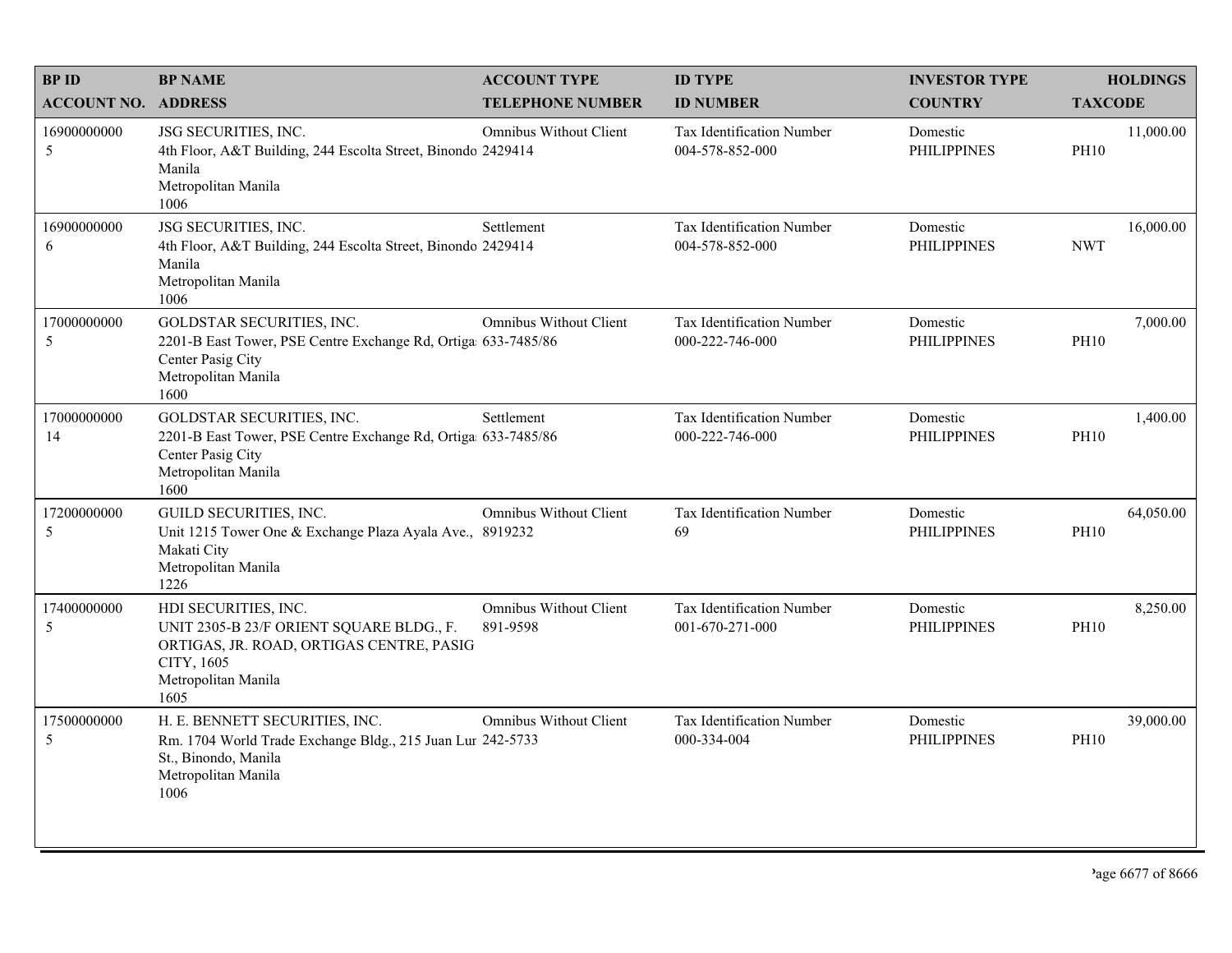| <b>BPID</b>                | <b>BP NAME</b>                                                                                                                                                    | <b>ACCOUNT TYPE</b>                       | <b>ID TYPE</b>                                  | <b>INVESTOR TYPE</b>           | <b>HOLDINGS</b>           |
|----------------------------|-------------------------------------------------------------------------------------------------------------------------------------------------------------------|-------------------------------------------|-------------------------------------------------|--------------------------------|---------------------------|
| <b>ACCOUNT NO. ADDRESS</b> |                                                                                                                                                                   | <b>TELEPHONE NUMBER</b>                   | <b>ID NUMBER</b>                                | <b>COUNTRY</b>                 | <b>TAXCODE</b>            |
| 17800000000<br>5           | HK SECURITIES, INC.<br>Suite 102 Columbia Tower, Ortigas Ave.,<br>Mandaluyong City<br>Metropolitan Manila<br>1600                                                 | Omnibus Without Client<br>6336991 to 96   | Tax Identification Number<br>75                 | Domestic<br><b>PHILIPPINES</b> | 100.00<br><b>PH10</b>     |
| 17900000000<br>5           | I. ACKERMAN & CO., INC.<br>Suite 705, Tower I Bldg. PSE Plaza, Ayala Triangle<br>Ayala Ave., Makati City<br>Metropolitan Manila<br>1226                           | <b>Omnibus Without Client</b><br>891-9071 | Tax Identification Number<br>76                 | Domestic<br><b>PHILIPPINES</b> | 56,853.00<br><b>PH10</b>  |
| 17900000000<br>6           | I. ACKERMAN & CO., INC.<br>Suite 705, Tower I Bldg. PSE Plaza, Ayala Triangle<br>Ayala Ave., Makati City<br>Metropolitan Manila<br>1226                           | Settlement<br>891-9071                    | Tax Identification Number<br>76                 | Domestic<br><b>PHILIPPINES</b> | 1,500.00<br><b>NWT</b>    |
| 18000000000<br>$\sqrt{5}$  | I. B. GIMENEZ SECURITIES, INC.<br>2703A EAST TOWER PSE CENTRE, EXCHANGE 6673472-6673473<br>ROAD, ORTIGAS CENTRE, PASIG CITY<br>Metropolitan Manila<br>1600        | <b>Omnibus Without Client</b>             | Tax Identification Number<br>000-329-846-000    | Domestic<br><b>PHILIPPINES</b> | 80,000.00<br><b>PH10</b>  |
| 18100000000<br>5           | INVESTORS SECURITIES, INC,<br>Unit 604-605 Tower One & Exchange Plaza Ayala<br>Triangle, Ayala Ave. cor Paseo de Roxas Makati City<br>Metropolitan Manila<br>1200 | Omnibus Without Client<br>8431210         | Tax Identification Number<br>000-123-697-000    | Domestic<br><b>PHILIPPINES</b> | 176,200.00<br><b>PH10</b> |
| 18200000000<br>5           | IMPERIAL, DE GUZMAN, ABALOS & CO., INC.<br>Ground Floor, EDSA Central Square Shaw Boulevard 6332686<br>Mandaluyong City<br>Metropolitan Manila<br>1552            | <b>Omnibus Without Client</b>             | Tax Identification Number<br>000-121-920        | Domestic<br><b>PHILIPPINES</b> | 339,589.00<br><b>PH10</b> |
| 18200000000<br>6           | IMPERIAL, DE GUZMAN, ABALOS & CO., INC.<br>Ground Floor, EDSA Central Square Shaw Boulevard 6332686<br>Mandaluyong City<br>Metropolitan Manila<br>1552            | Settlement                                | <b>Tax Identification Number</b><br>000-121-920 | Domestic<br><b>PHILIPPINES</b> | 11,600.00<br><b>NWT</b>   |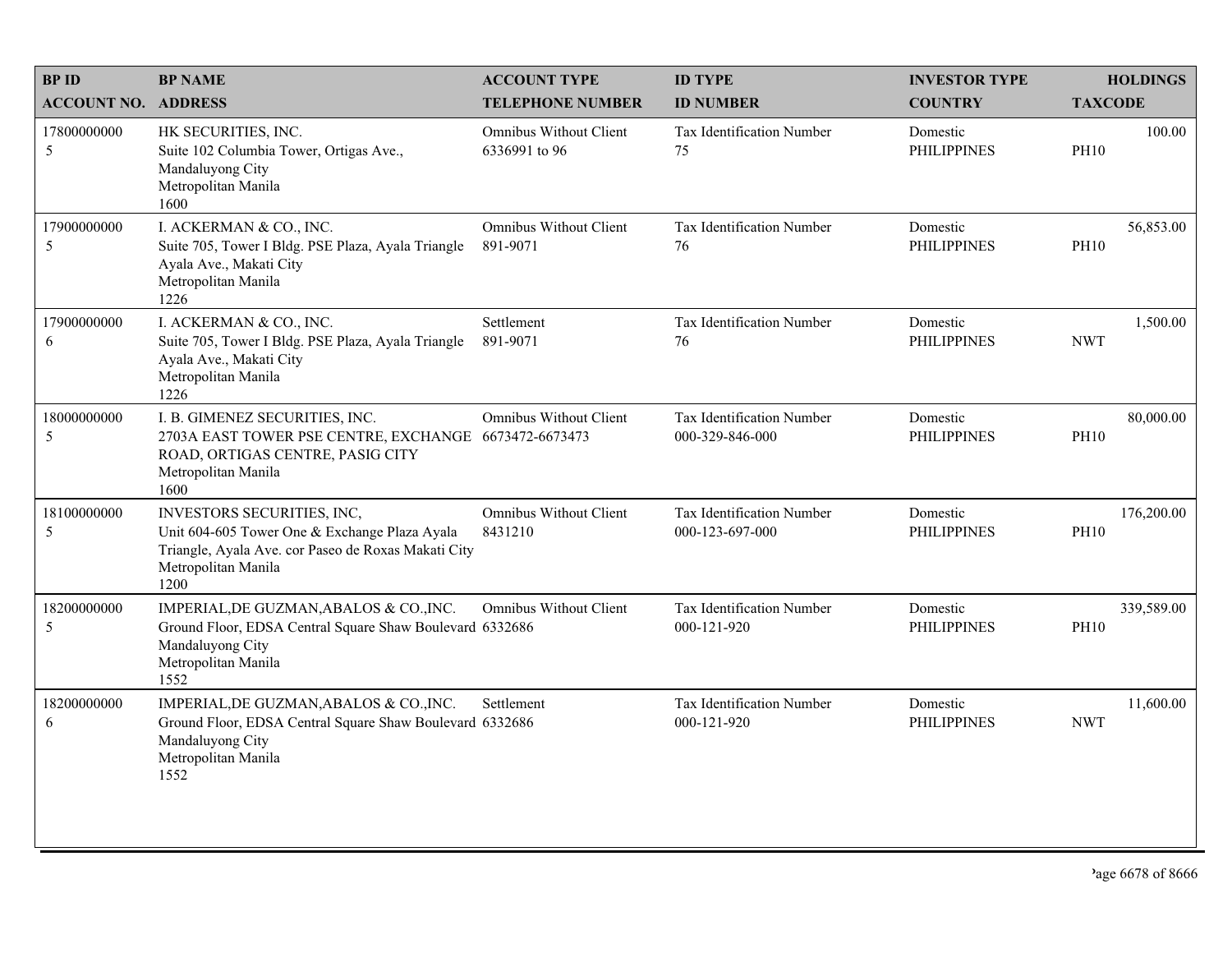| <b>BPID</b>                | <b>BP NAME</b>                                                                                                                                     | <b>ACCOUNT TYPE</b>                | <b>ID TYPE</b>                                      | <b>INVESTOR TYPE</b>           | <b>HOLDINGS</b>          |
|----------------------------|----------------------------------------------------------------------------------------------------------------------------------------------------|------------------------------------|-----------------------------------------------------|--------------------------------|--------------------------|
| <b>ACCOUNT NO. ADDRESS</b> |                                                                                                                                                    | <b>TELEPHONE NUMBER</b>            | <b>ID NUMBER</b>                                    | <b>COUNTRY</b>                 | <b>TAXCODE</b>           |
| 18300000000<br>5           | INTRA-INVEST SECURITIES, INC.<br>11/F ACT Tower, 135 Sen. Gil Puyat Ave., Salcedo<br>Vill., Makati City<br>Metropolitan Manila<br>1200             | Omnibus Without Client<br>8106934  | <b>Tax Identification Number</b><br>000-162-545-000 | Domestic<br><b>PHILIPPINES</b> | 72,496.00<br><b>PH10</b> |
| 18300000000<br>6           | INTRA-INVEST SECURITIES, INC.<br>11/F ACT Tower, 135 Sen. Gil Puyat Ave., Salcedo<br>Vill., Makati City<br>Metropolitan Manila<br>1200             | Settlement<br>8106934              | Tax Identification Number<br>000-162-545-000        | Domestic<br><b>PHILIPPINES</b> | 50.00<br><b>NWT</b>      |
| 18700000000<br>5           | ASIAN CAPITAL EQUITIES, INC.<br>6/F Tower 1 & Exchange Plaza Ayala Ave., cor Paseo 8485126<br>de Roxas, Makati City<br>Metropolitan Manila<br>1226 | Omnibus Without Client             | Tax Identification Number<br>84                     | Domestic<br><b>PHILIPPINES</b> | 200.00<br><b>PH10</b>    |
| 18800000000<br>$\sqrt{5}$  | J.M. BARCELON & CO., INC.<br>#5 PENNSYLVANNIA STREET, BRGY. MARIAN/ 661-8396<br>NEW MANILA, QUEZON CITY<br>Metropolitan Manila<br>1100             | Omnibus Without Client             | Tax Identification Number<br>000-333-850            | Domestic<br><b>PHILIPPINES</b> | 9,700.00<br><b>PH10</b>  |
| 19200000000<br>5           | STRATEGIC EQUITIES CORP.<br>Unit 610-611 PSE Plaza, Tower I, Ayala Triangle,<br>Ayala Ave., Makati City<br>Metropolitan Manila<br>1226             | Omnibus Without Client<br>759-4055 | Tax Identification Number<br>89                     | Domestic<br><b>PHILIPPINES</b> | 17,200.00<br><b>PH10</b> |
| 19200000000<br>14          | STRATEGIC EQUITIES CORP.<br>Unit 610-611 PSE Plaza, Tower I, Ayala Triangle,<br>Ayala Ave., Makati City<br>Metropolitan Manila<br>1226             | Settlement<br>759-4055             | Tax Identification Number<br>89                     | Domestic<br><b>PHILIPPINES</b> | 2,800.00<br><b>PH10</b>  |
| 19300000000<br>5           | LARRGO SECURITIES CO., INC.<br>Rm. 202 2/F Rufino Building, Ayala Avenue, Makati 8101353<br>City<br>Metropolitan Manila<br>1226                    | Omnibus Without Client             | Tax Identification Number<br>90                     | Domestic<br><b>PHILIPPINES</b> | 1,400.00<br><b>PH10</b>  |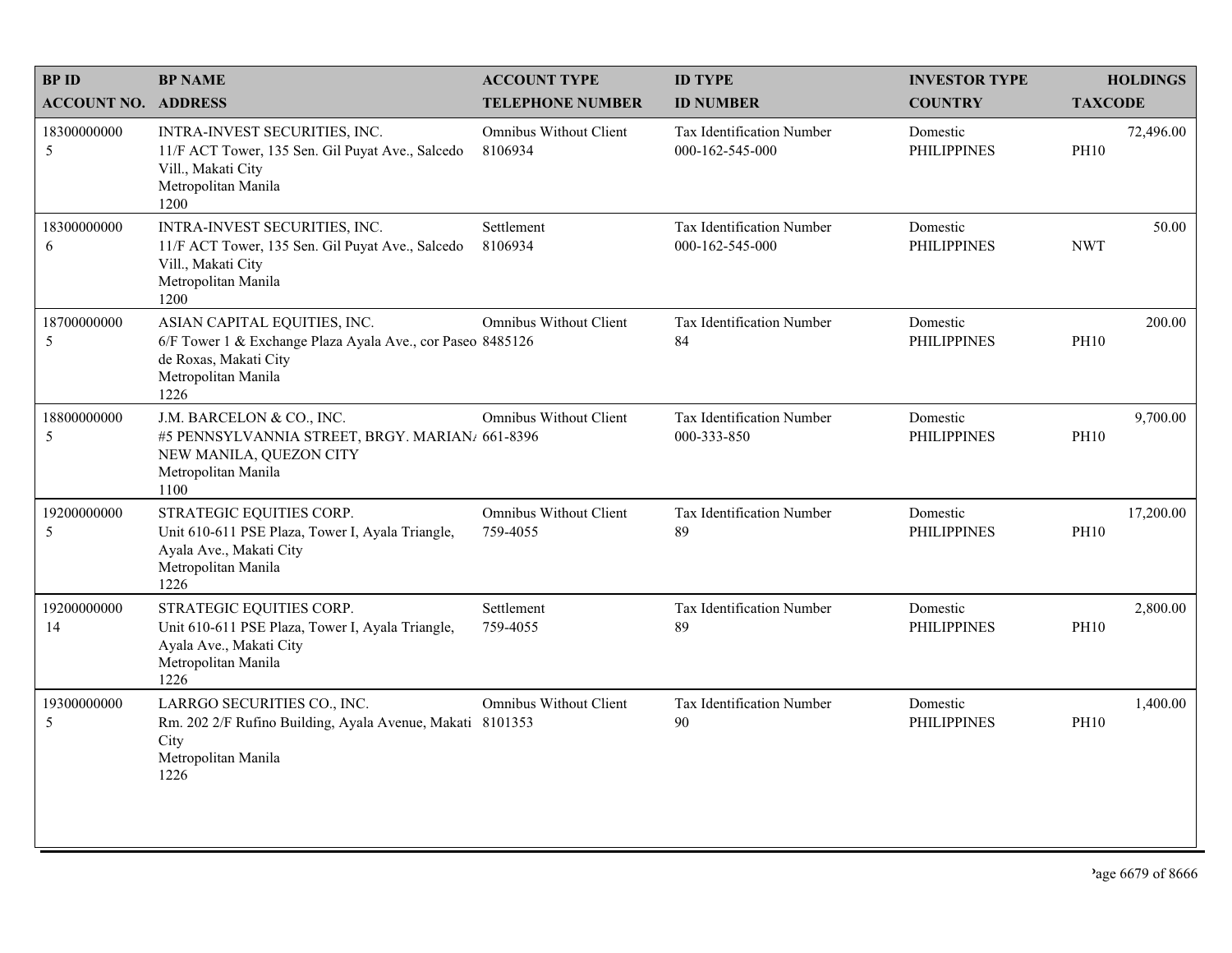| <b>BPID</b>                | <b>BP NAME</b>                                                                                                                                 | <b>ACCOUNT TYPE</b>                          | <b>ID TYPE</b>                               | <b>INVESTOR TYPE</b>           | <b>HOLDINGS</b>             |
|----------------------------|------------------------------------------------------------------------------------------------------------------------------------------------|----------------------------------------------|----------------------------------------------|--------------------------------|-----------------------------|
| <b>ACCOUNT NO. ADDRESS</b> |                                                                                                                                                | <b>TELEPHONE NUMBER</b>                      | <b>ID NUMBER</b>                             | <b>COUNTRY</b>                 | <b>TAXCODE</b>              |
| 19700000000<br>5           | LOPEZ, LOCSIN, LEDESMA & CO., INC.<br>405 URBAN BUILDING, SEN. GIL. PUYAT AVEN 8127482<br><b>MAKATI CITY</b><br>Metropolitan Manila<br>1226    | Omnibus Without Client                       | Tax Identification Number<br>321-000-128-692 | Domestic<br><b>PHILIPPINES</b> | 4,188.00<br><b>PH10</b>     |
| 19700000000<br>6           | LOPEZ, LOCSIN, LEDESMA & CO., INC.<br>405 URBAN BUILDING, SEN. GIL. PUYAT AVEN 8127482<br><b>MAKATI CITY</b><br>Metropolitan Manila<br>1226    | Settlement                                   | Tax Identification Number<br>321-000-128-692 | Domestic<br><b>PHILIPPINES</b> | 22,572.00<br><b>NWT</b>     |
| 19800000000<br>5           | LUCKY SECURITIES, INC.<br>Unit 1402-B PSE Center Exchange Road, Ortigas<br>Center Pasig City<br>Metropolitan Manila<br>1600                    | <b>Omnibus Without Client</b><br>6346747/60  | Tax Identification Number<br>95              | Domestic<br><b>PHILIPPINES</b> | 16,300.00<br><b>NWT</b>     |
| 19900000000<br>5           | LUYS SECURITIES COMPANY, INC.<br>28/F LKG Tower 6801 Ayala Ave. Makati City<br>Metropolitan Manila<br>1200                                     | <b>Omnibus Without Client</b><br>5231040     | Tax Identification Number<br>96              | Domestic<br><b>PHILIPPINES</b> | 64,839.00<br><b>PH10</b>    |
| 20000000000<br>-1          | <b>MANDARIN SECURITIES CORPORATION</b><br>28/F LKG Tower 6801 Ayala Ave. Makati City<br>Metropolitan Manila<br>1200                            | <b>Omnibus Without Client</b><br>523-8311/16 | Tax Identification Number<br>97              | Foreign<br><b>PHILIPPINES</b>  | 3,600.00<br>FMX1            |
| 20000000000<br>5           | MANDARIN SECURITIES CORPORATION<br>28/F LKG Tower 6801 Ayala Ave. Makati City<br>Metropolitan Manila<br>1200                                   | <b>Omnibus Without Client</b><br>523-8311/16 | Tax Identification Number<br>97              | Domestic<br><b>PHILIPPINES</b> | 18,636.00<br><b>PH10</b>    |
| 20300000000<br>-1          | COL Financial Group, Inc.<br>2401-B EAST TOWER, PSE CENTRE EXCHANGE 635-5735<br>ROAD, ORTIGAS CENTER PASIG CITY<br>Metropolitan Manila<br>1605 | Omnibus Without Client                       | Tax Identification Number<br>203-523-208     | Foreign<br><b>PHILIPPINES</b>  | 83,250.00<br>FMX1           |
| 20300000000<br>5           | COL Financial Group, Inc.<br>2401-B EAST TOWER, PSE CENTRE EXCHANGE 635-5735<br>ROAD, ORTIGAS CENTER PASIG CITY<br>Metropolitan Manila<br>1605 | <b>Omnibus Without Client</b>                | Tax Identification Number<br>203-523-208     | Domestic<br><b>PHILIPPINES</b> | 2,530,002.00<br><b>PH10</b> |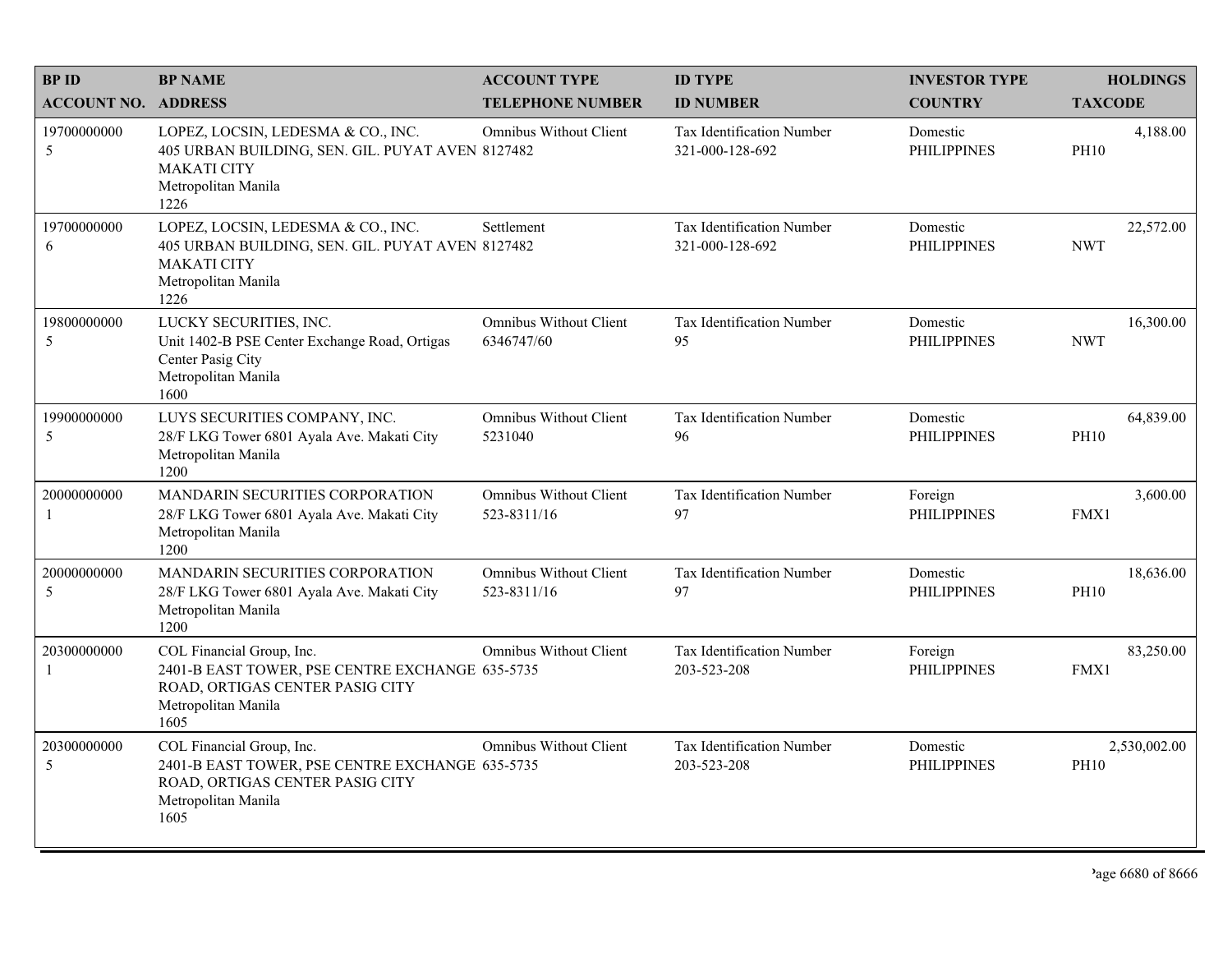| <b>BPID</b>                   | <b>BP NAME</b>                                                                                                                                                                  | <b>ACCOUNT TYPE</b>                       | <b>ID TYPE</b>                               | <b>INVESTOR TYPE</b>           | <b>HOLDINGS</b>          |
|-------------------------------|---------------------------------------------------------------------------------------------------------------------------------------------------------------------------------|-------------------------------------------|----------------------------------------------|--------------------------------|--------------------------|
| <b>ACCOUNT NO. ADDRESS</b>    |                                                                                                                                                                                 | <b>TELEPHONE NUMBER</b>                   | <b>ID NUMBER</b>                             | <b>COUNTRY</b>                 | <b>TAXCODE</b>           |
| 20400000000<br>14             | DA MARKET SECURITIES, INC.<br>Unit 2402-B West Tower, PSE Center Exchange Roac 637-42-42<br>Ortigas Center Pasig City<br>Metropolitan Manila<br>1600                            | Settlement                                | <b>Tax Identification Number</b><br>101      | Domestic<br><b>PHILIPPINES</b> | 7,100.00<br><b>PH10</b>  |
| 20500000000<br>5              | MERCANTILE SECURITIES CORP.<br>UNIT 804 FORT LEGEND TOWERS 3RD AVENUI 501-8872<br>COR. 31ST ST. FORT BONIFACIO GLOBAL CITY<br><b>TAGUIG CITY</b><br>Metropolitan Manila<br>1226 | <b>Omnibus Without Client</b>             | Tax Identification Number<br>000-161-457-000 | Domestic<br><b>PHILIPPINES</b> | 5,725.00<br><b>PH10</b>  |
| 20600000000<br>5              | MERIDIAN SECURITIES, INC.<br>Suite 2702B&C Tektite Tower I Ortigas Centre, Pasig 634-6931/36<br>City<br>Metropolitan Manila<br>1600                                             | <b>Omnibus Without Client</b>             | Tax Identification Number<br>000-338-748-000 | Domestic<br><b>PHILIPPINES</b> | 29,000.00<br><b>PH10</b> |
| 20800000000<br>5              | MDR SECURITIES, INC.<br>Unit 1806, 8/F Medical Plaza Ortigas Bldg., Pasig Cit 891-9225<br>Metropolitan Manila<br>1226                                                           | Omnibus Without Client                    | Tax Identification Number<br>105             | Domestic<br><b>PHILIPPINES</b> | 47,200.00<br><b>PH10</b> |
| 20900000000<br>$\overline{4}$ | DEUTSCHE REGIS PARTNERS, INC.<br>23/F Tower I, Ayala Triangle, Makati City<br>Metropolitan Manila<br>1226                                                                       | Settlement<br>894-6620                    | Tax Identification Number<br>000-594-804-000 | Foreign<br><b>PHILIPPINES</b>  | 15,590.00<br><b>RA02</b> |
| 20900000000<br>14             | DEUTSCHE REGIS PARTNERS, INC.<br>23/F Tower I, Ayala Triangle, Makati City<br>Metropolitan Manila<br>1226                                                                       | Settlement<br>894-6620                    | Tax Identification Number<br>000-594-804-000 | Domestic<br><b>PHILIPPINES</b> | 47,000.00<br><b>PH10</b> |
| 20900000001<br>-1             | DEUTSCHE REGIS PARTNERS, INC.<br>23/F Tower I, Ayala Triangle, Makati City<br>Metropolitan Manila<br>1226                                                                       | Client<br>894-6620                        | Tax Identification Number<br>381             | Domestic<br><b>PHILIPPINES</b> | 7,900.00<br><b>NWT</b>   |
| 21000000000<br>5              | MOUNT PEAK SECURITIES, INC.<br>#748 C.K. Bldg., Juan Luna St., Binondo, Manila<br>Metropolitan Manila<br>1006                                                                   | <b>Omnibus Without Client</b><br>241-8043 | Tax Identification Number<br>000-321-831-000 | Domestic<br><b>PHILIPPINES</b> | 15,550.00<br><b>PH10</b> |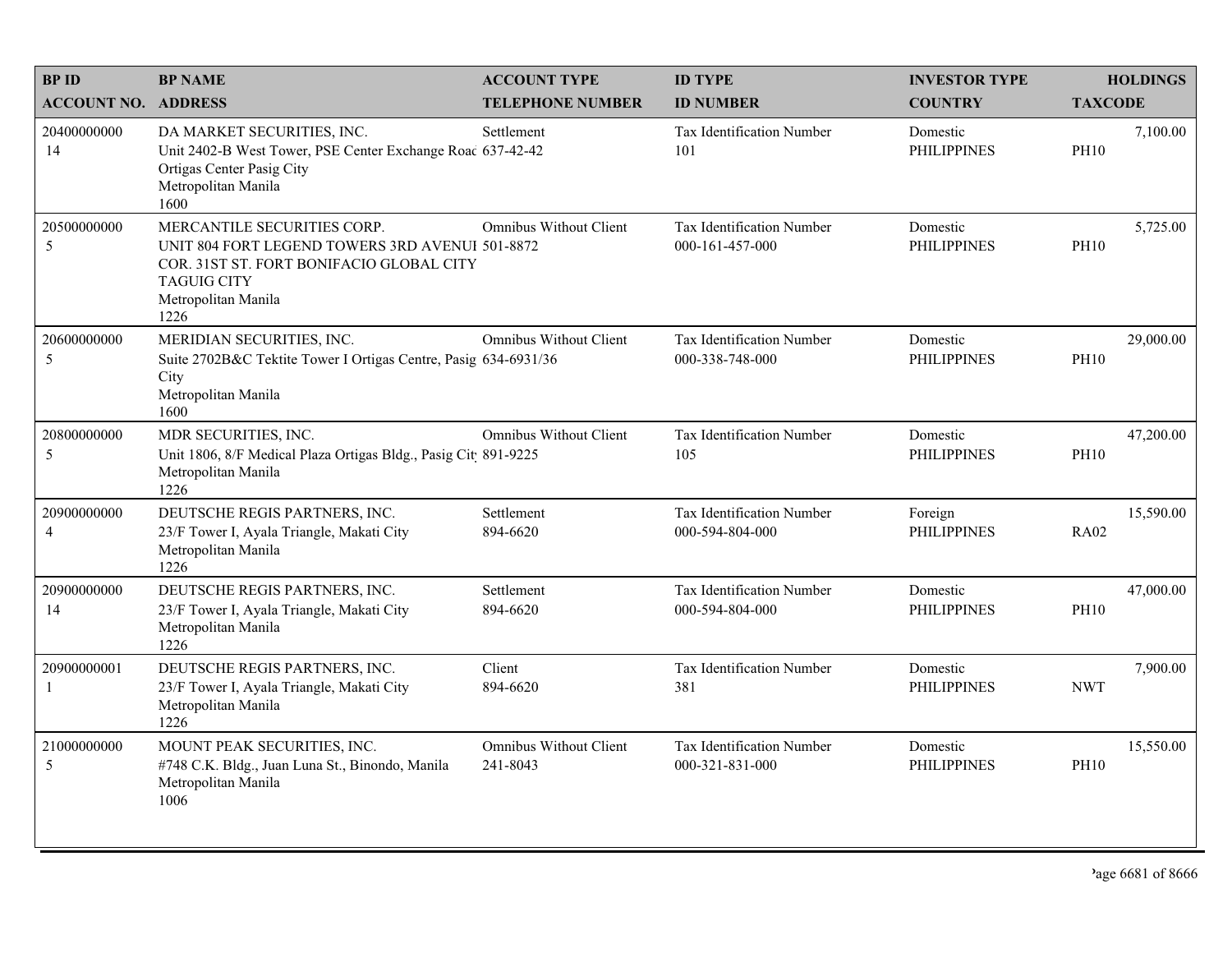| <b>BPID</b>                   | <b>BP NAME</b>                                                                                                                                  | <b>ACCOUNT TYPE</b>                          | <b>ID TYPE</b>                                      | <b>INVESTOR TYPE</b>           | <b>HOLDINGS</b>           |
|-------------------------------|-------------------------------------------------------------------------------------------------------------------------------------------------|----------------------------------------------|-----------------------------------------------------|--------------------------------|---------------------------|
| <b>ACCOUNT NO. ADDRESS</b>    |                                                                                                                                                 | <b>TELEPHONE NUMBER</b>                      | <b>ID NUMBER</b>                                    | <b>COUNTRY</b>                 | <b>TAXCODE</b>            |
| 21100000000<br>5              | NEW WORLD SECURITIES CO., INC.<br>215 JUAN LUNA STREET, UNIT 2608 WORLD<br>TRADE EXCHANGE BLDG., BINONDO, MANILA<br>Metropolitan Manila<br>1006 | <b>Omnibus Without Client</b><br>2421767     | <b>Tax Identification Number</b><br>000-327-414-000 | Domestic<br><b>PHILIPPINES</b> | 19,050.00<br><b>PH10</b>  |
| 21100000000<br>$\overline{7}$ | NEW WORLD SECURITIES CO., INC.<br>215 JUAN LUNA STREET, UNIT 2608 WORLD<br>TRADE EXCHANGE BLDG., BINONDO, MANILA<br>Metropolitan Manila<br>1006 | Own<br>2421767                               | Tax Identification Number<br>000-327-414-000        | Domestic<br><b>PHILIPPINES</b> | 9,900.00<br><b>NWT</b>    |
| 21500000000<br>5              | OPTIMUM SECURITIES CORPORATION<br>No. 11 E. O. Bldg., United St. cor. 2nd St. Bo.<br>Kapitolyo, Pasig City<br>Metropolitan Manila<br>1650       | <b>Omnibus Without Client</b><br>631-7831/36 | Tax Identification Number<br>000-287-524-000        | Domestic<br><b>PHILIPPINES</b> | 75,120.00<br><b>PH10</b>  |
| 21700000000<br>$\sqrt{5}$     | RCBC SECURITIES, INC.<br>Unit 1008 Tower I & Exchange Plaza Ayala Avenue,<br>Makati City<br>Metropolitan Manila<br>1200                         | <b>Omnibus Without Client</b><br>8485183     | Tax Identification Number<br>000-165-644-000        | Domestic<br><b>PHILIPPINES</b> | 154,513.00<br><b>PH10</b> |
| 21700000000<br>6              | RCBC SECURITIES, INC.<br>Unit 1008 Tower I & Exchange Plaza Ayala Avenue,<br>Makati City<br>Metropolitan Manila<br>1200                         | Settlement<br>8485183                        | <b>Tax Identification Number</b><br>000-165-644-000 | Domestic<br><b>PHILIPPINES</b> | 712.00<br><b>NWT</b>      |
| 21700000000<br>$\tau$         | RCBC SECURITIES, INC.<br>Unit 1008 Tower I & Exchange Plaza Ayala Avenue, 8485183<br>Makati City<br>Metropolitan Manila<br>1200                 | Own                                          | <b>Tax Identification Number</b><br>000-165-644-000 | Domestic<br><b>PHILIPPINES</b> | 88.00<br><b>NWT</b>       |
| 21700000000<br>30             | RCBC SECURITIES, INC.<br>Unit 1008 Tower I & Exchange Plaza Ayala Avenue,<br>Makati City<br>Metropolitan Manila<br>1200                         | Settlement<br>8485183                        | <b>Tax Identification Number</b><br>000-165-644-000 | Foreign<br><b>PHILIPPINES</b>  | 1,000.00<br><b>FTXN</b>   |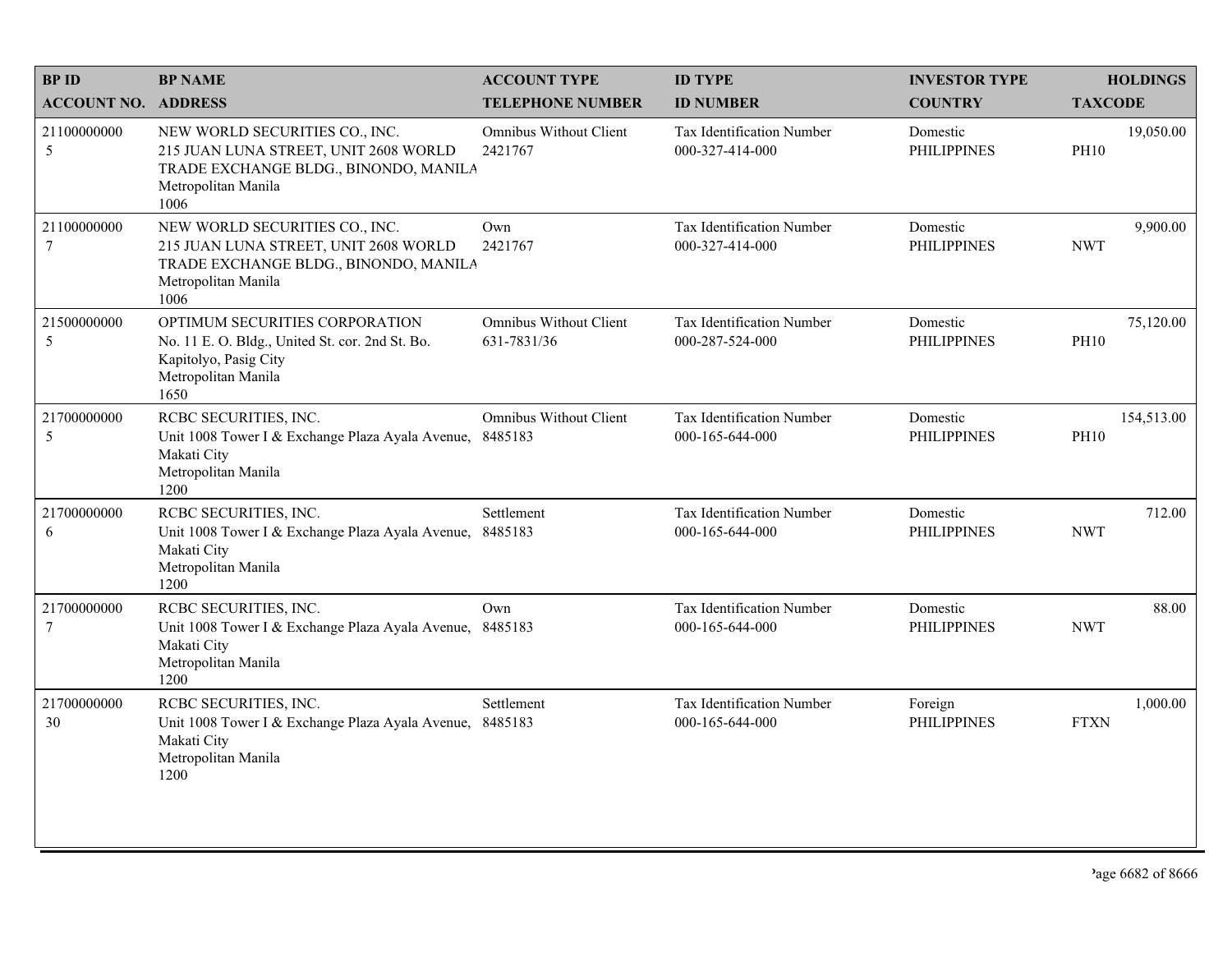| <b>BPID</b>                   | <b>BP NAME</b>                                                                                                                                      | <b>ACCOUNT TYPE</b>                | <b>ID TYPE</b>                                      | <b>INVESTOR TYPE</b>           | <b>HOLDINGS</b>              |
|-------------------------------|-----------------------------------------------------------------------------------------------------------------------------------------------------|------------------------------------|-----------------------------------------------------|--------------------------------|------------------------------|
| <b>ACCOUNT NO. ADDRESS</b>    |                                                                                                                                                     | <b>TELEPHONE NUMBER</b>            | <b>ID NUMBER</b>                                    | <b>COUNTRY</b>                 | <b>TAXCODE</b>               |
| 21800000000<br>5              | PAN ASIA SECURITIES CORP.<br>910 Tower One & Exchange Plaza Ayala Avenue,<br>Makati City<br>Metropolitan Manila<br>1200                             | Omnibus Without Client<br>8919173  | Tax Identification Number<br>000-135-142            | Domestic<br><b>PHILIPPINES</b> | 8,750.00<br><b>PH10</b>      |
| 21900000000<br>5              | PAPA SECURITIES CORPORATION<br>6/F, S & L Building Dela Rosa cor. Esteban Sts.<br>Legaspi Village, Makati City<br>Metropolitan Manila<br>1200       | Omnibus Without Client<br>817-8433 | Tax Identification Number<br>000-215-520            | Domestic<br><b>PHILIPPINES</b> | 730,656.00<br><b>PH10</b>    |
| 21900000000<br>6              | PAPA SECURITIES CORPORATION<br>6/F, S & L Building Dela Rosa cor. Esteban Sts.<br>Legaspi Village, Makati City<br>Metropolitan Manila<br>1200       | Settlement<br>817-8433             | Tax Identification Number<br>000-215-520            | Domestic<br><b>PHILIPPINES</b> | 22,300.00<br><b>NWT</b>      |
| 22000000000<br>$\overline{2}$ | MAYBANK ATR KIM ENG SECURITIES, INC.<br>17/F Tower One & Exchange Plaza, Ayala Triangle,<br>Ayala Avenue Makati City<br>Metropolitan Manila<br>1226 | Settlement<br>849-8855             | <b>Tax Identification Number</b><br>000-168-671-000 | Foreign<br><b>PHILIPPINES</b>  | 55,700.00<br>FMX1            |
| 22000000000<br>6              | MAYBANK ATR KIM ENG SECURITIES, INC.<br>17/F Tower One & Exchange Plaza, Ayala Triangle,<br>Ayala Avenue Makati City<br>Metropolitan Manila<br>1226 | Settlement<br>849-8855             | Tax Identification Number<br>000-168-671-000        | Domestic<br><b>PHILIPPINES</b> | 628,961.00<br><b>NWT</b>     |
| 22000000000<br>14             | MAYBANK ATR KIM ENG SECURITIES, INC.<br>17/F Tower One & Exchange Plaza, Ayala Triangle,<br>Ayala Avenue Makati City<br>Metropolitan Manila<br>1226 | Settlement<br>849-8855             | Tax Identification Number<br>000-168-671-000        | Domestic<br><b>PHILIPPINES</b> | 89,308,523.00<br><b>PH10</b> |
| 22000000000<br>18             | MAYBANK ATR KIM ENG SECURITIES, INC.<br>17/F Tower One & Exchange Plaza, Ayala Triangle,<br>Ayala Avenue Makati City<br>Metropolitan Manila<br>1226 | Settlement<br>849-8855             | Tax Identification Number<br>000-168-671-000        | Foreign<br><b>PHILIPPINES</b>  | 15,000.00<br><b>RA10</b>     |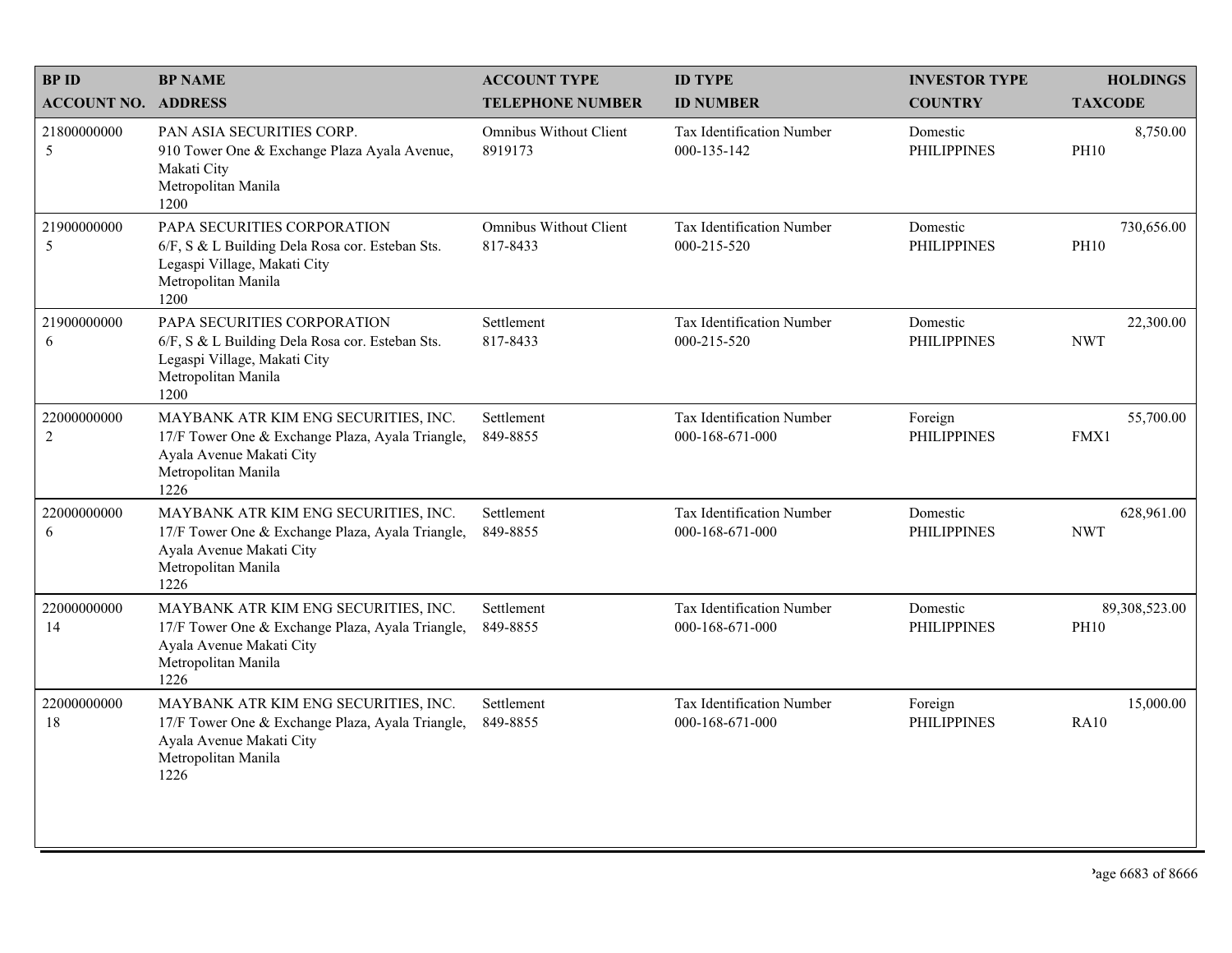| <b>BPID</b>                | <b>BP NAME</b>                                                                                                                                             | <b>ACCOUNT TYPE</b>                       | <b>ID TYPE</b>                               | <b>INVESTOR TYPE</b>           |                | <b>HOLDINGS</b> |
|----------------------------|------------------------------------------------------------------------------------------------------------------------------------------------------------|-------------------------------------------|----------------------------------------------|--------------------------------|----------------|-----------------|
| <b>ACCOUNT NO. ADDRESS</b> |                                                                                                                                                            | <b>TELEPHONE NUMBER</b>                   | <b>ID NUMBER</b>                             | <b>COUNTRY</b>                 | <b>TAXCODE</b> |                 |
| 2200000PH25<br>1           | ATR KIM ENG SECURITIES, INC.<br>17/F TOWER I & EXCHANGE PLAZA, AYALA<br>TRIANGLE, AYALA AVENUE, MAKATI CITY<br>Metropolitan Manila                         | Client<br>849-8888                        | Tax Identification Number<br>116.            | Domestic<br><b>PHILIPPINES</b> | <b>PH25</b>    | 200.00          |
| 22300000000<br>5           | PLATINUM SECURITIES, INC.<br>Unit 801, Antel Corporate Ctr., 121 Valero St., Salced 887-11-78<br>Village Makati City<br>Metropolitan Manila<br>1200        | <b>Omnibus Without Client</b>             | Tax Identification Number<br>000-532-022     | Domestic<br><b>PHILIPPINES</b> | <b>PH10</b>    | 3,000.00        |
| 22400000000<br>5           | PNB SECURITIES, INC.<br>3/F PNB Financial Center Roxas Blvd., Pasay City<br>Metropolitan Manila<br>1300                                                    | <b>Omnibus Without Client</b><br>526-3466 | Tax Identification Number<br>000-198-201-000 | Domestic<br><b>PHILIPPINES</b> | <b>PH10</b>    | 32,700.00       |
| 22400000012                | ARMED FORCES AND POLICE MUTUAL BENEF Client                                                                                                                |                                           | Certificate Of Incorporation                 | Domestic                       |                | 45,000.00       |
|                            | ASSOCIATION, INC. (AFPMBAI)<br>COL. BONNY SERRANO ROAD CORNER EDSA (02-912-5287<br>Metropolitan Manila<br>STMT-D                                           |                                           | 22400000012                                  | <b>PHILIPPINES</b>             | <b>NWT</b>     |                 |
| 22500000000<br>5           | PREMIUM SECURITIES, INC.<br>Unit 1415, Tower 1 & Exchange Plaza Ayala Avenue 848-5915/17<br>cor. Paseo de Roxas Makati City<br>Metropolitan Manila<br>1259 | Omnibus Without Client                    | Tax Identification Number<br>121             | Domestic<br><b>PHILIPPINES</b> | <b>PH10</b>    | 74,250.00       |
| 22500000000<br>16          | PREMIUM SECURITIES, INC.<br>Unit 1415, Tower 1 & Exchange Plaza Ayala Avenue 848-5915/17<br>cor. Paseo de Roxas Makati City<br>Metropolitan Manila<br>1259 | Settlement                                | Tax Identification Number<br>121             | Foreign<br><b>PHILIPPINES</b>  | <b>RA02</b>    | 3,700.00        |
| 22800000000<br>5           | PRYCE SECURITIES, INC.<br>15/F PRYCE CENTER BUILDING, 1179 CHINO R( 816-2426/27<br><b>AVENUE</b><br>BAGTIKAN, MAKATI CITY<br>Metropolitan Manila<br>1226   | <b>Omnibus Without Client</b>             | Tax Identification Number<br>124             | Domestic<br><b>PHILIPPINES</b> | <b>PH10</b>    | 557.00          |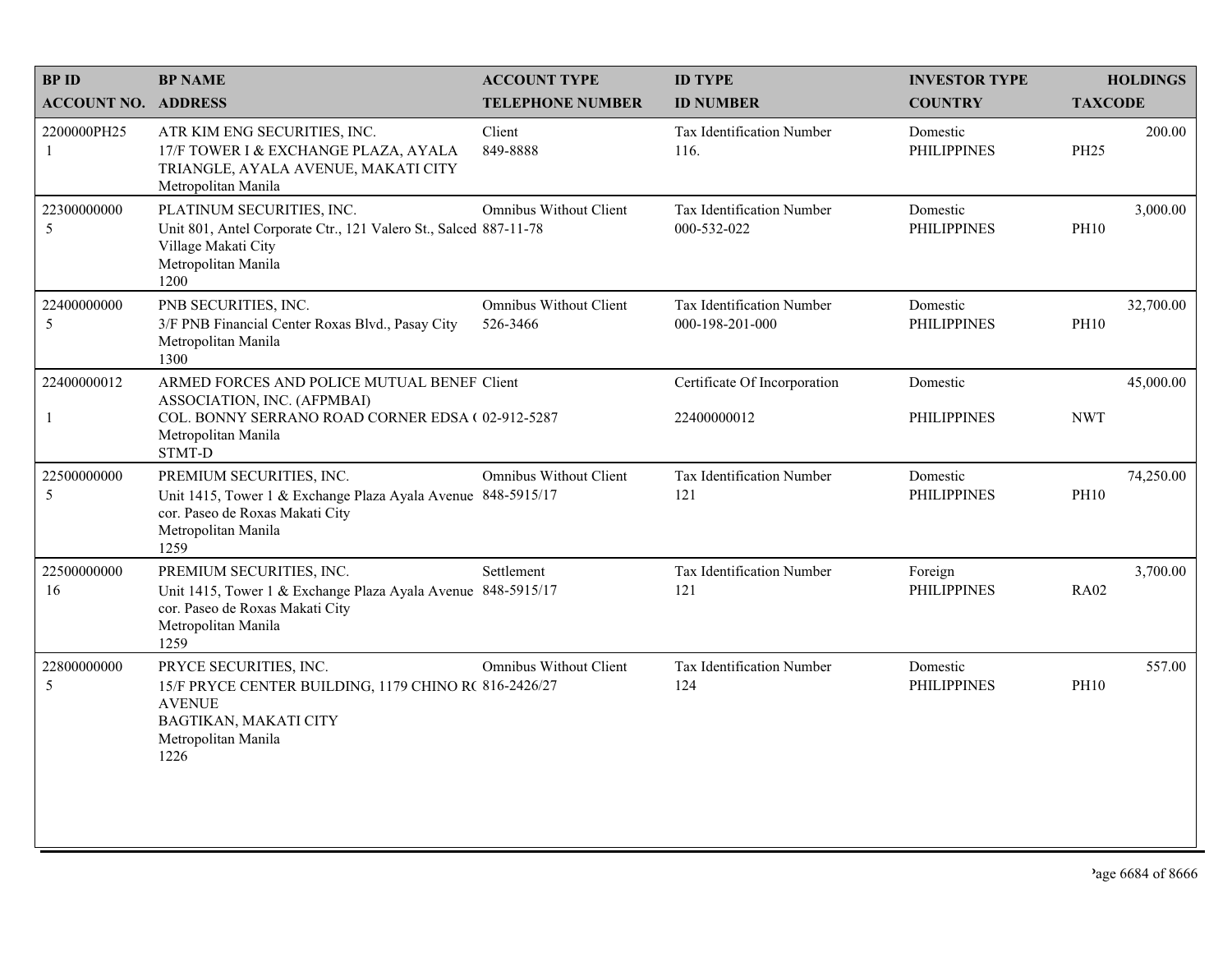| <b>BP NAME</b>                                                                    | <b>ACCOUNT TYPE</b>           | <b>ID TYPE</b>                                                                                                                                                                                                                                                                                                                                              | <b>INVESTOR TYPE</b>              | <b>HOLDINGS</b>                                                |
|-----------------------------------------------------------------------------------|-------------------------------|-------------------------------------------------------------------------------------------------------------------------------------------------------------------------------------------------------------------------------------------------------------------------------------------------------------------------------------------------------------|-----------------------------------|----------------------------------------------------------------|
| <b>ACCOUNT NO. ADDRESS</b>                                                        | <b>TELEPHONE NUMBER</b>       | <b>ID NUMBER</b>                                                                                                                                                                                                                                                                                                                                            | <b>COUNTRY</b>                    | <b>TAXCODE</b>                                                 |
| <b>QUALITY INVESTMENTS &amp; SECURITIES</b><br><b>CORPORATION</b>                 | Omnibus Without Client        | Tax Identification Number                                                                                                                                                                                                                                                                                                                                   | Domestic                          | 1,917,223.00                                                   |
| Metropolitan Manila<br>1006                                                       |                               | 000-333-614-000                                                                                                                                                                                                                                                                                                                                             | <b>PHILIPPINES</b>                | <b>PH10</b>                                                    |
| <b>QUALITY INVESTMENTS &amp; SECURITIES</b><br><b>CORPORATION</b>                 | Settlement                    | Tax Identification Number                                                                                                                                                                                                                                                                                                                                   | Domestic                          | 3,350.00                                                       |
| Suite 1602 Tytana Plaza Oriente St, Binondo Manila<br>Metropolitan Manila<br>1006 |                               | 000-333-614-000                                                                                                                                                                                                                                                                                                                                             | <b>PHILIPPINES</b>                | <b>NWT</b>                                                     |
| <b>QUALITY INVESTMENTS &amp; SECURITIES</b><br><b>CORPORATION</b>                 | Settlement                    | Tax Identification Number                                                                                                                                                                                                                                                                                                                                   | Foreign                           | 91,863.00                                                      |
| Metropolitan Manila<br>1006                                                       |                               | 000-333-614-000                                                                                                                                                                                                                                                                                                                                             | <b>PHILIPPINES</b>                | <b>RA10</b>                                                    |
| <b>QUALITY INVESTMENTS &amp; SECURITIES</b><br><b>CORPORATION</b>                 | Settlement                    | Tax Identification Number                                                                                                                                                                                                                                                                                                                                   | Foreign                           | 1,400.00                                                       |
| Metropolitan Manila<br>1006                                                       |                               | 000-333-614-000                                                                                                                                                                                                                                                                                                                                             | <b>PHILIPPINES</b>                | <b>FTXN</b>                                                    |
| R & L INVESTMENTS, INC.                                                           | <b>Omnibus Without Client</b> | Tax Identification Number                                                                                                                                                                                                                                                                                                                                   | Domestic                          | 2,200.00                                                       |
| Metropolitan Manila<br>1501                                                       |                               |                                                                                                                                                                                                                                                                                                                                                             |                                   | <b>PH10</b>                                                    |
| R. COYIUTO SECURITIES, INC.                                                       | Omnibus Without Client        | Tax Identification Number                                                                                                                                                                                                                                                                                                                                   | Domestic                          | 602,500.00<br><b>PH10</b>                                      |
| Makati City<br>Metropolitan Manila<br>$\theta$                                    |                               |                                                                                                                                                                                                                                                                                                                                                             |                                   |                                                                |
| R. COYIUTO SECURITIES, INC.                                                       | Settlement                    | Tax Identification Number                                                                                                                                                                                                                                                                                                                                   | Domestic                          | 2,800.00<br><b>NWT</b>                                         |
| Makati City<br>Metropolitan Manila<br>$\boldsymbol{0}$                            |                               |                                                                                                                                                                                                                                                                                                                                                             |                                   |                                                                |
|                                                                                   |                               |                                                                                                                                                                                                                                                                                                                                                             |                                   |                                                                |
|                                                                                   |                               |                                                                                                                                                                                                                                                                                                                                                             |                                   |                                                                |
|                                                                                   | 675 Lee St., Mandaluyong City | Suite 1602 Tytana Plaza Oriente St, Binondo Manila 241-0547<br>241-0547<br>Suite 1602 Tytana Plaza Oriente St, Binondo Manila 241-0547<br>Suite 1602 Tytana Plaza Oriente St, Binondo Manila 241-0547<br>7247210/705207<br>5/F Corinthian Plaza, Paseo de Roxas, Legaspi Village 811-3064<br>5/F Corinthian Plaza, Paseo de Roxas, Legaspi Village 811-3064 | 127<br>000-329-417<br>000-329-417 | <b>PHILIPPINES</b><br><b>PHILIPPINES</b><br><b>PHILIPPINES</b> |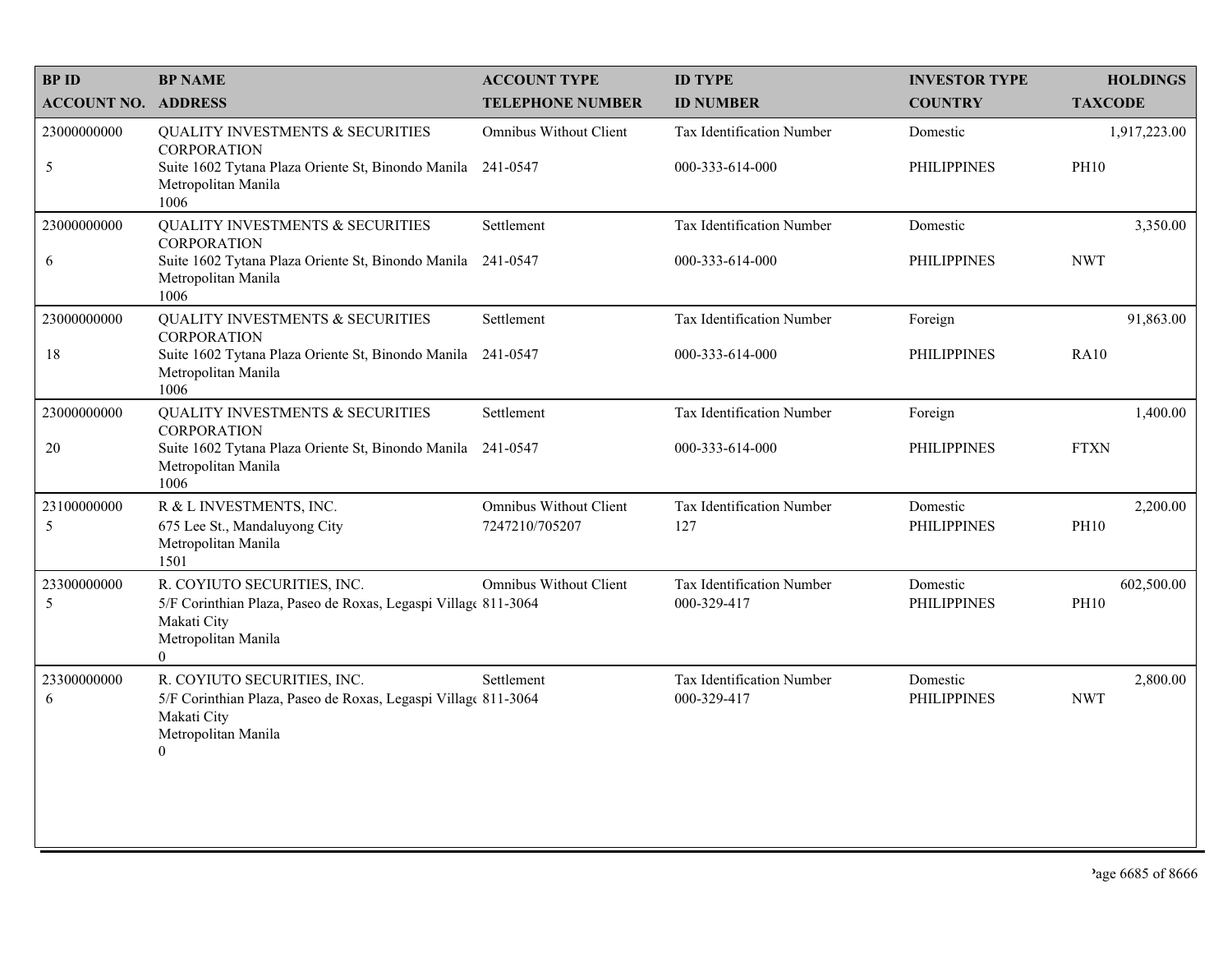| <b>BPID</b>                 | <b>BP NAME</b>                                                                                                                                                                             | <b>ACCOUNT TYPE</b>                       | <b>ID TYPE</b>                               | <b>INVESTOR TYPE</b>           | <b>HOLDINGS</b>           |
|-----------------------------|--------------------------------------------------------------------------------------------------------------------------------------------------------------------------------------------|-------------------------------------------|----------------------------------------------|--------------------------------|---------------------------|
| <b>ACCOUNT NO. ADDRESS</b>  |                                                                                                                                                                                            | <b>TELEPHONE NUMBER</b>                   | <b>ID NUMBER</b>                             | <b>COUNTRY</b>                 | <b>TAXCODE</b>            |
| 23500000000<br>5            | REGINA CAPITAL DEVELOPMENT CORPORATI Omnibus Without Client<br>Unit 806 Tower 1 & Exchange Plaza Ayala Triangle, 848-5482/84<br>Ayala Avenue Makati City<br>Metropolitan Manila<br>1226    |                                           | <b>Tax Identification Number</b><br>131      | Domestic<br><b>PHILIPPINES</b> | 490,585.00<br><b>PH10</b> |
| 23500000000<br>6            | REGINA CAPITAL DEVELOPMENT CORPORATI Settlement<br>Unit 806 Tower 1 & Exchange Plaza Ayala Triangle, 848-5482/84<br>Ayala Avenue Makati City<br>Metropolitan Manila<br>1226                |                                           | <b>Tax Identification Number</b><br>131      | Domestic<br><b>PHILIPPINES</b> | 7,550.00<br><b>NWT</b>    |
| 23600000000<br>5            | R. NUBLA SECURITIES, INC.<br>Rm 405 Co Ban Kiat Building II, 231 Juan Luna St.,<br>Binondo, Manila<br>Metropolitan Manila<br>1006                                                          | <b>Omnibus Without Client</b><br>242-1596 | Tax Identification Number<br>132             | Domestic<br><b>PHILIPPINES</b> | 413,157.00<br><b>PH10</b> |
| 23600000000<br>$\tau$       | R. NUBLA SECURITIES, INC.<br>Rm 405 Co Ban Kiat Building II, 231 Juan Luna St., 242-1596<br>Binondo, Manila<br>Metropolitan Manila<br>1006                                                 | Own                                       | Tax Identification Number<br>132             | Domestic<br><b>PHILIPPINES</b> | 2,000.00<br><b>NWT</b>    |
| 23700000000<br>5            | AAA SOUTHEAST EQUITIES, INCORPORATED Omnibus Without Client<br>Ground Floor, Fortune Life Building #162 Legaspi St. 816-2918<br>Legaspi Village Makati City<br>Metropolitan Manila<br>1229 |                                           | Tax Identification Number<br>000-141-894-000 | Domestic<br><b>PHILIPPINES</b> | 1,314.00<br><b>PH10</b>   |
| 23700000002<br>-1           | FORTUNE GENERAL INSURANCE CORPORATIC Client<br>4TH/F CITYSTATE CENTRE, 709 SHAW<br><b>BOULEVARD, PASIG CITY</b><br>Metropolitan Manila<br>1600                                             | 706-3959                                  | <b>Tax Identification Number</b><br>220.     | Domestic<br><b>PHILIPPINES</b> | 1,800.00<br><b>NWT</b>    |
| 23700000003<br>$\mathbf{1}$ | FORTUNE LIFE INSURANCE CO., INC.<br>162 LEGAZPI ST., LEGAZPI VILLAGE MAKATI<br><b>CITY</b><br>Metropolitan Manila<br>1229                                                                  | Client<br>812-2702                        | Tax Identification Number<br>220^            | Domestic<br><b>PHILIPPINES</b> | 400.00<br><b>NWT</b>      |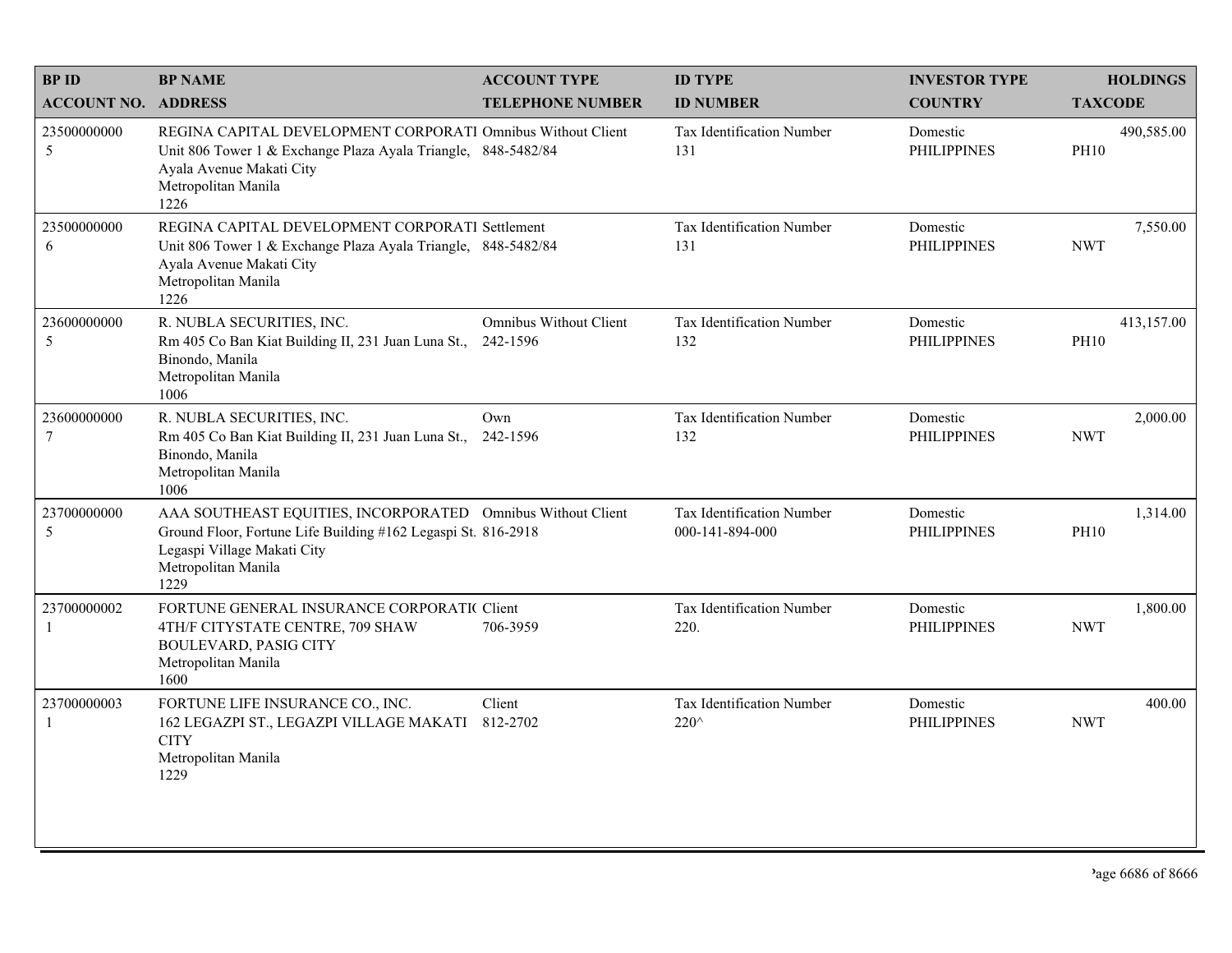| <b>BPID</b>                | <b>BP NAME</b>                                                                                                                                        | <b>ACCOUNT TYPE</b>                            | <b>ID TYPE</b>                                      | <b>INVESTOR TYPE</b>           | <b>HOLDINGS</b>           |
|----------------------------|-------------------------------------------------------------------------------------------------------------------------------------------------------|------------------------------------------------|-----------------------------------------------------|--------------------------------|---------------------------|
| <b>ACCOUNT NO. ADDRESS</b> |                                                                                                                                                       | <b>TELEPHONE NUMBER</b>                        | <b>ID NUMBER</b>                                    | <b>COUNTRY</b>                 | <b>TAXCODE</b>            |
| 23800000000<br>5           | R. S. LIM & CO., INC.<br>1509 Galvani Street San Isidro, Makati City<br>Metropolitan Manila<br>1234                                                   | <b>Omnibus Without Client</b><br>8919670       | <b>Tax Identification Number</b><br>000-333-915-000 | Domestic<br><b>PHILIPPINES</b> | 733,310.00<br><b>PH10</b> |
| 23900000000<br>5           | RTG & COMPANY, INC.<br>Unit 602 Tower 1 & Exchange Plaza Ayala Triangle,<br>Makati City<br>Metropolitan Manila<br>1200                                | <b>Omnibus Without Client</b><br>8919482       | <b>Tax Identification Number</b><br>000-165-637-000 | Domestic<br><b>PHILIPPINES</b> | 23,100.00<br><b>PH10</b>  |
| 24000000000<br>5           | S.J. ROXAS & CO., INC.<br>Unit 612 Tower One, & Exchange Plaza, Ayala<br>Triangle, Ayala Avenue, Makati City<br>Metropolitan Manila<br>$\overline{0}$ | <b>Omnibus Without Client</b><br>848-5065      | Tax Identification Number<br>136                    | Domestic<br><b>PHILIPPINES</b> | 14,554.00<br><b>PH10</b>  |
| 24000000002<br>-1          | S.J. ROXAS & CO., INC.<br>Unit 612 Tower One, Ayala Triangle, Ayala Avenue, 8485065 TO 69<br>Makati City<br>Metropolitan Manila<br>$\Omega$           | Client                                         | Tax Identification Number<br>546                    | Domestic<br><b>PHILIPPINES</b> | 1,455.00<br><b>NWT</b>    |
| 24200000000<br>5           | SECURITIES SPECIALISTS, INC.<br>Unit 903 National Life Insurance Building,<br>6762 Ayala Avenue, Makati City<br>Metropolitan Manila<br>1000           | <b>Omnibus Without Client</b><br>523-5595      | Tax Identification Number<br>138                    | Domestic<br><b>PHILIPPINES</b> | 29,900.00<br><b>PH10</b>  |
| 24300000000<br>5           | FIDELITY SECURITIES, INC.<br>2103-B PSE Centre, Exchange Road, Ortigas, Pasig<br>City<br>Metropolitan Manila<br>1600                                  | <b>Omnibus Without Client</b><br>6345038       | Tax Identification Number<br>002-836-391-000        | Domestic<br><b>PHILIPPINES</b> | 15,200.00<br><b>PH10</b>  |
| 24600000000<br>5           | SUMMIT SECURITIES, INC.<br>Unit 2102 B/C PSE Center Tektite Tower East<br>Exchange Road, Ortigas Center Pasig City<br>Metropolitan Manila<br>1600     | <b>Omnibus Without Client</b><br>6311032 to 37 | Tax Identification Number<br>000-338-985-000        | Domestic<br><b>PHILIPPINES</b> | 63,050.00<br><b>PH10</b>  |
| 24700000000<br>5           | STANDARD SECURITIES CORPORATION<br>#34 Jefferson St., GHW, San Juan Metro Manila<br>Metropolitan Manila<br>00                                         | <b>Omnibus Without Client</b><br>8486149       | Tax Identification Number<br>000-333-108            | Domestic<br><b>PHILIPPINES</b> | 733,383.00<br><b>PH10</b> |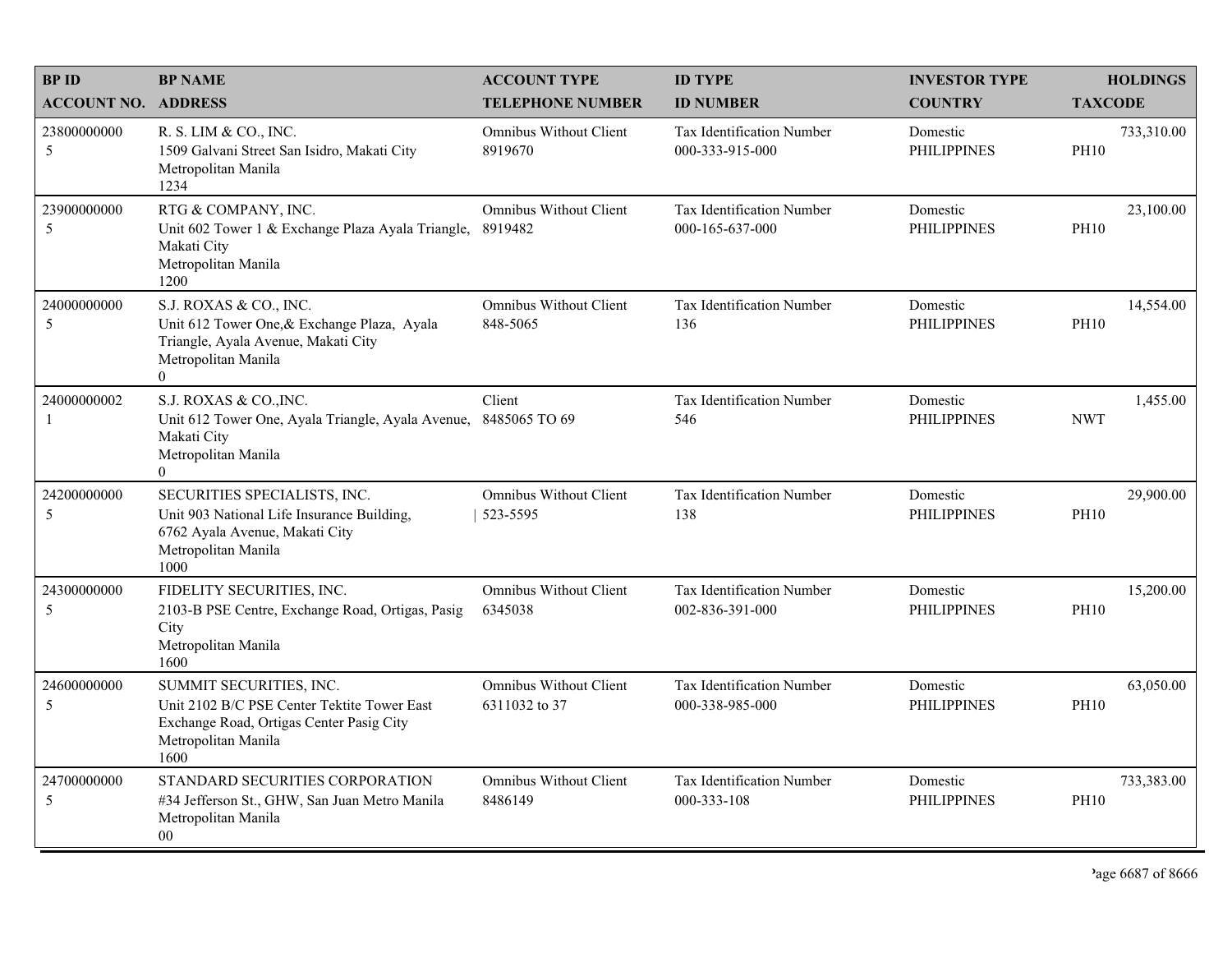| <b>BPID</b><br><b>ACCOUNT NO. ADDRESS</b> | <b>BP NAME</b>                                                                                                                                                             | <b>ACCOUNT TYPE</b><br><b>TELEPHONE NUMBER</b> | <b>ID TYPE</b><br><b>ID NUMBER</b>                  | <b>INVESTOR TYPE</b><br><b>COUNTRY</b> | <b>HOLDINGS</b><br><b>TAXCODE</b> |
|-------------------------------------------|----------------------------------------------------------------------------------------------------------------------------------------------------------------------------|------------------------------------------------|-----------------------------------------------------|----------------------------------------|-----------------------------------|
| 24900000000<br>5                          | SUPREME STOCKBROKERS, INC<br>UNIT G. GARDEN LEVEL, CORINTHIAN PLAZA 5764384<br>PASEO DE ROXAS AVENUE, LEGASPI VILLAGI<br><b>MAKATI CITY</b><br>Metropolitan Manila<br>1226 | <b>Omnibus Without Client</b>                  | <b>Tax Identification Number</b><br>000-166-867-000 | Domestic<br><b>PHILIPPINES</b>         | 6,000.00<br><b>PH10</b>           |
| 25100000000<br>5                          | TANSENGCO & CO., INC.<br>U-2308 World Trade Exchange Condominium 215 Ju: 241-7155<br>Luna St., Binondo, Manila<br>Metropolitan Manila<br>1006                              | <b>Omnibus Without Client</b>                  | Tax Identification Number<br>146                    | Domestic<br><b>PHILIPPINES</b>         | 231,994.00<br><b>PH10</b>         |
| 25200000000                               | THE FIRST RESOURCES MANAGEMENT &<br><b>SECURITIES CORP.</b>                                                                                                                | Omnibus Without Client                         | Tax Identification Number                           | Domestic                               | 172,300.00                        |
| 5                                         | Rms. 801-802, PSE Tower 1 Ayala Ave., cor. Paseo d 8486311 to 18<br>Roxas, Ayala Triangle, Makati City<br>Metropolitan Manila<br>1200                                      |                                                | 000-149-028-000                                     | <b>PHILIPPINES</b>                     | <b>PH10</b>                       |
| 25300000000<br>5                          | TOWER SECURITIES, INC.<br>1802-C Tektite Tower I Exchange Road, Ortigas Cent 6354448<br>Pasig City<br>Metropolitan Manila<br>1600                                          | <b>Omnibus Without Client</b>                  | Tax Identification Number<br>148                    | Domestic<br><b>PHILIPPINES</b>         | 228,931.00<br><b>PH10</b>         |
| 25300000000<br>$\overline{7}$             | TOWER SECURITIES, INC.<br>1802-C Tektite Tower I Exchange Road, Ortigas Cent 6354448<br>Pasig City<br>Metropolitan Manila<br>1600                                          | Own                                            | Tax Identification Number<br>148                    | Domestic<br><b>PHILIPPINES</b>         | 1,500.00<br><b>NWT</b>            |
| 25600000000<br>5                          | TRENDLINE SECURITIES CORPORATION<br>Rm. 503 Tytana Plaza Lorenzo Ruiz St., Binondo,<br>Manila<br>Metropolitan Manila<br>1006                                               | <b>Omnibus Without Client</b><br>241-0387      | Tax Identification Number<br>151                    | Domestic<br><b>PHILIPPINES</b>         | 92,800.00<br><b>PH10</b>          |
| 25700000000<br>$\overline{5}$             | TRI-STATE SECURITIES, INC.<br>Unit 1007, 10/F Ayala Triangle Tower I, Ayala<br>Avenue, Makati City<br>Metropolitan Manila<br>1226                                          | <b>Omnibus Without Client</b><br>8485042       | Tax Identification Number<br>000-704-920-000        | Domestic<br><b>PHILIPPINES</b>         | 29.00<br><b>PH10</b>              |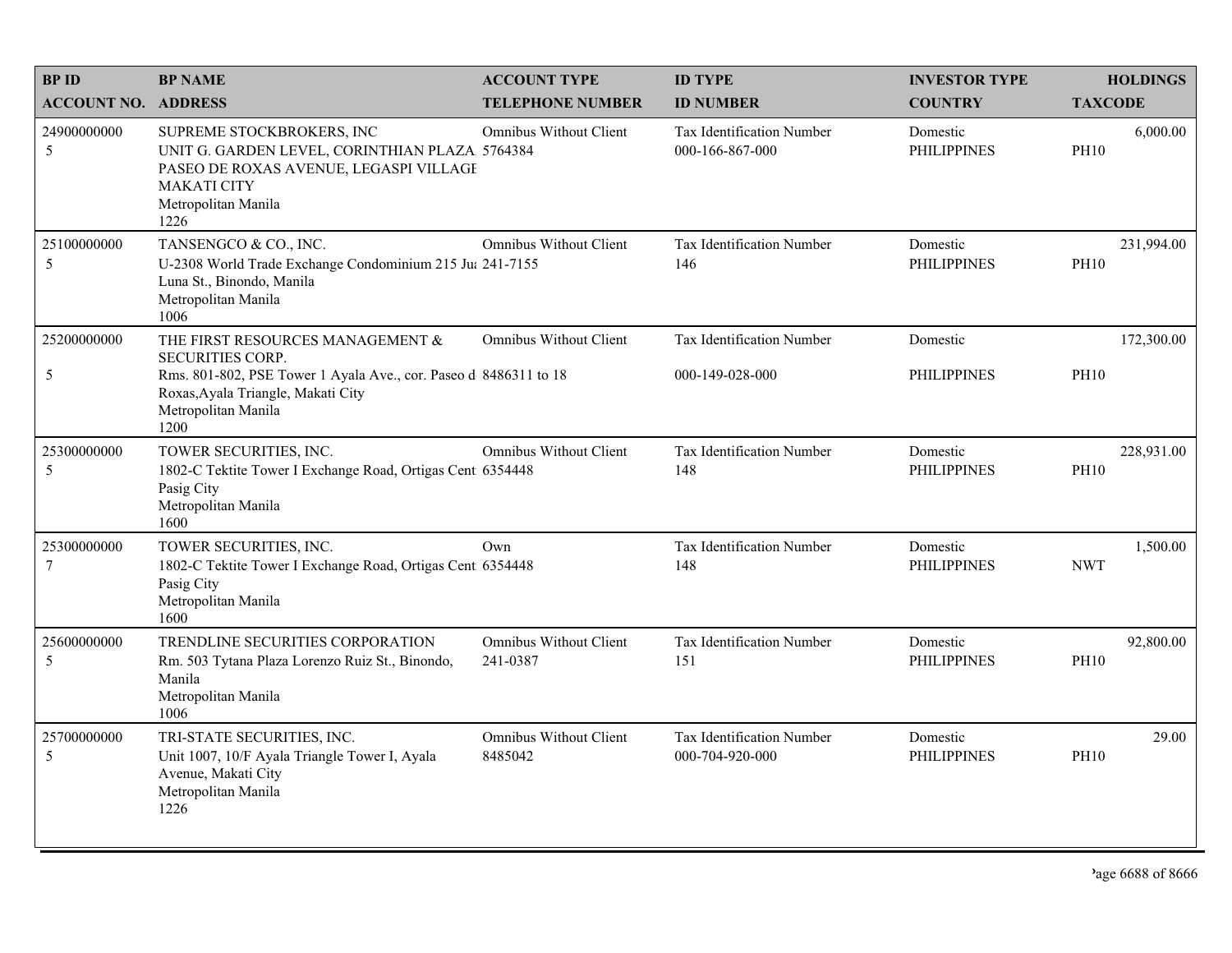| <b>BPID</b>                   | <b>BP NAME</b>                                                                                                                                                                                          | <b>ACCOUNT TYPE</b>           | <b>ID TYPE</b>                   | <b>INVESTOR TYPE</b>           | <b>HOLDINGS</b>           |
|-------------------------------|---------------------------------------------------------------------------------------------------------------------------------------------------------------------------------------------------------|-------------------------------|----------------------------------|--------------------------------|---------------------------|
| <b>ACCOUNT NO. ADDRESS</b>    |                                                                                                                                                                                                         | <b>TELEPHONE NUMBER</b>       | <b>ID NUMBER</b>                 | <b>COUNTRY</b>                 | <b>TAXCODE</b>            |
| 25900000000<br>5              | UCPB SECURITIES, INC.<br>Suite 1612, 16/F Ayala Tower I Exchange Plaza, Ayal 8485678<br>Ave. cor. Paseo de Roxas Makati City<br>Metropolitan Manila<br>1226                                             | Omnibus Without Client        | Tax Identification Number<br>154 | Domestic<br><b>PHILIPPINES</b> | 117,050.00<br><b>PH10</b> |
| 25900000000<br>6              | UCPB SECURITIES, INC.<br>Suite 1612, 16/F Ayala Tower I Exchange Plaza, Ayal 8485678<br>Ave. cor. Paseo de Roxas Makati City<br>Metropolitan Manila<br>1226                                             | Settlement                    | Tax Identification Number<br>154 | Domestic<br><b>PHILIPPINES</b> | 451,850.00<br><b>NWT</b>  |
| 26000000000<br>$\overline{2}$ | UOB KAY HIAN SECURITIES (PHILS.), INC.<br>UOB Kay Hian Securities (Phils.), Inc. Unit 404 LV<br>Locsin Bldg. 6752 Ayala Avenue, cor. Makati<br>Avenue, 1226, Makati City<br>Metropolitan Manila<br>1200 | Settlement<br>887-7973        | Tax Identification Number<br>155 | Foreign<br><b>PHILIPPINES</b>  | 259,000.00<br>FMX1        |
| 26100000003<br>$\mathbf{1}$   | E.SECURITIES, INC. ITF VARIOUS CLIENTS<br>11/F Exportbank Plaza Chino Roces cor Sen. Gil J.<br>Puyat Ave, Makati City<br>Metropolitan Manila<br>1251                                                    | Client<br>878-0775            | Tax Identification Number<br>369 | Domestic<br><b>PHILIPPINES</b> | 1,400.00<br><b>NWT</b>    |
| 26100000004<br>$\mathbf{1}$   | E.SECURITIES, INC. ITF VARIOUS CLIENTS<br>11/F Exportbank Plaza Chino Roces cor Sen. Gil J.<br>Puyat Ave, Makati City<br>Metropolitan Manila<br>1251                                                    | Client                        | Tax Identification Number<br>560 | Domestic<br><b>PHILIPPINES</b> | 48,800.00<br><b>PH10</b>  |
| 26300000000<br>5              | VENTURE SECURITIES, INC.<br>Unit 811 Tower One & Exchange Plaza Ayala Triangl 8486505<br>Ayala Ave. cor. Paseo de Roxas Makati City<br>Metropolitan Manila<br>1226                                      | <b>Omnibus Without Client</b> | Tax Identification Number<br>158 | Domestic<br><b>PHILIPPINES</b> | 18,250.00<br><b>PH10</b>  |
| 26300000000<br>6              | VENTURE SECURITIES, INC.<br>Unit 811 Tower One & Exchange Plaza Ayala Triangl 8486505<br>Ayala Ave. cor. Paseo de Roxas Makati City<br>Metropolitan Manila<br>1226                                      | Settlement                    | Tax Identification Number<br>158 | Domestic<br><b>PHILIPPINES</b> | 20.00<br><b>NWT</b>       |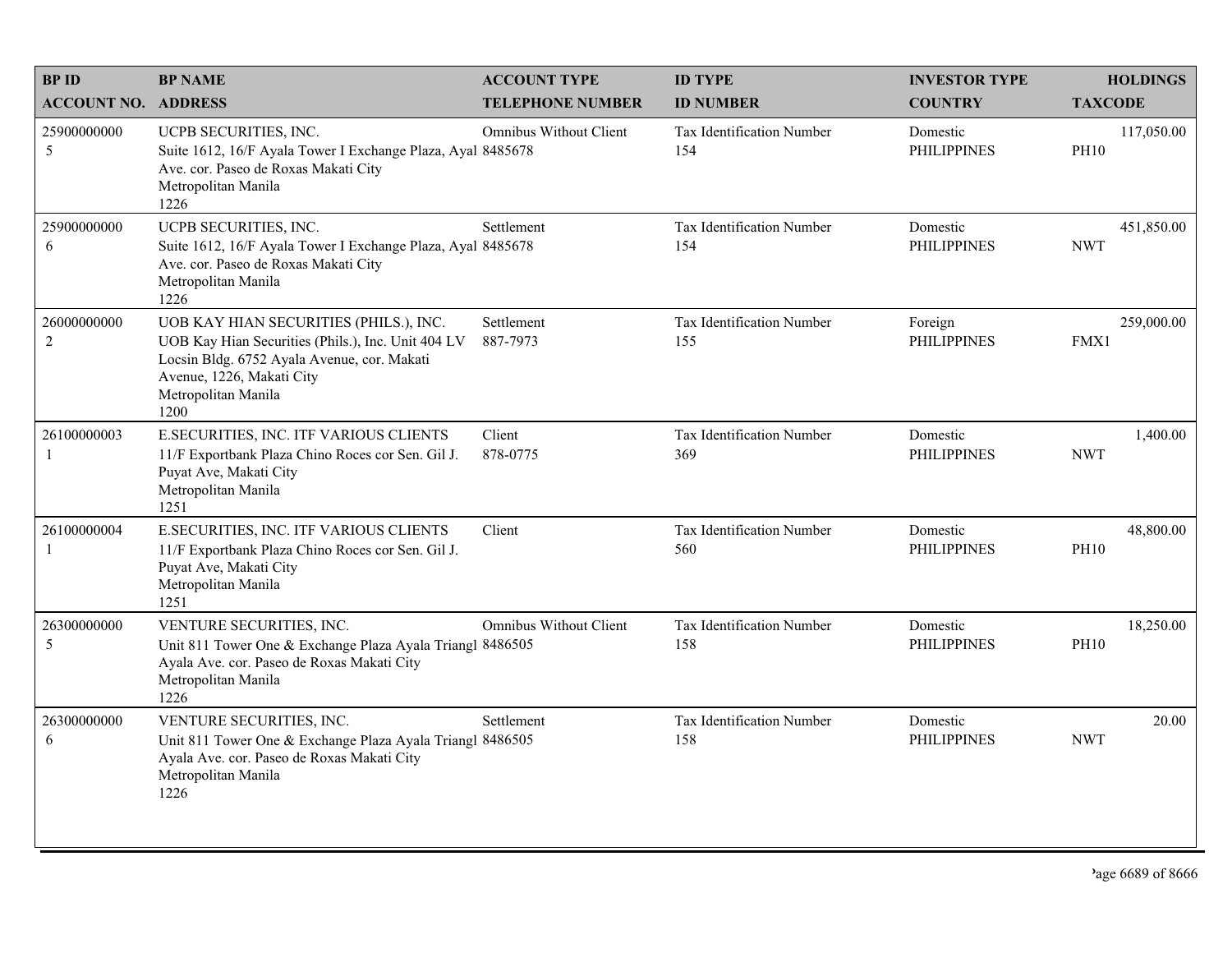| <b>BPID</b>                    | <b>BP NAME</b>                                                                                                                                                                               | <b>ACCOUNT TYPE</b>     | <b>ID TYPE</b>                                      | <b>INVESTOR TYPE</b>           | <b>HOLDINGS</b>             |
|--------------------------------|----------------------------------------------------------------------------------------------------------------------------------------------------------------------------------------------|-------------------------|-----------------------------------------------------|--------------------------------|-----------------------------|
| <b>ACCOUNT NO. ADDRESS</b>     |                                                                                                                                                                                              | <b>TELEPHONE NUMBER</b> | <b>ID NUMBER</b>                                    | <b>COUNTRY</b>                 | <b>TAXCODE</b>              |
| 26300000000<br>$\,$ 8 $\,$     | VENTURE SECURITIES, INC.<br>Unit 811 Tower One & Exchange Plaza Ayala Triangl 8486505<br>Ayala Ave. cor. Paseo de Roxas Makati City<br>Metropolitan Manila<br>1226                           | Settlement              | <b>Tax Identification Number</b><br>158             | Domestic<br><b>PHILIPPINES</b> | 500.00<br><b>NWT</b>        |
| 26700000000<br>$\sqrt{2}$      | FIRST METRO SECURITIES BROKERAGE CORP. Settlement<br>Unit 1515, 15/F Ayala Tower One Ayala Triangle,<br>Ayala Ave. cor Paseo de Roxas Makati City<br>Metropolitan Manila<br>1226             | 759-4133/34             | <b>Tax Identification Number</b><br>003-458-062-000 | Foreign<br><b>PHILIPPINES</b>  | 700.00<br>FMX1              |
| 26700000000<br>$\mathfrak{S}$  | FIRST METRO SECURITIES BROKERAGE CORP. Omnibus Without Client<br>Unit 1515, 15/F Ayala Tower One Ayala Triangle,<br>Ayala Ave. cor Paseo de Roxas Makati City<br>Metropolitan Manila<br>1226 | 759-4133/34             | Tax Identification Number<br>003-458-062-000        | Domestic<br><b>PHILIPPINES</b> | 649,629.00<br><b>PH10</b>   |
| 26700000000<br>6               | FIRST METRO SECURITIES BROKERAGE CORP. Settlement<br>Unit 1515, 15/F Ayala Tower One Ayala Triangle,<br>Ayala Ave. cor Paseo de Roxas Makati City<br>Metropolitan Manila<br>1226             | 759-4133/34             | Tax Identification Number<br>003-458-062-000        | Domestic<br><b>PHILIPPINES</b> | 965,360.00<br><b>NWT</b>    |
| 26700000000<br>18              | FIRST METRO SECURITIES BROKERAGE CORP. Settlement<br>Unit 1515, 15/F Ayala Tower One Ayala Triangle,<br>Ayala Ave. cor Paseo de Roxas Makati City<br>Metropolitan Manila<br>1226             | 759-4133/34             | Tax Identification Number<br>003-458-062-000        | Foreign<br><b>PHILIPPINES</b>  | 26,000.00<br><b>RA10</b>    |
| 26900000000<br>5               | WEALTH SECURITIES, INC.<br>2103 PSE Centre, Exchange Road Ortigas Centre, Pas 634-5038<br>City<br>Metropolitan Manila<br>1600                                                                | Omnibus Without Client  | Tax Identification Number<br>000-330-678            | Domestic<br><b>PHILIPPINES</b> | 1,602,277.00<br><b>PH10</b> |
| 26900000000<br>$7\phantom{.0}$ | WEALTH SECURITIES, INC.<br>2103 PSE Centre, Exchange Road Ortigas Centre, Pas 634-5038<br>City<br>Metropolitan Manila<br>1600                                                                | Own                     | <b>Tax Identification Number</b><br>000-330-678     | Domestic<br><b>PHILIPPINES</b> | 762.00<br><b>NWT</b>        |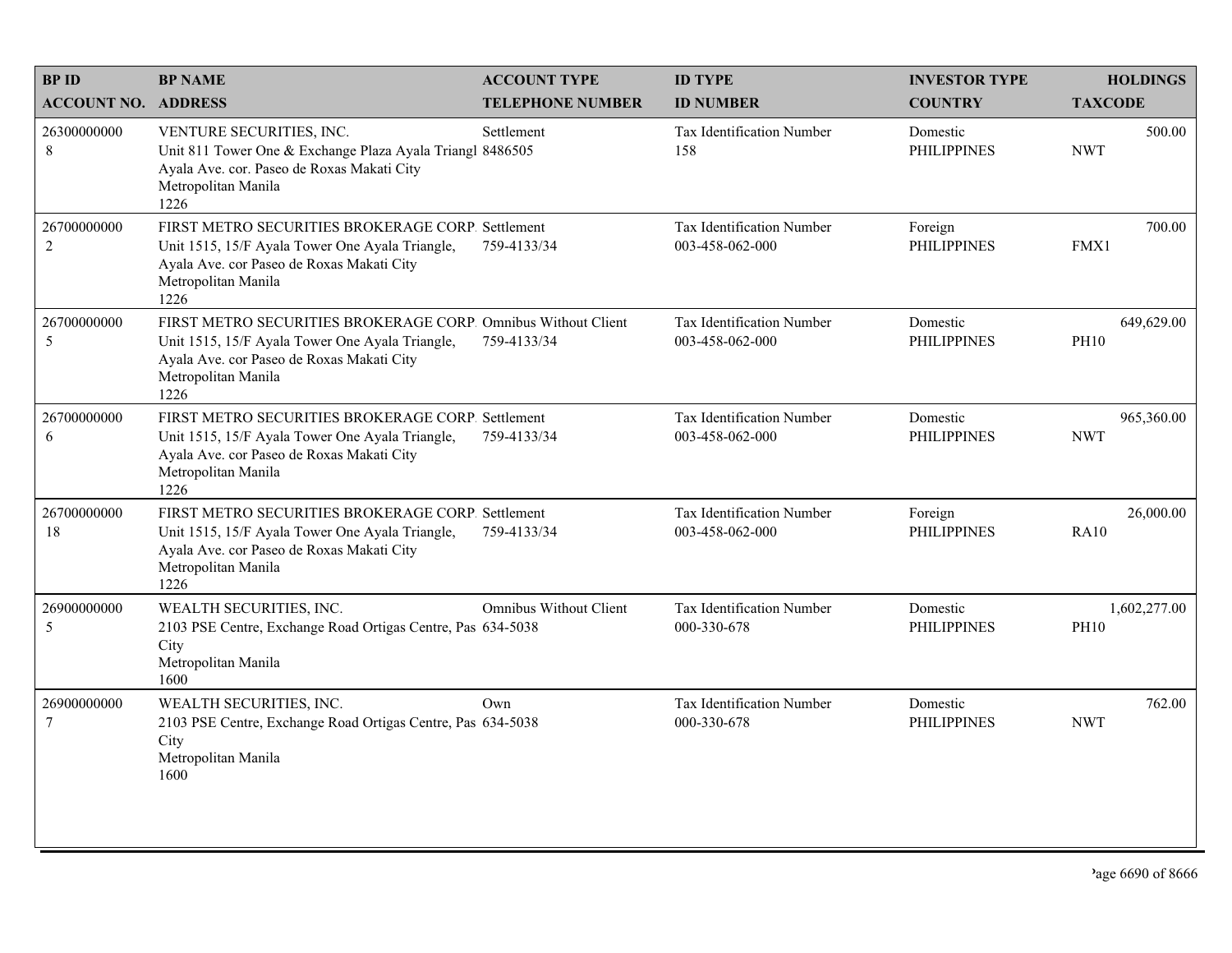| <b>BPID</b>                 | <b>BP NAME</b>                                                                                                                                                 | <b>ACCOUNT TYPE</b>                       | <b>ID TYPE</b>                                      | <b>INVESTOR TYPE</b>           | <b>HOLDINGS</b>            |
|-----------------------------|----------------------------------------------------------------------------------------------------------------------------------------------------------------|-------------------------------------------|-----------------------------------------------------|--------------------------------|----------------------------|
| <b>ACCOUNT NO. ADDRESS</b>  |                                                                                                                                                                | <b>TELEPHONE NUMBER</b>                   | <b>ID NUMBER</b>                                    | <b>COUNTRY</b>                 | <b>TAXCODE</b>             |
| 26900000002<br>-1           | WEALTH SECURITIES, INC.<br>2103 PSE Centre, Exchange Road Ortigas Centre, Pas 689-8080<br>City<br>Metropolitan Manila<br>1600                                  | Client                                    | <b>Tax Identification Number</b><br>320             | Domestic<br><b>PHILIPPINES</b> | 4,390,510.00<br><b>NWT</b> |
| 26900000003<br>$\mathbf{1}$ | WEALTH SECURITIES, INC.<br>2103 PSE Centre, Exchange Road Ortigas Centre, Pas 689-8080<br>City<br>Metropolitan Manila<br>1600                                  | Client                                    | Tax Identification Number<br>321                    | Domestic<br><b>PHILIPPINES</b> | 222,800.00<br><b>NWT</b>   |
| 27000000000<br>5            | WESTLINK GLOBAL EQUITIES, INC.<br>6/F Philippine Stock Exchange Plaza Ayala Avenue,<br>Makati City<br>Metropolitan Manila<br>1200                              | <b>Omnibus Without Client</b><br>848-6231 | <b>Tax Identification Number</b><br>000-334-828     | Domestic<br><b>PHILIPPINES</b> | 7,500.00<br><b>PH10</b>    |
| 27200000000<br>5            | BERNAD SECURITIES, INC.<br>3/F 1033 M.H. del Pilar St. Ermita, Manila<br>Metropolitan Manila<br>1000                                                           | Omnibus Without Client<br>5245186         | Tax Identification Number<br>002-919-761            | Domestic<br><b>PHILIPPINES</b> | 617.00<br><b>PH10</b>      |
| 27300000000<br>5            | WONG SECURITIES CORPORATION<br>1402-B A. Mabini St., cor. Sta. Monica St., Ermita,<br>Manila<br>Metropolitan Manila<br>1000                                    | Omnibus Without Client<br>5217794         | Tax Identification Number<br>000-350-895-000        | Domestic<br><b>PHILIPPINES</b> | 7,000.00<br><b>PH10</b>    |
| 27300000000<br>18           | WONG SECURITIES CORPORATION<br>1402-B A. Mabini St., cor. Sta. Monica St., Ermita,<br>Manila<br>Metropolitan Manila<br>1000                                    | Settlement<br>5217794                     | Tax Identification Number<br>000-350-895-000        | Foreign<br><b>PHILIPPINES</b>  | 25,000.00<br><b>RA10</b>   |
| 27500000000<br>5            | YAO & ZIALCITA, INC.<br>Yao & Zialcita, Inc., 5G Vernida I Condominium, 120 5274019 to 21<br>Amorsolo St., Legaspi Village, Makati City<br>Metropolitan Manila | Omnibus Without Client                    | Tax Identification Number<br>170                    | Domestic<br><b>PHILIPPINES</b> | 187,695.00<br><b>PH10</b>  |
| 27800000000<br>5            | YU & COMPANY, INC.<br>Unit E 1606-B Tektite Tower 1 Exhange Road, Ortiga 634-6248<br>Center Pasig City<br>Metropolitan Manila<br>1600                          | <b>Omnibus Without Client</b>             | <b>Tax Identification Number</b><br>000-324-373-000 | Domestic<br><b>PHILIPPINES</b> | 48,800.00<br><b>PH10</b>   |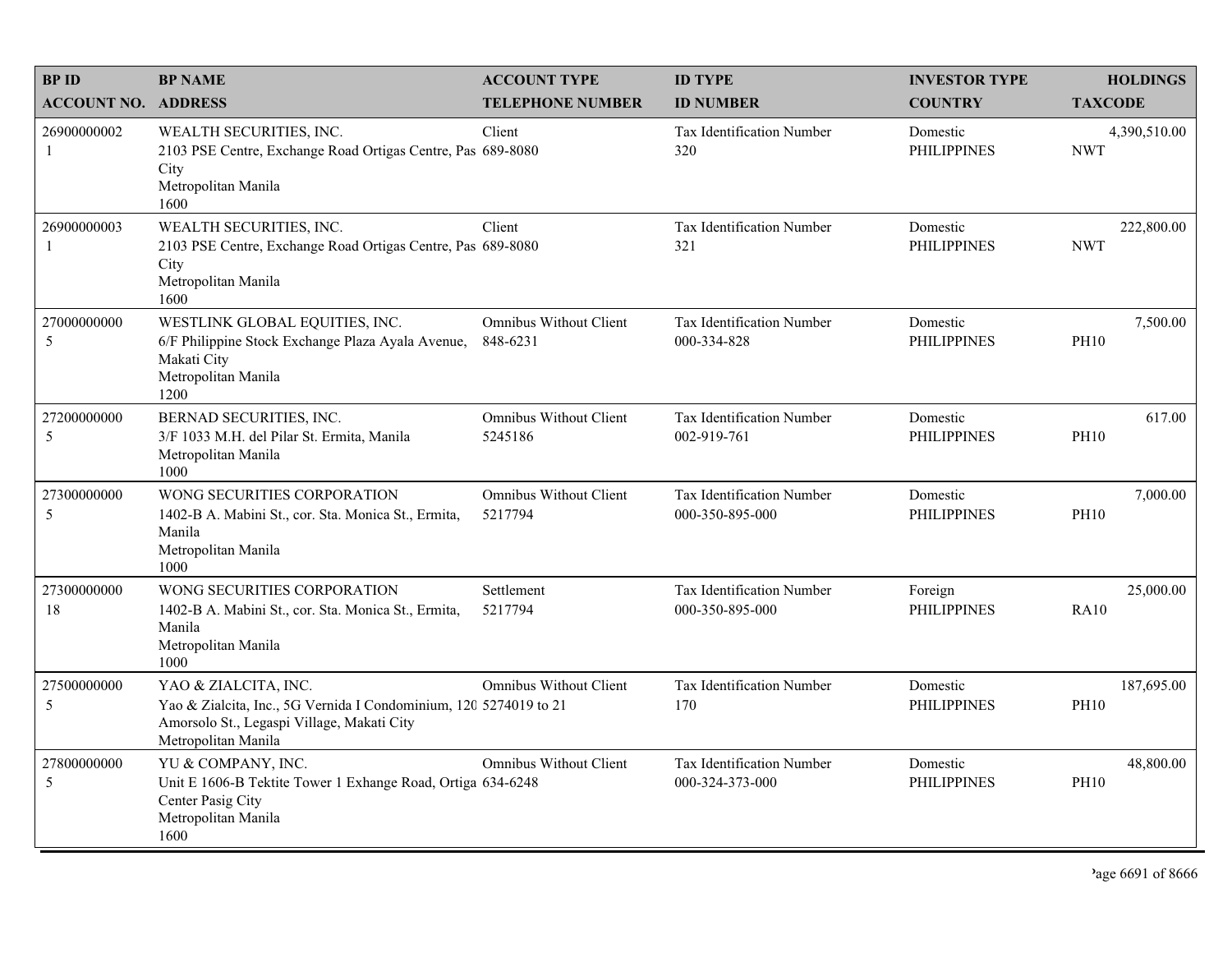| <b>BPID</b>                 | <b>BP NAME</b>                                                                                                                                                               | <b>ACCOUNT TYPE</b>                 | <b>ID TYPE</b>                                      | <b>INVESTOR TYPE</b>           | <b>HOLDINGS</b>             |
|-----------------------------|------------------------------------------------------------------------------------------------------------------------------------------------------------------------------|-------------------------------------|-----------------------------------------------------|--------------------------------|-----------------------------|
| <b>ACCOUNT NO. ADDRESS</b>  |                                                                                                                                                                              | <b>TELEPHONE NUMBER</b>             | <b>ID NUMBER</b>                                    | <b>COUNTRY</b>                 | <b>TAXCODE</b>              |
| 27900000000<br>5            | <b>BDO SECURITIES CORPORATION</b><br>27/F Tower I & Exchange Plaza Ayala Ave., Makati<br>City<br>Metropolitan Manila<br>1226                                                 | Omnibus Without Client<br>759-41-44 | <b>Tax Identification Number</b><br>004-814-885-000 | Domestic<br><b>PHILIPPINES</b> | 1,293,135.00<br><b>PH10</b> |
| 27900000000<br>18           | <b>BDO SECURITIES CORPORATION</b><br>27/F Tower I & Exchange Plaza Ayala Ave., Makati<br>City<br>Metropolitan Manila<br>1226                                                 | Settlement<br>759-41-44             | <b>Tax Identification Number</b><br>004-814-885-000 | Foreign<br><b>PHILIPPINES</b>  | 30,000.00<br><b>RA10</b>    |
| 28200000000<br>6            | PCCI SECURITIES BROKERS CORP.<br>3/F PCCI Corporate Centre 118 Alfaro St, Salcedo<br>Village Makati City<br>Metropolitan Manila<br>1227                                      | Settlement<br>893-3920              | Tax Identification Number<br>177                    | Domestic<br><b>PHILIPPINES</b> | 32,100.00<br><b>NWT</b>     |
| 28200000000<br>14           | PCCI SECURITIES BROKERS CORP.<br>3/F PCCI Corporate Centre 118 Alfaro St, Salcedo<br>Village Makati City<br>Metropolitan Manila<br>1227                                      | Settlement<br>893-3920              | Tax Identification Number<br>177                    | Domestic<br><b>PHILIPPINES</b> | 10,800.00<br><b>PH10</b>    |
| 28500000000<br>5            | GOLDEN TOWER SECURITIES & HOLDINGS, IN Omnibus Without Client<br>4-B Vernida I Condominium, 120 Amorsolo St.,<br>Legaspi Village, Makati City<br>Metropolitan Manila<br>1229 | 8132839                             | Tax Identification Number<br>179                    | Domestic<br><b>PHILIPPINES</b> | 5,000.00<br><b>PH10</b>     |
| 28600000000<br>$\mathbf{1}$ | SOLAR SECURITIES, INC.<br>Unit 3002-A East Tower, Phil. Stock Exchange Centre 6366301<br>Exchange Road, Ortigas Complex, Pasig City<br>Metropolitan Manila<br>1605           | <b>Omnibus Without Client</b>       | <b>Tax Identification Number</b><br>001-949-768-000 | Foreign<br><b>PHILIPPINES</b>  | 39,600.00<br><b>RA10</b>    |
| 28600000000<br>5            | SOLAR SECURITIES, INC.<br>Unit 3002-A East Tower, Phil. Stock Exchange Centre 6366301<br>Exchange Road, Ortigas Complex, Pasig City<br>Metropolitan Manila<br>1605           | <b>Omnibus Without Client</b>       | Tax Identification Number<br>001-949-768-000        | Domestic<br><b>PHILIPPINES</b> | 209,750.00<br><b>PH10</b>   |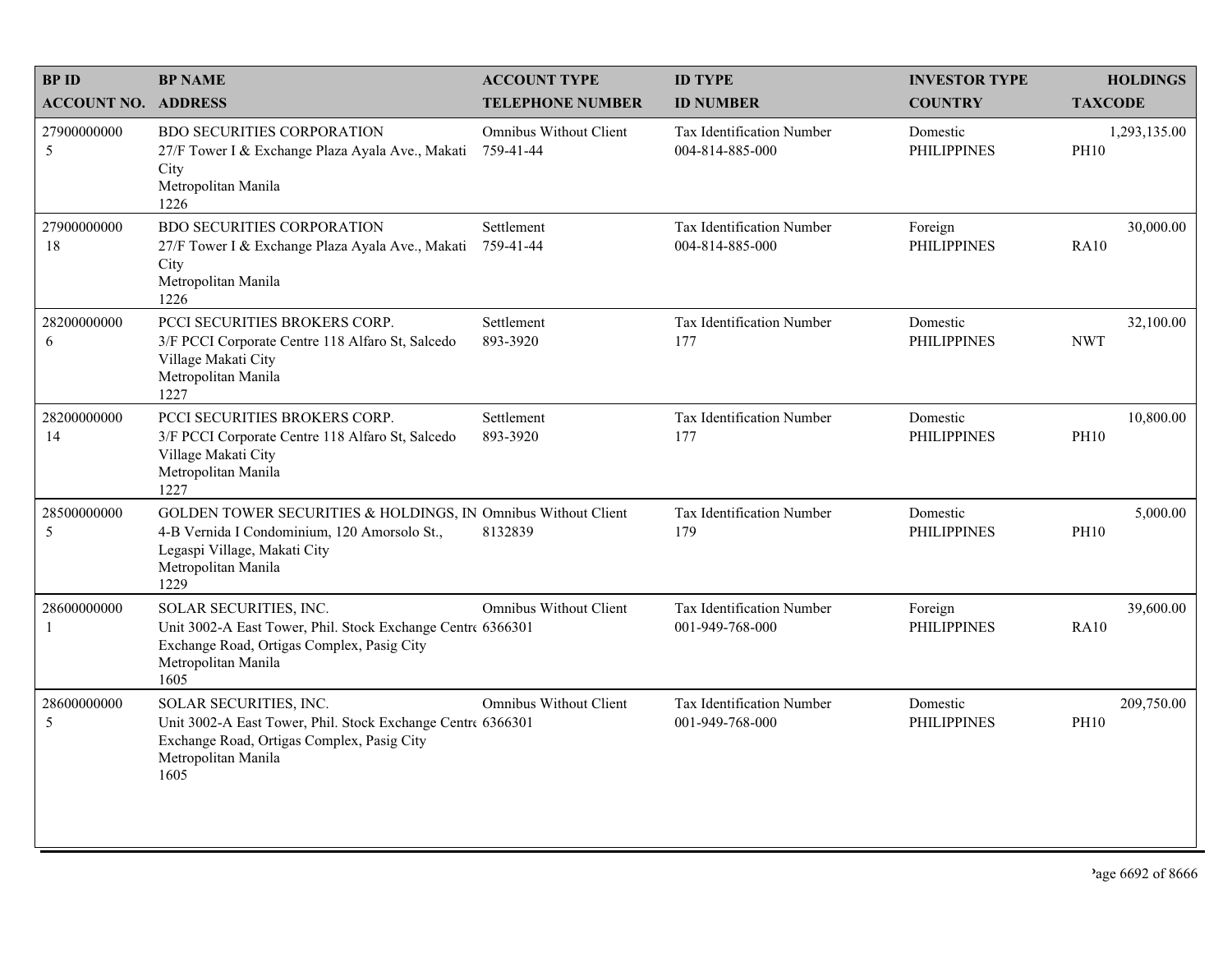| <b>BPID</b>                   | <b>BP NAME</b>                                                                                                                                               | <b>ACCOUNT TYPE</b>                      | <b>ID TYPE</b>                                      | <b>INVESTOR TYPE</b>           | <b>HOLDINGS</b>           |
|-------------------------------|--------------------------------------------------------------------------------------------------------------------------------------------------------------|------------------------------------------|-----------------------------------------------------|--------------------------------|---------------------------|
| <b>ACCOUNT NO. ADDRESS</b>    |                                                                                                                                                              | <b>TELEPHONE NUMBER</b>                  | <b>ID NUMBER</b>                                    | <b>COUNTRY</b>                 | <b>TAXCODE</b>            |
| 28800000000<br>5              | G.D. TAN & COMPANY, INC.<br>Unit 2203-A East Tower, PSE Center Exchange Road. 6339989<br>Ortigas Center, Pasig City<br>Metropolitan Manila<br>1600           | <b>Omnibus Without Client</b>            | <b>Tax Identification Number</b><br>000-121-113-000 | Domestic<br><b>PHILIPPINES</b> | 22,400.00<br><b>PH10</b>  |
| 28800000000<br>6              | G.D. TAN & COMPANY, INC.<br>Unit 2203-A East Tower, PSE Center Exchange Road 6339989<br>Ortigas Center, Pasig City<br>Metropolitan Manila<br>1600            | Settlement                               | Tax Identification Number<br>000-121-113-000        | Domestic<br><b>PHILIPPINES</b> | 10,073.00<br><b>NWT</b>   |
| 28800000000<br>18             | G.D. TAN & COMPANY, INC.<br>Unit 2203-A East Tower, PSE Center Exchange Road 6339989<br>Ortigas Center, Pasig City<br>Metropolitan Manila<br>1600            | Settlement                               | Tax Identification Number<br>000-121-113-000        | Foreign<br><b>PHILIPPINES</b>  | 10,500.00<br><b>RA10</b>  |
| 32300000000<br>$\overline{4}$ | CLSA PHILIPPINES, INC.<br>Trafalgar Plaza, Unit 17-D, 105 H.V. dela Costa St.,<br>Salcedo Vill., Makati City<br>Metropolitan Manila<br>1227                  | Settlement<br>848-3699                   | Tax Identification Number<br>183                    | Foreign<br><b>PHILIPPINES</b>  | 87.00<br><b>RA02</b>      |
| 32800000000<br>5              | DW CAPITAL INC.<br>UNIT 1610-1611 TOWER ONE & EXCHANGE<br>PLAZA, AYALA TRIANGLE, AYALA AVENUE,<br><b>MAKATI CITY 1226</b><br>Metropolitan Manila<br>$\theta$ | <b>Omnibus Without Client</b><br>8369633 | Tax Identification Number<br>200-262-862-000        | Domestic<br><b>PHILIPPINES</b> | 40,000.00<br><b>PH10</b>  |
| 33800000000<br>$\,$ 8 $\,$    | PHILIPPINE EQUITY PARTNERS, INC.<br>Unit 19C Citibank Tower Citibank Plaza 8741 Paseo (8145788)<br>Roxas Makati City<br>Metropolitan Manila<br>1226          | Settlement                               | Tax Identification Number<br>213-130-068-000        | Domestic<br><b>PHILIPPINES</b> | 63.00<br><b>NWT</b>       |
| 34500000000<br>5              | UNICAPITAL SECURITIES INC.<br>4F Majalco Bldg Benavidez cor Trasierra Sts Legaspi 750-2030<br>Vill., Makati City<br>Metropolitan Manila<br>1200              | <b>Omnibus Without Client</b>            | Tax Identification Number<br>005-294-264-000        | Domestic<br><b>PHILIPPINES</b> | 462,720.00<br><b>PH10</b> |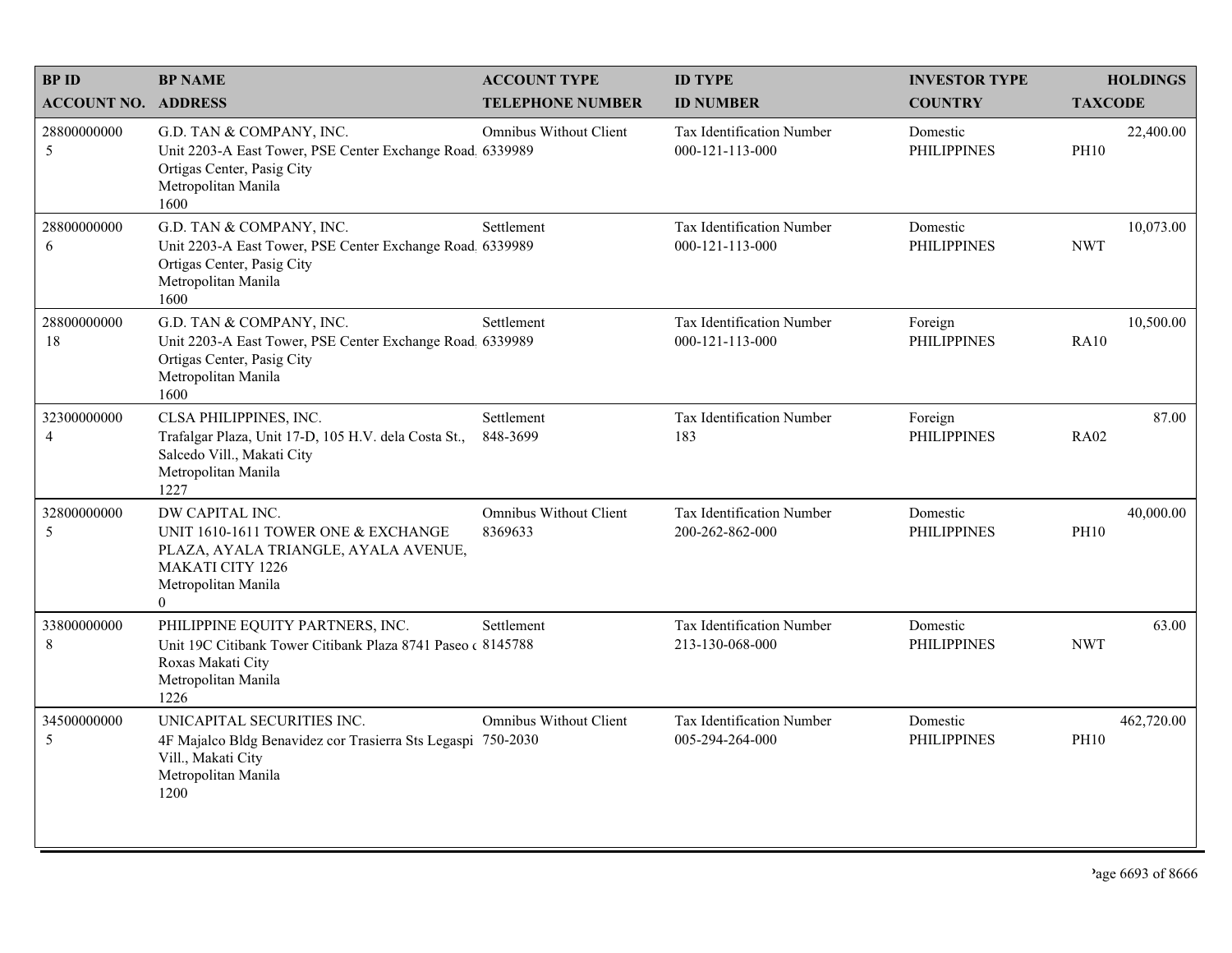| <b>BPID</b>                    | <b>BP NAME</b>                                                                                                                                                                | <b>ACCOUNT TYPE</b>     | <b>ID TYPE</b>                                      | <b>INVESTOR TYPE</b>           | <b>HOLDINGS</b>             |
|--------------------------------|-------------------------------------------------------------------------------------------------------------------------------------------------------------------------------|-------------------------|-----------------------------------------------------|--------------------------------|-----------------------------|
| <b>ACCOUNT NO. ADDRESS</b>     |                                                                                                                                                                               | <b>TELEPHONE NUMBER</b> | <b>ID NUMBER</b>                                    | <b>COUNTRY</b>                 | <b>TAXCODE</b>              |
| 34500000000<br>6               | UNICAPITAL SECURITIES INC.<br>4F Majalco Bldg Benavidez cor Trasierra Sts Legaspi 750-2030<br>Vill., Makati City<br>Metropolitan Manila<br>1200                               | Settlement              | <b>Tax Identification Number</b><br>005-294-264-000 | Domestic<br><b>PHILIPPINES</b> | 168,400.00<br><b>NWT</b>    |
| 34500000000<br>$7\phantom{.0}$ | UNICAPITAL SECURITIES INC.<br>4F Majalco Bldg Benavidez cor Trasierra Sts Legaspi 750-2030<br>Vill., Makati City<br>Metropolitan Manila<br>1200                               | Own                     | <b>Tax Identification Number</b><br>005-294-264-000 | Domestic<br><b>PHILIPPINES</b> | 43.00<br><b>NWT</b>         |
| 34500000000<br>14              | UNICAPITAL SECURITIES INC.<br>4F Majalco Bldg Benavidez cor Trasierra Sts Legaspi 750-2030<br>Vill., Makati City<br>Metropolitan Manila<br>1200                               | Settlement              | Tax Identification Number<br>005-294-264-000        | Domestic<br><b>PHILIPPINES</b> | 4,630.00<br><b>PH10</b>     |
| 34500000004<br>$\mathbf{1}$    | UNICAPITAL SECURITIES INC.<br>4F Majalco Bldg Benavidez cor Trasierra Sts Legaspi 8122514<br>Vill., Makati City<br>Metropolitan Manila<br>1200                                | Client                  | Tax Identification Number<br>419                    | Domestic<br><b>PHILIPPINES</b> | 180,900.00<br><b>NWT</b>    |
| 38800000000<br>5               | ARMSTRONG SECURITIES, INC.<br>Unit 2205-A, 22/F PSE Centre Exchange Road, Ortiga 6346337 to 39<br>Centre, Pasig City<br>Metropolitan Manila<br>1600                           | Omnibus Without Client  | Tax Identification Number<br>191                    | Domestic<br><b>PHILIPPINES</b> | 500.00<br><b>PH10</b>       |
| 38900000000<br>5               | KING'S POWER SECURITIES, INC.<br>RM 1602 FEDERAL TOWER DASMARINAS ST.,<br><b>BINONDO, MANILA</b><br>Metropolitan Manila<br>$\overline{0}$                                     | Omnibus Without Client  | Tax Identification Number<br>205-495-236            | Domestic<br><b>PHILIPPINES</b> | 7,500.00<br><b>PH10</b>     |
| BCDO2000000<br>$\mathbf{1}$    | <b>BANCO DE ORO - TRUST BANKING GROUP</b><br>17/F, South Tower, BDO Corporate Centre cor H.V.<br>Dela Costa and Makati Avenue Makati City City<br>Metropolitan Manila<br>1200 | Own<br>634 4660         | Tax Identification Number<br>002-856-707-000.G5     | Domestic<br><b>PHILIPPINES</b> | 12,653,396.00<br><b>NWT</b> |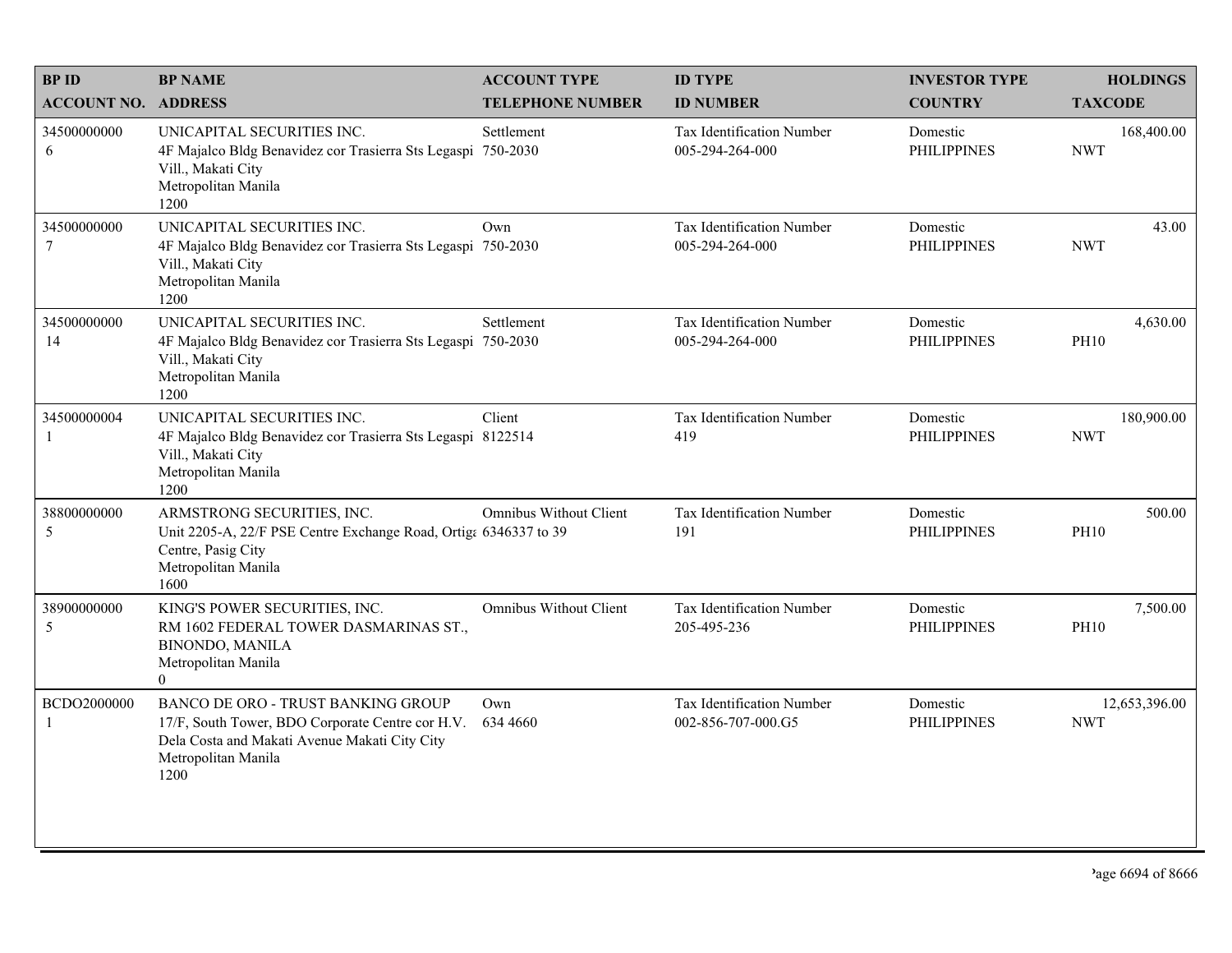| <b>BPID</b>                   | <b>BP NAME</b>                                                                                                                                                                | <b>ACCOUNT TYPE</b>     | <b>ID TYPE</b>                    | <b>INVESTOR TYPE</b>           | <b>HOLDINGS</b>            |
|-------------------------------|-------------------------------------------------------------------------------------------------------------------------------------------------------------------------------|-------------------------|-----------------------------------|--------------------------------|----------------------------|
| <b>ACCOUNT NO. ADDRESS</b>    |                                                                                                                                                                               | <b>TELEPHONE NUMBER</b> | <b>ID NUMBER</b>                  | <b>COUNTRY</b>                 | <b>TAXCODE</b>             |
| BCDO2000005<br>-1             | <b>GENERALI PILIPINAS LIFE ASSURANCE</b><br><b>COMPANY - GF</b><br>17/F, South Tower, BDO Corporate Centre cor H.V.                                                           | Client<br>634 4660      | Tax Identification Number<br>1242 | Domestic<br><b>PHILIPPINES</b> | 2,714,142.00<br><b>NWT</b> |
|                               | Dela Costa and Makati Avenue Makati City City<br>Metropolitan Manila<br>1200                                                                                                  |                         |                                   |                                |                            |
| BCDO2000007                   | BANCO DE ORO - TRUST BANKING GROUP<br>17/F, South Tower, BDO Corporate Centre cor H.V.<br>Dela Costa and Makati Avenue Makati City City<br>Metropolitan Manila<br>1200        | Client<br>634 4660      | Tax Identification Number<br>1224 | Domestic<br><b>PHILIPPINES</b> | 1,435,300.00<br><b>NWT</b> |
| BCDO2000010<br>-1             | BANCO DE ORO - TRUST BANKING GROUP<br>17/F, South Tower, BDO Corporate Centre cor H.V.<br>Dela Costa and Makati Avenue Makati City City<br>Metropolitan Manila<br>1200        | Client<br>634 4660      | Tax Identification Number<br>1221 | Domestic<br><b>PHILIPPINES</b> | 3,442,600.00<br><b>NWT</b> |
| BCDO2000014<br>$\overline{1}$ | <b>BANCO DE ORO - TRUST BANKING GROUP</b><br>17/F, South Tower, BDO Corporate Centre cor H.V.<br>Dela Costa and Makati Avenue Makati City City<br>Metropolitan Manila<br>1200 | Client<br>634 4660      | Tax Identification Number<br>1226 | Domestic<br><b>PHILIPPINES</b> | 21,500.00<br><b>NWT</b>    |
| BCDO2000015<br>-1             | BANCO DE ORO - TRUST BANKING GROUP<br>17/F, South Tower, BDO Corporate Centre cor H.V.<br>Dela Costa and Makati Avenue Makati City City<br>Metropolitan Manila<br>1200        | Client<br>634 4660      | Tax Identification Number<br>1227 | Domestic<br><b>PHILIPPINES</b> | 22,400.00<br><b>NWT</b>    |
| BCDO2000017                   | CLIMBS LIFE AND GENERAL INSURANCE<br><b>COOPERATIVE</b>                                                                                                                       | Client                  | Tax Identification Number         | Domestic                       | 24,770.00                  |
| -1                            | 17/F, South Tower, BDO Corporate Centre cor H.V.<br>Dela Costa and Makati Avenue Makati City City<br>Metropolitan Manila<br>1200                                              | 634 4660                | 1314                              | <b>PHILIPPINES</b>             | <b>NWT</b>                 |
| BCDO2000026<br>-1             | <b>BANCO DE ORO - TRUST BANKING GROUP</b><br>17/F, South Tower, BDO Corporate Centre cor H.V.<br>Dela Costa and Makati Avenue Makati City City<br>Metropolitan Manila<br>1200 | Client<br>634 4660      | Tax Identification Number<br>1236 | Domestic<br><b>PHILIPPINES</b> | 200,520.00<br><b>NWT</b>   |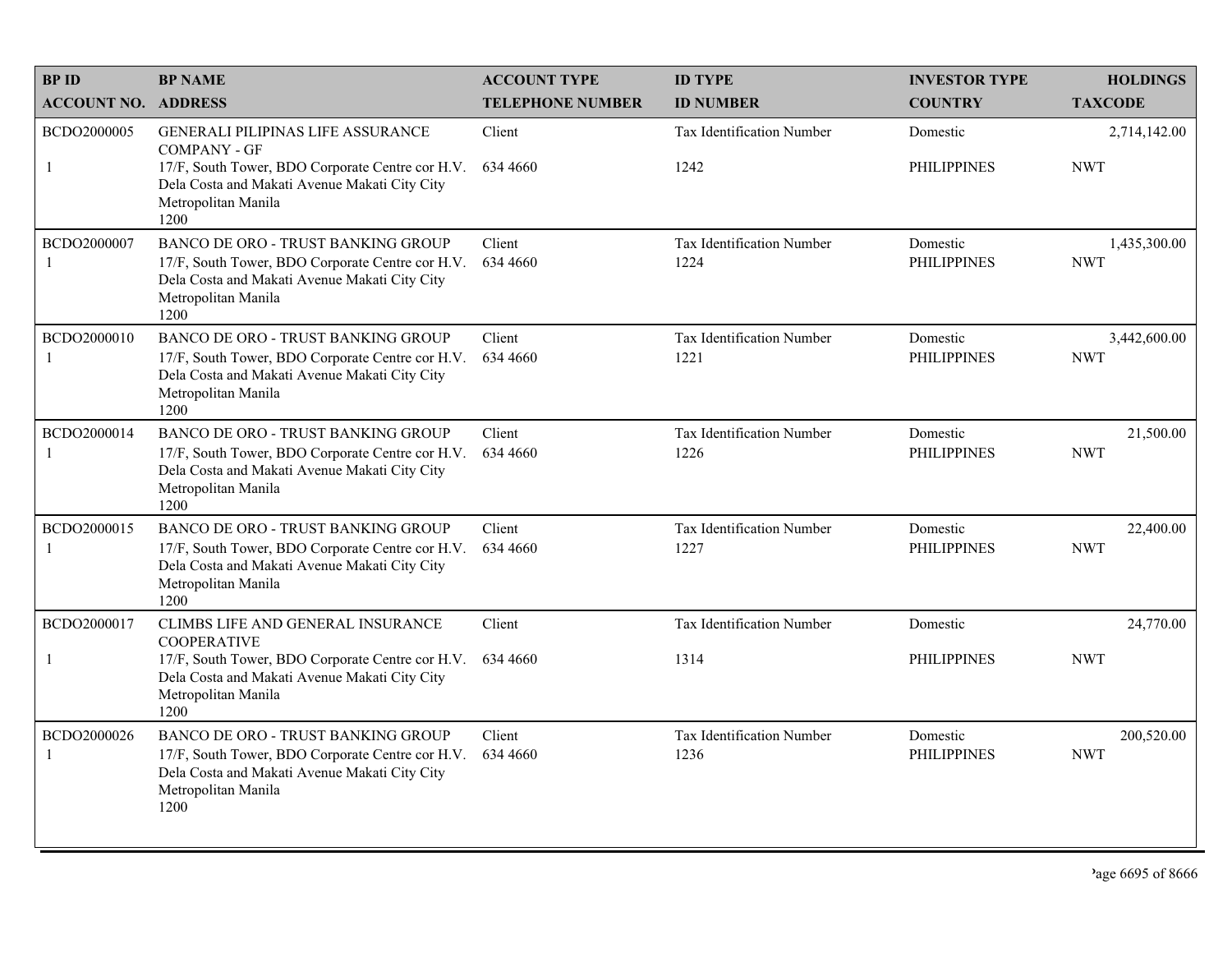| <b>BPID</b>                   | <b>BP NAME</b>                                                                                                                                                                | <b>ACCOUNT TYPE</b>     | <b>ID TYPE</b>                                        | <b>INVESTOR TYPE</b>           | <b>HOLDINGS</b>            |
|-------------------------------|-------------------------------------------------------------------------------------------------------------------------------------------------------------------------------|-------------------------|-------------------------------------------------------|--------------------------------|----------------------------|
| <b>ACCOUNT NO. ADDRESS</b>    |                                                                                                                                                                               | <b>TELEPHONE NUMBER</b> | <b>ID NUMBER</b>                                      | <b>COUNTRY</b>                 | <b>TAXCODE</b>             |
| BCDO2000028<br>-1             | BANCO DE ORO - TRUST BANKING GROUP<br>17/F, South Tower, BDO Corporate Centre cor H.V.<br>Dela Costa and Makati Avenue Makati City City<br>Metropolitan Manila<br>1200        | Client<br>634 4660      | Tax Identification Number<br>1237                     | Domestic<br><b>PHILIPPINES</b> | 18,050.00<br><b>NWT</b>    |
| BCDO2000033<br>$\mathbf{1}$   | <b>BANCO DE ORO - TRUST BANKING GROUP</b><br>17/F, South Tower, BDO Corporate Centre cor H.V.<br>Dela Costa and Makati Avenue Makati City City<br>Metropolitan Manila<br>1200 | Client<br>634 4660      | Tax Identification Number<br>1246                     | Domestic<br><b>PHILIPPINES</b> | 8,068,000.00<br><b>NWT</b> |
| BCDO2000037<br>-1             | <b>BDO TRUST BANKING GROUP</b><br>16/F SOUTH TOWER, BDO CORPORATE CENTEI 8407000<br>7899 MAKATI AVE., MAKATI CITY<br>Metropolitan Manila                                      | Client                  | <b>Commercial Registration Number</b><br>1246         | Domestic<br><b>PHILIPPINES</b> | 13,900.00<br><b>NWT</b>    |
| BCDO2000051<br>-1             | <b>BDO TRUST BANKING GROUP</b><br>16F SOUTH TOWER, BDO CORPORATE CENTER 8407000<br>7899 MAKATI AVE., MAKATI CITY<br>Metropolitan Manila                                       | Client                  | <b>Tax Identification Number</b><br>1246****          | Domestic<br><b>PHILIPPINES</b> | 215,200.00<br><b>NWT</b>   |
| BCDO2000052<br>$\mathbf{1}$   | <b>BDO TRUST BANKING GROUP</b><br>16F SOUTH TOWER, BDO CORPORATE CENTER 8407000<br>7899 MAKATI AVE., MAKATI CITY<br>Metropolitan Manila                                       | Client                  | Tax Identification Number<br>1246*****                | Domestic<br><b>PHILIPPINES</b> | 13,800.00<br><b>NWT</b>    |
| BCDO2000063<br>-1             | FEDERAL PHOENIX ASSURANCE CO., INC.<br>16F SOUTH TOWER, BDO CORPORATE CENTER 8407000<br>7899 MAKATI AVE., MAKATI CITY<br>Metropolitan Manila<br>0726                          | Client                  | Tax Identification Number<br>962!                     | Domestic<br><b>PHILIPPINES</b> | 373,590.00<br><b>NWT</b>   |
| BCDO2000064<br>-1             | <b>BDO TRUST BANKING GROUP</b><br>16F SOUTH TOWER, BDO CORPORATE CENTER 8407000<br>7899 MAKATI AVE., MAKATI CITY<br>Metropolitan Manila<br>0726                               | Client                  | Certificate Of Incorporation<br>962'                  | Domestic<br><b>PHILIPPINES</b> | 137,900.00<br><b>NWT</b>   |
| BCDO2000065<br>$\overline{1}$ | <b>BDO TRUST BANKING GROUP</b><br>16F SOUTH TOWER, BDO CORPORATE CENTER 8407000<br>7899 MAKATI AVE., MAKATI CITY<br>Metropolitan Manila<br>0726                               | Client                  | Certificate Of Incorporation<br>IMA#201-78059-0 NO ID | Domestic<br><b>PHILIPPINES</b> | 85,900.00<br><b>NWT</b>    |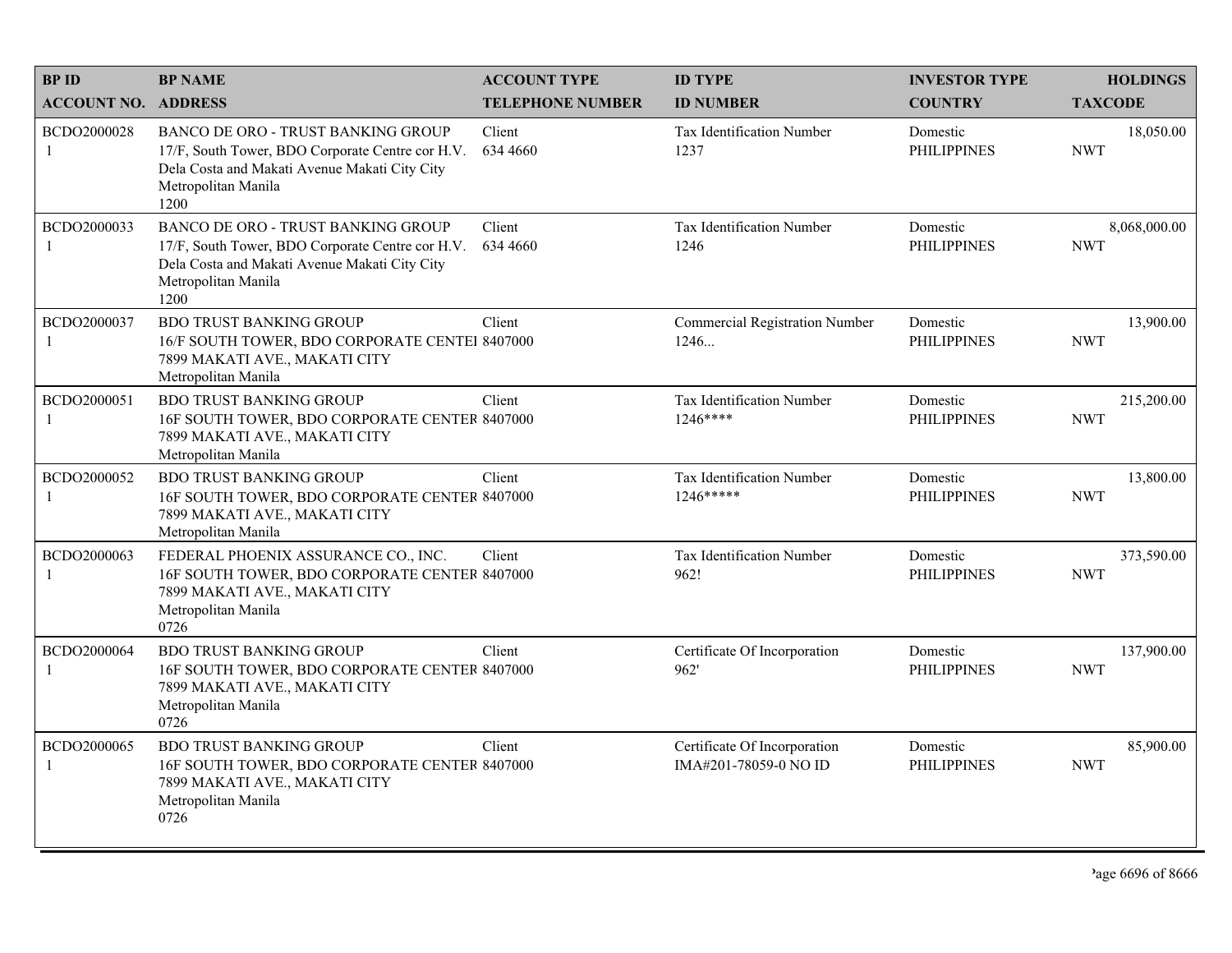| <b>BPID</b>                   | <b>BP NAME</b>                                                                                                                                   | <b>ACCOUNT TYPE</b>     | <b>ID TYPE</b>                                          | <b>INVESTOR TYPE</b>           | <b>HOLDINGS</b>          |
|-------------------------------|--------------------------------------------------------------------------------------------------------------------------------------------------|-------------------------|---------------------------------------------------------|--------------------------------|--------------------------|
| <b>ACCOUNT NO. ADDRESS</b>    |                                                                                                                                                  | <b>TELEPHONE NUMBER</b> | <b>ID NUMBER</b>                                        | <b>COUNTRY</b>                 | <b>TAXCODE</b>           |
| BCDO2000066<br>$\mathbf{1}$   | <b>BDO TRUST BANKING GROUP</b><br>16F SOUTH TOWER, BDO CORPORATE CENTER 840-7000<br>7899 MAKATI AVE., MAKATI CITY<br>Metropolitan Manila<br>0726 | Client                  | Certificate Of Incorporation<br>IMA#201-78064-0 - NO ID | Domestic<br><b>PHILIPPINES</b> | 193,600.00<br><b>NWT</b> |
| BCDO2000067<br>1              | IMA#201-78065-7<br>16F SOUTH TOWER, BDO CORPORATE CENTER 840-7000<br>7899 MAKATI AVE., MAKATI CITY<br>Metropolitan Manila<br>0726                | Client                  | Tax Identification Number<br>002-856-707-000            | Domestic<br><b>PHILIPPINES</b> | 65,000.00<br><b>NWT</b>  |
| BCDO2000068<br>1              | IMA#208-78180-7<br>16F SOUTH TOWER, BDO CORPORATE CENTER 840-7000<br>7899 MAKATI AVE., MAKATI CITY<br>Metropolitan Manila<br>0726                | Client                  | Tax Identification Number<br>002-856-707-000*           | Domestic<br><b>PHILIPPINES</b> | 3,900.00<br><b>NWT</b>   |
| BCDO2000069<br>$\overline{c}$ | IMA#201-78068<br>16F SOUTH TOWER, BDO CORPORATE CENTER 840-7000<br>7899 MAKATI AVE., MAKATI CITY<br>Metropolitan Manila<br>0726                  | Client                  | Tax Identification Number<br>002-856-707-000***         | Domestic<br><b>PHILIPPINES</b> | 13,440.00<br><b>NWT</b>  |
| BCDO2000070<br>1              | IMA# 201-78069<br>16F SOUTH TOWER, BDO CORPORATE CENTER 8407000<br>7899 MAKATI AVE., MAKATI CITY<br>Metropolitan Manila<br>0726                  | Client                  | Tax Identification Number<br>002-856-707-.000           | Domestic<br><b>PHILIPPINES</b> | 730.00<br><b>NWT</b>     |
| BCDO2000071<br>1              | IMA#201-78074<br>16/F SOUTH TOWER, BDO CORPORATE CENTRI 840-7000<br>7899 MAKATI AVENUE, MAKATI CITY<br>Metropolitan Manila<br>0726               | Client                  | Tax Identification Number<br>002-856-707-000?           | Domestic<br><b>PHILIPPINES</b> | 526,600.00<br><b>NWT</b> |
| BCDO2000072                   | IMA#201-78037<br>16/FLR SOUTH TOWER, BDO CORPORATE<br>CENTRE, 7899 MAKATI AVENUE, MAKATI CITY<br>Metropolitan Manila<br>0726                     | Client<br>840-7000      | Tax Identification Number<br>002-856-707*-000           | Domestic<br><b>PHILIPPINES</b> | 28,000.00<br><b>NWT</b>  |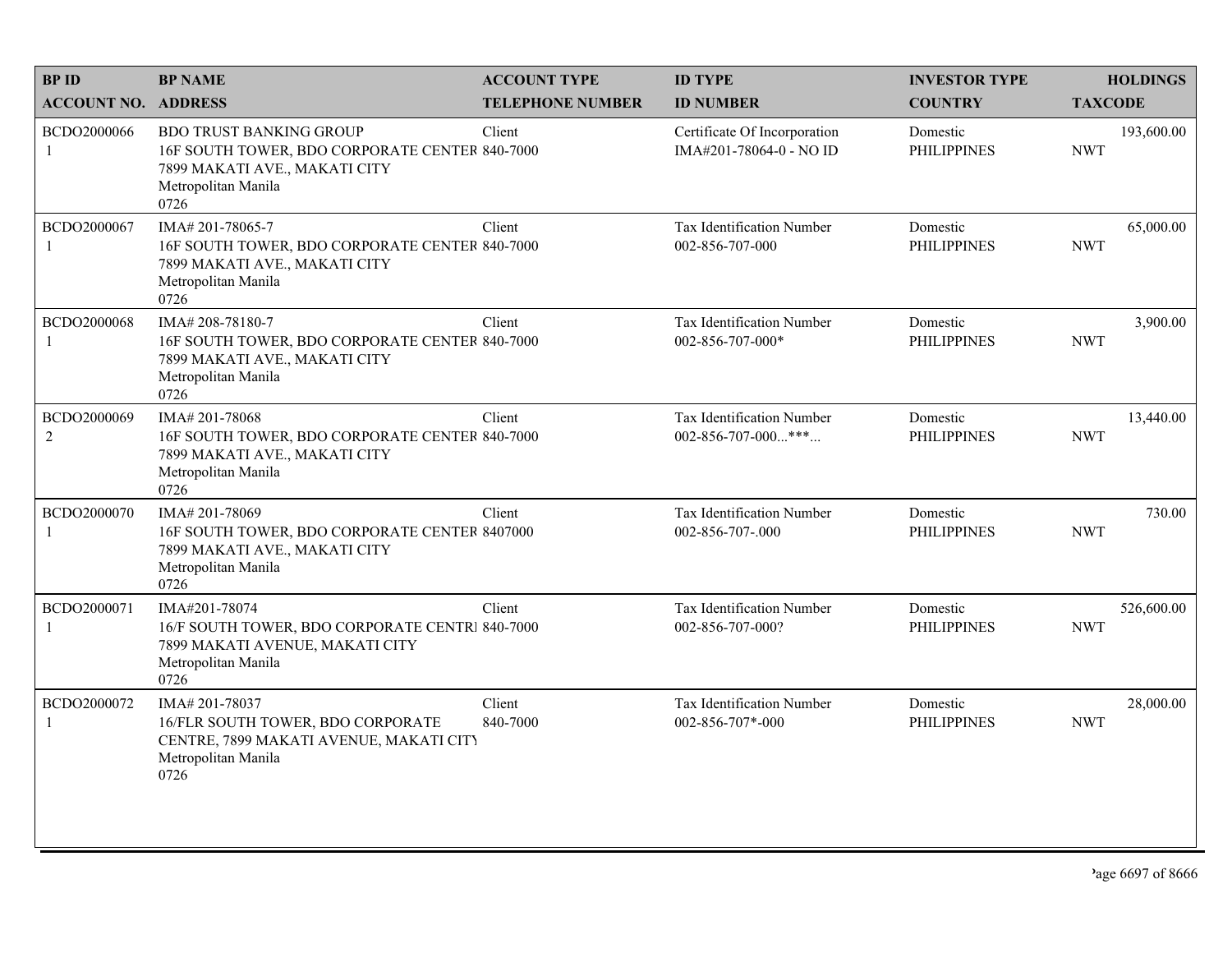| <b>BPID</b>                | <b>BP NAME</b>                                                                                                                       | <b>ACCOUNT TYPE</b>     | <b>ID TYPE</b>                                         | <b>INVESTOR TYPE</b>           | <b>HOLDINGS</b>          |
|----------------------------|--------------------------------------------------------------------------------------------------------------------------------------|-------------------------|--------------------------------------------------------|--------------------------------|--------------------------|
| <b>ACCOUNT NO. ADDRESS</b> |                                                                                                                                      | <b>TELEPHONE NUMBER</b> | <b>ID NUMBER</b>                                       | <b>COUNTRY</b>                 | <b>TAXCODE</b>           |
| BCDO2000078<br>-1          | IMA#201-78076<br>16F SOUTH TOWER, BDO CORPORATE CENTER 840-7000<br>7899 MAKATI AVE., MAKATI CITY<br>Metropolitan Manila              | Client                  | Tax Identification Number<br>002-856-707-000TINNUMBER  | Domestic<br><b>PHILIPPINES</b> | 15,200.00<br><b>NWT</b>  |
| BCDO2000085<br>-1          | IMA#208-50271<br>16/F SOUTH TOWER, BDO CORPORATE CENTEI 840-7000<br>7899 MAKATI AVE., MAKATI CITY<br>Metropolitan Manila<br>0726     | Client                  | Tax Identification Number<br>002-856-707-000tg         | Domestic<br><b>PHILIPPINES</b> | 10,400.00<br><b>NWT</b>  |
| BCDO2000086<br>1           | IMA#201-78082<br>16F SOUTH TOWER, BDO CORPORATE CENTER 840-7000<br>7899 MAKATI AVE., MAKATI CITY<br>Metropolitan Manila<br>0726      | Client                  | Tax Identification Number<br>002-856-707-000.fo        | Domestic<br><b>PHILIPPINES</b> | 158,000.00<br><b>NWT</b> |
| BCDO2000089<br>-1          | IMA# 201-78086-3<br>16F SOUTH TOWER, BDO CORPORATE CENTER 840-7000<br>7899 MAKATI AVE., MAKATI CITY<br>Metropolitan Manila<br>STMT-E | Client                  | Tax Identification Number<br>002-856-707-000.FR        | Domestic<br><b>PHILIPPINES</b> | 139,900.00<br><b>NWT</b> |
| BCDO2000090<br>-1          | IMA#201-78090-5<br>16F SOUTH TOWER, BDO CORPORATE CENTER 840-7000<br>7899 MAKATI AVE., MAKATI CITY<br>Metropolitan Manila<br>STMT-E  | Client                  | <b>Tax Identification Number</b><br>002-856-707-000.GB | Domestic<br><b>PHILIPPINES</b> | 39,000.00<br><b>NWT</b>  |
| BCDO2000091                | <b>BDO TRUST FAO GENERALI PILIPINAS LIFE</b><br>ASSURANCE COMPANY- BALANCED FUND                                                     | Client                  | Tax Identification Number                              | Domestic                       | 600.00                   |
| $\mathbf{1}$               | 16F SOUTH TOWER, BDO CORPORATE CENTER 840-7000<br>7899 MAKATI AVE., MAKATI CITY<br>Metropolitan Manila<br>STMT-E                     |                         | 002-856-707-000.JN                                     | <b>PHILIPPINES</b>             | <b>NWT</b>               |
| BCDO2000092                | BDO TRUST FAO GENERALI PILIPINAS LIFE<br>ASSURANCE COMPANY- EQUITY FUND                                                              | Client                  | Tax Identification Number                              | Domestic                       | 284,400.00               |
| $\mathbf{1}$               | 16F SOUTH TOWER, BDO CORPORATE CENTER 840-7000<br>7899 MAKATI AVE., MAKATI CITY<br>Metropolitan Manila<br>STMT-E                     |                         | 002-856-707-000.HB                                     | <b>PHILIPPINES</b>             | <b>NWT</b>               |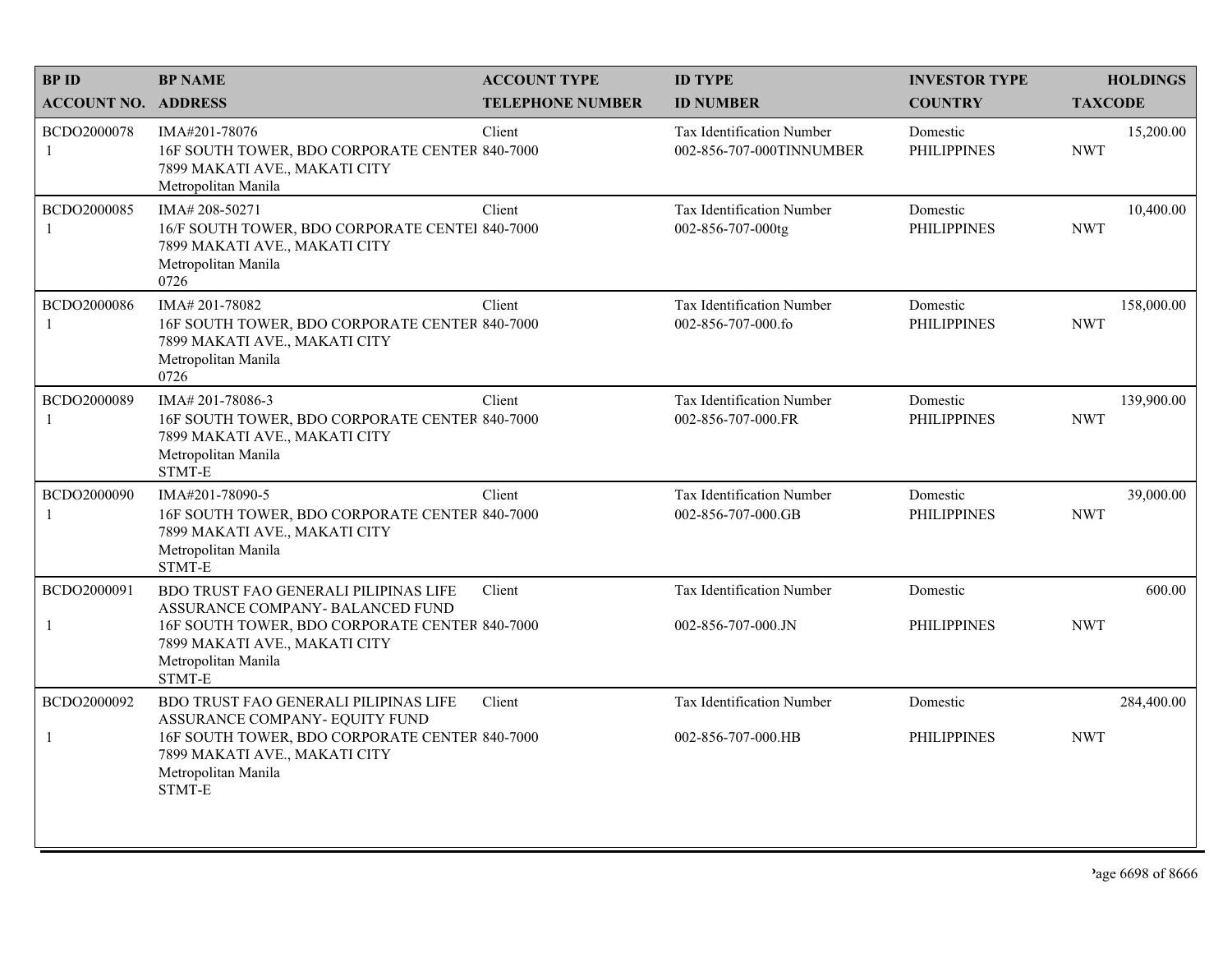| <b>BPID</b>                | <b>BP NAME</b>                                                                                                                                       | <b>ACCOUNT TYPE</b>     | <b>ID TYPE</b>                                         | <b>INVESTOR TYPE</b>           | <b>HOLDINGS</b>         |
|----------------------------|------------------------------------------------------------------------------------------------------------------------------------------------------|-------------------------|--------------------------------------------------------|--------------------------------|-------------------------|
| <b>ACCOUNT NO. ADDRESS</b> |                                                                                                                                                      | <b>TELEPHONE NUMBER</b> | <b>ID NUMBER</b>                                       | <b>COUNTRY</b>                 | <b>TAXCODE</b>          |
| BCDO2000093<br>1           | <b>BLUE CROSS INSURANCE INC.</b><br>16F SOUTH TOWER, BDO CORPORATE CENTER 840-7000<br>7899 MAKATI AVE., MAKATI CITY<br>Metropolitan Manila<br>STMT-E | Client                  | Certificate Of Incorporation<br>002-856-707-000.JM     | Domestic<br><b>PHILIPPINES</b> | 1,760.00<br><b>NWT</b>  |
| BCDO2000094                | IMA#101-78104-5<br>16F SOUTH TOWER, BDO CORPORATE CENTER 840-7000<br>7899 MAKATI AVE., MAKATI CITY<br>Metropolitan Manila<br>STMT-E                  | Client                  | Tax Identification Number<br>002-856-707-000.HN        | Domestic<br><b>PHILIPPINES</b> | 16,100.00<br><b>NWT</b> |
| BCDO2000095                | IMA#101-78105-1<br>16F SOUTH TOWER, BDO CORPORATE CENTER 840-7000<br>7899 MAKATI AVE., MAKATI CITY<br>Metropolitan Manila<br>STMT-E                  | Client                  | <b>Tax Identification Number</b><br>002-856-707-000.AZ | Domestic<br><b>PHILIPPINES</b> | 4,400.00<br><b>NWT</b>  |
| BCDO2000097                | IMA#201-78093-9<br>16F SOUTH TOWER, BDO CORPORATE CENTER 840-7000<br>7899 MAKATI AVE., MAKATI CITY<br>Metropolitan Manila<br>STMT-E                  | Client                  | Tax Identification Number<br>002-856-707-000.SX        | Domestic<br><b>PHILIPPINES</b> | 1,560.00<br><b>NWT</b>  |
| BCDO2000099                | IMA#201-78098-8<br>16F SOUTH TOWER, BDO CORPORATE CENTER 840-7000<br>7899 MAKATI AVE., MAKATI CITY<br>Metropolitan Manila<br>STMT-E                  | Client                  | Tax Identification Number<br>002-856-707-000AQ         | Domestic<br><b>PHILIPPINES</b> | 9,800.00<br><b>NWT</b>  |
| BCDO2000101<br>1           | <b>BDO FOCUSED EQUITY FUND</b><br>16F SOUTH TOWER, BDO CORPORATE CENTER 840-7000<br>7899 MAKATI AVE., MAKATI CITY<br>Metropolitan Manila<br>STMT-E   | Client                  | Tax Identification Number<br>002-856-707-000A#         | Domestic<br><b>PHILIPPINES</b> | 71,000.00<br><b>NWT</b> |
| BCDO2000102<br>1           | IMA#201-78102-8<br>16F SOUTH TOWER, BDO CORPORATE CENTER 840-7000<br>7899 MAKATI AVE., MAKATI CITY<br>Metropolitan Manila<br>STMT-E                  | Client                  | Certificate Of Incorporation<br>BCDO2000102            | Domestic<br><b>PHILIPPINES</b> | 16,900.00<br><b>NWT</b> |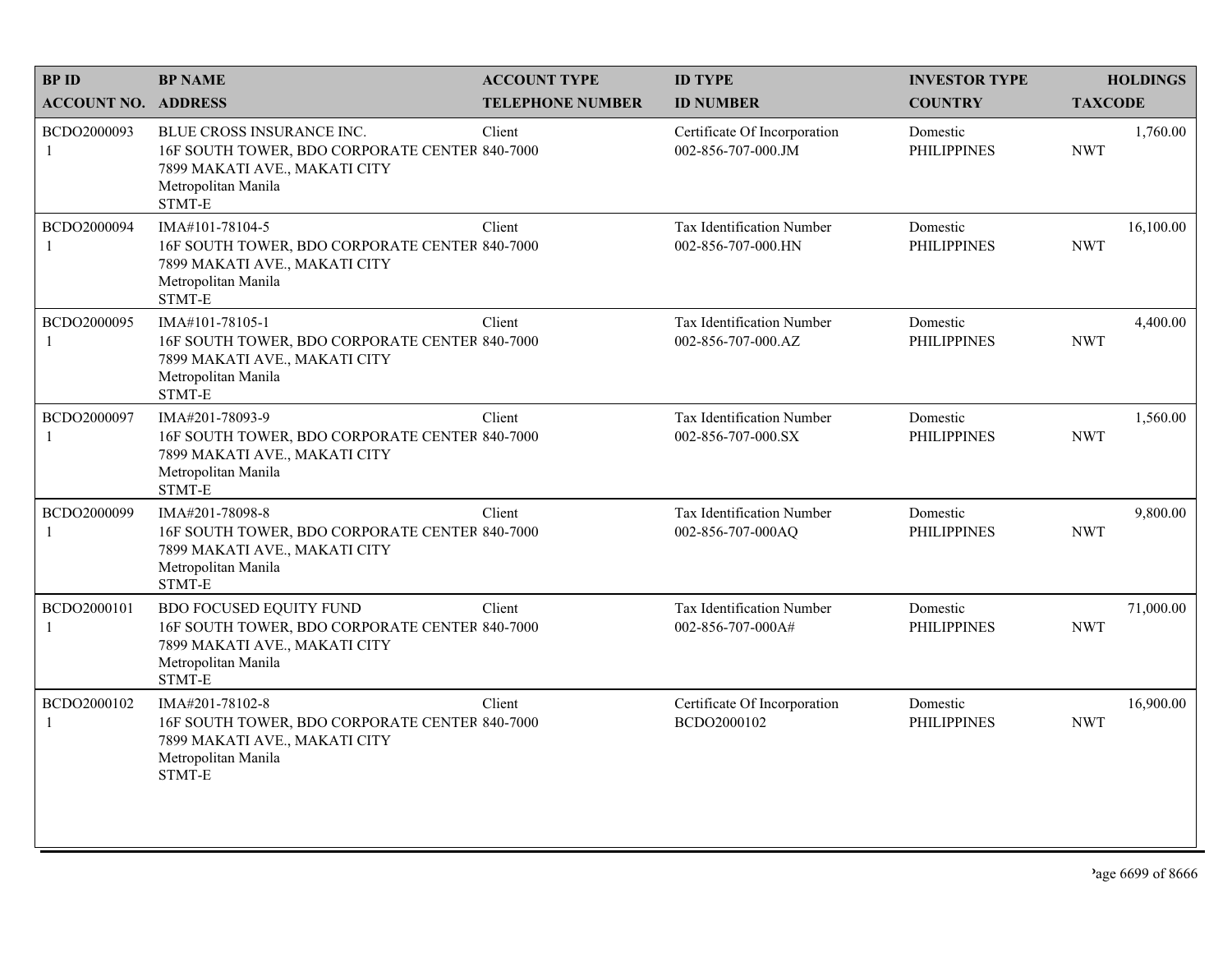| <b>BPID</b>                 | <b>BP NAME</b>                                                                                                                      | <b>ACCOUNT TYPE</b>     | <b>ID TYPE</b>                                  | <b>INVESTOR TYPE</b>           | <b>HOLDINGS</b>          |
|-----------------------------|-------------------------------------------------------------------------------------------------------------------------------------|-------------------------|-------------------------------------------------|--------------------------------|--------------------------|
| <b>ACCOUNT NO. ADDRESS</b>  |                                                                                                                                     | <b>TELEPHONE NUMBER</b> | <b>ID NUMBER</b>                                | <b>COUNTRY</b>                 | <b>TAXCODE</b>           |
| BCDO2000103<br>$\mathbf{1}$ | IMA#201-78107-7<br>16F SOUTH TOWER, BDO CORPORATE CENTER 840-7000<br>7899 MAKATI AVE., MAKATI CITY<br>Metropolitan Manila<br>STMT-E | Client                  | <b>Tax Identification Number</b><br>BCDO2000103 | Domestic<br><b>PHILIPPINES</b> | 3,500.00<br><b>NWT</b>   |
| BCDO2000104<br>$\mathbf{1}$ | IMA#201-78110-1<br>16F SOUTH TOWER, BDO CORPORATE CENTER 840-7000<br>7899 MAKATI AVE., MAKATI CITY<br>Metropolitan Manila<br>STMT-E | Client                  | Tax Identification Number<br>BCDO2000104        | Domestic<br><b>PHILIPPINES</b> | 10,650.00<br><b>NWT</b>  |
| BCDO2000106<br>1            | IMA#201-78116-8<br>16F SOUTH TOWER, BDO CORPORATE CENTER 840-7000<br>7899 MAKATI AVE., MAKATI CITY<br>Metropolitan Manila<br>STMT-E | Client                  | Tax Identification Number<br>BCDO2000106        | Domestic<br><b>PHILIPPINES</b> | 30,150.00<br><b>NWT</b>  |
| BCDO2000107<br>$\mathbf{1}$ | IMA#201-78117-6<br>16F SOUTH TOWER, BDO CORPORATE CENTER 840-7000<br>7899 MAKATI AVE., MAKATI CITY<br>Metropolitan Manila<br>STMT-E | Client                  | Tax Identification Number<br>BCDO2000107        | Domestic<br><b>PHILIPPINES</b> | 47,200.00<br><b>NWT</b>  |
| BCDO2000108<br>1            | IMA#201-78118-4<br>16F SOUTH TOWER, BDO CORPORATE CENTER 840-7000<br>7899 MAKATI AVE., MAKATI CITY<br>Metropolitan Manila<br>STMT-E | Client                  | Tax Identification Number<br>BCDO2000108        | Domestic<br><b>PHILIPPINES</b> | 139,650.00<br><b>NWT</b> |
| BCDO2000109<br>$\mathbf{1}$ | IMA#208-78194-8<br>16F SOUTH TOWER, BDO CORPORATE CENTER 840-7000<br>7899 MAKATI AVE., MAKATI CITY<br>Metropolitan Manila<br>STMT-E | Client                  | Tax Identification Number<br>BCDO2000109        | Domestic<br><b>PHILIPPINES</b> | 53,375.00<br><b>NWT</b>  |
| BCDO2000110<br>1            | IMA#208-78197-1<br>16F SOUTH TOWER, BDO CORPORATE CENTER 840-7000<br>7899 MAKATI AVE., MAKATI CITY<br>Metropolitan Manila<br>STMT-E | Client                  | Tax Identification Number<br>BCDO2000110        | Domestic<br><b>PHILIPPINES</b> | 165,700.00<br><b>NWT</b> |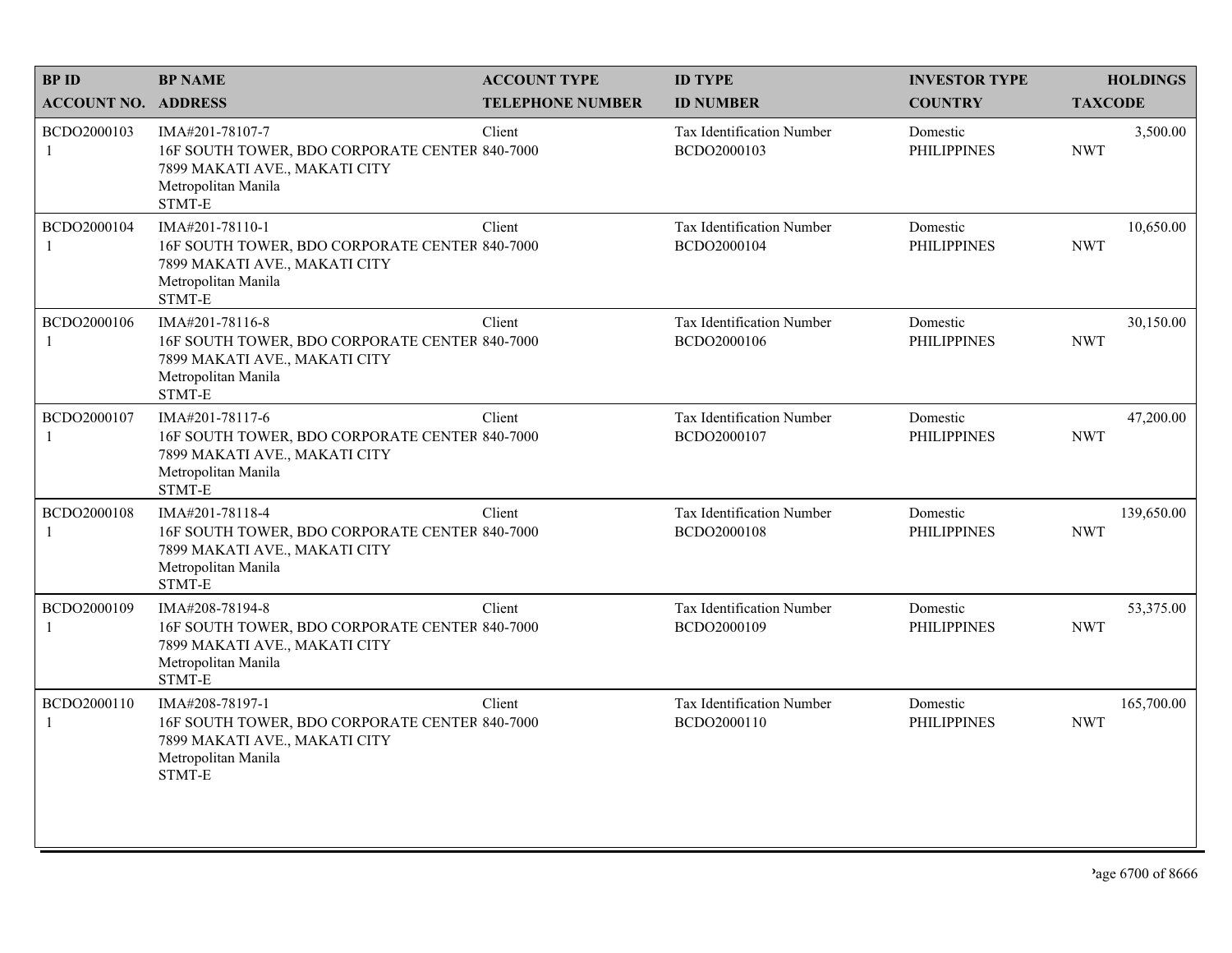| <b>BPID</b>                 | <b>BP NAME</b>                                                                                                                      | <b>ACCOUNT TYPE</b>     | <b>ID TYPE</b>                              | <b>INVESTOR TYPE</b>           | <b>HOLDINGS</b>          |
|-----------------------------|-------------------------------------------------------------------------------------------------------------------------------------|-------------------------|---------------------------------------------|--------------------------------|--------------------------|
| <b>ACCOUNT NO. ADDRESS</b>  |                                                                                                                                     | <b>TELEPHONE NUMBER</b> | <b>ID NUMBER</b>                            | <b>COUNTRY</b>                 | <b>TAXCODE</b>           |
| BCDO2000111<br>$\mathbf{1}$ | IMA#208-78199-7<br>16F SOUTH TOWER, BDO CORPORATE CENTER 840-7000<br>7899 MAKATI AVE., MAKATI CITY<br>Metropolitan Manila<br>STMT-E | Client                  | Tax Identification Number<br>BCDO2000111    | Domestic<br><b>PHILIPPINES</b> | 4,850.00<br><b>NWT</b>   |
| BCDO2000114<br>$\mathbf{1}$ | IMA#208-78691-3<br>16F SOUTH TOWER, BDO CORPORATE CENTER 840-7000<br>7899 MAKATI AVE., MAKATI CITY<br>Metropolitan Manila<br>STMT-E | Client                  | Tax Identification Number<br>BCDO2000114    | Domestic<br><b>PHILIPPINES</b> | 20,400.00<br><b>NWT</b>  |
| BCDO2000122<br>1            | IMA#201-78031-9<br>16F SOUTH TOWER, BDO CORPORATE CENTER 840-7000<br>7899 MAKATI AVE., MAKATI CITY<br>Metropolitan Manila<br>STMT-E | Client                  | Tax Identification Number<br>BCDO2000122    | Domestic<br><b>PHILIPPINES</b> | 31,200.00<br><b>NWT</b>  |
| BCDO2000123<br>$\mathbf{1}$ | IMA#201-78047-9<br>16F SOUTH TOWER, BDO CORPORATE CENTER 840-7000<br>7899 MAKATI AVE., MAKATI CITY<br>Metropolitan Manila<br>STMT-E | Client                  | Tax Identification Number<br>BCDO2000123    | Domestic<br><b>PHILIPPINES</b> | 227,300.00<br><b>NWT</b> |
| BCDO2000129<br>1            | IMA#201-78127-5<br>16F SOUTH TOWER, BDO CORPORATE CENTER 840-7000<br>7899 MAKATI AVE., MAKATI CITY<br>Metropolitan Manila<br>STMT-E | Client                  | Certificate Of Incorporation<br>BCDO2000129 | Domestic<br><b>PHILIPPINES</b> | 96,900.00<br><b>NWT</b>  |
| BCDO2000130<br>$\mathbf{1}$ | IMA#201-78128-3<br>16F SOUTH TOWER, BDO CORPORATE CENTER 840-7000<br>7899 MAKATI AVE., MAKATI CITY<br>Metropolitan Manila<br>STMT-E | Client                  | Certificate Of Incorporation<br>BCDO2000130 | Domestic<br><b>PHILIPPINES</b> | 15,400.00<br><b>NWT</b>  |
| BCDO2000131<br>1            | IMA#201-78129-1<br>16F SOUTH TOWER, BDO CORPORATE CENTER 840-7000<br>7899 MAKATI AVE., MAKATI CITY<br>Metropolitan Manila<br>STMT-E | Client                  | Certificate Of Incorporation<br>BCDO2000131 | Domestic<br><b>PHILIPPINES</b> | 25,100.00<br><b>NWT</b>  |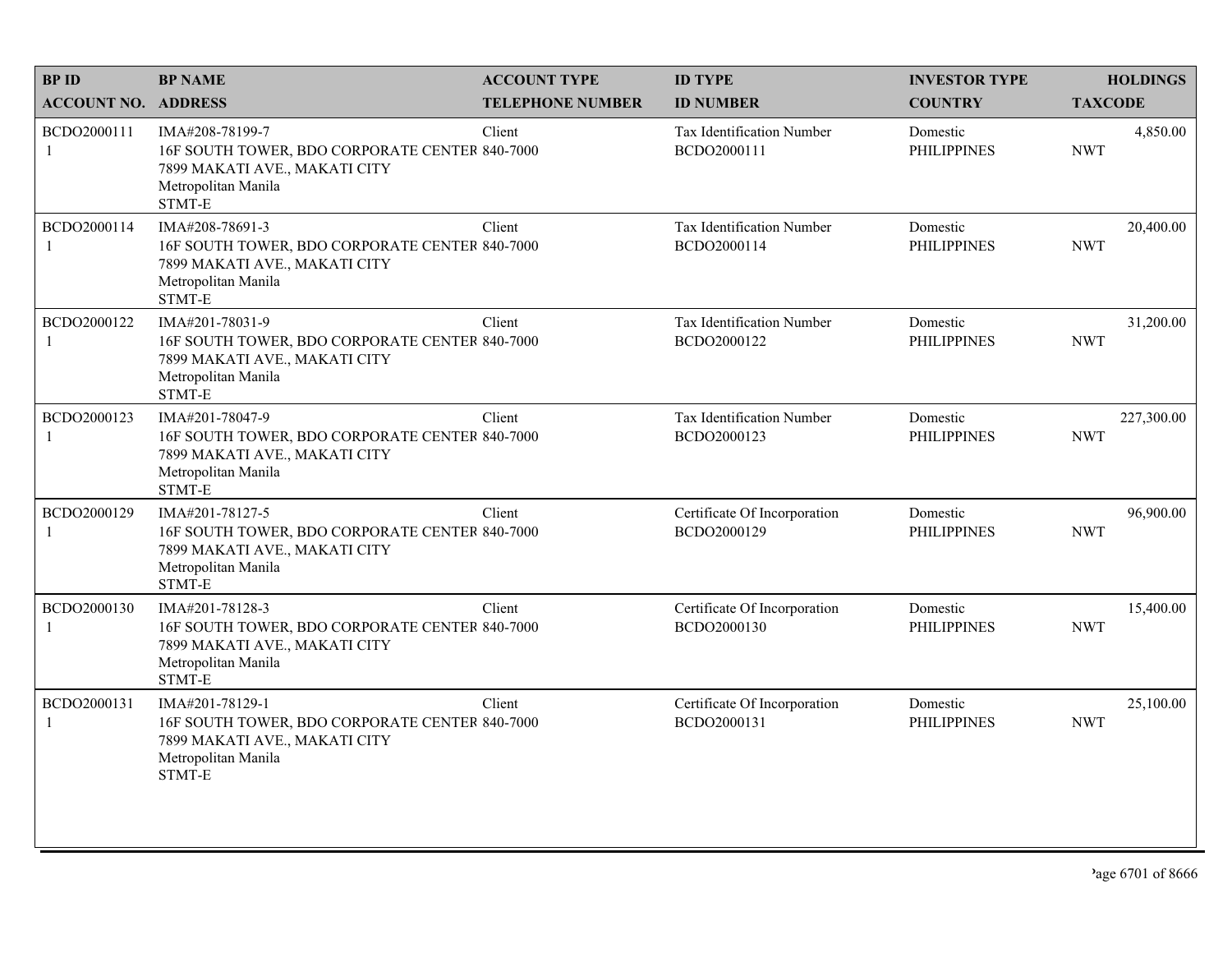| <b>BPID</b>                 | <b>BP NAME</b>                                                                                                                      | <b>ACCOUNT TYPE</b>     | <b>ID TYPE</b>                              | <b>INVESTOR TYPE</b>           | <b>HOLDINGS</b>         |
|-----------------------------|-------------------------------------------------------------------------------------------------------------------------------------|-------------------------|---------------------------------------------|--------------------------------|-------------------------|
| <b>ACCOUNT NO. ADDRESS</b>  |                                                                                                                                     | <b>TELEPHONE NUMBER</b> | <b>ID NUMBER</b>                            | <b>COUNTRY</b>                 | <b>TAXCODE</b>          |
| BCDO2000132<br>$\mathbf{1}$ | IMA#201-78130-9<br>16F SOUTH TOWER, BDO CORPORATE CENTER 840-7000<br>7899 MAKATI AVE., MAKATI CITY<br>Metropolitan Manila<br>STMT-E | Client                  | Certificate Of Incorporation<br>BCDO2000132 | Domestic<br><b>PHILIPPINES</b> | 11,000.00<br><b>NWT</b> |
| BCDO2000133<br>$\mathbf{1}$ | IMA#201-78131-7<br>16F SOUTH TOWER, BDO CORPORATE CENTER 840-7000<br>7899 MAKATI AVE., MAKATI CITY<br>Metropolitan Manila<br>STMT-E | Client                  | Certificate Of Incorporation<br>BCDO2000133 | Domestic<br><b>PHILIPPINES</b> | 10,800.00<br><b>NWT</b> |
| BCDO2000134<br>1            | IMA#201-78132-5<br>16F SOUTH TOWER, BDO CORPORATE CENTER 840-7000<br>7899 MAKATI AVE., MAKATI CITY<br>Metropolitan Manila<br>STMT-E | Client                  | Certificate Of Incorporation<br>BCDO2000134 | Domestic<br><b>PHILIPPINES</b> | 11,200.00<br><b>NWT</b> |
| BCDO2000135<br>$\mathbf{1}$ | IMA#201-78135-8<br>16F SOUTH TOWER, BDO CORPORATE CENTER 840-7000<br>7899 MAKATI AVE., MAKATI CITY<br>Metropolitan Manila<br>STMT-E | Client                  | Certificate Of Incorporation<br>BCDO2000135 | Domestic<br><b>PHILIPPINES</b> | 75,300.00<br><b>NWT</b> |
| BCDO2000136<br>-1           | IMA#201-78141-6<br>16F SOUTH TOWER, BDO CORPORATE CENTER 840-7000<br>7899 MAKATI AVE., MAKATI CITY<br>Metropolitan Manila<br>STMT-E | Client                  | Certificate Of Incorporation<br>BCDO2000136 | Domestic<br><b>PHILIPPINES</b> | 34,950.00<br><b>NWT</b> |
| BCDO2000137<br>$\mathbf{1}$ | IMA#201-78142-7<br>16F SOUTH TOWER, BDO CORPORATE CENTER 840-7000<br>7899 MAKATI AVE., MAKATI CITY<br>Metropolitan Manila<br>STMT-E | Client                  | Certificate Of Incorporation<br>BCDO2000137 | Domestic<br><b>PHILIPPINES</b> | 9,800.00<br><b>NWT</b>  |
| BCDO2000138<br>1            | IMA#201-78143-2<br>16F SOUTH TOWER, BDO CORPORATE CENTER 840-7000<br>7899 MAKATI AVE., MAKATI CITY<br>Metropolitan Manila<br>STMT-E | Client                  | Certificate Of Incorporation<br>BCDO2000138 | Domestic<br><b>PHILIPPINES</b> | 18,375.00<br><b>NWT</b> |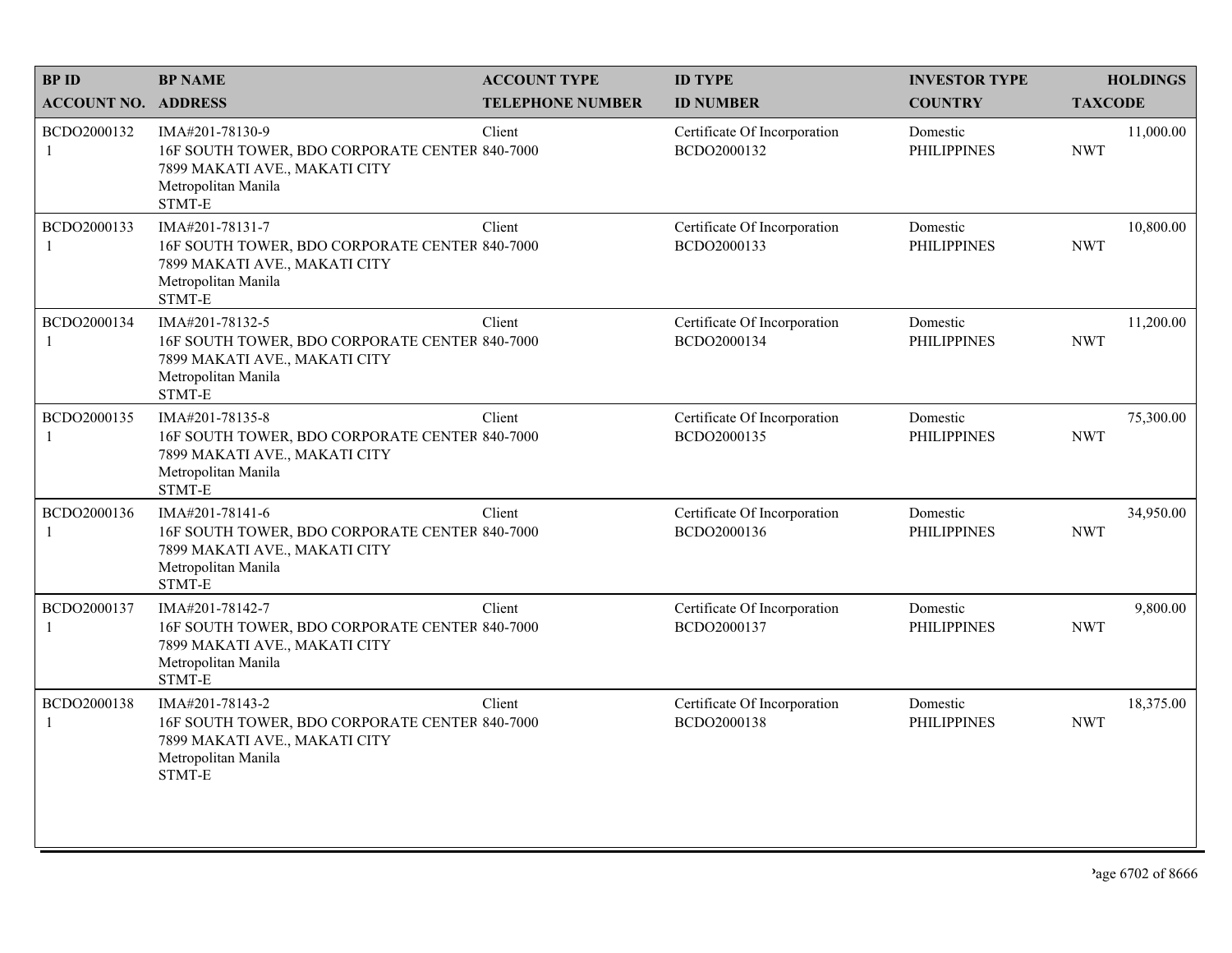| <b>BPID</b>                 | <b>BP NAME</b>                                                                                                                      | <b>ACCOUNT TYPE</b>     | <b>ID TYPE</b>                              | <b>INVESTOR TYPE</b>           | <b>HOLDINGS</b>          |
|-----------------------------|-------------------------------------------------------------------------------------------------------------------------------------|-------------------------|---------------------------------------------|--------------------------------|--------------------------|
| <b>ACCOUNT NO. ADDRESS</b>  |                                                                                                                                     | <b>TELEPHONE NUMBER</b> | <b>ID NUMBER</b>                            | <b>COUNTRY</b>                 | <b>TAXCODE</b>           |
| BCDO2000139<br>$\mathbf{1}$ | IMA#201-78145-7<br>16F SOUTH TOWER, BDO CORPORATE CENTER 840-7000<br>7899 MAKATI AVE., MAKATI CITY<br>Metropolitan Manila<br>STMT-E | Client                  | Certificate Of Incorporation<br>BCDO2000139 | Domestic<br><b>PHILIPPINES</b> | 8,300.00<br><b>NWT</b>   |
| BCDO2000140<br>$\mathbf{1}$ | IMA#201-78149-9<br>16F SOUTH TOWER, BDO CORPORATE CENTER 840-7000<br>7899 MAKATI AVE., MAKATI CITY<br>Metropolitan Manila<br>STMT-E | Client                  | Certificate Of Incorporation<br>BCDO2000140 | Domestic<br><b>PHILIPPINES</b> | 28,200.00<br><b>NWT</b>  |
| BCDO2000141<br>1            | IMA#201-78151-5<br>16F SOUTH TOWER, BDO CORPORATE CENTER 840-7000<br>7899 MAKATI AVE., MAKATI CITY<br>Metropolitan Manila<br>STMT-E | Client                  | Certificate Of Incorporation<br>BCDO2000141 | Domestic<br><b>PHILIPPINES</b> | 5,650.00<br><b>NWT</b>   |
| BCDO2000142<br>$\mathbf{1}$ | IMA#201-78152-3<br>16F SOUTH TOWER, BDO CORPORATE CENTER 840-7000<br>7899 MAKATI AVE., MAKATI CITY<br>Metropolitan Manila<br>STMT-E | Client                  | Certificate Of Incorporation<br>BCDO2000142 | Domestic<br><b>PHILIPPINES</b> | 5,200.00<br><b>NWT</b>   |
| BCDO2000144<br>-1           | IMA#201-78159-8<br>16F SOUTH TOWER, BDO CORPORATE CENTER 840-7000<br>7899 MAKATI AVE., MAKATI CITY<br>Metropolitan Manila<br>STMT-E | Client                  | Certificate Of Incorporation<br>BCDO2000144 | Domestic<br><b>PHILIPPINES</b> | 99,610.00<br><b>NWT</b>  |
| BCDO2000145<br>$\mathbf{1}$ | IMA#201-78160-6<br>16F SOUTH TOWER, BDO CORPORATE CENTER 840-7000<br>7899 MAKATI AVE., MAKATI CITY<br>Metropolitan Manila<br>STMT-E | Client                  | Certificate Of Incorporation<br>BCDO2000145 | Domestic<br><b>PHILIPPINES</b> | 35,000.00<br><b>NWT</b>  |
| BCDO2000147<br>1            | IMA#201-78167-1<br>16F SOUTH TOWER, BDO CORPORATE CENTER 840-7000<br>7899 MAKATI AVE., MAKATI CITY<br>Metropolitan Manila<br>STMT-E | Client                  | Certificate Of Incorporation<br>BCDO2000147 | Domestic<br><b>PHILIPPINES</b> | 108,000.00<br><b>NWT</b> |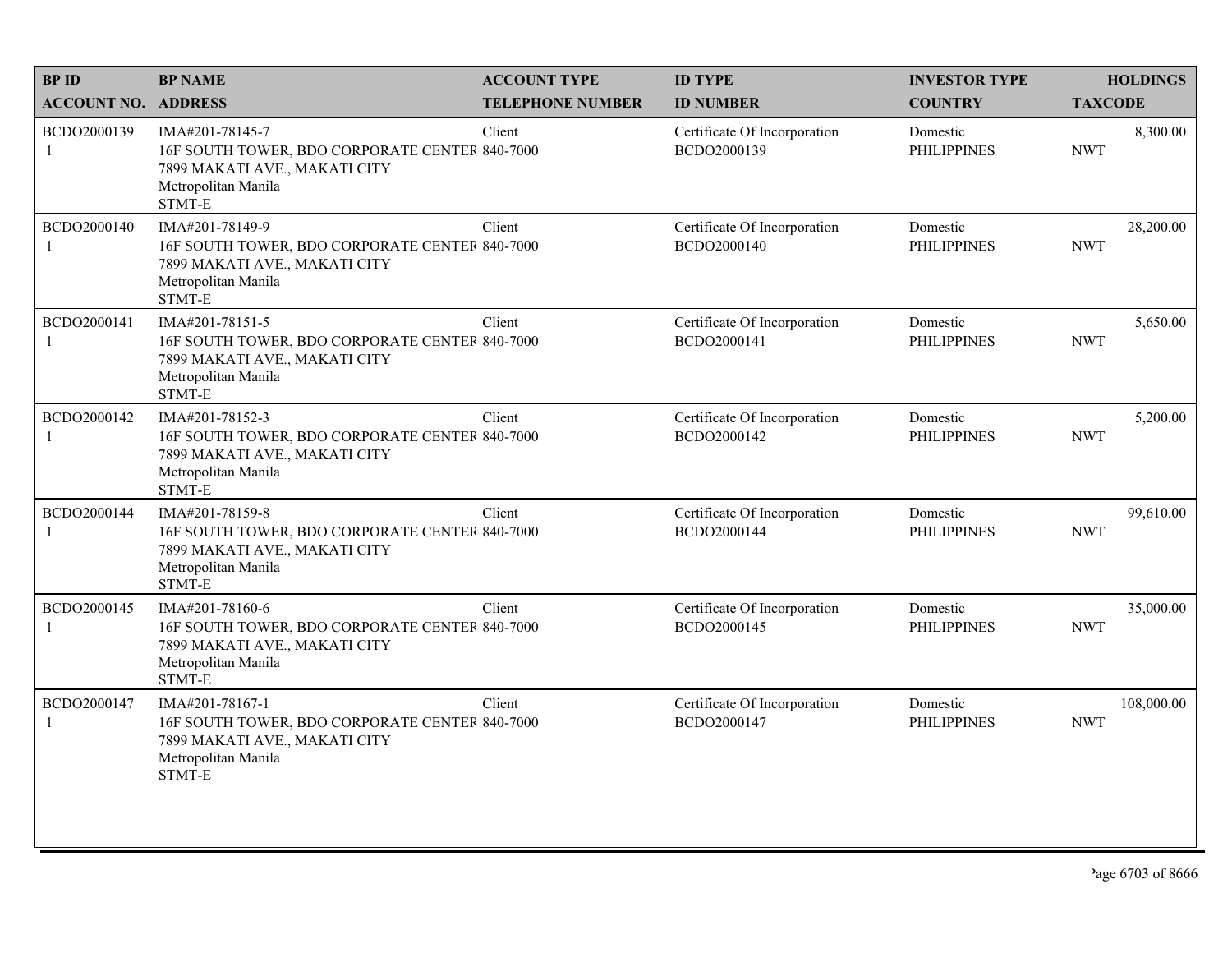| <b>BPID</b>                 | <b>BP NAME</b>                                                                                                                      | <b>ACCOUNT TYPE</b>     | <b>ID TYPE</b>                              | <b>INVESTOR TYPE</b>           | <b>HOLDINGS</b>          |
|-----------------------------|-------------------------------------------------------------------------------------------------------------------------------------|-------------------------|---------------------------------------------|--------------------------------|--------------------------|
| <b>ACCOUNT NO. ADDRESS</b>  |                                                                                                                                     | <b>TELEPHONE NUMBER</b> | <b>ID NUMBER</b>                            | <b>COUNTRY</b>                 | <b>TAXCODE</b>           |
| BCDO2000148<br>$\mathbf{1}$ | IMA#201-78168-9<br>16F SOUTH TOWER, BDO CORPORATE CENTER 840-7000<br>7899 MAKATI AVE., MAKATI CITY<br>Metropolitan Manila<br>STMT-E | Client                  | Certificate Of Incorporation<br>BCDO2000148 | Domestic<br><b>PHILIPPINES</b> | 13,300.00<br><b>NWT</b>  |
| BCDO2000150                 | IMA#201-78174-7<br>16F SOUTH TOWER, BDO CORPORATE CENTER 840-7000<br>7899 MAKATI AVE., MAKATI CITY<br>Metropolitan Manila<br>STMT-E | Client                  | Certificate Of Incorporation<br>BCDO2000150 | Domestic<br><b>PHILIPPINES</b> | 355,945.00<br><b>NWT</b> |
| BCDO2000151<br>1            | IMA#201-78175-4<br>16F SOUTH TOWER, BDO CORPORATE CENTER 840-7000<br>7899 MAKATI AVE., MAKATI CITY<br>Metropolitan Manila<br>STMT-E | Client                  | Certificate Of Incorporation<br>BCDO2000151 | Domestic<br><b>PHILIPPINES</b> | 37,400.00<br><b>NWT</b>  |
| BCDO2000152<br>1            | IMA#201-78176-2<br>16F SOUTH TOWER, BDO CORPORATE CENTER 840-7000<br>7899 MAKATI AVE., MAKATI CITY<br>Metropolitan Manila<br>STMT-E | Client                  | Certificate Of Incorporation<br>BCDO2000152 | Domestic<br><b>PHILIPPINES</b> | 424,000.00<br><b>NWT</b> |
| BCDO2000153<br>1            | IMA#201-78177-0<br>16F SOUTH TOWER, BDO CORPORATE CENTER 840-7000<br>7899 MAKATI AVE., MAKATI CITY<br>Metropolitan Manila<br>STMT-E | Client                  | Certificate Of Incorporation<br>BCDO2000153 | Domestic<br><b>PHILIPPINES</b> | 231,150.00<br><b>NWT</b> |
| BCDO2000154<br>1            | IMA#201-78178-8<br>16F SOUTH TOWER, BDO CORPORATE CENTER 840-7000<br>7899 MAKATI AVE., MAKATI CITY<br>Metropolitan Manila<br>STMT-E | Client                  | Certificate Of Incorporation<br>BCDO2000154 | Domestic<br><b>PHILIPPINES</b> | 18,100.00<br><b>NWT</b>  |
| BCDO2000155<br>1            | IMA#201-78179-6<br>16F SOUTH TOWER, BDO CORPORATE CENTER 840-7000<br>7899 MAKATI AVE., MAKATI CITY<br>Metropolitan Manila<br>STMT-E | Client                  | Certificate Of Incorporation<br>BCDO2000155 | Domestic<br><b>PHILIPPINES</b> | 11,100.00<br><b>NWT</b>  |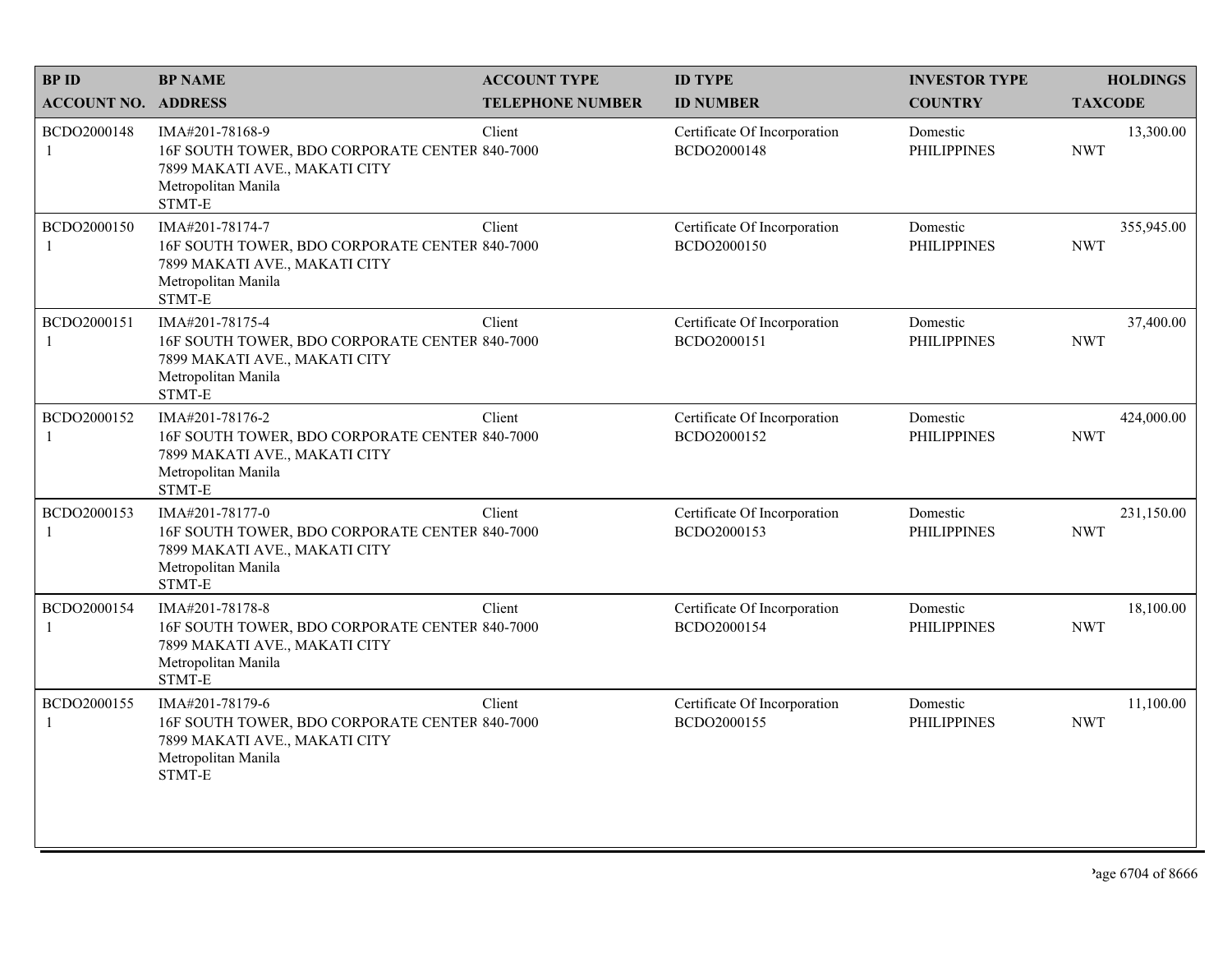| <b>BPID</b>                 | <b>BP NAME</b>                                                                                                                      | <b>ACCOUNT TYPE</b>     | <b>ID TYPE</b>                              | <b>INVESTOR TYPE</b>           | <b>HOLDINGS</b>         |
|-----------------------------|-------------------------------------------------------------------------------------------------------------------------------------|-------------------------|---------------------------------------------|--------------------------------|-------------------------|
| <b>ACCOUNT NO. ADDRESS</b>  |                                                                                                                                     | <b>TELEPHONE NUMBER</b> | <b>ID NUMBER</b>                            | <b>COUNTRY</b>                 | <b>TAXCODE</b>          |
| BCDO2000156<br>$\mathbf{1}$ | IMA#201-78180-4<br>16F SOUTH TOWER, BDO CORPORATE CENTER 840-7000<br>7899 MAKATI AVE., MAKATI CITY<br>Metropolitan Manila<br>STMT-E | Client                  | Certificate Of Incorporation<br>BCDO2000156 | Domestic<br><b>PHILIPPINES</b> | 7,600.00<br><b>NWT</b>  |
| BCDO2000157                 | IMA#201-78181-2<br>16F SOUTH TOWER, BDO CORPORATE CENTER 840-7000<br>7899 MAKATI AVE., MAKATI CITY<br>Metropolitan Manila<br>STMT-E | Client                  | Certificate Of Incorporation<br>BCDO2000157 | Domestic<br><b>PHILIPPINES</b> | 12,200.00<br><b>NWT</b> |
| BCDO2000158<br>1            | IMA#201-78182-0<br>16F SOUTH TOWER, BDO CORPORATE CENTER 840-7000<br>7899 MAKATI AVE., MAKATI CITY<br>Metropolitan Manila<br>STMT-E | Client                  | Certificate Of Incorporation<br>BCDO2000158 | Domestic<br><b>PHILIPPINES</b> | 830.00<br><b>NWT</b>    |
| BCDO2000159<br>1            | IMA#201-78183-8<br>16F SOUTH TOWER, BDO CORPORATE CENTER 840-7000<br>7899 MAKATI AVE., MAKATI CITY<br>Metropolitan Manila<br>STMT-E | Client                  | Tax Identification Number<br>BCDO2000159    | Domestic<br><b>PHILIPPINES</b> | 1,630.00<br><b>NWT</b>  |
| BCDO2000160<br>1            | IMA#201-78184-6<br>16F SOUTH TOWER, BDO CORPORATE CENTER 840-7000<br>7899 MAKATI AVE., MAKATI CITY<br>Metropolitan Manila<br>STMT-E | Client                  | Tax Identification Number<br>BCDO2000160    | Domestic<br><b>PHILIPPINES</b> | 650.00<br><b>NWT</b>    |
| BCDO2000161<br>1            | IMA#201-78185-3<br>16F SOUTH TOWER, BDO CORPORATE CENTER 840-7000<br>7899 MAKATI AVE., MAKATI CITY<br>Metropolitan Manila<br>STMT-E | Client                  | Tax Identification Number<br>BCDO2000161    | Domestic<br><b>PHILIPPINES</b> | 4,500.00<br><b>NWT</b>  |
| BCDO2000162<br>1            | IMA#201-78186-1<br>16F SOUTH TOWER, BDO CORPORATE CENTER 840-7000<br>7899 MAKATI AVE., MAKATI CITY<br>Metropolitan Manila<br>STMT-E | Client                  | Tax Identification Number<br>BCDO2000162    | Domestic<br><b>PHILIPPINES</b> | 5,900.00<br><b>NWT</b>  |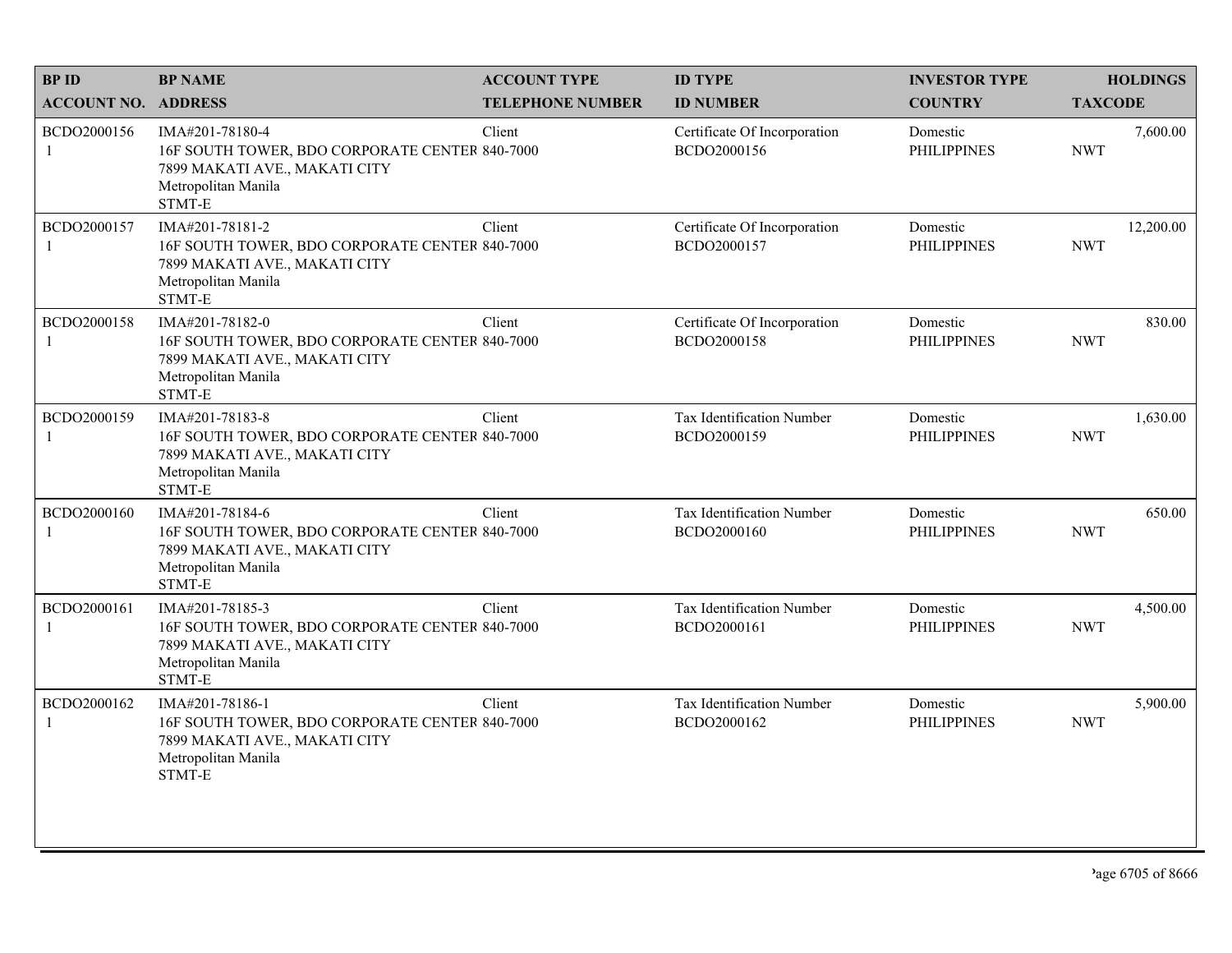| <b>BPID</b>                | <b>BP NAME</b>                                                                                                                      | <b>ACCOUNT TYPE</b>     | <b>ID TYPE</b>                              | <b>INVESTOR TYPE</b>           | <b>HOLDINGS</b>        |
|----------------------------|-------------------------------------------------------------------------------------------------------------------------------------|-------------------------|---------------------------------------------|--------------------------------|------------------------|
| <b>ACCOUNT NO. ADDRESS</b> |                                                                                                                                     | <b>TELEPHONE NUMBER</b> | <b>ID NUMBER</b>                            | <b>COUNTRY</b>                 | <b>TAXCODE</b>         |
| BCDO2000163<br>1           | IMA#201-78187-9<br>16F SOUTH TOWER, BDO CORPORATE CENTER 840-7000<br>7899 MAKATI AVE., MAKATI CITY<br>Metropolitan Manila<br>STMT-E | Client                  | Tax Identification Number<br>BCDO2000163    | Domestic<br><b>PHILIPPINES</b> | 910.00<br><b>NWT</b>   |
| BCDO2000164                | IMA#201-78188-7<br>16F SOUTH TOWER, BDO CORPORATE CENTER 840-7000<br>7899 MAKATI AVE., MAKATI CITY<br>Metropolitan Manila<br>STMT-E | Client                  | Tax Identification Number<br>BCDO2000164    | Domestic<br><b>PHILIPPINES</b> | 660.00<br><b>NWT</b>   |
| BCDO2000165                | IMA#201-78189-5<br>16F SOUTH TOWER, BDO CORPORATE CENTER 840-7000<br>7899 MAKATI AVE., MAKATI CITY<br>Metropolitan Manila<br>STMT-E | Client                  | Tax Identification Number<br>BCDO2000165    | Domestic<br><b>PHILIPPINES</b> | 1,780.00<br><b>NWT</b> |
| BCDO2000166                | IMA#201-78190-3<br>16F SOUTH TOWER, BDO CORPORATE CENTER 840-7000<br>7899 MAKATI AVE., MAKATI CITY<br>Metropolitan Manila<br>STMT-E | Client                  | Tax Identification Number<br>BCDO2000166    | Domestic<br><b>PHILIPPINES</b> | 1,450.00<br><b>NWT</b> |
| BCDO2000167                | IMA#201-78191-1<br>16F SOUTH TOWER, BDO CORPORATE CENTER 840-7000<br>7899 MAKATI AVE., MAKATI CITY<br>Metropolitan Manila<br>STMT-E | Client                  | Tax Identification Number<br>BCDO2000167    | Domestic<br><b>PHILIPPINES</b> | 2,080.00<br><b>NWT</b> |
| BCDO2000168<br>1           | IMA#201-78192-9<br>16F SOUTH TOWER, BDO CORPORATE CENTER 840-7000<br>7899 MAKATI AVE., MAKATI CITY<br>Metropolitan Manila<br>STMT-E | Client                  | Certificate Of Incorporation<br>BCDO2000168 | Domestic<br><b>PHILIPPINES</b> | 1,910.00<br><b>NWT</b> |
| BCDO2000169<br>1           | IMA#201-78193-7<br>16F SOUTH TOWER, BDO CORPORATE CENTER 840-7000<br>7899 MAKATI AVE., MAKATI CITY<br>Metropolitan Manila<br>STMT-E | Client                  | Tax Identification Number<br>BCDO2000169    | Domestic<br><b>PHILIPPINES</b> | 870.00<br><b>NWT</b>   |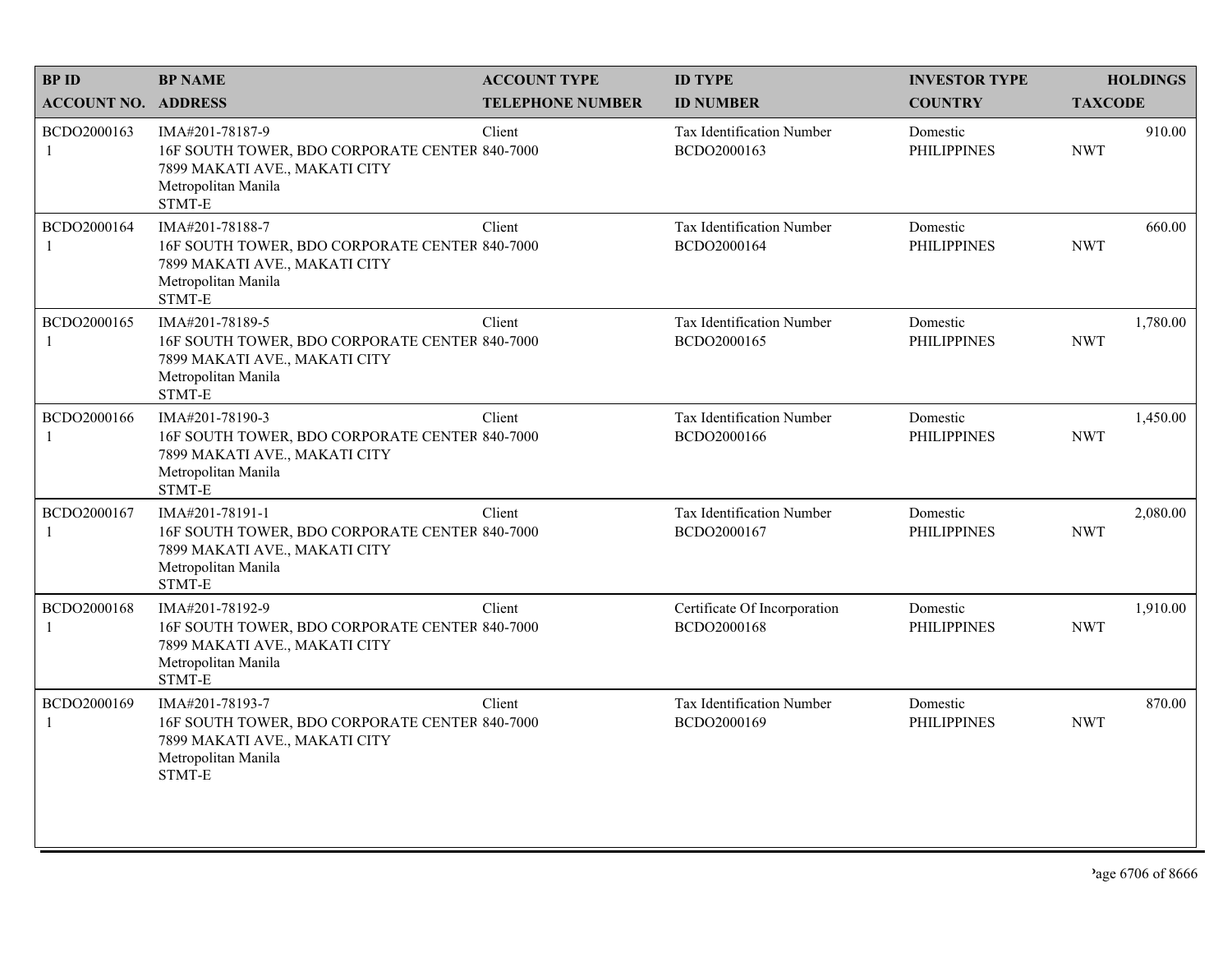| <b>BPID</b>                 | <b>BP NAME</b>                                                                                                                      | <b>ACCOUNT TYPE</b>     | <b>ID TYPE</b>                           | <b>INVESTOR TYPE</b>           | <b>HOLDINGS</b>        |
|-----------------------------|-------------------------------------------------------------------------------------------------------------------------------------|-------------------------|------------------------------------------|--------------------------------|------------------------|
| <b>ACCOUNT NO. ADDRESS</b>  |                                                                                                                                     | <b>TELEPHONE NUMBER</b> | <b>ID NUMBER</b>                         | <b>COUNTRY</b>                 | <b>TAXCODE</b>         |
| BCDO2000170<br>$\mathbf{1}$ | IMA#201-78194-5<br>16F SOUTH TOWER, BDO CORPORATE CENTER 840-7000<br>7899 MAKATI AVE., MAKATI CITY<br>Metropolitan Manila<br>STMT-E | Client                  | Tax Identification Number<br>BCDO2000170 | Domestic<br><b>PHILIPPINES</b> | 3,740.00<br><b>NWT</b> |
| BCDO2000171                 | IMA#201-78195-2<br>16F SOUTH TOWER, BDO CORPORATE CENTER 840-7000<br>7899 MAKATI AVE., MAKATI CITY<br>Metropolitan Manila<br>STMT-E | Client                  | Tax Identification Number<br>BCDO2000171 | Domestic<br><b>PHILIPPINES</b> | 1,640.00<br><b>NWT</b> |
| BCDO2000172<br>1            | IMA#201-78196-0<br>16F SOUTH TOWER, BDO CORPORATE CENTER 840-7000<br>7899 MAKATI AVE., MAKATI CITY<br>Metropolitan Manila<br>STMT-E | Client                  | Tax Identification Number<br>BCDO2000172 | Domestic<br><b>PHILIPPINES</b> | 1,240.00<br><b>NWT</b> |
| BCDO2000173<br>1            | IMA#201-78197-8<br>16F SOUTH TOWER, BDO CORPORATE CENTER 840-7000<br>7899 MAKATI AVE., MAKATI CITY<br>Metropolitan Manila<br>STMT-E | Client                  | Tax Identification Number<br>BCDO2000173 | Domestic<br><b>PHILIPPINES</b> | 6,500.00<br><b>NWT</b> |
| BCDO2000174<br>1            | IMA#201-78198-6<br>16F SOUTH TOWER, BDO CORPORATE CENTER 840-7000<br>7899 MAKATI AVE., MAKATI CITY<br>Metropolitan Manila<br>STMT-E | Client                  | Tax Identification Number<br>BCDO2000174 | Domestic<br><b>PHILIPPINES</b> | 3,700.00<br><b>NWT</b> |
| BCDO2000175<br>1            | IMA#201-78200-0<br>16F SOUTH TOWER, BDO CORPORATE CENTER 840-7000<br>7899 MAKATI AVE., MAKATI CITY<br>Metropolitan Manila<br>STMT-E | Client                  | Tax Identification Number<br>BCDO2000175 | Domestic<br><b>PHILIPPINES</b> | 460.00<br><b>NWT</b>   |
| BCDO2000176<br>1            | IMA#201-78201-8<br>16F SOUTH TOWER, BDO CORPORATE CENTER 840-7000<br>7899 MAKATI AVE., MAKATI CITY<br>Metropolitan Manila<br>STMT-E | Client                  | Tax Identification Number<br>BCDO2000176 | Domestic<br><b>PHILIPPINES</b> | 340.00<br><b>NWT</b>   |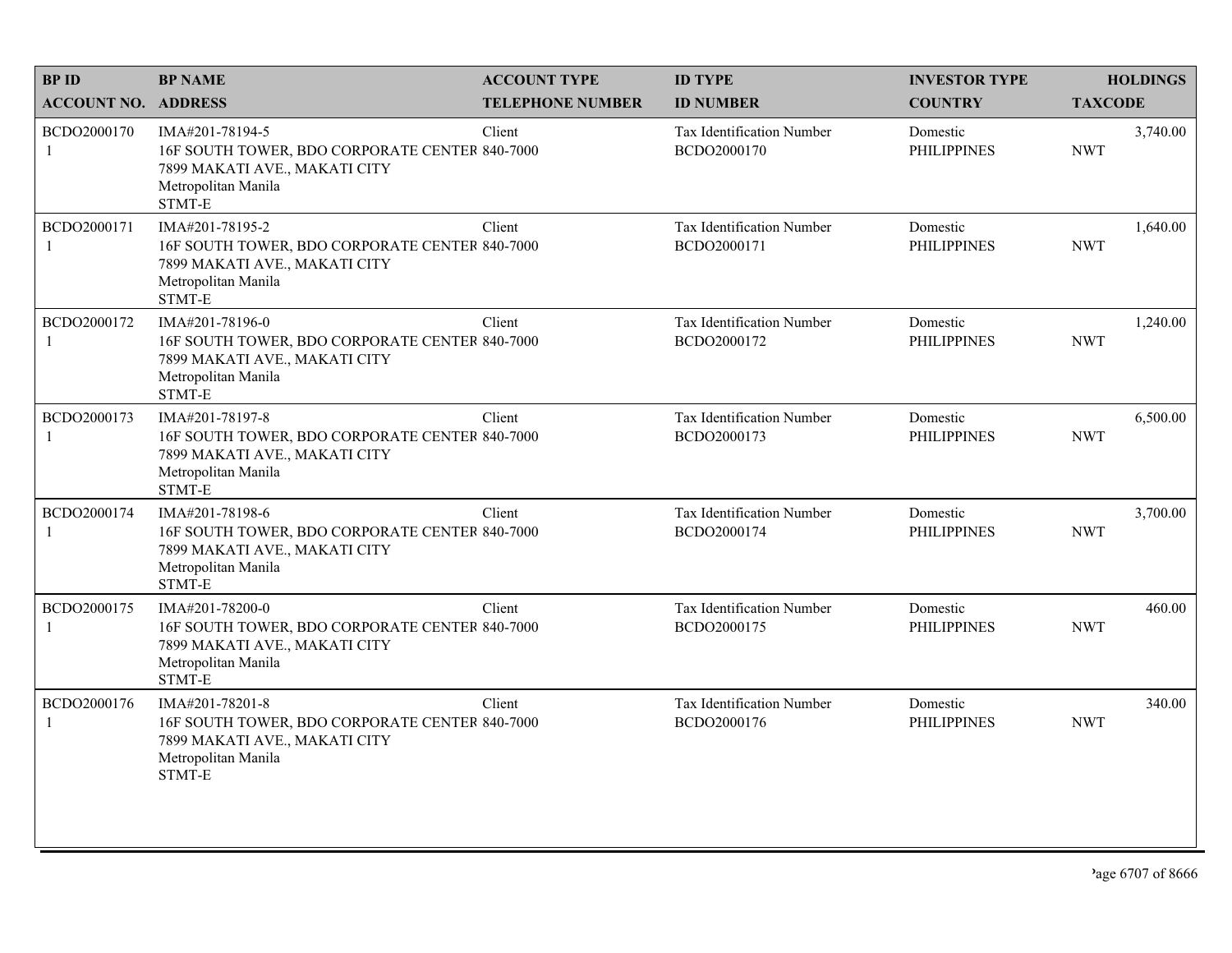| <b>BPID</b>                 | <b>BP NAME</b>                                                                                                                      | <b>ACCOUNT TYPE</b>     | <b>ID TYPE</b>                           | <b>INVESTOR TYPE</b>           | <b>HOLDINGS</b>        |
|-----------------------------|-------------------------------------------------------------------------------------------------------------------------------------|-------------------------|------------------------------------------|--------------------------------|------------------------|
| <b>ACCOUNT NO. ADDRESS</b>  |                                                                                                                                     | <b>TELEPHONE NUMBER</b> | <b>ID NUMBER</b>                         | <b>COUNTRY</b>                 | <b>TAXCODE</b>         |
| BCDO2000177<br>1            | IMA#201-78202-6<br>16F SOUTH TOWER, BDO CORPORATE CENTER 840-7000<br>7899 MAKATI AVE., MAKATI CITY<br>Metropolitan Manila<br>STMT-E | Client                  | Tax Identification Number<br>BCDO2000177 | Domestic<br><b>PHILIPPINES</b> | 410.00<br><b>NWT</b>   |
| BCDO2000178                 | IMA#201-78203-4<br>16F SOUTH TOWER, BDO CORPORATE CENTER 840-7000<br>7899 MAKATI AVE., MAKATI CITY<br>Metropolitan Manila<br>STMT-E | Client                  | Tax Identification Number<br>BCDO2000178 | Domestic<br><b>PHILIPPINES</b> | 380.00<br><b>NWT</b>   |
| BCDO2000179<br>-1           | IMA#201-78204-2<br>16F SOUTH TOWER, BDO CORPORATE CENTER 840-7000<br>7899 MAKATI AVE., MAKATI CITY<br>Metropolitan Manila<br>STMT-E | Client                  | Tax Identification Number<br>BCDO2000179 | Domestic<br><b>PHILIPPINES</b> | 2,083.00<br><b>NWT</b> |
| BCDO2000180<br>$\mathbf{1}$ | IMA#201-78205-9<br>16F SOUTH TOWER, BDO CORPORATE CENTER 840-7000<br>7899 MAKATI AVE., MAKATI CITY<br>Metropolitan Manila<br>STMT-E | Client                  | Tax Identification Number<br>BCDO2000180 | Domestic<br><b>PHILIPPINES</b> | 1,710.00<br><b>NWT</b> |
| BCDO2000181                 | IMA#201-78206-7<br>16F SOUTH TOWER, BDO CORPORATE CENTER 840-7000<br>7899 MAKATI AVE., MAKATI CITY<br>Metropolitan Manila<br>STMT-E | Client                  | Tax Identification Number<br>BCDO2000181 | Domestic<br><b>PHILIPPINES</b> | 1,920.00<br><b>NWT</b> |
| BCDO2000182<br>1            | IMA#201-78207-5<br>16F SOUTH TOWER, BDO CORPORATE CENTER 840-7000<br>7899 MAKATI AVE., MAKATI CITY<br>Metropolitan Manila<br>STMT-E | Client                  | Tax Identification Number<br>BCDO2000182 | Domestic<br><b>PHILIPPINES</b> | 1,980.00<br><b>NWT</b> |
| BCDO2000183<br>$\mathbf{1}$ | IMA#201-78208-3<br>16F SOUTH TOWER, BDO CORPORATE CENTER 840-7000<br>7899 MAKATI AVE., MAKATI CITY<br>Metropolitan Manila<br>STMT-E | Client                  | Tax Identification Number<br>BCDO2000183 | Domestic<br><b>PHILIPPINES</b> | 1,970.00<br><b>NWT</b> |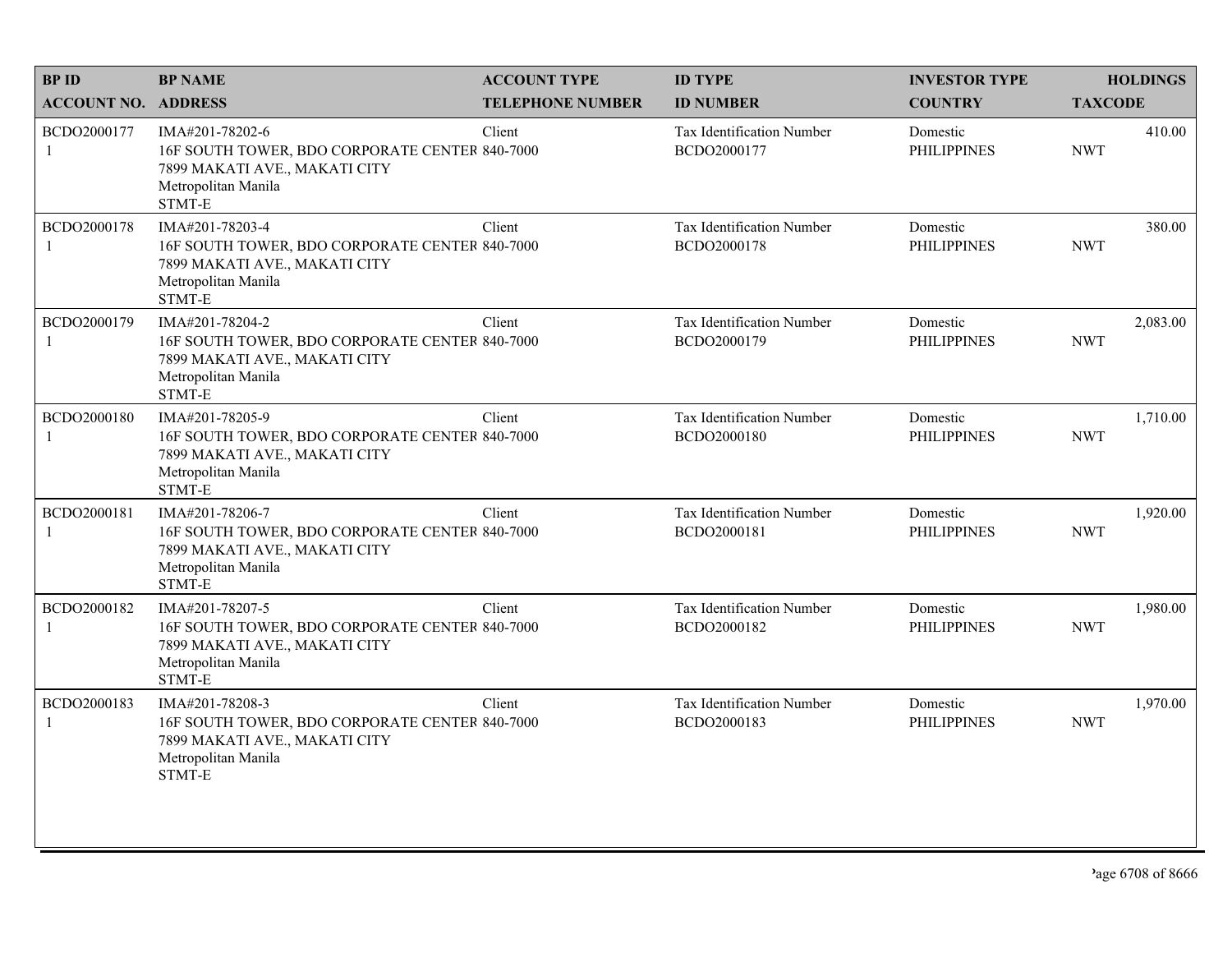| <b>BPID</b>                | <b>BP NAME</b>                                                                                                                      | <b>ACCOUNT TYPE</b>     | <b>ID TYPE</b>                           | <b>INVESTOR TYPE</b>           | <b>HOLDINGS</b>        |
|----------------------------|-------------------------------------------------------------------------------------------------------------------------------------|-------------------------|------------------------------------------|--------------------------------|------------------------|
| <b>ACCOUNT NO. ADDRESS</b> |                                                                                                                                     | <b>TELEPHONE NUMBER</b> | <b>ID NUMBER</b>                         | <b>COUNTRY</b>                 | <b>TAXCODE</b>         |
| BCDO2000184<br>1           | IMA#201-78209-1<br>16F SOUTH TOWER, BDO CORPORATE CENTER 840-7000<br>7899 MAKATI AVE., MAKATI CITY<br>Metropolitan Manila<br>STMT-E | Client                  | Tax Identification Number<br>BCDO2000184 | Domestic<br><b>PHILIPPINES</b> | 1,790.00<br><b>NWT</b> |
| BCDO2000185                | IMA#201-78210-9<br>16F SOUTH TOWER, BDO CORPORATE CENTER 840-7000<br>7899 MAKATI AVE., MAKATI CITY<br>Metropolitan Manila<br>STMT-E | Client                  | Tax Identification Number<br>BCDO2000185 | Domestic<br><b>PHILIPPINES</b> | 1,710.00<br><b>NWT</b> |
| BCDO2000186                | IMA#201-78211-7<br>16F SOUTH TOWER, BDO CORPORATE CENTER 840-7000<br>7899 MAKATI AVE., MAKATI CITY<br>Metropolitan Manila<br>STMT-E | Client                  | Tax Identification Number<br>BCDO2000186 | Domestic<br><b>PHILIPPINES</b> | 1,700.00<br><b>NWT</b> |
| BCDO2000187                | IMA#201-78212-5<br>16F SOUTH TOWER, BDO CORPORATE CENTER 840-7000<br>7899 MAKATI AVE., MAKATI CITY<br>Metropolitan Manila<br>STMT-E | Client                  | Tax Identification Number<br>BCDO2000187 | Domestic<br><b>PHILIPPINES</b> | 770.00<br><b>NWT</b>   |
| BCDO2000188                | IMA#201-78214-1<br>16F SOUTH TOWER, BDO CORPORATE CENTER 840-7000<br>7899 MAKATI AVE., MAKATI CITY<br>Metropolitan Manila<br>STMT-E | Client                  | Tax Identification Number<br>BCDO2000188 | Domestic<br><b>PHILIPPINES</b> | 570.00<br><b>NWT</b>   |
| BCDO2000189<br>1           | IMA#201-78215-8<br>16F SOUTH TOWER, BDO CORPORATE CENTER 840-7000<br>7899 MAKATI AVE., MAKATI CITY<br>Metropolitan Manila<br>STMT-E | Client                  | Tax Identification Number<br>BCDO2000189 | Domestic<br><b>PHILIPPINES</b> | 285.00<br><b>NWT</b>   |
| BCDO2000190<br>1           | IMA#201-78216-6<br>16F SOUTH TOWER, BDO CORPORATE CENTER 840-7000<br>7899 MAKATI AVE., MAKATI CITY<br>Metropolitan Manila<br>STMT-E | Client                  | Tax Identification Number<br>BCDO2000190 | Domestic<br><b>PHILIPPINES</b> | 1,460.00<br><b>NWT</b> |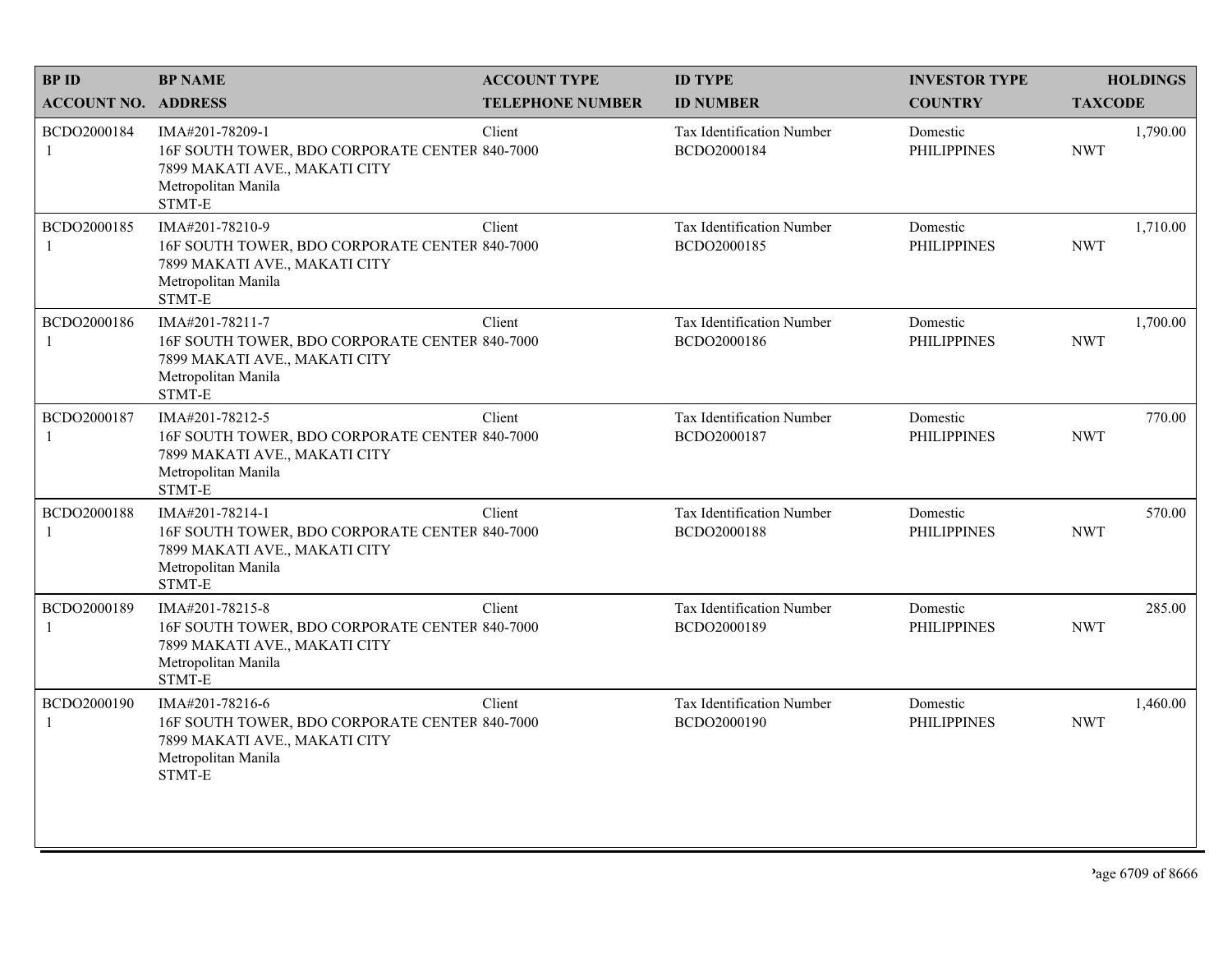| <b>BPID</b>                 | <b>BP NAME</b>                                                                                                                      | <b>ACCOUNT TYPE</b>     | <b>ID TYPE</b>                           | <b>INVESTOR TYPE</b>           | <b>HOLDINGS</b>          |
|-----------------------------|-------------------------------------------------------------------------------------------------------------------------------------|-------------------------|------------------------------------------|--------------------------------|--------------------------|
| <b>ACCOUNT NO. ADDRESS</b>  |                                                                                                                                     | <b>TELEPHONE NUMBER</b> | <b>ID NUMBER</b>                         | <b>COUNTRY</b>                 | <b>TAXCODE</b>           |
| BCDO2000191<br>$\mathbf{1}$ | IMA#201-78217-4<br>16F SOUTH TOWER, BDO CORPORATE CENTER 840-7000<br>7899 MAKATI AVE., MAKATI CITY<br>Metropolitan Manila<br>STMT-E | Client                  | Tax Identification Number<br>BCDO2000191 | Domestic<br><b>PHILIPPINES</b> | 9,900.00<br><b>NWT</b>   |
| BCDO2000192                 | IMA#201-78218-2<br>16F SOUTH TOWER, BDO CORPORATE CENTER 840-7000<br>7899 MAKATI AVE., MAKATI CITY<br>Metropolitan Manila<br>STMT-E | Client                  | Tax Identification Number<br>BCDO2000192 | Domestic<br><b>PHILIPPINES</b> | 12,975.00<br><b>NWT</b>  |
| BCDO2000193<br>1            | IMA#201-78219-0<br>16F SOUTH TOWER, BDO CORPORATE CENTER 840-7000<br>7899 MAKATI AVE., MAKATI CITY<br>Metropolitan Manila<br>STMT-E | Client                  | Tax Identification Number<br>BCDO2000193 | Domestic<br><b>PHILIPPINES</b> | 9,520.00<br><b>NWT</b>   |
| BCDO2000194<br>1            | IMA#201-78220-8<br>16F SOUTH TOWER, BDO CORPORATE CENTER 840-7000<br>7899 MAKATI AVE., MAKATI CITY<br>Metropolitan Manila<br>STMT-E | Client                  | Tax Identification Number<br>BCDO2000194 | Domestic<br><b>PHILIPPINES</b> | 115,300.00<br><b>NWT</b> |
| BCDO2000195<br>1            | IMA#201-78221-6<br>16F SOUTH TOWER, BDO CORPORATE CENTER 840-7000<br>7899 MAKATI AVE., MAKATI CITY<br>Metropolitan Manila<br>STMT-E | Client                  | Tax Identification Number<br>BCDO2000195 | Domestic<br><b>PHILIPPINES</b> | 29,150.00<br><b>NWT</b>  |
| BCDO2000196<br>1            | IMA#201-78223-2<br>16F SOUTH TOWER, BDO CORPORATE CENTER 840-7000<br>7899 MAKATI AVE., MAKATI CITY<br>Metropolitan Manila<br>STMT-E | Client                  | Tax Identification Number<br>BCDO2000196 | Domestic<br><b>PHILIPPINES</b> | 860.00<br><b>NWT</b>     |
| BCDO2000202<br>1            | IMA#201-78155-6<br>16F SOUTH TOWER, BDO CORPORATE CENTER 840-7000<br>7899 MAKATI AVE., MAKATI CITY<br>Metropolitan Manila<br>STMT-E | Client                  | Tax Identification Number<br>BCDO2000202 | Domestic<br><b>PHILIPPINES</b> | 10,410.00<br><b>NWT</b>  |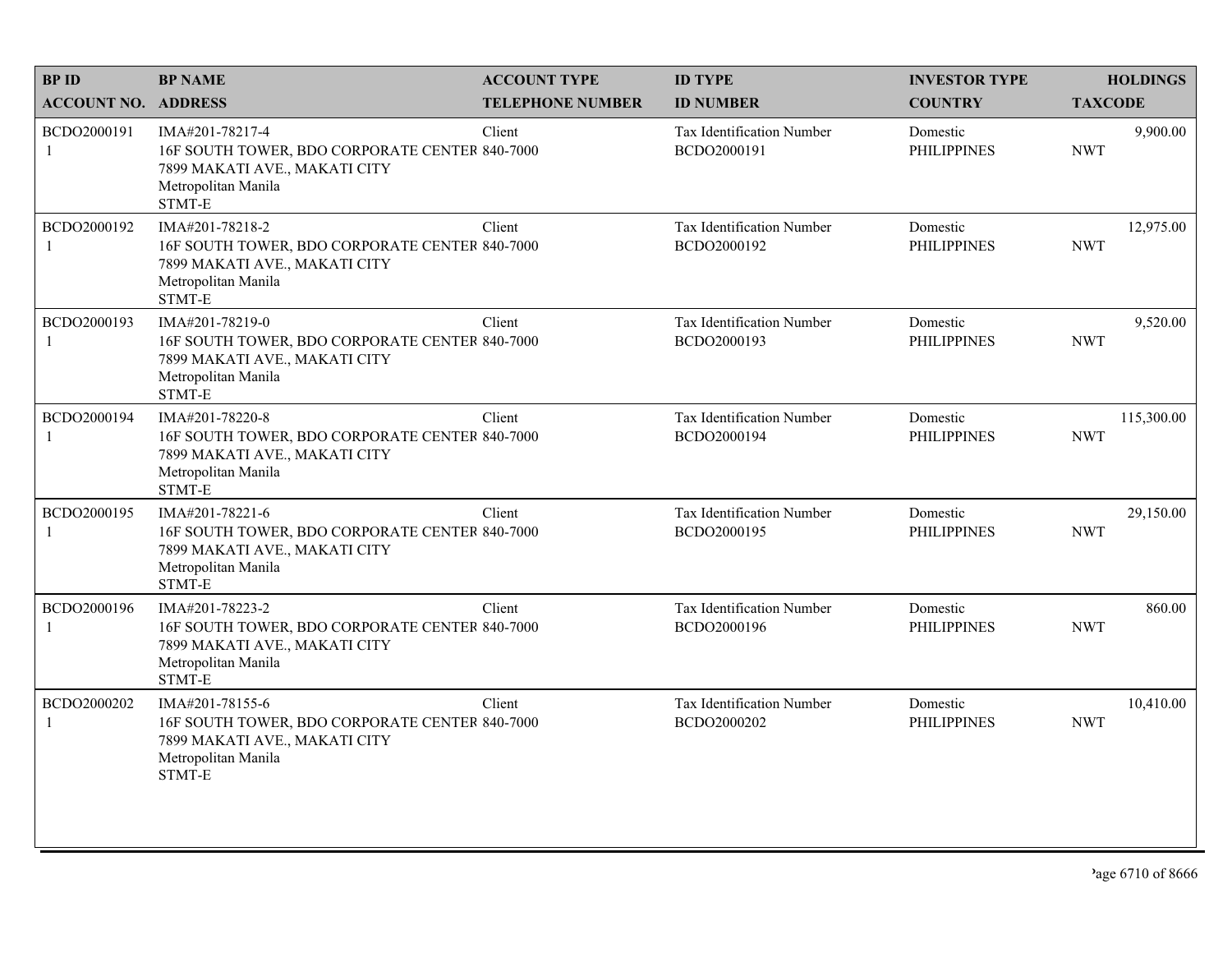|                                                                                                                                      |                         |                                                                                                                                                                                                                                                | <b>INVESTOR TYPE</b>           | <b>HOLDINGS</b>             |
|--------------------------------------------------------------------------------------------------------------------------------------|-------------------------|------------------------------------------------------------------------------------------------------------------------------------------------------------------------------------------------------------------------------------------------|--------------------------------|-----------------------------|
| <b>ACCOUNT NO. ADDRESS</b>                                                                                                           | <b>TELEPHONE NUMBER</b> | <b>ID NUMBER</b>                                                                                                                                                                                                                               | <b>COUNTRY</b>                 | <b>TAXCODE</b>              |
| IMA#201-78225-7<br>7899 MAKATI AVE., MAKATI CITY<br>Metropolitan Manila<br>STMT-E                                                    | Client                  | Tax Identification Number<br>BCDO2000205                                                                                                                                                                                                       | Domestic<br><b>PHILIPPINES</b> | 5,600.00<br><b>NWT</b>      |
| COCOPLANS, INC.<br>5/F RUFINO PLAZA, AYALA AVE. COR. V.A.<br>RUFINO ST., MAKATI CITY<br>Metropolitan Manila<br>STMT-E                | Own<br>812-9015-256     | Tax Identification Number<br>003-829-244-000                                                                                                                                                                                                   | Domestic<br><b>PHILIPPINES</b> | 10,000.00<br><b>FTX</b>     |
| <b>CHINA BANKING CORPORATION</b><br>8/F CBC BLDG., 8745 PASEO DE ROXAS COR.<br>VILLAR STS., MAKATI CITY<br>Metropolitan Manila       | Client<br>8855854       | Tax Identification Number<br>000-444-210-000.L4                                                                                                                                                                                                | Domestic<br><b>PHILIPPINES</b> | 230,000.00<br><b>PH10</b>   |
| <b>CHINA BANKING CORPORATION</b><br>8/F CBC BLDG., 8745 PASEO DE ROXAS COR.<br>VILLA ST., MAKATI CITY<br>Metropolitan Manila<br>1226 | Client<br>885-5854      | Tax Identification Number<br>000-444-210-000.K3                                                                                                                                                                                                | Domestic<br><b>PHILIPPINES</b> | 396,600.00<br><b>PH10</b>   |
| CITIBANK N.A.<br>City, MM<br>Metropolitan Manila<br>1200                                                                             | Own                     | Tax Identification Number<br>946                                                                                                                                                                                                               | Foreign<br><b>PHILIPPINES</b>  | 166,914,524.00<br>FMX1      |
| CITIBANK N.A.<br>City, MM<br>Metropolitan Manila<br>1200                                                                             | Client                  | Tax Identification Number<br>204-962-522-000                                                                                                                                                                                                   | Domestic<br><b>PHILIPPINES</b> | 18,250,267.00<br><b>NWT</b> |
| CITIBANK N.A.<br>City, MM<br>Metropolitan Manila<br>1200                                                                             | Client                  | Tax Identification Number<br>201-492-591-000                                                                                                                                                                                                   | Domestic<br><b>PHILIPPINES</b> | 801,496.00<br><b>NWT</b>    |
|                                                                                                                                      |                         | 16F SOUTH TOWER, BDO CORPORATE CENTER 840-7000<br>11/F Citibank Tower Villar corner Valero Sts. Makati 8947841<br>11/F Citibank Tower Villar corner Valero Sts. Makati 8947841<br>11/F Citibank Tower Villar corner Valero Sts. Makati 8947841 |                                |                             |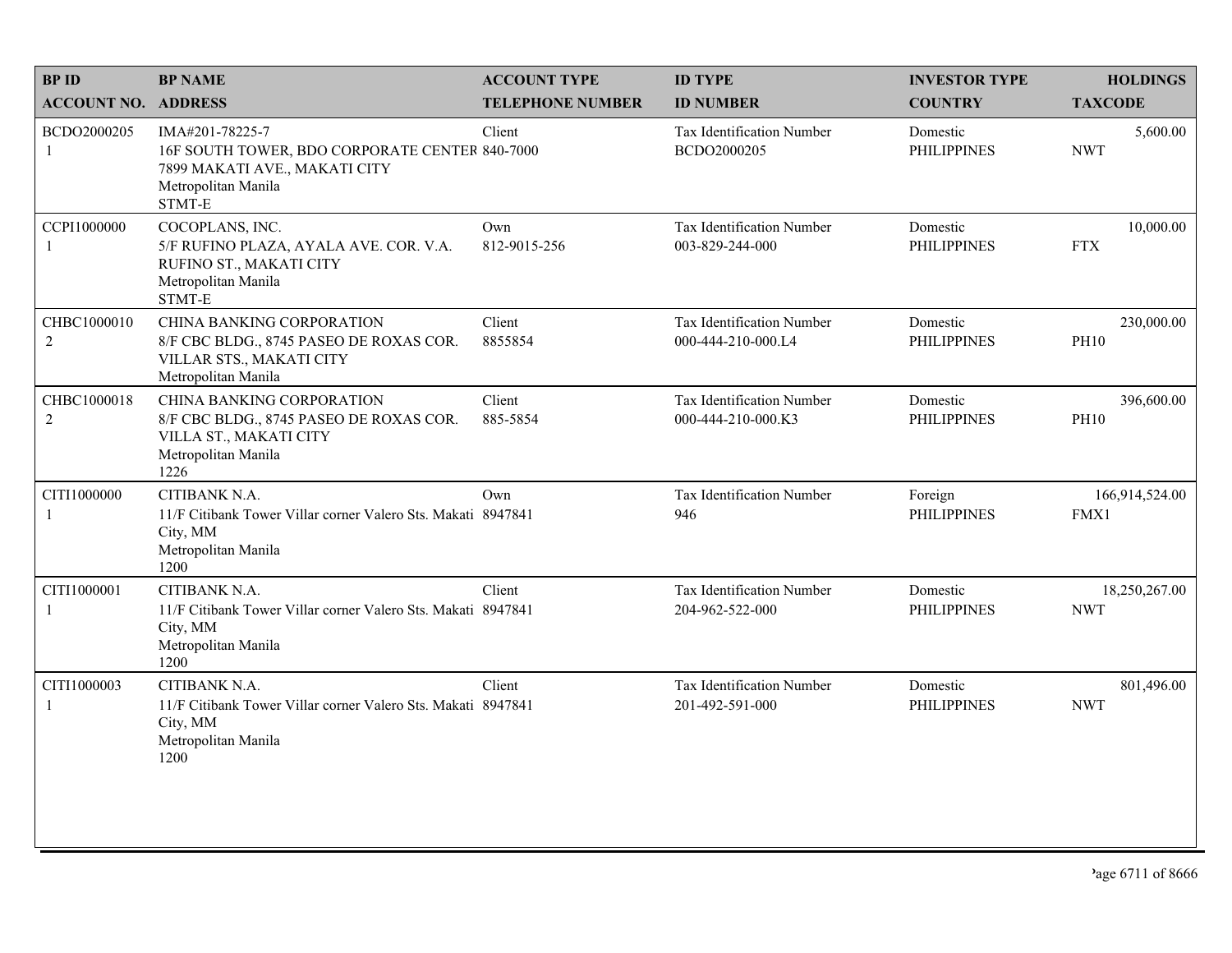| <b>BPID</b>                 | <b>BP NAME</b>                                                                                                                                                       | <b>ACCOUNT TYPE</b>     | <b>ID TYPE</b>                                   | <b>INVESTOR TYPE</b>           | <b>HOLDINGS</b>             |
|-----------------------------|----------------------------------------------------------------------------------------------------------------------------------------------------------------------|-------------------------|--------------------------------------------------|--------------------------------|-----------------------------|
| <b>ACCOUNT NO. ADDRESS</b>  |                                                                                                                                                                      | <b>TELEPHONE NUMBER</b> | <b>ID NUMBER</b>                                 | <b>COUNTRY</b>                 | <b>TAXCODE</b>              |
| CITI1000004<br>-1           | CITIBANK N.A.<br>11/F Citibank Tower Villar corner Valero Sts. Makati 8947841<br>City, MM<br>Metropolitan Manila<br>1200                                             | Client                  | Tax Identification Number<br>803-117-000         | Foreign<br><b>PHILIPPINES</b>  | 1,693,149.00<br><b>RA02</b> |
| CITI1000006<br>$\mathbf{1}$ | CITIBANK FAO PHILIPPINE AXA WEALTH<br><b>BALANCED</b><br>11/F Citibank Tower Villar corner Valero Sts. Makati 8947841<br>City, MM<br>Metropolitan Manila<br>1200     | Client                  | Tax Identification Number<br>000-485-226-000     | Domestic<br><b>PHILIPPINES</b> | 3,568,985.00<br><b>NWT</b>  |
| CITI1000007<br>$\mathbf{1}$ | CITIBANK FAO PHILIPPINE AXA WEALTH<br><b>EQUITY</b><br>11/F Citibank Tower Villar corner Valero Sts. Makati 8947841<br>City, MM<br>Metropolitan Manila<br>1200       | Client                  | Tax Identification Number<br>000-485-226-000.    | Domestic<br><b>PHILIPPINES</b> | 6,471,656.00<br><b>NWT</b>  |
| CITI1000010<br>-1           | CITIBANK N.A.<br>11/F Citibank Tower Villar corner Valero Sts. Makati 8947841<br>City, MM<br>Metropolitan Manila<br>1200                                             | Client                  | Tax Identification Number<br>1100                | Domestic<br><b>PHILIPPINES</b> | 7,636,646.00<br><b>NWT</b>  |
| CITI1000011<br>-1           | CITIBANK FAO PHILIPPINE AXA OPPORTUNIT' Client<br>2/F CITI TOWER, PASEO DE ROXAS, MAKATI<br><b>CITY</b><br>Metropolitan Manila<br>1226                               | 894-7714                | Tax Identification Number<br>000-485-226-000     | Domestic<br><b>PHILIPPINES</b> | 813,964.00<br><b>NWT</b>    |
| CITI1000014<br>$\mathbf{1}$ | CITIBANK FAO PHILIPPINE AXA LIFE<br><b>INSURANCE CORP.</b><br>2ND CITIBANK TOWER 8741 PASEO DE ROXAS 894-7200<br><b>MAKATI CITY</b><br>Metropolitan Manila           | Client                  | Certificate Of Incorporation<br>000-485-226-000  | Domestic<br><b>PHILIPPINES</b> | 449,141.00<br><b>NWT</b>    |
| CITI1000015<br>$\mathbf{1}$ | CITIBANK FAO PHILIPPINE AXA CHINESE<br><b>TYCOON</b><br>2ND FLOOR CITIBANK TOWER SECURITIES AN 894-7200<br>FUNDS SERVICES MAKATI CITY<br>Metropolitan Manila<br>1226 | Client                  | Certificate Of Incorporation<br>000-485-226-000. | Domestic<br><b>PHILIPPINES</b> | 8,904,600.00<br><b>NWT</b>  |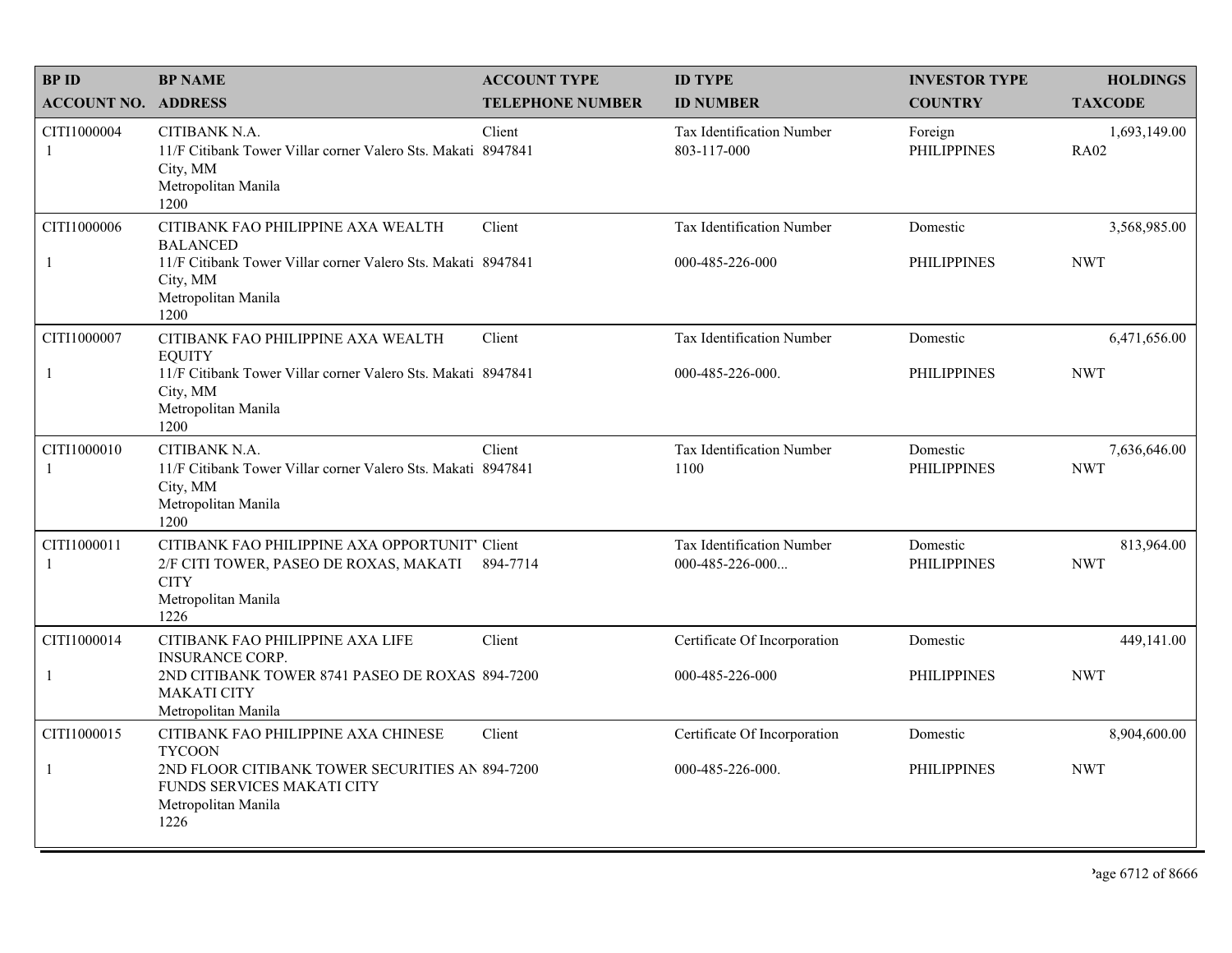| <b>BPID</b>                | <b>BP NAME</b>                                                                                                                                                                                                                           | <b>ACCOUNT TYPE</b>     | <b>ID TYPE</b>                                  | <b>INVESTOR TYPE</b>           | <b>HOLDINGS</b>             |
|----------------------------|------------------------------------------------------------------------------------------------------------------------------------------------------------------------------------------------------------------------------------------|-------------------------|-------------------------------------------------|--------------------------------|-----------------------------|
| <b>ACCOUNT NO. ADDRESS</b> |                                                                                                                                                                                                                                          | <b>TELEPHONE NUMBER</b> | <b>ID NUMBER</b>                                | <b>COUNTRY</b>                 | <b>TAXCODE</b>              |
| DEUB1000000<br>1           | DEUTSCHE BANK MANILA-CLIENTS A/C<br>26/F Ayala Tower One Ayala Triangle, Makati City<br>Metropolitan Manila<br>1226                                                                                                                      | Own<br>8946970          | Tax Identification Number<br>DEUB1              | Foreign<br><b>PHILIPPINES</b>  | 444,040,272.00<br>FMX1      |
| DEUB2000000                | DEUTSCHE BANK MANILA-CLIENTS A/C<br>26/F ayala Tower One, Ayala Triangle, Makati City<br>Metropolitan Manila<br>1226                                                                                                                     | Own<br>894-6970         | Tax Identification Number<br>949                | Domestic<br><b>PHILIPPINES</b> | 858,440.00<br><b>NWT</b>    |
| DEUB2000003                | DEUTSCHE BANK MANILA-CLIENTS A/C<br>26/F ayala Tower One, Ayala Triangle, Makati City<br>Metropolitan Manila<br>1226                                                                                                                     | Client<br>894-6970      | Tax Identification Number<br>1088               | Domestic<br><b>PHILIPPINES</b> | 640,974.00<br><b>NWT</b>    |
| DEUB2000005                | DEUTSCHE BANK MANILA-CLIENTS A/C<br>26/F ayala Tower One, Ayala Triangle, Makati City<br>Metropolitan Manila<br>1226                                                                                                                     | Client<br>894-6970      | Tax Identification Number<br>1087               | Domestic<br><b>PHILIPPINES</b> | 41,000.00<br><b>NWT</b>     |
| DEUB2000007                | DEUTSCHE BANK AG MANILA BRANCH A/C<br><b>CLIENTS DEUB20</b><br>23F AYALA TOWER ONE AYALA AVE. MAKAT 8946989<br><b>CITY</b><br>Metropolitan Manila                                                                                        | Client                  | Certificate Of Incorporation<br>000-449-586-000 | Domestic<br><b>PHILIPPINES</b> | 113,000.00<br><b>PH10</b>   |
| GSIS1000000<br>-1          | GOVERNMENT SERVICE INSURANCE SYSTEM Own<br>GSIS Hqs., Financial Center Roxas Blvd., Pasay City 891-6346<br>Metropolitan Manila<br>$\overline{0}$                                                                                         |                         | Tax Identification Number<br>974                | Domestic<br><b>PHILIPPINES</b> | 57,675,144.00<br><b>NWT</b> |
| HSBC1000000<br>1           | THE HONGKONG AND SHANGHAI BANKING<br>CORP. LTD. - CLIENTS' ACCT.<br>HSBC Securities Services 12th Floor, The Enterprise 8145200<br>Center, Tower I 6766 Ayala Avenue corner Paseo de<br>Roxas Makati City<br>Metropolitan Manila<br>1200 | Own                     | Tax Identification Number<br>951                | Foreign<br><b>PHILIPPINES</b>  | 449,848,094.00<br>FMX1      |
|                            |                                                                                                                                                                                                                                          |                         |                                                 |                                |                             |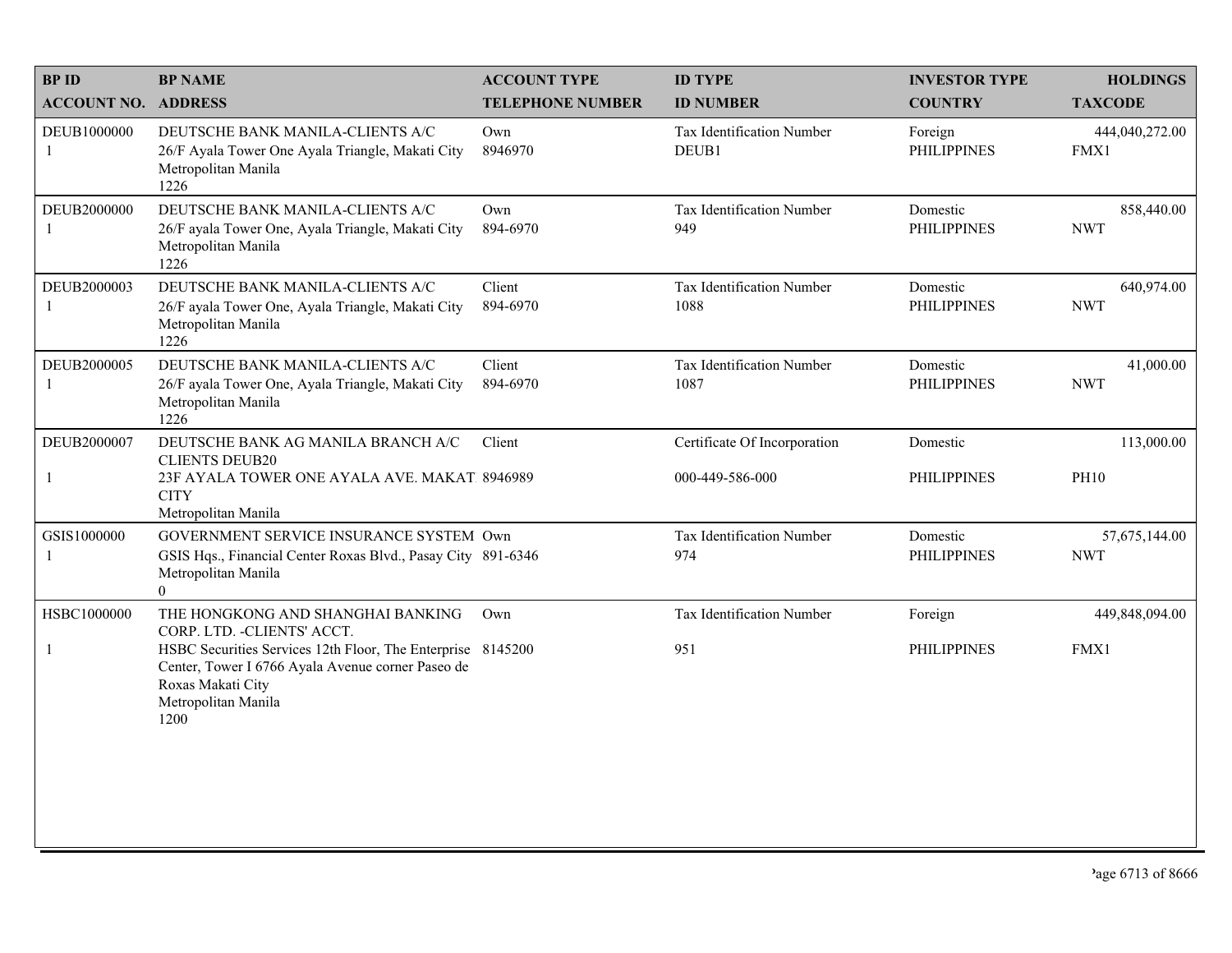| <b>BPID</b>                 | <b>BP NAME</b>                                                                                                                                                                                                                            | <b>ACCOUNT TYPE</b>     | <b>ID TYPE</b>                        | <b>INVESTOR TYPE</b>           | <b>HOLDINGS</b>              |
|-----------------------------|-------------------------------------------------------------------------------------------------------------------------------------------------------------------------------------------------------------------------------------------|-------------------------|---------------------------------------|--------------------------------|------------------------------|
| <b>ACCOUNT NO. ADDRESS</b>  |                                                                                                                                                                                                                                           | <b>TELEPHONE NUMBER</b> | <b>ID NUMBER</b>                      | <b>COUNTRY</b>                 | <b>TAXCODE</b>               |
| HSBC1000025<br>-1           | THE HONGKONG AND SHANGHAI BANKING<br>CORP. LTD. - CLIENTS' ACCT.<br>HSBC Securities Services 12th Floor, The Enterprise 8145200<br>Center, Tower I 6766 Ayala Avenue corner Paseo de<br>Roxas Makati City<br>Metropolitan Manila<br>1200  | Client                  | Tax Identification Number<br>1288     | Foreign<br><b>PHILIPPINES</b>  | 19,485,300.00<br><b>NO15</b> |
| HSBC1000028<br>-1           | THE HONGKONG AND SHANGHAI BANKING<br>CORP. LTD. - CLIENTS' ACCT.<br>HSBC Securities Services 12th Floor, The Enterprise 8145200<br>Center, Tower I 6766 Ayala Avenue corner Paseo de<br>Roxas Makati City<br>Metropolitan Manila<br>1200  | Client                  | Tax Identification Number<br>1077     | Foreign<br><b>PHILIPPINES</b>  | 2,700,500.00<br><b>SI15</b>  |
| HSBC2000000<br>-1           | THE HONGKONG AND SHANGHAI BANKING<br>CORP. LTD. - CLIENTS' ACCT.<br>HSBC Securities Services 12th Floor, The Enterprise 814-5200<br>Center, Tower I 6766 Ayala Avenue corner Paseo de<br>Roxas Makati City<br>Metropolitan Manila<br>1200 | Own                     | Tax Identification Number<br>952      | Domestic<br><b>PHILIPPINES</b> | 73,559,126.00<br><b>NWT</b>  |
| HSBC2000005<br>$\mathbf{1}$ | INSULAR LIFE ASSURANCE CO., LTD - VUL-EF Client<br>HSBC Securities Services 7th Floor, HSBC Centre,<br>3058 Fifth Avenue West, Bonifacio Global City,<br><b>Taguig City</b><br>Metropolitan Manila                                        | 581-8203                | Tax Identification Number<br>$1054 -$ | Domestic<br><b>PHILIPPINES</b> | 4,814,500.00<br><b>NWT</b>   |
| HSBC2000007<br>$\mathbf{1}$ | THE INSULAR LIFE ASSURANCE COMPANY, L1 Client<br>IL COPORATE CENTRE, INSULAR LIFE DRIVE, 582-1875<br>FILINVEST CORPORATE CITY, ALABANG<br>MUNTINLUPA CITY<br>Metropolitan Manila<br>1226                                                  |                         | Certificate Of Incorporation<br>1054. | Domestic<br><b>PHILIPPINES</b> | 3,805,600.00<br><b>NWT</b>   |
| HSBC2000008<br>-1           | THE INSULAR LIFE ASSURANCE COMPANY, L1 Client<br>IL CORPORATE CENTRE, INSULAR LIFE DRIVE 7711915<br>FILINVEST CORPORATE CITY, ALABANG<br>MUNTINLUPA CITY<br>Metropolitan Manila<br><b>STMT-D</b>                                          |                         | Certificate Of Incorporation<br>1054  | Domestic<br><b>PHILIPPINES</b> | 5,522,300.00<br><b>NWT</b>   |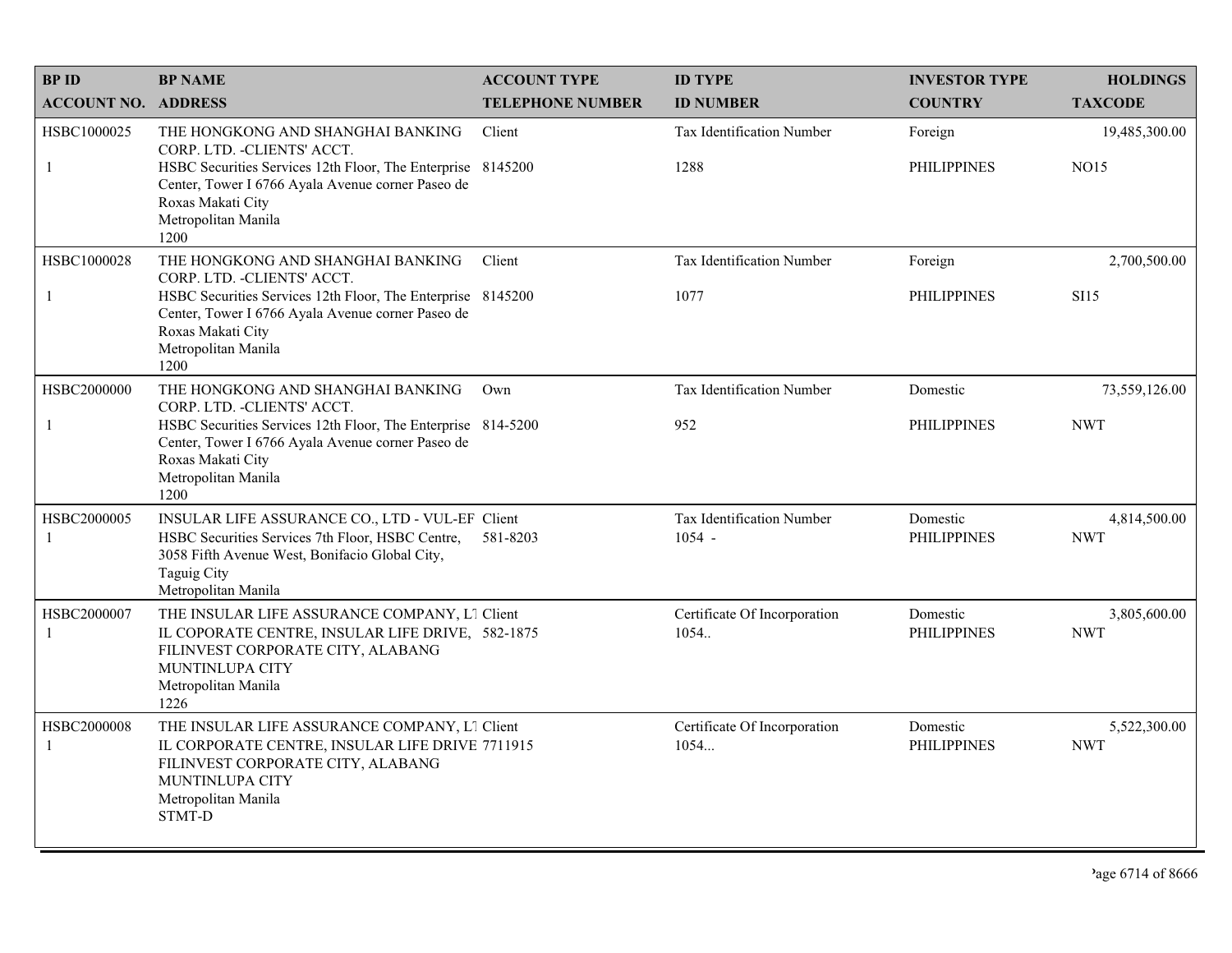| <b>BP NAME</b>                                                                                            | <b>ACCOUNT TYPE</b>                  | <b>ID TYPE</b>                                                                                                                                                                                                                                                                                                                                                                                                                                                                     | <b>INVESTOR TYPE</b>           | <b>HOLDINGS</b>            |
|-----------------------------------------------------------------------------------------------------------|--------------------------------------|------------------------------------------------------------------------------------------------------------------------------------------------------------------------------------------------------------------------------------------------------------------------------------------------------------------------------------------------------------------------------------------------------------------------------------------------------------------------------------|--------------------------------|----------------------------|
| <b>ACCOUNT NO. ADDRESS</b>                                                                                | <b>TELEPHONE NUMBER</b>              | <b>ID NUMBER</b>                                                                                                                                                                                                                                                                                                                                                                                                                                                                   | <b>COUNTRY</b>                 | <b>TAXCODE</b>             |
|                                                                                                           |                                      | Certificate Of Incorporation                                                                                                                                                                                                                                                                                                                                                                                                                                                       | Domestic                       | 5,503,571.00               |
| <b>CITY</b><br>Metropolitan Manila<br>STMT-D                                                              |                                      | $NOID*$                                                                                                                                                                                                                                                                                                                                                                                                                                                                            | <b>PHILIPPINES</b>             | <b>NWT</b>                 |
| <b>CITY</b><br>Metropolitan Manila<br>STMT-D                                                              |                                      | Certificate Of Incorporation<br>NO ID                                                                                                                                                                                                                                                                                                                                                                                                                                              | Domestic<br><b>PHILIPPINES</b> | 3,796,283.00<br><b>NWT</b> |
| SUN LIFE GREPA FINANCIAL, INC.<br>DRIVE, BONIFACIO GLOBAL CITY, TAGUIG CIT<br>Metropolitan Manila<br>1634 | Client                               | Tax Identification Number<br>000-460-716-000                                                                                                                                                                                                                                                                                                                                                                                                                                       | Domestic<br><b>PHILIPPINES</b> | 3,996,590.00<br><b>NWT</b> |
| FWD LIFE INSURANCE CORPORATION<br><b>BGC, TAGUIG CITY</b><br>Metropolitan Manila<br>STMT-E                | Client                               | Certificate Of Incorporation<br>HSBC2000012                                                                                                                                                                                                                                                                                                                                                                                                                                        | Domestic<br><b>PHILIPPINES</b> | 47,120.00<br><b>NWT</b>    |
| FWD LIFE INSURANCE CORPORATION<br><b>BGC, TAGUIG CITY</b><br>Metropolitan Manila<br>STMT-E                | Client                               | Tax Identification Number<br>HSBC2000013                                                                                                                                                                                                                                                                                                                                                                                                                                           | Domestic<br><b>PHILIPPINES</b> | 30,165.00<br><b>NWT</b>    |
|                                                                                                           |                                      | Tax Identification Number                                                                                                                                                                                                                                                                                                                                                                                                                                                          | Foreign                        | 2.00                       |
| Center, Tower I 6766 Ayala Avenue corner Paseo de<br>Roxas Makati City<br>Metropolitan Manila<br>1200     |                                      | 953                                                                                                                                                                                                                                                                                                                                                                                                                                                                                | <b>PHILIPPINES</b>             | FMX1                       |
|                                                                                                           | (PHILS.), INC.<br>LTD. - OWN ACCOUNT | THE MANUFACTURERS LIFE INSURANCE CO. Client<br>16/F LKG TOWER, 6801 AYALA AVENUE, MAK/ 884-5409<br>MANULIFE CHINABANK LIFE ASSURANCE CO. Client<br>24/F LKG TOWER, 6801 AYALA AVENUE, MAK/ 884-5409<br>5/FLR SUNLIFE CENTRE 5TH AVENUE COR RIZ 555-8888<br>19/F, WFIFTH BLDG., 5TH AVE. COR. 32ND ST., 558-7317<br>19/F, WFIFTH BLDG., 5TH AVE. COR. 32ND ST., 558-7317<br>THE HONGKONG & SHANGHAI BANKING COR Own<br>HSBC Securities Services 12th Floor, The Enterprise 636-7370 |                                |                            |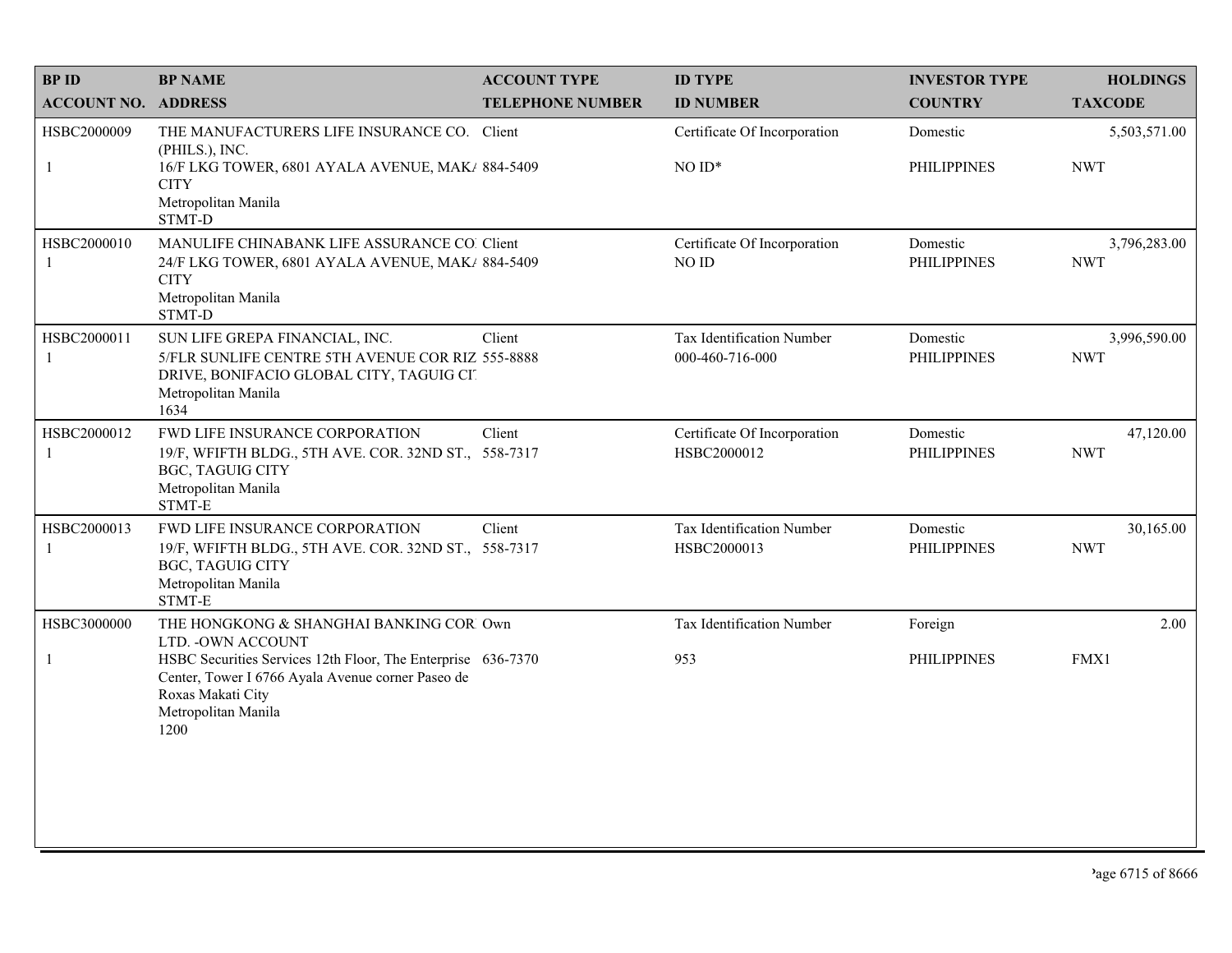| <b>BPID</b>                 | <b>BP NAME</b>                                                                                                                                                       | <b>ACCOUNT TYPE</b>     | <b>ID TYPE</b>                                         | <b>INVESTOR TYPE</b>           | <b>HOLDINGS</b>          |
|-----------------------------|----------------------------------------------------------------------------------------------------------------------------------------------------------------------|-------------------------|--------------------------------------------------------|--------------------------------|--------------------------|
| <b>ACCOUNT NO. ADDRESS</b>  |                                                                                                                                                                      | <b>TELEPHONE NUMBER</b> | <b>ID NUMBER</b>                                       | <b>COUNTRY</b>                 | <b>TAXCODE</b>           |
| LBPT1000000<br>$\mathbf{1}$ | LAND BANK OF THE PHILIPPINES-TRUST<br><b>BANKING GROUP</b><br>LBP PLAZA 1598 M.H. DEL PILAR COR DR. J.<br>QUINTOS STS., MALATE MANILA<br>Metropolitan Manila<br>1004 | Own<br>405-7550         | Tax Identification Number<br>000-470-394-000           | Domestic<br><b>PHILIPPINES</b> | 156,050.00<br><b>NWT</b> |
| LBPT1000009<br>-1           | LBP-TBG AS AGENT FOR 28568 TA 01<br>LAND BANK OF THE PHILIPPINES COR. DR. J.<br>QUINTOS STS., MALATE, MANILA<br>Metropolitan Manila                                  | Client<br>405-7554      | Tax Identification Number<br>004-628-891-000*          | Domestic<br><b>PHILIPPINES</b> | 20,000.00<br><b>NWT</b>  |
| LBPT1000014<br>-1           | <b>LBP-TBG INDIVIDUALS</b><br>LANDBANK PLAZA M.H. DEL PILAR COR. DR. 1405-7554<br>QUINTOS STS. MALATE, MANILA<br>Metropolitan Manila<br><b>STMT-D</b>                | Client                  | <b>Tax Identification Number</b><br>000-470-349-000.xr | Domestic<br><b>PHILIPPINES</b> | 4,500.00<br><b>PH10</b>  |
| LBPT1000015<br>-1           | LBP-TBG AS AGENT FOR 49107 TA01<br>LANDBANK PLAZA M.H. DEL PILAR COR. DR. J 405-7554<br><b>OUINTOS STS., MALATE MANILA</b><br>Metropolitan Manila<br>STMT-E          | Client                  | Certificate Of Incorporation<br>LBPT1000015            | Domestic<br><b>PHILIPPINES</b> | 44,550.00<br><b>NWT</b>  |
| LBPT1000016<br>-1           | LBP-TBG AS AGENT FOR 31712TA02<br>LANDBANK PLAZA M.H. DEL PILAR DR. J.<br>QUINTOS STS., MALATE MANILA<br>Metropolitan Manila<br>STMT-E                               | Client<br>405-7554      | Certificate Of Incorporation<br>LBPT1000016            | Domestic<br><b>PHILIPPINES</b> | 4,400.00<br><b>NWT</b>   |
| OOVV1000000<br>-1           | UCPB GENERAL INSURANCE CO., INC.<br>25th Floor, LKG Tower Ayala Avenue, Makati City<br>Metropolitan Manila<br>1226                                                   | Own<br>884-1225         | Tax Identification Number<br>1007                      | Domestic<br><b>PHILIPPINES</b> | 40,000.00<br><b>NWT</b>  |
| PABC1000004                 | AB CAPITAL & INVESTMENT CORP. -<br><b>TID-FILIPINO</b>                                                                                                               | Client                  | <b>Tax Identification Number</b>                       | Domestic                       | 50.00                    |
| $\mathbf{1}$                | G/F, Asianbank Centre Bldg., Sen. Gil Puyat Extensio 8930373<br>cor. Tordesillas St., Salcedo Village Makati City<br>Metropolitan Manila                             |                         | 899                                                    | <b>PHILIPPINES</b>             | <b>PH10</b>              |
| PAUBEIF0000<br>2            | PAUB1000000<br>33/F JOY-NOLSTALG CENTER, ADB AVE.<br>ORTIGAS, PASIG CITY<br>Metropolitan Manila                                                                      | Client<br>470-9704      | Certificate Of Incorporation<br>PAUBEIF0000            | Domestic<br><b>PHILIPPINES</b> | 184,400.00<br><b>NWT</b> |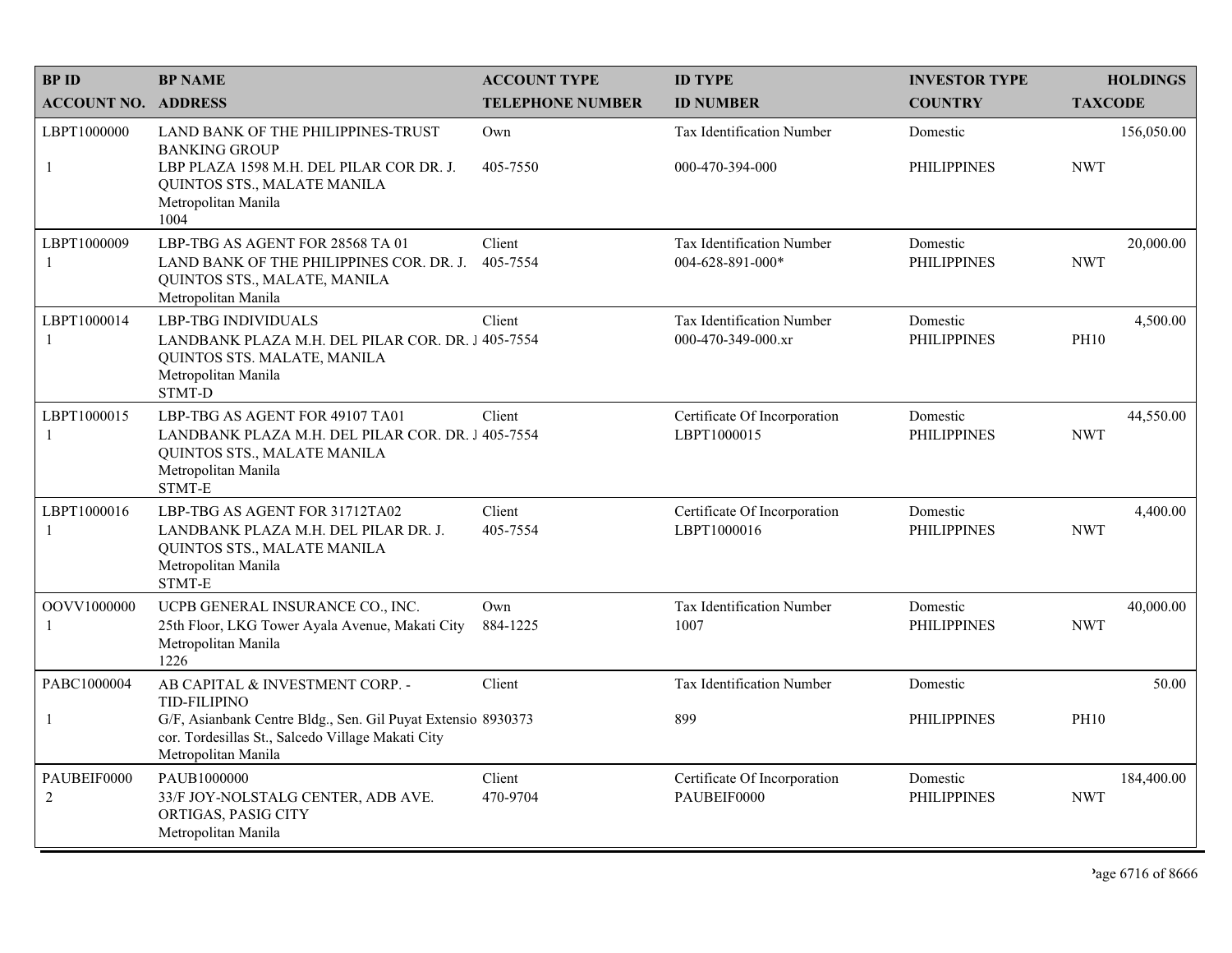| <b>BPID</b>                                                                                                               | <b>BP NAME</b>                                                                                                                                       | <b>ACCOUNT TYPE</b>     | <b>ID TYPE</b>                                        | <b>INVESTOR TYPE</b>           | <b>HOLDINGS</b>            |
|---------------------------------------------------------------------------------------------------------------------------|------------------------------------------------------------------------------------------------------------------------------------------------------|-------------------------|-------------------------------------------------------|--------------------------------|----------------------------|
| <b>ACCOUNT NO. ADDRESS</b>                                                                                                |                                                                                                                                                      | <b>TELEPHONE NUMBER</b> | <b>ID NUMBER</b>                                      | <b>COUNTRY</b>                 | <b>TAXCODE</b>             |
| PCPL1000002                                                                                                               | UNITED COCONUT PLANTERS LIFE ASSURAN( Client<br><b>CORPORATION</b>                                                                                   |                         | Tax Identification Number                             | Domestic                       | 35,000.00                  |
| $\mathbf{1}$                                                                                                              | 6774 Cocolife Building, Ayala Avenue, Makati City 812-9070<br>Metropolitan Manila<br>1200                                                            |                         | 1128                                                  | <b>PHILIPPINES</b>             | <b>NWT</b>                 |
| PNBC2000000<br>-1                                                                                                         | <b>PNB-TBG T-10820</b><br>3/F PNB Financial Center Roxas Blvd., Pasay City<br>Metropolitan Manila<br>1300                                            | Own<br>5263059          | Tax Identification Number<br>986                      | Domestic<br><b>PHILIPPINES</b> | 2,183,000.00<br><b>NWT</b> |
| PNBC2000001<br>-1                                                                                                         | <b>PNB-TBG T-10820</b><br>PNB FINANCIAL CENTER 3RD FLOOR TRUST<br>BANKING MACAPAGAL BOULEVARD, PASAY<br><b>CITY</b><br>Metropolitan Manila<br>STMT-E | Client<br>573-4662      | Certificate Of Incorporation<br>PNBC2000001           | Domestic<br><b>PHILIPPINES</b> | 3,641,900.00<br><b>NWT</b> |
| PSMC2000000                                                                                                               | SAN MIGUEL CORPORATION RETIREMENT<br><b>PLAN-STP</b>                                                                                                 | Own                     | Tax Identification Number                             | Domestic                       | 1,600,000.00               |
| $\mathbf{1}$                                                                                                              | San Miguel Corporation Retirement Plan 40 San<br>Miguel Avenue, Ortigas Center Mandaluyong City<br>Metropolitan Manila<br>1550                       | 632-3000                | 929                                                   | <b>PHILIPPINES</b>             | <b>NWT</b>                 |
| RCBC1000000<br>-1                                                                                                         | RCBC TRUST & INVESTMENT DIVISION<br>333 Sen. Gil J. Puyat Ave. Makati City<br>Metropolitan Manila<br>1200                                            | Own<br>894-9017/18      | <b>Tax Identification Number</b><br>273-303-335-000   | Domestic<br><b>PHILIPPINES</b> | 1,066,200.00<br><b>NWT</b> |
| RCBC1000052                                                                                                               | RCBC IMA NO. 80-185-2 FAO NATIONAL<br>REINSURANCE CORPORATION OF THE                                                                                 | Client                  | Tax Identification Number                             | Domestic                       | 200,000.00                 |
| <b>PHILIPPINES</b><br>-1<br>9TH FLOOR TOWER I, RCBC PLAZA 6819 AYAL<br>AVE., MAKATI CITY<br>Metropolitan Manila<br>STMT-E | 878-3325                                                                                                                                             | 000-480-869-000         | <b>PHILIPPINES</b>                                    | <b>NWT</b>                     |                            |
| RCBC1000053<br>-1                                                                                                         | RCBC IMA NO. 82-541-7<br>9TH FLOOR TOWER 1, RCBC PLAZA, 6819 AYAl 878-3325<br>AVE., MAKATI CITY<br>Metropolitan Manila<br>STMT-E                     | Client                  | <b>Tax Identification Number</b><br>$000-599-760-000$ | Domestic<br><b>PHILIPPINES</b> | 300,000.00<br><b>NWT</b>   |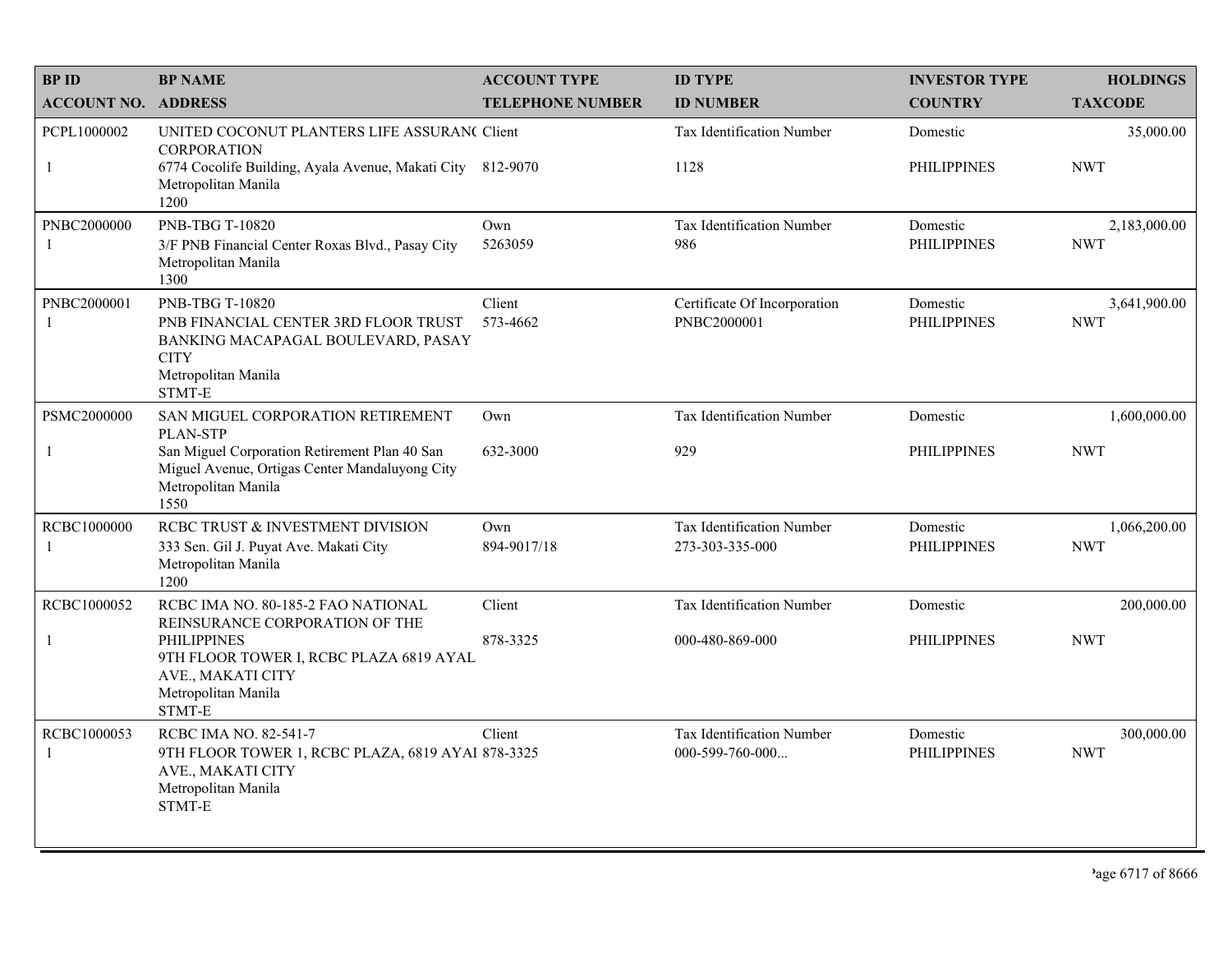| <b>BPID</b>                 | <b>BP NAME</b>                                                                                                                                                               | <b>ACCOUNT TYPE</b>     | <b>ID TYPE</b>                                      | <b>INVESTOR TYPE</b>           | <b>HOLDINGS</b>             |
|-----------------------------|------------------------------------------------------------------------------------------------------------------------------------------------------------------------------|-------------------------|-----------------------------------------------------|--------------------------------|-----------------------------|
| <b>ACCOUNT NO. ADDRESS</b>  |                                                                                                                                                                              | <b>TELEPHONE NUMBER</b> | <b>ID NUMBER</b>                                    | <b>COUNTRY</b>                 | <b>TAXCODE</b>              |
| RCBC3000000                 | RCBC TRUST & INVESTMENT DIVISION -<br><b>VARIOUS TAXABLE ACCTS</b>                                                                                                           | Own                     | <b>Tax Identification Number</b>                    | Domestic                       | 28,800.00                   |
| $\mathbf{1}$                | 333 SEN. GIL J. PUYAT AVE., MAKATI CITY<br>Metropolitan Manila                                                                                                               | 8783326                 | 987.                                                | <b>PHILIPPINES</b>             | <b>PH10</b>                 |
| RCBC3000011<br>-1           | RCBC IMA NO. 81-034-7<br>9TH FLOOR TOWER 1, RCBC PLAZA, 6819 AYAI 878-3325<br>AVE., MAKATI CITY<br>Metropolitan Manila<br>STMT-E                                             | Client                  | Passport<br>RCBC3000011                             | Domestic<br><b>PHILIPPINES</b> | 1,000.00<br><b>PH10</b>     |
| SCBK1000000<br>$\mathbf{1}$ | STANDARD CHARTERED BANK<br>6756 Ayala Avenue Makati City<br>Metropolitan Manila<br>1200                                                                                      | Own<br>878-2879         | Tax Identification Number<br>957                    | Foreign<br><b>PHILIPPINES</b>  | 13,378,291.00<br>FMX1       |
| SCBK1000048<br>-1           | STANDARD CHARTERED BANK<br>6756 Ayala Avenue Makati City<br>Metropolitan Manila<br>1200                                                                                      | Client<br>878-2879      | <b>Tax Identification Number</b><br>1015            | Foreign<br><b>PHILIPPINES</b>  | 30,000.00<br>FMX1           |
| SCBK1000050<br>$\mathbf{1}$ | PRU LIFE INSURANCE CORP. OF UK - LINKED Client<br><b>FUND</b><br>5TH FLOOR 6788 AYALA AVENUE MAKATI CIT 878-2124<br>Metropolitan Manila<br>1200                              |                         | <b>Commercial Registration Number</b><br>AS096-0511 | Domestic<br><b>PHILIPPINES</b> | 12,467,650.00<br><b>NWT</b> |
| SCBK1000053<br>-1           | IBM PHILIPPINES RET. PLAN - ACCT 2 - PH EQ Client<br>5/F STANDARD CHARTERED BANK, SKYPLAZ/ 830-1117<br>BUILDING 6788 AYALA AVE. MAKATI CITY<br>Metropolitan Manila<br>STMT-E |                         | Certificate Of Incorporation<br>SCBK1000053         | Domestic<br><b>PHILIPPINES</b> | 24,758.00<br><b>NWT</b>     |
| SCTD1000000<br>$\mathbf{1}$ | MBTC - TRUST BANKING GROUP<br>5/F Metrobank Plaza Sen. Gil J. Puyat Ave. Makati<br>City<br>Metropolitan Manila<br>1200                                                       | Own<br>894-8888         | Tax Identification Number<br>990                    | Domestic<br><b>PHILIPPINES</b> | 12,809,785.00<br><b>NWT</b> |
| SCTD1000004<br>-1           | MBTC TBG AS IM FOR 3012-00022-07<br>17TH FLR. GT TOWER INTL AYALA AVE.,<br><b>MAKATI CITY</b><br>Metropolitan Manila                                                         | Client<br>857-5299      | Tax Identification Number<br>990.*.****             | Domestic<br><b>PHILIPPINES</b> | 26,300.00<br><b>PH10</b>    |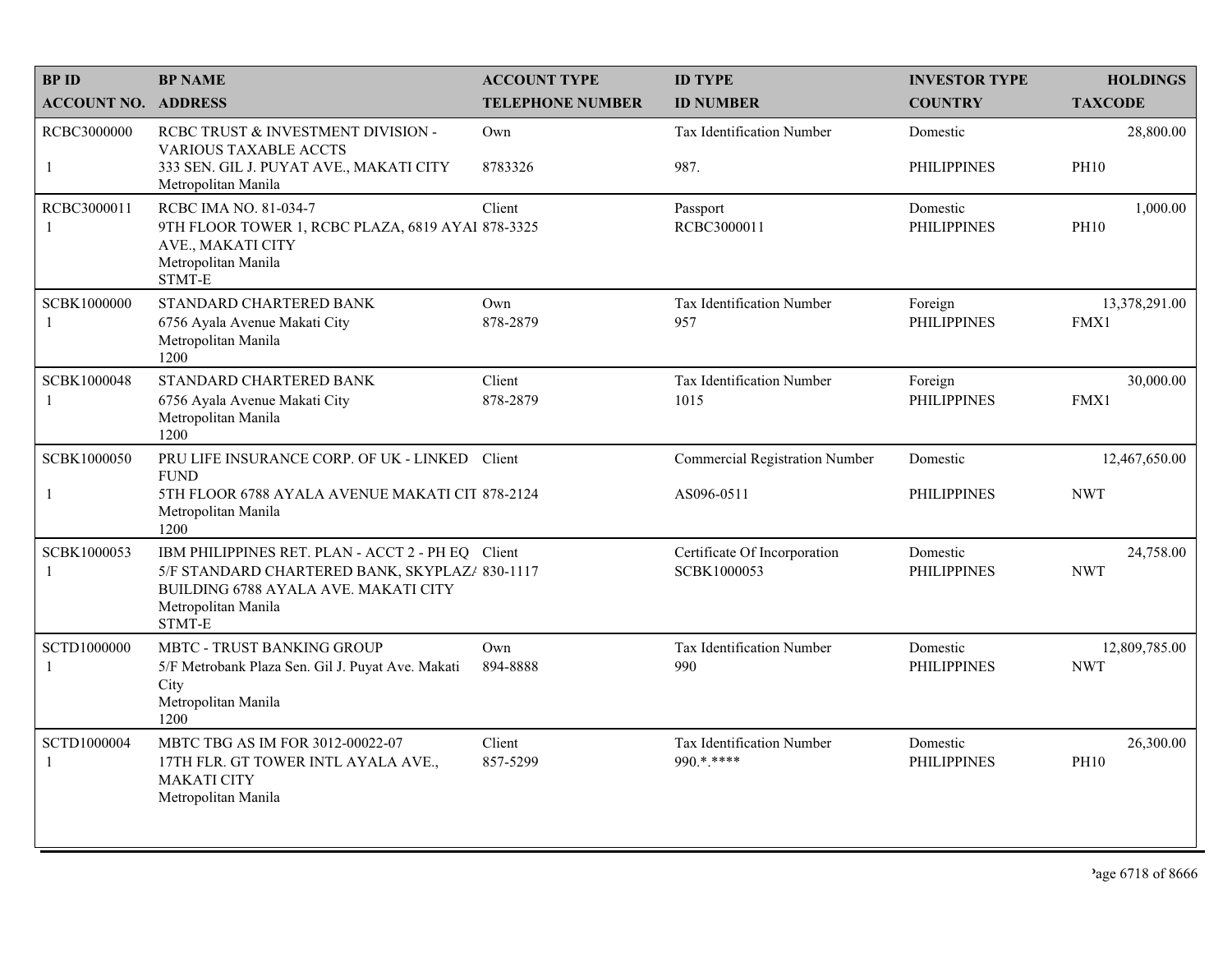| <b>BPID</b>                 | <b>BP NAME</b>                                                                                                                                    | <b>ACCOUNT TYPE</b>     | <b>ID TYPE</b>                            | <b>INVESTOR TYPE</b>           | <b>HOLDINGS</b>         |
|-----------------------------|---------------------------------------------------------------------------------------------------------------------------------------------------|-------------------------|-------------------------------------------|--------------------------------|-------------------------|
| <b>ACCOUNT NO. ADDRESS</b>  |                                                                                                                                                   | <b>TELEPHONE NUMBER</b> | <b>ID NUMBER</b>                          | <b>COUNTRY</b>                 | <b>TAXCODE</b>          |
| SCTD1000005<br>$\mathbf{1}$ | MBTC TBG AS IM FOR MAPUA INSTITUTE OF<br>TECHNOLOGY RET. FUND<br>17TH FLR. GT TOWER INTL AYALA AVE.,<br><b>MAKATI CITY</b><br>Metropolitan Manila | Client<br>857-5299      | Certificate Of Incorporation<br>990       | Domestic<br><b>PHILIPPINES</b> | 7,400.00<br><b>NWT</b>  |
| <b>SCTD1000008</b><br>-1    | MBTC TBG AS IM FOR WESTMONT RET PLAN<br>17TH FLR. GT TOWER INTL AYALA AVE.,<br><b>MAKATI CITY</b><br>Metropolitan Manila                          | Client<br>857-5299      | Certificate Of Incorporation<br>990''     | Domestic<br><b>PHILIPPINES</b> | 27,400.00<br><b>NWT</b> |
| SCTD1000009<br>-1           | MBTC TBG AS IM FOR MEDICHEM RET PLAN<br>17TH FLR. GT TOWER INTL AYALA AVE.,<br><b>MAKATI CITY</b><br>Metropolitan Manila                          | Client<br>857-5299      | Certificate Of Incorporation<br>990``     | Domestic<br><b>PHILIPPINES</b> | 26,000.00<br><b>NWT</b> |
| SCTD1000010<br>-1           | MBTC TBG AS IM FOR PEDIATRICA RET PLAN Client<br>17TH FLR. GT TOWER INTL AYALA AVE.,<br><b>MAKATI CITY</b><br>Metropolitan Manila                 | 857-5299                | Certificate Of Incorporation<br>990       | Domestic<br><b>PHILIPPINES</b> | 12,200.00<br><b>NWT</b> |
| SCTD1000011<br>-1           | MBTC TBG AS IM FOR MFI FOUNDATION, INC. Client<br>17TH FLR. GT TOWER INTL AYALA AVE.,<br><b>MAKATI CITY</b><br>Metropolitan Manila                | 857-5299                | Certificate Of Incorporation<br>990 ***** | Domestic<br><b>PHILIPPINES</b> | 13,050.00<br><b>NWT</b> |
| SCTD1000012                 | MBTC TBG AS IM FOR TAKING CARE OF<br><b>BUSINESS CORP.</b>                                                                                        | Client                  | Certificate Of Incorporation              | Domestic                       | 50,000.00               |
| $\mathbf{1}$                | 17TH FLR. GT TOWER INTL AYALA AVE.,<br><b>MAKATI CITY</b><br>Metropolitan Manila                                                                  | 857-5299                | 990 ****                                  | <b>PHILIPPINES</b>             | <b>NWT</b>              |
| SCTD1000013                 | MBTC TBG AS IM FOR CARITAS HEALTH SHIEl Client<br>INC.                                                                                            |                         | Certificate Of Incorporation              | Domestic                       | 36,900.00               |
| $\mathbf{1}$                | 17TH FLR. GT TOWER INTL AYALA AVE.,<br><b>MAKATI CITY</b><br>Metropolitan Manila                                                                  | 857-5299                | 990 ***                                   | <b>PHILIPPINES</b>             | <b>NWT</b>              |
| SCTD1000014                 | MBTC TBG AS IM FOR BOARD OF TRUSTEES O Client<br>PERAA RET FUND                                                                                   |                         | Certificate Of Incorporation              | Domestic                       | 380,000.00              |
| $\mathbf{1}$                | 17TH FLR. GT TOWER INTL AYALA AVE.,<br><b>MAKATI CITY</b><br>Metropolitan Manila                                                                  | 857-5299                | 990**                                     | <b>PHILIPPINES</b>             | <b>NWT</b>              |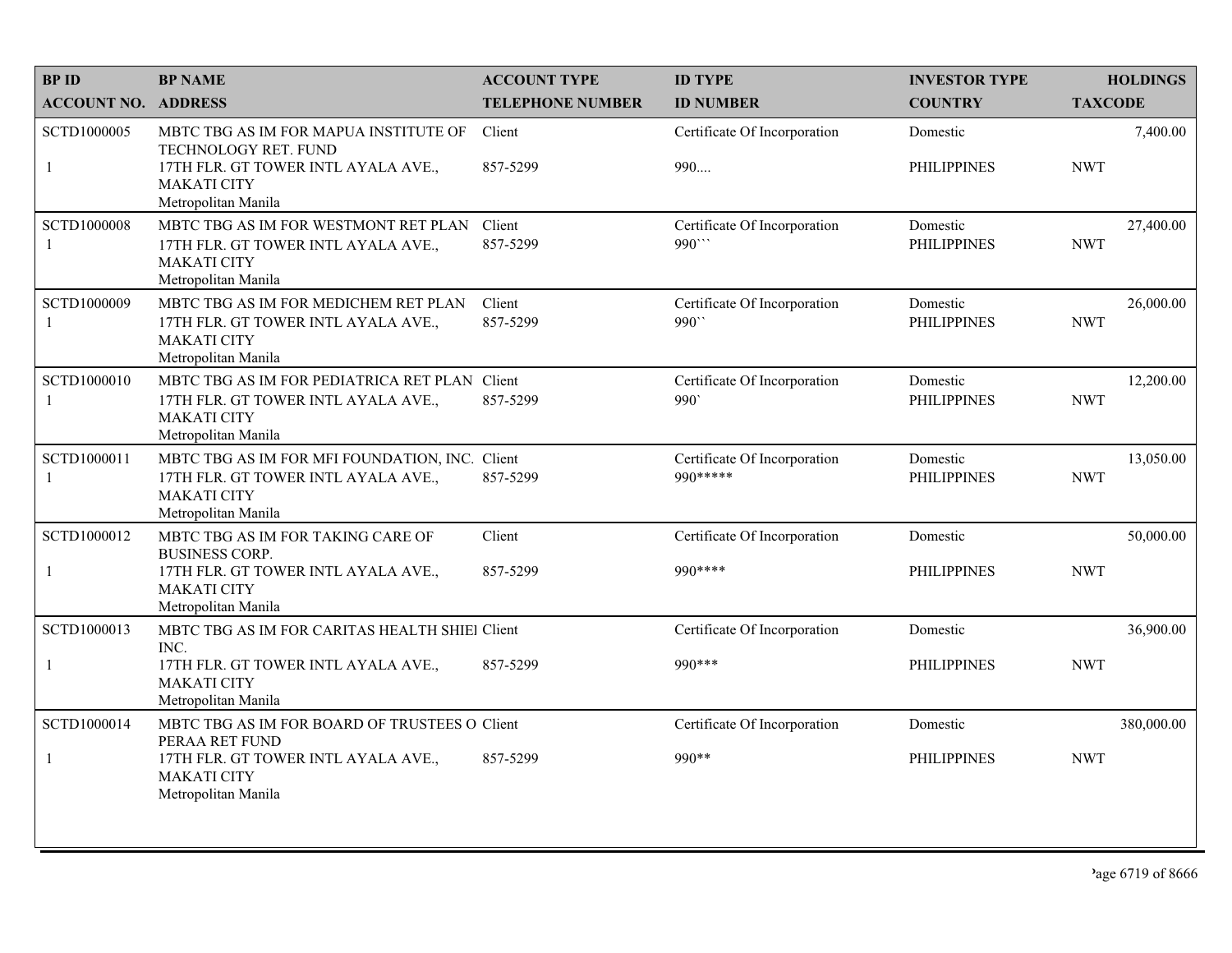| <b>BP ID</b>                | <b>BP NAME</b>                                                                                                                                            | <b>ACCOUNT TYPE</b>     | <b>ID TYPE</b>                            | <b>INVESTOR TYPE</b>           | <b>HOLDINGS</b>          |
|-----------------------------|-----------------------------------------------------------------------------------------------------------------------------------------------------------|-------------------------|-------------------------------------------|--------------------------------|--------------------------|
| <b>ACCOUNT NO. ADDRESS</b>  |                                                                                                                                                           | <b>TELEPHONE NUMBER</b> | <b>ID NUMBER</b>                          | <b>COUNTRY</b>                 | <b>TAXCODE</b>           |
| SCTD1000015<br>$\mathbf{1}$ | MBTC TBG AS IM FOR BOARD OF TRUSTEES -<br>STANDARD CHARTERED RET PLAN<br>17TH FLR. GT TOWER INTL AYALA AVE.,<br><b>MAKATI CITY</b><br>Metropolitan Manila | Client<br>857-5299      | Certificate Of Incorporation<br>990       | Domestic<br><b>PHILIPPINES</b> | 32,200.00<br><b>NWT</b>  |
| SCTD1000017<br>-1           | MBTC TBG AS INV MGR FOR MERCURY GROU. Client<br>17TH FLR. GT TOWER INTL AYALA AVE.,<br><b>MAKATI CITY</b><br>Metropolitan Manila<br>1200                  | 857-5299                | Tax Identification Number<br>990*         | Domestic<br><b>PHILIPPINES</b> | 100,000.00<br><b>NWT</b> |
| SCTD1000019                 | MBTC-TBG AS INV MGR FLG MANAGEMENT & Client<br>DEVT. CORP.                                                                                                |                         | Certificate Of Incorporation              | Domestic                       | 375,200.00               |
| $\mathbf{1}$                | 17TH FLR GT TOWER INTL, AYALA AVE.,<br><b>MAKATI CITY</b><br>Metropolitan Manila<br>STMT-D                                                                | 8575299                 | <b>FLG MGNT NO ID</b>                     | <b>PHILIPPINES</b>             | <b>NWT</b>               |
| SCTD1000022                 | MBTC-TBG AS INV MGR FOR PHILIPPINE STOC Client<br><b>EXCHANGE</b>                                                                                         |                         | Tax Identification Number                 | Domestic                       | 122,000.00               |
| $\mathbf{1}$                | 17TH FLR GT TOWER INTL AYALA AVE.,<br><b>MAKATI CITY</b><br>Metropolitan Manila<br>1200                                                                   | 8575299                 | 000477863000.                             | <b>PHILIPPINES</b>             | <b>NWT</b>               |
| SCTD1000029                 | MBTC TBG AS IM FOR NARRA PRINCETON                                                                                                                        | Client                  | Certificate Of Incorporation              | Foreign                        | 42,100.00                |
| -1                          | <b>HOLDINGS LIMITED</b><br>17TH FLR GT TOWER INTERNATIONAL AYALA 857-5299<br><b>AVENUE, MAKATI CITY</b><br>Metropolitan Manila                            |                         | SCTD1000029                               | <b>PHILIPPINES</b>             | VI24                     |
| SCTD1000032<br>-1           | MBTC TBG AS IM FOR HOLY ANGEL UNIVERSI Client<br>17TH FLR GT TOWER INTERNATIONAL AYALA 857-5299<br>AVENUE, MAKATI CITY<br>Metropolitan Manila<br>1200     |                         | Tax Identification Number<br>000772540000 | Domestic<br><b>PHILIPPINES</b> | 24,300.00<br><b>NWT</b>  |
| SCTD1000038                 | MBTC TBG AS IM FOR ATENEO DE MANILA<br>UNIVERSITY (QUEZON CITY), INC.                                                                                     | Client                  | Certificate Of Incorporation              | Domestic                       | 57,500.00                |
| $\mathbf{1}$                | 17TH FLR GT TOWER INTERNATIONAL AYALA 857-5299<br>AVENUE, MAKATI CITY<br>Metropolitan Manila<br>STMT-E                                                    |                         | 000-707-229-000                           | <b>PHILIPPINES</b>             | <b>NWT</b>               |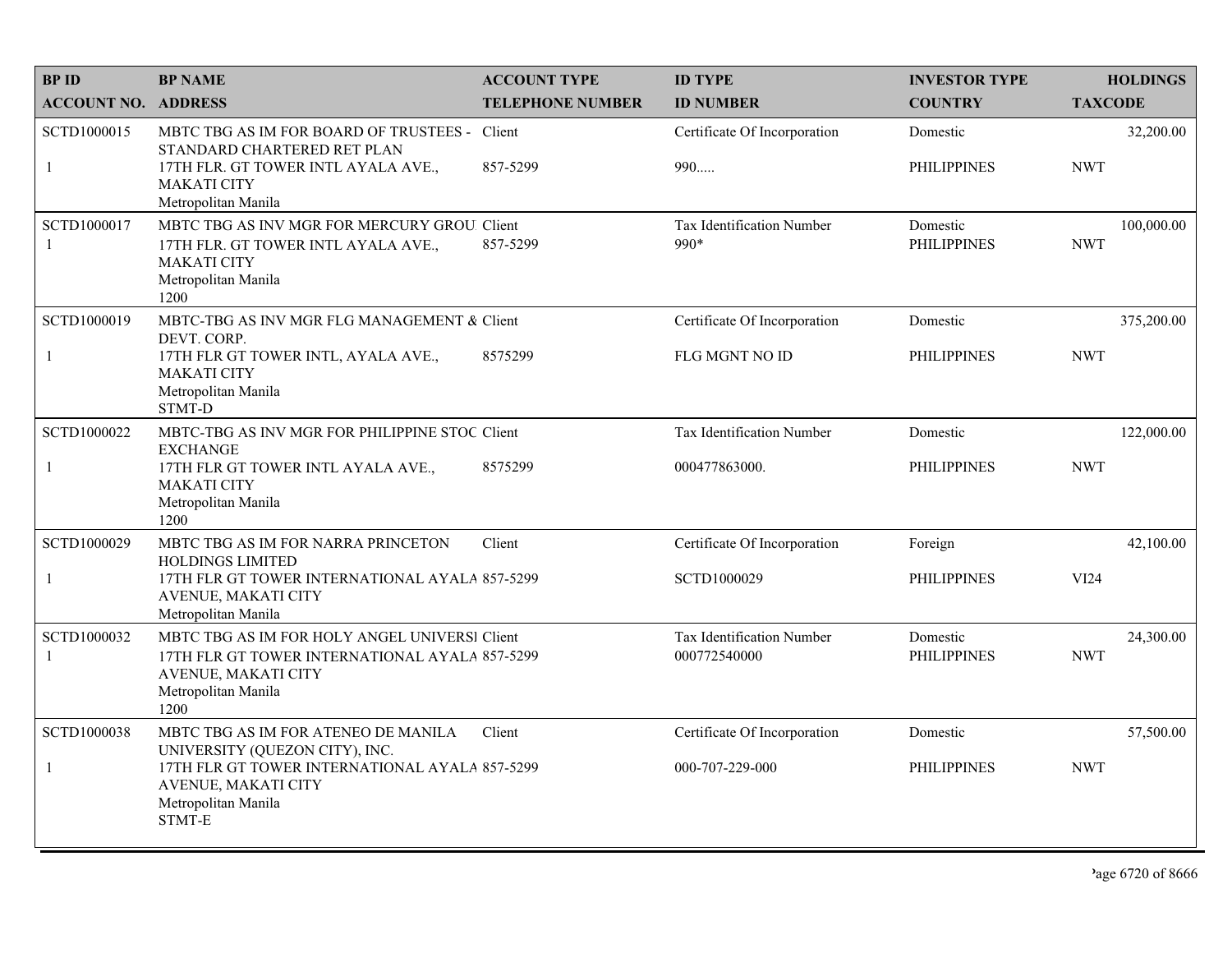| <b>BPID</b>                | <b>BP NAME</b>                                                                                                                                                                     | <b>ACCOUNT TYPE</b>     | <b>ID TYPE</b>                              | <b>INVESTOR TYPE</b>           | <b>HOLDINGS</b>         |
|----------------------------|------------------------------------------------------------------------------------------------------------------------------------------------------------------------------------|-------------------------|---------------------------------------------|--------------------------------|-------------------------|
| <b>ACCOUNT NO. ADDRESS</b> |                                                                                                                                                                                    | <b>TELEPHONE NUMBER</b> | <b>ID NUMBER</b>                            | <b>COUNTRY</b>                 | <b>TAXCODE</b>          |
| SCTD1000039<br>1           | MBTC TBG AS IM FOR PERLA COMPANIA DE<br>SEGUROS, INC.<br>17TH FLR GT TOWER INTERNATIONAL AYALA 857-5299<br>AVENUE, MAKATI CITY<br>Metropolitan Manila<br>STMT-E                    | Client                  | Certificate Of Incorporation<br>000-486-565 | Domestic<br><b>PHILIPPINES</b> | 13,700.00<br><b>NWT</b> |
| SCTD1000042<br>1           | MBTC TBG AS IM FOR SECURITIES INVESTORS Client<br>PROTECTION FUNDS, INC.<br>17TH FLR GT TOWER INTERNATIONAL AYALA 857-5299<br>AVENUE, MAKATI CITY<br>Metropolitan Manila<br>STMT-E |                         | Certificate Of Incorporation<br>SCTD1000042 | Domestic<br><b>PHILIPPINES</b> | 34,000.00<br><b>NWT</b> |
| SCTD1000043                | MBTC TBG AS IM FOR SURE PLUS VANTAGE, I Client<br>17TH FLR GT TOWER INTERNATIONAL AYALA 857-5299<br>AVENUE, MAKATI CITY<br>Metropolitan Manila<br>STMT-E                           |                         | Certificate Of Incorporation<br>SCTD1000043 | Domestic<br><b>PHILIPPINES</b> | 11,500.00<br><b>NWT</b> |
| SCTD1000044                | MBTC TBG AS IM FOR ASIAN HOLDINGS<br><b>CORPOATION</b>                                                                                                                             | Client                  | Certificate Of Incorporation                | Domestic                       | 17,000.00               |
| 1                          | 17TH FLR GT TOWER INTERNATIONAL AYALA 857-5299<br>AVENUE, MAKATI CITY<br>Metropolitan Manila<br>STMT-E                                                                             |                         | SCTD1000044                                 | <b>PHILIPPINES</b>             | <b>NWT</b>              |
| SCTD1000045                | MBTC TBG AS IM FOR AUGUSTO E. TYCANGC Client<br>OR LILIA C. TYCANGCO                                                                                                               |                         | Passport                                    | Domestic                       | 12,000.00               |
| 1                          | 17TH FLR GT TOWER INTERNATIONAL AYALA 857-5299<br>AVENUE, MAKATI CITY<br>Metropolitan Manila<br>STMT-E                                                                             |                         | SCTD1000045                                 | <b>PHILIPPINES</b>             | <b>NWT</b>              |
| SCTD1000046<br>1           | MBTC TBG AS IM FOR KHARIS PLATA<br>17TH FLR GT TOWER INTERNATIONAL AYALA 857-5299<br>AVENUE, MAKATI CITY<br>Metropolitan Manila<br>STMT-E                                          | Client                  | Tax Identification Number<br>SCTD1000046    | Domestic<br><b>PHILIPPINES</b> | 9,700.00<br><b>NWT</b>  |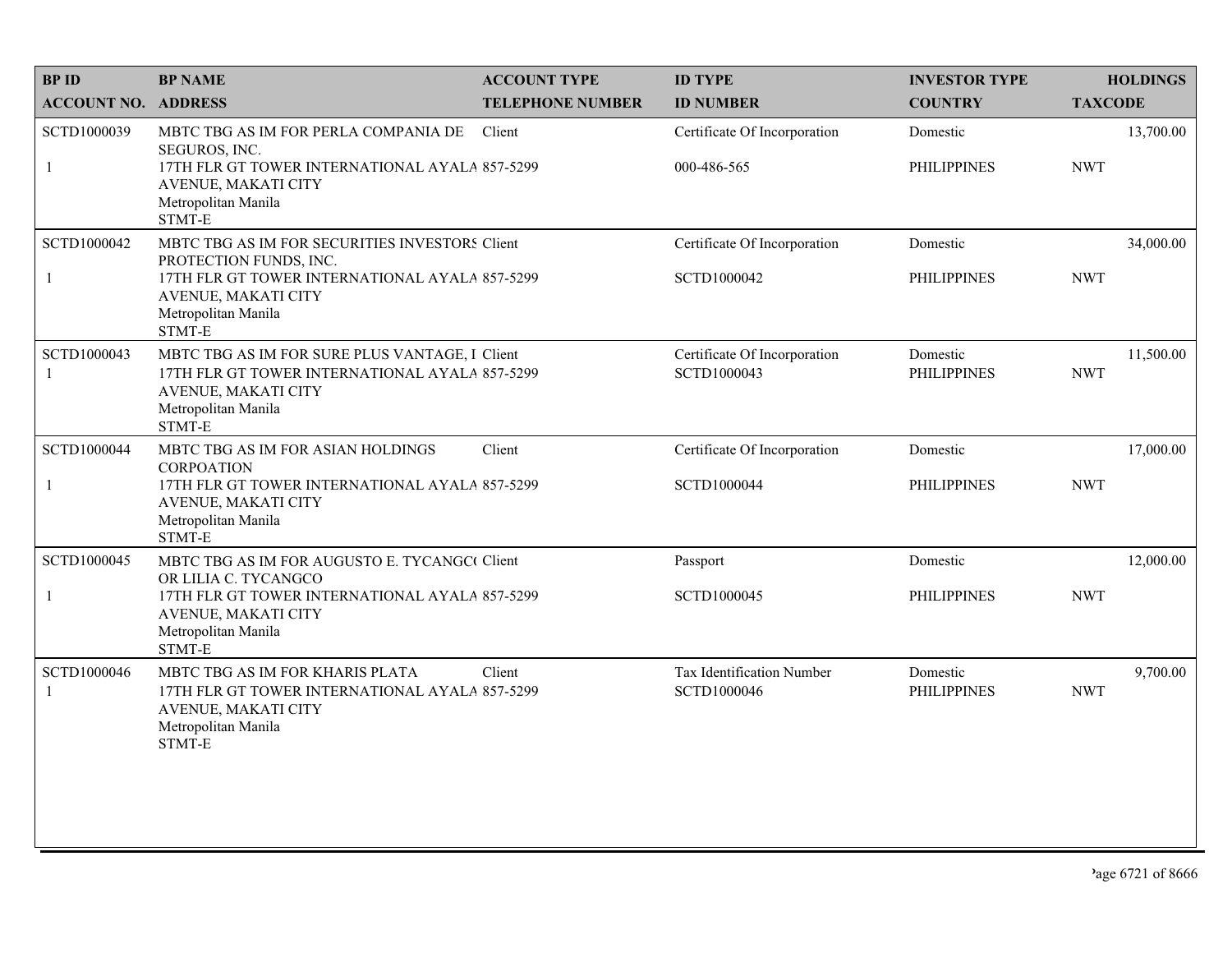| <b>BPID</b>                 | <b>BP NAME</b>                                                                                                                                            | <b>ACCOUNT TYPE</b>     | <b>ID TYPE</b>                              | <b>INVESTOR TYPE</b>           | <b>HOLDINGS</b>             |
|-----------------------------|-----------------------------------------------------------------------------------------------------------------------------------------------------------|-------------------------|---------------------------------------------|--------------------------------|-----------------------------|
| <b>ACCOUNT NO. ADDRESS</b>  |                                                                                                                                                           | <b>TELEPHONE NUMBER</b> | <b>ID NUMBER</b>                            | <b>COUNTRY</b>                 | <b>TAXCODE</b>              |
| SCTD1000047<br>-1           | MBTC TBG AS IM FOR KHARIS PLATA<br>17TH FLR GT TOWER INTERNATIONAL AYALA 857-5299<br>AVENUE, MAKATI CITY<br>Metropolitan Manila<br>STMT-E                 | Client                  | Passport<br>SCTD1000047                     | Domestic<br><b>PHILIPPINES</b> | 7,300.00<br><b>PH10</b>     |
| SCTD1000052<br>$\mathbf{1}$ | MBTC TBG AS IM FOR ST PETER LIFE PLAN IN Client<br>17TH FLR GT TOWER INTERNATIONAL AYALA 857-5299<br>AVENUE, MAKATI CITY<br>Metropolitan Manila<br>STMT-E |                         | Certificate Of Incorporation<br>SCTD1000052 | Domestic<br><b>PHILIPPINES</b> | 105,000.00<br><b>NWT</b>    |
| SCTD1000053                 | MBTC TBG AS IM FOR CENTER FOR<br>EDUCATIONAL MEASUREMENT, INC.                                                                                            | Client                  | Certificate Of Incorporation                | Domestic                       | 34,900.00                   |
| $\mathbf{1}$                | 17TH FLR GT TOWER INTERNATIONAL AYALA 857-5299<br>AVENUE, MAKATI CITY<br>Metropolitan Manila<br>STMT-E                                                    |                         | SCTD1000053                                 | <b>PHILIPPINES</b>             | <b>NWT</b>                  |
| SCTD1000054                 | MBTC TBG AS IM FOR ARMED FORCES AND<br>POLICE MUTUAL BENEFIT ASSOCIATION                                                                                  | Client                  | Certificate Of Incorporation                | Domestic                       | 95,400.00                   |
| $\mathbf{1}$                | INC.<br>17TH FLR GT TOWER INTERNATIONAL AYALA<br>AVENUE, MAKATI CITY<br>Metropolitan Manila<br>STMT-E                                                     | 857-5299                | SCTD1000054                                 | <b>PHILIPPINES</b>             | <b>NWT</b>                  |
| SCTD1000P40<br>$\mathbf{1}$ | MBTC TBG AS IM FOR 3011-00202-10<br>CARLOS EJERCITO, JR.<br>17TH FLR GT TOWER INTL AYALA AVE.,<br><b>MAKATI CITY</b><br>Metropolitan Manila<br>1200       | Client<br>8575299       | Tax Identification Number<br>000477863000:  | Domestic<br><b>PHILIPPINES</b> | 2,700.00<br><b>PH10</b>     |
| SSSI1000000<br>$\mathbf{1}$ | SOCIAL SECURITY SYSTEM<br>SSS Bldg., East Ave., Diliman, Quezon City<br>Metropolitan Manila<br>$\overline{0}$                                             | Own<br>926-1644         | Tax Identification Number<br>994            | Domestic<br><b>PHILIPPINES</b> | 22,611,200.00<br><b>NWT</b> |
| UCPB1000000                 | UNITED COCONUT PLANTERS BANK-TRUST<br><b>BANKING</b>                                                                                                      | Own                     | Tax Identification Number                   | Domestic                       | 2,836,000.00                |
| 1                           | 5/F, UCPB Bldg., Makati Ave. Makati City<br>Metropolitan Manila<br>$\Omega$                                                                               | 8119500                 | 000-507-736                                 | <b>PHILIPPINES</b>             | <b>NWT</b>                  |